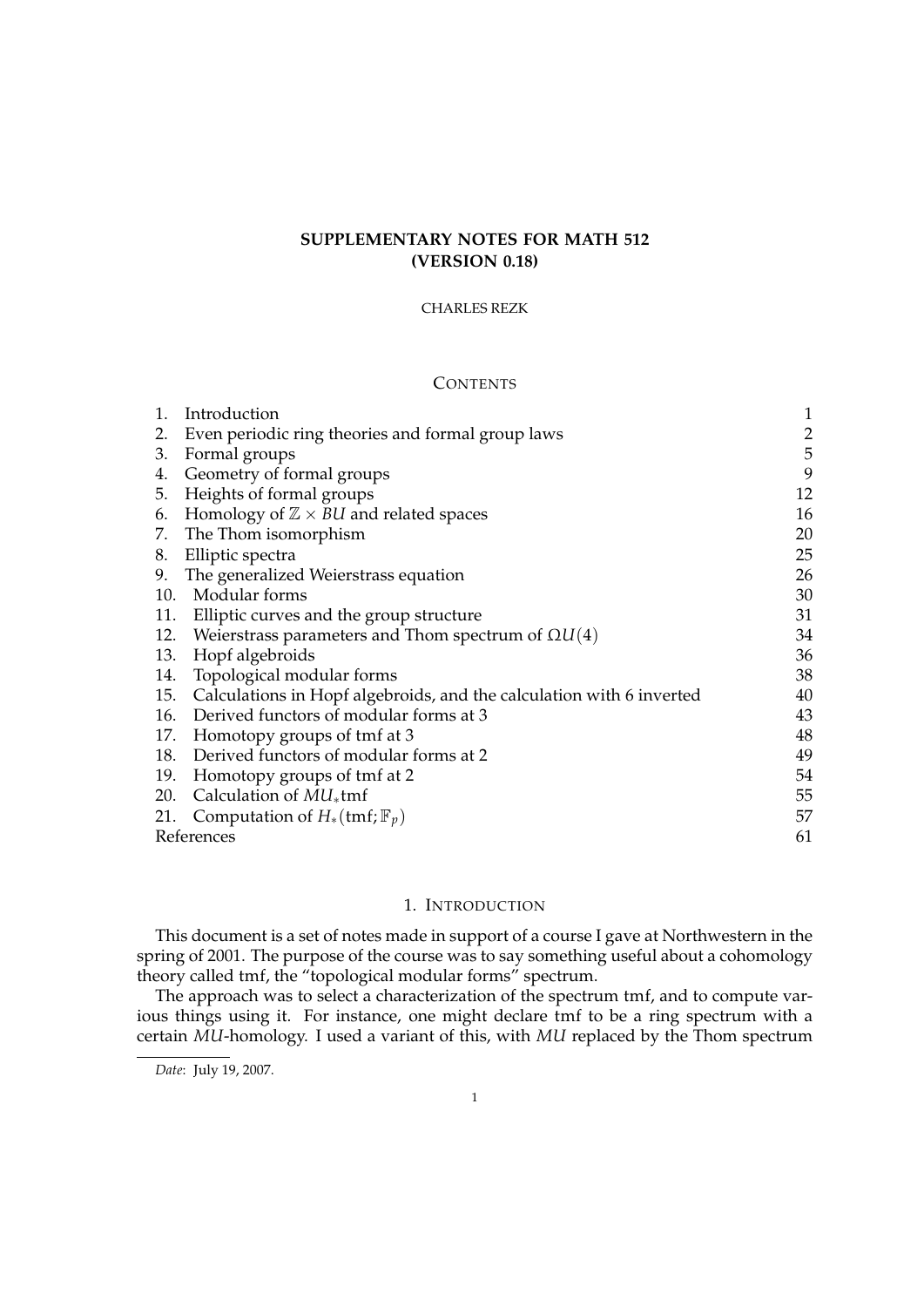on Ω*U*(4). This is very much like the approach in [HM]; one can regard the present set of notes as a commentary on parts of their paper.

Because of the diverse nature of the audience, I spent much time going over fairly standard material on complex orientable cohomology theories (§§2–7), although from a somewhat more modern viewpoint; see, e.g., [Str99] for a thorough modern treatment. The characterization of tmf used here is based on an observation about the Weierstrass equation which is found in the appendix to [AHS01]; we develop this in §§8–13.

After a characterization of tmf is given in §14, I proceed to set up the calculation of  $\pi_*$ tmf using the Adams-Novikov spectral sequence. Much of the work (§§15–16,18) is the calculation of the  $E_2$ -term of this spectral sequence, which are the derived functors of modular forms. I work this out completely except at 2, in which case I hopefully give enough details to recover the method. I refer to [HM] for the calculation of differentials in the spectral sequence (§§17,19). For more details, the reader should consult Tilman Bauer's preprint [Bau].

I also give calculations of  $MU_*$ tmf (in §20) and  $H_*(\text{tmf};\mathbb{F}_p)$  (in §21).

I had hoped to cover several more topics: the *K*-theory of tmf and the homotopy of  $L_{K(1)}$ tmf, and the structure of  $L_{K(2)}$ tmf, which at primes 2 and 3 is the spectrum  $EO_{2}$  of Hopkins and Miller. Perhaps I will add this at some point.

This document is a work in progress, although not much work is being done on it at the moment. I appreciate any remarks or corrections.

# 2. EVEN PERIODIC RING THEORIES AND FORMAL GROUP LAWS

2.1. **Even periodic ring theories.** Consider a generalized cohomology theory *E* ∗ (−) with the following properties:

- (1)  $E^*(-)$  is a graded commutative ring,
- (2)  $E^m(pt) = 0$  when *m* is odd, and

(3) there exists *u* ∈ *E*<sup>2</sup>(pt) and *u*<sup>-1</sup> ∈ *E*<sup>-2</sup>(pt) such that *uu*<sup>-1</sup> = 1.

We'll call such an *E* an **even periodic ring theory**; it is *even* because the coefficient groups are 0 in odd degrees, and *periodic* by the existence of the element *u*, which induces isomorphisms  $u^n$ :  $E^q \approx E^{q+2n}$  for all  $n \in \mathbb{Z}$ . It is important to remember that there can be more than one choice for *u*.

**Proposition 2.2.** Let E be an even periodic ring theory. Then for each  $n > 0$  there exist elements  $x_n \in \widetilde{E}^0\mathbb{CP}^n$  such that  $x_{n+1} \mapsto x_n$  under the inclusion  $\mathbb{CP}^n \to \mathbb{CP}^{n+1}$ , and such that

$$
E^{0}[x_{n}]/(x_{n}^{n+1}) \xrightarrow{\sim} E^{0}\mathbb{CP}^{n}
$$

*is an isomorphism. Furthermore,*  $E^q \mathbb{CP}^n = 0$  *when q is odd.* 

*Such*  $\{x_n\}$  *give rise to a class*  $x \in \widetilde{E}^0 \mathbb{CP}^\infty$  *and an isomorphism* 

$$
E^0[\hspace{-1.5pt}[ x]\hspace{-1.5pt}]\xrightarrow{\sim} \lim_n E^0\mathbb{CP}^n\approx E^0\mathbb{CP}^\infty.
$$

*Again,*  $E^q$ C $\mathbb{P}^\infty = 0$  for q odd.

A class  $x \in E^0\mathbb{CP}^\infty$  as in the proposition is called a **coordinate**. Let  $x_i \in E^0(\mathbb{CP}^\infty \times \cdots \times$  $\mathbb{CP}^{\infty}$ ) denote  $\pi_i^*(x)$ , where  $\pi_i$  is the *i*-th projection to  $\mathbb{CP}^{\infty}$ .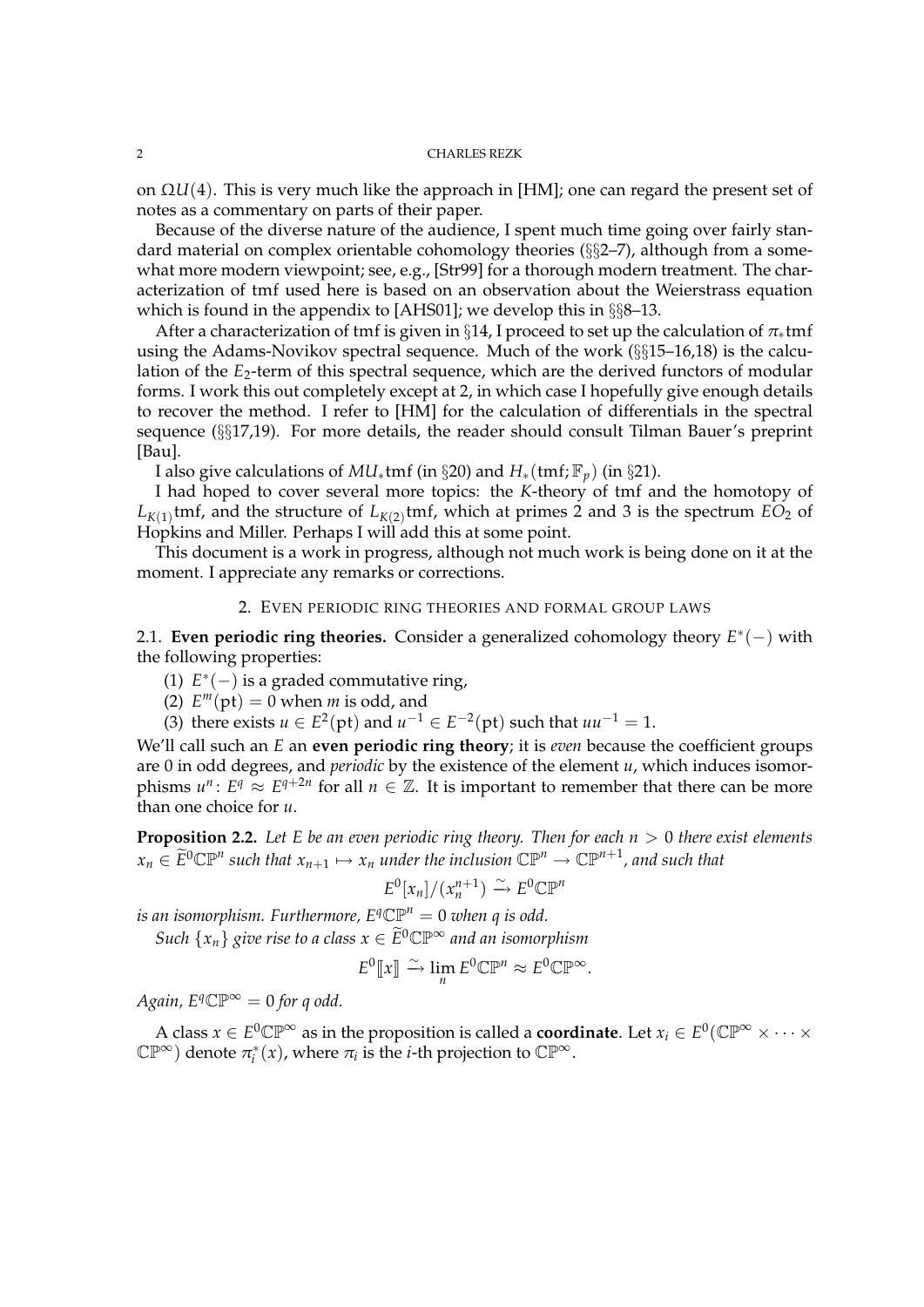**Proposition 2.3.** *Let E be an even periodic ring theory. Then the coordinates induce isomorphisms*

$$
E^{0}[x_{1},...,x_{m}]/(x_{1}^{n_{1}+1},...,x_{m}^{n_{m}+1}) \xrightarrow{\sim} E^{0}(\mathbb{C}\mathbb{P}^{n_{1}}\times\cdots\mathbb{C}\mathbb{P}^{n_{m}}),
$$

*and*

$$
E^0[\![x_1,\ldots,x_m]\!]\stackrel{\sim}{\to} E^0(\mathbb{CP}^{\infty}\times\cdots\times\mathbb{CP}^{\infty}).
$$

*In particular,*

$$
E^0(\mathbb{CP}^m \times \mathbb{CP}^n) \approx E^0 \mathbb{CP}^n \otimes_{E^0} E^0 \mathbb{CP}^m
$$

*for m*, *<sup>n</sup>* <sup>&</sup>lt; <sup>∞</sup>*. The E-cohomology of these spaces vanishes in odd degrees.*

The proofs of both of these propositions follow from the Atiyah-Hirzebruch spectral sequence: see [Ada73] for an exposition.

All the isomorphisms described above depend on a choice of coordinate  $x \in E^0 \mathbb{CP}^\infty$ . This choice is not unique. If

$$
y = \sum_{i=1}^{\infty} a_i x^i
$$
,  $a_i \in E^0$ ,  $a_1 \in (E^0)^{\times}$ ,

then it is straightforward to check that  $E^0[y]/(y^{n+1}) \stackrel{\sim}{\to} E^0\mathbb{CP}^n$ , and  $E^0[\![y]\!]\stackrel{\sim}{\to} E^0\mathbb{CP}^\infty.$  That is, *y* is another coordinate for *E*, and all coordinates for *E* may be represented as a power series  $f(x) \in E^0[\![x]\!]$  of a fixed coordinate *x* with  $f(0) = 0$  and  $f'(0)$  invertible.

2.4. **Formal group laws.** An even periodic ring theory *E*, together with a coordinate *x*, give rise to a **formal group law**. A formal group law (1-dimensional, commutative) over a ring *A* is a power series  $F(x_1, x_2) \in A[[x_1, x_2]]$  satisfying

(i)  $F(x, 0) = x = F(0, x)$ ,

(ii) 
$$
F(x, y) = F(y, x),
$$

(iii)  $F(x, F(y, z)) = F(F(x, y), z).$ 

Recall that  $\mathbb{CP}^{\infty}$  is the classifying space for complex line bundles: for each space *X* and line bundle *L* over *X* there is a unique homotopy class of maps  $\gamma: X \to \mathbb{CP}^{\infty}$  such that  $\gamma^*(L_{\text{univ}}) \approx L$ , where  $L_{\text{univ}}$  is the canonical line bundle over  $\mathbb{CP}^{\infty}$ . Let

$$
\mu\colon \mathbb{CP}^\infty\times\mathbb{CP}^\infty\to\mathbb{CP}^\infty
$$

be the map classifying  $\pi_1^*(L_{\text{univ}}) \otimes \pi_2^*(L_{\text{univ}})$ . Now we may define

$$
F(x_1, x_2) \stackrel{\text{def}}{=} \mu^*(x) \in E^0(\mathbb{CP}^\infty \times \mathbb{CP}^\infty) \approx E^0[\![x_1, x_2]\!].
$$

**Proposition 2.5.** *This*  $F(x_1, x_2)$  *is a formal group law over*  $E^0$ *.* 

If  $y = f(x) = \sum_{i=1}^{\infty} a_i x^i$  is another coordinate for *E*, we get a different formal group law  $\text{over } E^0 \text{ defined by } F'(y_1, y_2) = \mu^*(y) = E^0 \llbracket y_1, y_2 \rrbracket.$ 

A **homomorphism**  $f: F \to F'$  of formal group laws over a ring A is a power series  $f(x) \in A[[x]]$  with  $f(0) = 0$  such that

$$
f(F(x_1,x_2)) = F'(f(x_1), f(x_2)).
$$

If  $f'(0)$  is invertible in  $A$ , then it is easy to see that there exists a unique power series *f*<sup>-1</sup>(*x*) ∈ *A*[[*x*]] with  $f(f^{-1}(x)) = x = f^{-1}(f(x))$ . In such a case, *f* is an **isomorphism** of formal group laws over *A*.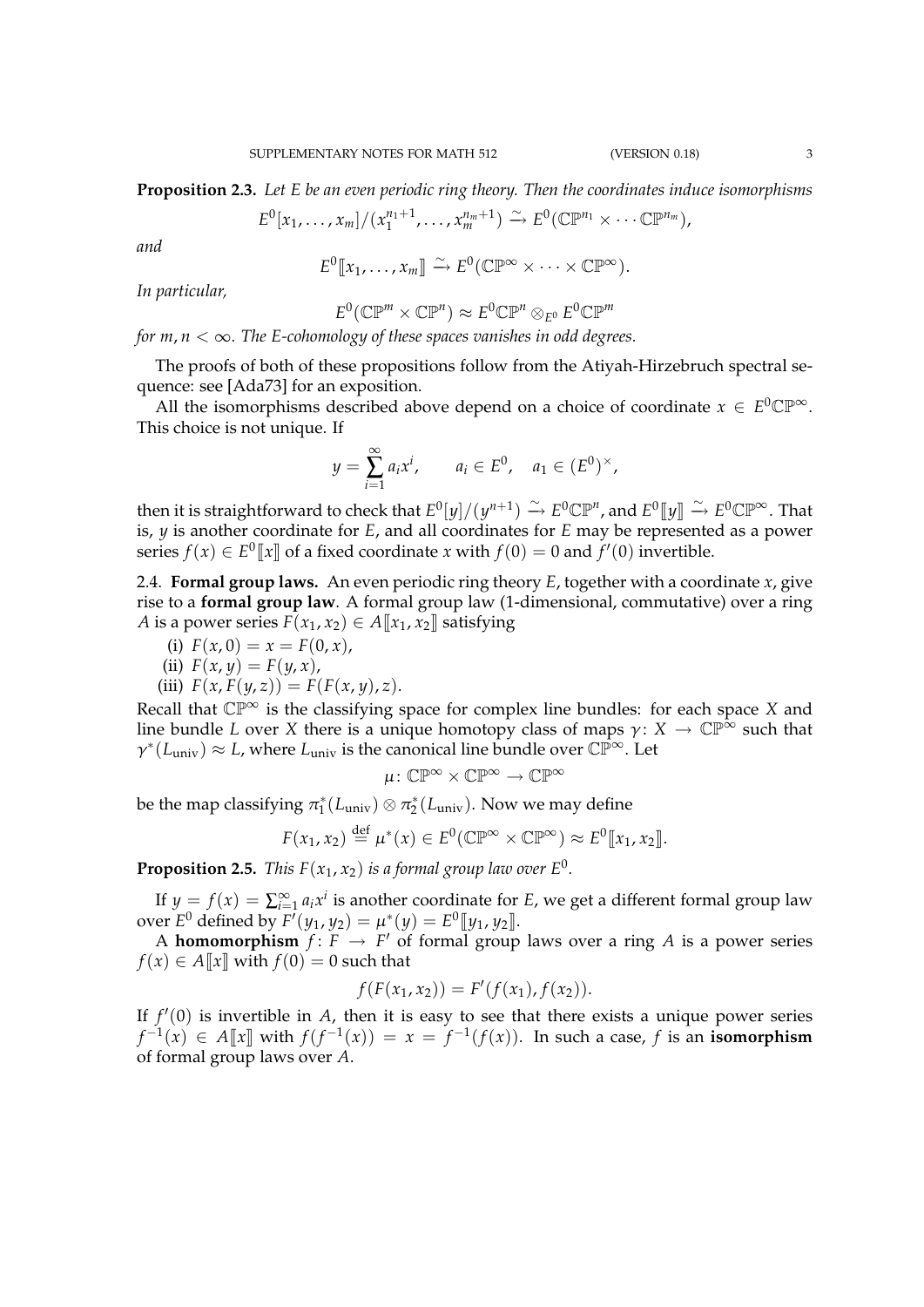In the case of two different coordinates on *E* as above, we see that the series *f* relating the coordinates gives rise to a homomorphism  $f: F \to F'$  of formal group laws. In fact,

$$
F'(f(x_1), f(x_2)) = F'(y_1, y_2) = \mu^*(y) = \mu^*(f(x)) = f(\mu^*(x)) = f(F(x_1, x_2)).
$$

A simple example of a homomorphism is the *n*-series (or *n*-th power map)  $[n]_F: F \to F$ , which is defined for all  $n \in \mathbb{Z}$ . We write [*n*] for short, when the formal group law *F* is clear from the context. For positive *n*,

$$
[1](x) = x,
$$
  

$$
[n+1](x) = F([n](x), [1](x)).
$$

The **inverse** map  $[-1]: F \rightarrow F$  is defined to be the unique power series such that  $F(x, [-1](x)) = 0.$ 

**Proposition 2.6.** *The inversion map*  $[-1](x)$  *exists and is unique.* We have formulas  $F([m](x), [n](x)) = [m+n](x)$  and  $[n]([m](x)) = [nm](x)$  for all  $m, n \in \mathbb{Z}$ . *Proof.* Exercise. □

2.7. **Chern classes and examples.** An even periodic ring theory *E* with chosen coordinate *x* has a theory of characteristic classes. In particular, there is a "first chern class" for complex line bundles, defined by

$$
c_1^{E,x}(L) \in E^0 X, \qquad c_1^{E,x}(L) \stackrel{\text{def}}{=} \gamma^*(x),
$$

where  $\gamma: X \to \mathbb{CP}^{\infty}$  is the map classifying *L*. Note that  $c_1$  depends on the choice of coordinate *x*. If  $y = f(x) \in E^0 \mathbb{CP}^\infty$  is another coordinate, then

$$
c_1^{E,y}(L) = f(c_1^{E,x}(L)).
$$

The formal group law is the "addition law" for the chern class of a tensor product. Thus,

$$
c_1^{E,x}(L_1\otimes L_2)=F(c_1^{E,x}(L_1),c_1^{E,x}(L_2)).
$$

Here are some examples of even periodic ring theories.

*Example* 2.8 (Ordinary periodic cohomology)*.* Ordinary cohomology *H*<sup>∗</sup> (*X*; *A*) is not a periodic ring theory. We can repair this by defining a new theory,  $HP^*(-; A)$ , which is periodic. Thus, for a finite CW-complex *X* define

$$
HP^*(X;A) = H^*(X;A) \otimes_A A[u,u^{-1}]
$$

where  $|u| = -2$ ; that is,  $u \in HP^{-2}(\text{pt};A)$ . Thus

$$
HP^n(X;A) \approx \bigoplus_{q \in \mathbb{Z}} H^{n+2q}(X;A) \otimes u^q.
$$

One computes that  $HP^*(\mathbb{CP}^n; A) \approx A[u, u^{-1}, x]/(x^{n+1})$  where

$$
-x \in H^2(\mathbb{CP}^n; A) \subset HP^2(\mathbb{CP}^n; A)
$$

is the first Chern class of the tautological line bundle. (Note: the tautological line bundle is what geometers call  $\mathcal{O}(-1)$ , which explains this normalization of the chern class.) If we let  $t = xu \in HP^0(\mathbb{CP}^\infty;A)$ , we thus obtain

$$
HP^0(\mathbb{CP}^n;A) \approx A[t]/(t^{n+1}) \quad \text{and} \quad HP^0(\mathbb{CP}^\infty;A) \approx A[\![t]\!].
$$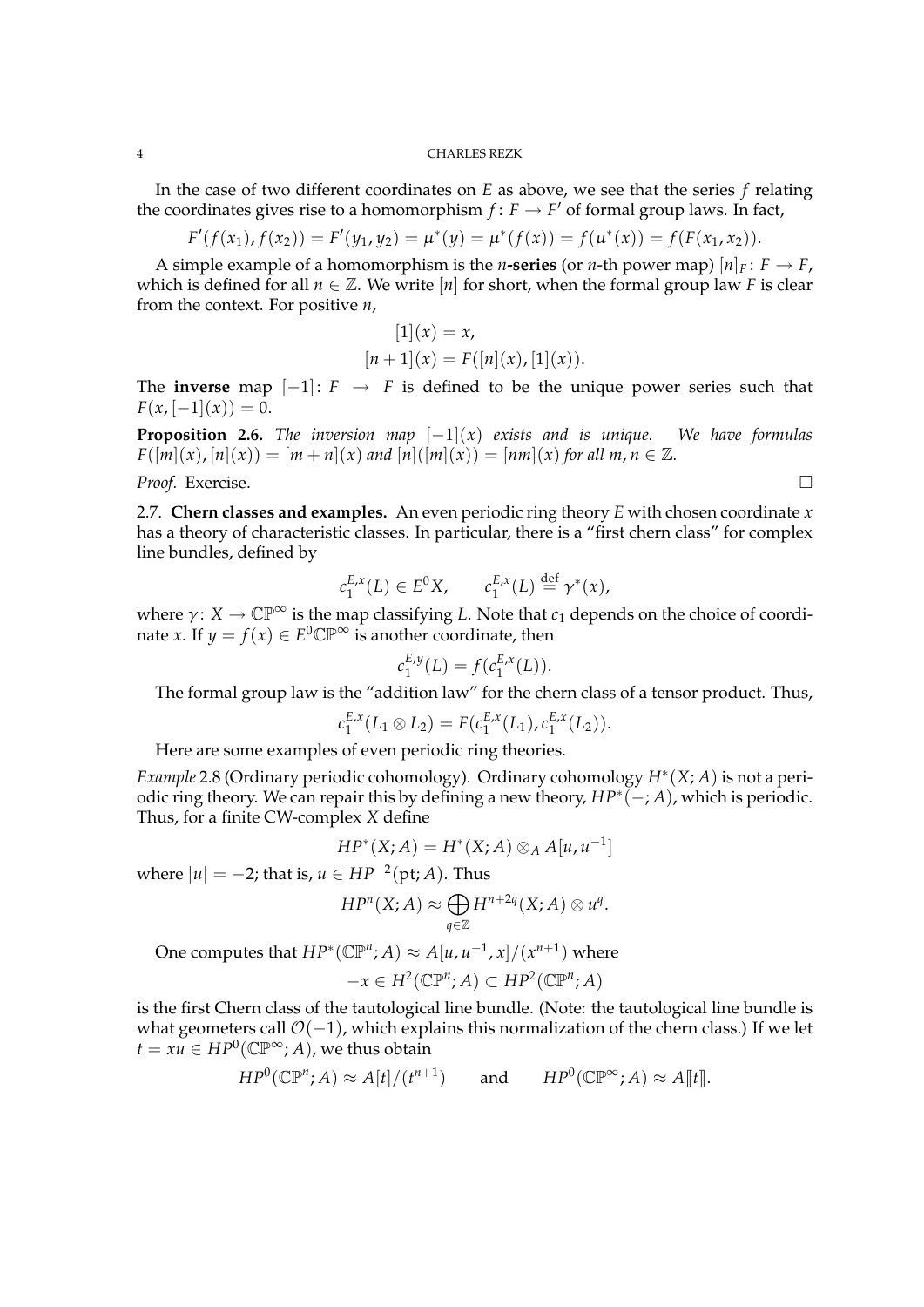Furthermore, the usual addition formula for chern classes of tensor products of line bundles in  $H^*(-; A)$  shows that the associated formal group law is just:  $F(t_1, t_2) = t_1 + t_2$ . This is called the **additive formal group law**.

*Example* 2.9 (*K*-theory)*.* Complex *K*-theory is certainly a even periodic ring theory, with  $K^*(\mathrm{pt}) \approx \mathbb{Z}[u, u^{-1}], |u| = -2.$  We have

$$
K^0(\mathbb{CP}^n) = \mathbb{Z}[L]/((L-1)^{n+1})
$$

where *L* represents the canonical line bundle. If we set  $t = L - 1$  this becomes  $K^0 \mathbb{CP}^n =$  $\mathbb{Z}[t]/(t^{n+1})$ , whence  $K^0\mathbb{CP}^\infty \approx \mathbb{Z}[\![t]\!].$ 

Over  $\mathbb{CP}^{\infty} \times \mathbb{CP}^{\infty}$  we have  $\pi_1^* \overline{L} \otimes \pi_2^* L = (1+t_1)(1+t_2) = 1+t_1+t_2+t_1t_2$ , and so we discover that associated to the coordinate *t* is the formal group law

 $F(t_1, t_2) = \mu^*(t) = t_1 + t_2 + t_1t_2 \in \mathbb{Z}[[t]].$ 

This is called the **multiplicative formal group law**, since it is really multiplication "shifted by  $-1$ ".

In the examples we have given, the formal group law turned out to be a *polynomial* rather than a power series. These are essentially the only examples for which this happens.

# 3. FORMAL GROUPS

Above we described a correspondence

 $\left\{\begin{array}{c}\text{even periodic ring theories} \\ \text{with chosen coordinate}\end{array}\right\} \Longrightarrow \left\{\begin{array}{c}\text{formal group laws}\end{array}\right\}.$ 

We want to develop a "coordinate-free" version of formal group laws, called "formal groups", leading to a correspondence (actually a functor)

 ${even periodic ring theories} \implies {formal groups}.$ 

3.1. **Some formal geometry.** Suppose that *A* is a commutative ring. Let adic(*A*) denote the category of **adic** *A***-algebras**. An object in this category consists of a commutative ring *B* together with homomorphisms *i*:  $A \rightarrow B$  and  $r: B \rightarrow A$  such that  $r \circ i = id_A$ , and such that the kernel of *r* is a nilpotent ideal. A morphism of such objects is a map of rings which commutes with the structure, and is the identity on *A*.

We write  $\hat{\mathbb{A}}_A^1(B)$  (or just  $\hat{\mathbb{A}}^1(B)$ ) for the kernel of  $r: B \to A$ . This defines a functor  $\hat{\mathbb{A}}^1$ : adic $(A) \rightarrow$  Set. There is a natural isomorphism

$$
\hat{\mathbb{A}}^1(B) \approx \text{colim}_n \hom_{\text{adic}(A)}(A[x]/(x^n), B),
$$

given by associating each homomorphism  $f: A[x]/(x^n) \to B$  to the element  $f(x) \in \hat{A}^1(B)$ . In other words, the functor  $\hat{\mathbb{A}}^1$  is "pro-represented" by  $A[\![x]\!]$ . Similarly, there is a natural isomorphism

$$
\hat{\mathbb{A}}^1(B) \times \hat{\mathbb{A}}^1(B) \approx \text{colim}_{m,n} \text{hom}_{\text{adic}(A)}(A[x,y]/(x^m, y^n), B),
$$

whence  $\hat{\mathbb{A}}^1 \times \hat{\mathbb{A}}^1$  is pro-represented by  $A\llbracket x,y \rrbracket$ , and so forth.

We write hom $(\hat{A}^1, \hat{A}^1)$  for the set of natural transformations of functors  $\hat{A}^1 \rightarrow$  $\hat{\mathbb{A}}^1$ : adic $(A) \rightarrow$  Set.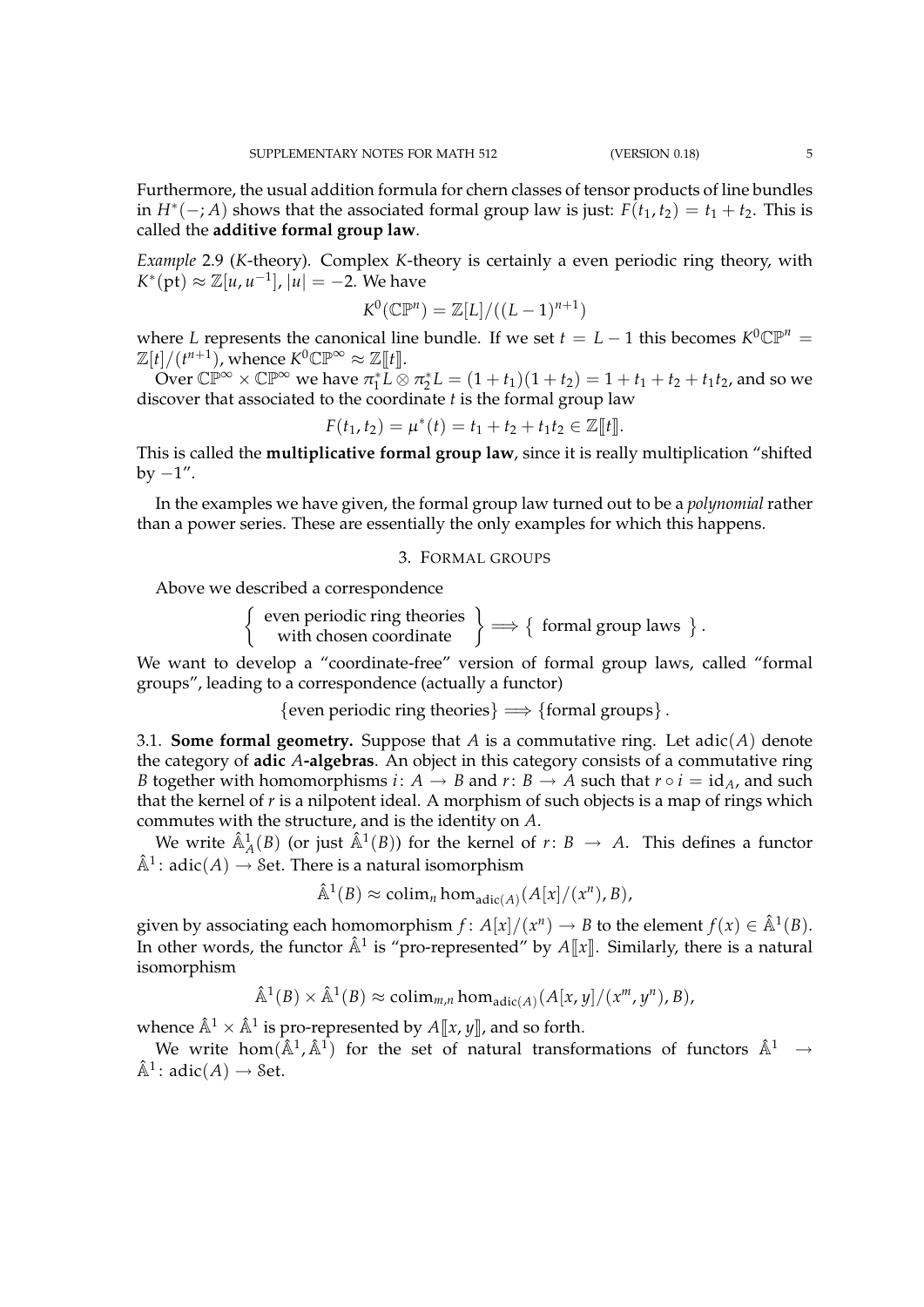**Lemma 3.2.** *There are natural bijections*

$$
\text{hom}(\hat{\mathbb{A}}^1, \hat{\mathbb{A}}^1) \approx (x) \subset A[\![x]\!]
$$

*and*

$$
\text{hom}(\hat{\mathbb{A}}^1 \times \hat{\mathbb{A}}^1, \hat{\mathbb{A}}^1) \approx (x_1, x_2) \subset A[\![x_1, x_2]\!],
$$

 $\alpha$  defined such that  $f(x) \in A[\![x]\!]$  sends  $b \in \hat{\mathbb{A}}^1(B)$  to  $f(b) \in \hat{\mathbb{A}}^1(B)$ , resp.  $g(x_1, x_2) \in A[\![x]\!]$  sends  $(b_1, b_2) \in \hat{\mathbb{A}}^1(B) \times \hat{\mathbb{A}}^1(B)$  *to*  $g(b_1, b_2) \in \hat{\mathbb{A}}^1(B)$ *.* 

*Proof.* Exercise.

# 3.3. **Formal groups.** A **formal group over** *A* is a functor

*G* :  $\text{adic}(A) \rightarrow \text{Ab}$ 

with the property that the underlying functor  $\text{adic}(A) \rightarrow \text{Set}$  is isomorphic to the functor  $\hat{A}^1$ . Note that the data of a formal group *G* does *not* include a specified isomorphism with  $\hat{\mathbb{A}}^1$ . A choice of such an isomorphism  $x: G \to \hat{\mathbb{A}}^1$  is called a **coordinate** for *G*.

Another way to think of *G* is as a functor *G*:  $\text{adic}(A) \rightarrow \text{Set}$  which is isomorphic to  $\hat{\mathbb{A}}^1$ , together with natural transformations  $\mu: G \times G \rightarrow G$ ,  $i: G \rightarrow G$ , and  $e: * \rightarrow G$  satisfying the abelian group axioms; that is, for each  $B \in \text{adic}(A)$  there are maps  $\mu: G(B) \times G(B) \rightarrow$  $G(B)$ , *i*:  $G(B) \rightarrow G(B)$ , and  $e_B \in G(B)$  such that  $G(B)$  is an abelian group, and such that for each  $f: B \to B'$  the induced  $G(B) \to G(B')$  is a group homomorphism.

A **homomorphism** of formal groups over A is a natural transformation  $\phi: G \to G'$  of functors  $\text{adic}(A) \rightarrow Ab$ .

3.4. **Relation between formal group laws and formal groups.** A formal group law  $F(x_1, x_2) = x + y + \sum c_{ij} x_1^i x_2^j \in A[\![x_1, x_2]\!]$  gives rise to a formal group *G*, together with a coordinate  $x: G \to \hat{\mathbb{A}}^1$ , as follows. We define  $G: \text{adic}(A) \to Ab$  to be the functor  $\hat{A}^1$ : adic $(A) \rightarrow$  Set together with an additional abelian group structure. For  $B \in \text{adic}(A)$ the abelian group structure  $[+] \colon \hat{\mathbb{A}}^1(B) \times \hat{\mathbb{A}}^1(B) \to \hat{\mathbb{A}}^1(B)$  is defined by

$$
b_1[+]b_2 \stackrel{\text{def}}{=} F(b_1, b_2) = b_1 + b_2 + \sum c_{ij}b_1^i b_2^j, \qquad b_1, b_2 \in \hat{\mathbb{A}}^1(B).
$$

The unit of the abelian group structure will be 0. This is well-defined: since  $b_1$  and  $b_2$  lie in the nilpotent augmentation ideal of *r*: *B*  $\rightarrow$  *A*, the terms of *F*(*b*<sub>1</sub>, *b*<sub>2</sub>) become zero in sufficiently large degree. The identification  $G \approx \hat{A}^1$  defines the coordinate *x*.

A homomorphism  $f: F \to F'$ ,  $f(x) = \sum c_i x^i \in A[\![x]\!]$ , defines a homomorphism of the associated formal groups  $f: G \to G'$  by

$$
G(B) \to G'(B) : b \mapsto f(b) = \sum c_i b^i.
$$

A formal group *G* over *A*, together with a coordinate  $x: G \to \hat{\mathbb{A}}^1$ , gives rise to a formal group law  $F(x_1, x_2) \in A[[x_1, x_2]]$  as follows. Let  $\mu: G \times G \rightarrow G$  denote the natural transformation making *G* a group, and consider the diagram of natural transformations

$$
G \times G \xrightarrow{\mu} G
$$
  

$$
x \times x \downarrow \qquad x \downarrow x
$$
  

$$
\hat{A}^1 \times \hat{A}^1 - \dots + \hat{A}^1.
$$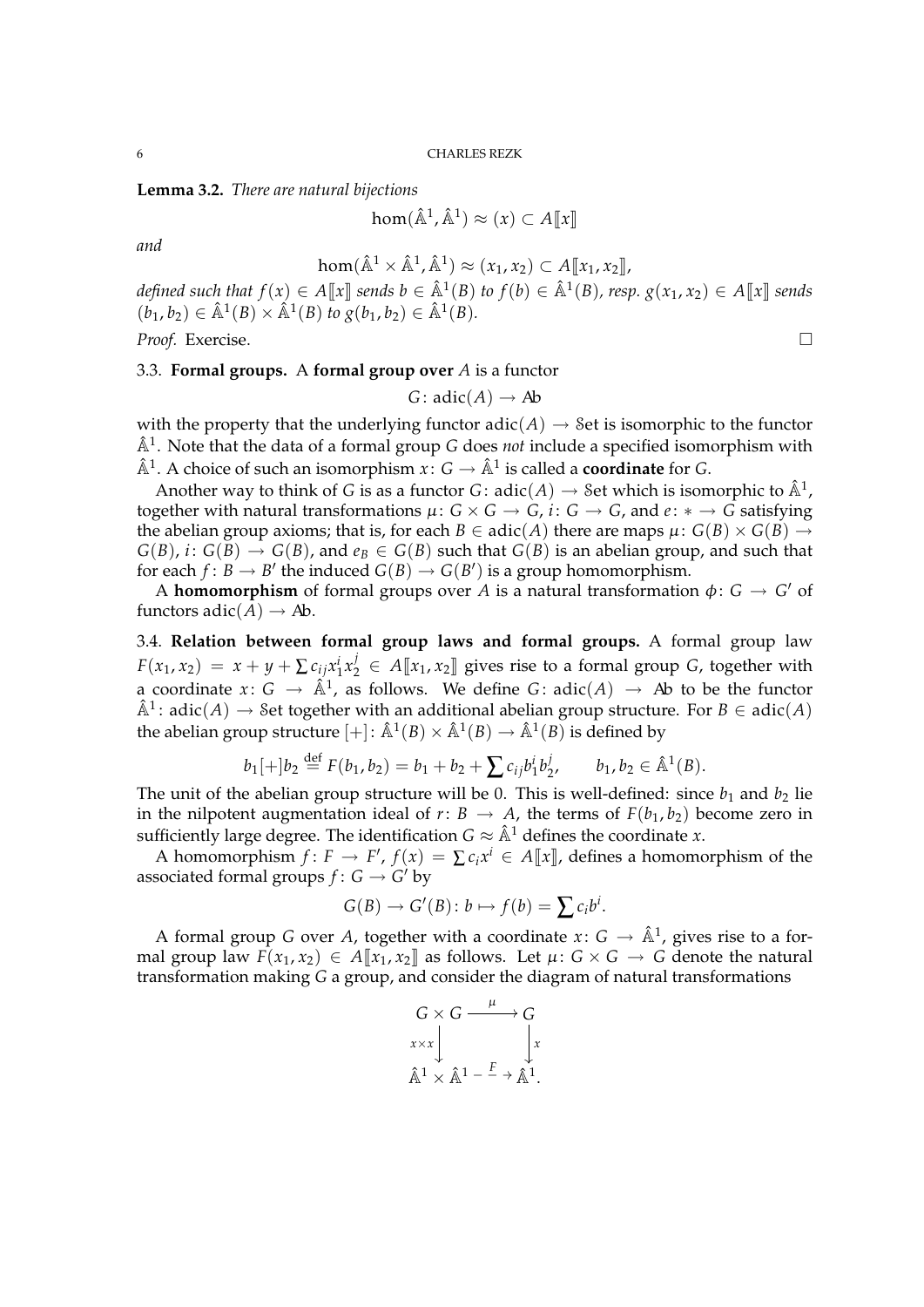The vertical arrows are isomorphisms and so the dotted arrow exists and is unique. By the lemma we gave above,  $F \in \text{hom}(\hat{\mathbb{A}}^1 \times \hat{\mathbb{A}}^1, \hat{\mathbb{A}}^1) = (x_1, x_2) \subset A[\![x_1, x_2]\!]$  and so we get a formal power series  $F(x_1, x_2)$ , which is the desired formal group law.

Similarly, given formal groups *G* and *G* <sup>0</sup> with coordinates *x* and *y*, a homomorphism  $\phi: G \to G'$  corresponds via  $y \circ \phi = f \circ x$  to a map  $f: \hat{A}^1 \to \hat{A}^1$ , and thus to a power series *f*(*x*) ∈ (*x*) ⊂ *A* $\llbracket x \rrbracket$ .

3.5. **Pullbacks.** We need a way to talk about isogenies of formal groups which are defined over different rings. Given a map  $A \to A'$  of rings, there is a functor  $\text{adic}(A') \to \text{adic}(A)$ defined by  $B' \mapsto \overline{B} = A \times_{A'} B'$ . Note that the augmentation ideal of  $B \to A$  is identical to that of  $B' \to A'$ , i.e. we have a natural isomorphism  $\mathbb{A}^1_{A'}(B') \approx \mathbb{A}^1_A(B)$ . This functor is right adjoint to a functor  $\text{adic}(A) \to \text{adic}(A')$ , defined by  $B \mapsto A' \otimes_{A} \widetilde{B}$ .

Now suppose that *G* is a formal group over *A*. Define φ∗*G* to be the formal group over A', defined by the formula

$$
\phi^*G(B')=G(A\times_{A'}B')
$$

for *B'* any adic *A'*-algebra. That is,  $\phi^*G$  is the composite functor adic $(A') \to \text{adic}(A) \stackrel{G}{\to}$ Ab. If we choose a coordinate  $x: G \to \mathbb{A}^1$ , with associated formal group law  $F(x_1, x_2)$  in A, then this defines in a natural way a coordinate  $x' : G' \to \mathbb{A}^1$ , with associated formal group law  $\phi^*F(x_1, x_2)$  on  $A'$ , where  $\phi^* \overline{F}$  is the series obtained as the image of  $F(x_1, x_2)$  under the  $\text{natural map } A[\![x_1,x_2]\!] \rightarrow A'[\![x_1,x_2]\!].$ 

We can define a category of formal groups, the objects of which are pairs (*A*, *G*) consisting of a commutative ring *A* and a formal group *G* over *A*, with morphisms  $(A, G) \rightarrow$  $(A', G')$  being pairs  $(\phi: A' \to A, \psi: G \to \phi^*G')$ . We call this simply the category of formal **groups**.

3.6. **Even periodic ring theories give rise to formal groups.** An even periodic ring theory *E* as above gives rise to a formal group *G<sup>E</sup>* defined for an adic *E* 0 -algebra *B* by

$$
G_E(B) = \operatorname{colim}_n \hom_{\operatorname{adic}(E^0)}(E^0 \mathbb{CP}^n, B),
$$

with addition law induced by  $\mu^*\colon E^0\mathbb{CP}^\infty\to E^0(\mathbb{CP}^\infty\times\mathbb{CP}^\infty).$  A coordinate  $x\colon\mathit{G}_{E}\to\mathbb{A}^{1}$ corresponds to a coordinate  $x \in E^0 \mathbb{CP}^\infty$  in the sense used earlier.

Let *E* and *F* be even periodic ring theories. A **multiplicative operation**  $\phi$ :  $E \rightarrow F$  is a natural transformation  $E^0(X) \to F^0(X)$  which for each space  $X$  is a ring homomorphism. By substituting  $X = \mathbb{CP}^{\infty}$  or  $X = \mathbb{CP}^{\infty} \times \mathbb{CP}^{\infty}$ , we see that we obtain an isogeny

$$
G_F\to \phi^*G_E;
$$

by abuse of notation we write  $\phi\colon E^0\to F^0$  for the map induced by the operation  $\phi$  when *X* = pt. In terms of coordinates  $x_E$  ∈  $E^0$ C $\mathbb{P}^\infty$  and  $x_F$  ∈  $F^0$ C $\mathbb{P}^\infty$ , we see that this isogeny corresponds to the map of formal group laws given by the power series  $f(T) \in F^0\llbracket T \rrbracket$  such that  $\phi(x_E) = f(x_F) \in F^0\mathbb{CP}^\infty$ .

We have defined a contravariant functor

$$
\begin{Bmatrix}\text{even periodic ring theories and} \\ \text{multiplicative operations}\end{Bmatrix} \rightarrow \begin{Bmatrix}\text{formal groups} \\ \text{and homomorphisms}\end{Bmatrix} : E \mapsto (E^0, G_E).
$$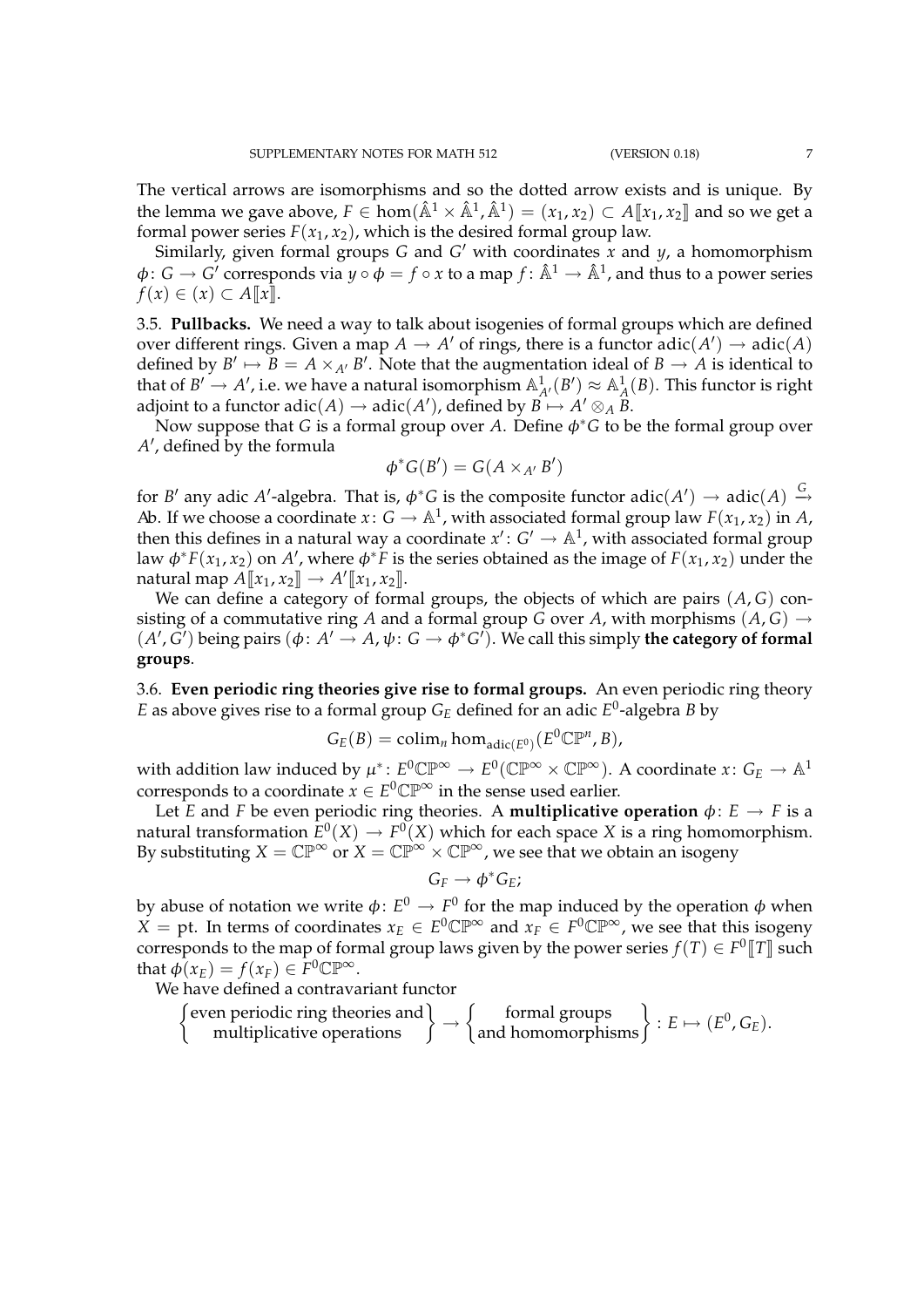# 3.7. **Examples.**

*Example* 3.8*.* Recall the periodic ordinary cohomology *HP*<sup>∗</sup> (*X*; *A*) defined above. It has *HP*<sup>∗</sup>(pt; *A*) ≈ *A*[*u*, *u*<sup>-1</sup>] with *u* ∈ *HP*<sup>-2</sup>. Given an element *λ* ∈ *A* we can define a natural transformation  $\psi^\lambda\colon HP^0(-;A)\,\to\, HP^0(-;A)$  as follows:  $\psi^\lambda(\alpha\otimes u^k)\,=\,\lambda^k\alpha\otimes u^k$ , where  $\alpha \in H^{2k}(X;A)$ . This  $\psi^{\lambda}$  is a multiplicative operation. It is not hard to check that the induced map  $(A, \hat{\mathbb{G}}_a) \to (A, \hat{\mathbb{G}}_a)$  of formal groups is that given in terms of the additive coordinate  $t \in HP^0(\mathbb{CP}^\infty;A)$  by  $f(t) = \lambda t$ .

*Example* 3.9*.* Now suppose that  $A = \mathbb{F}_p$ , where p is an odd prime. Then we define an operation  $\psi\colon HP^0(-;\mathbb{F}_p)\to HP^0(-;\mathbb{F}_p)$  as follows. For  $\alpha\in H^{2k}(X;\mathbb{F}_p)$ , let

$$
\psi(\alpha\otimes u^k)=\sum_{i=0}^k P^i\alpha\otimes u^{k+i(p-1)},
$$

where  $P^i\colon H^{2k}(X; \mathbb{F}_p)\to H^{2k+i(p-1)}(X; \mathbb{F}_p)$  are the usual mod  $p$  Steenrod reduced powers. Then  $\psi$  is a multiplicative operation, using the Cartan formula. One computes that, for the generator  $t = xu \in HP^0(\mathbb{CP}^\infty;\mathbb{F}_p)$ , we have

$$
\psi(t) = \psi(x \otimes u) = x \otimes u + x^p \otimes u^p = t + t^p;
$$

thus in terms of the additive coordinate the series  $f(t) = t + t^p$  defines the induced homomorphism  $(\mathbb{F}_p, \hat{\mathbb{G}}_a) \to (\mathbb{F}_p, \hat{\mathbb{G}}_a)$  of formal groups.

*Example* 3.10*.* Recall that the formal group associated to complex *K*-theory is the multiplicative formal group ( $\mathbb{Z}, \hat{\mathbb{G}}_m$ ). For each  $n \in \mathbb{Z}$ , the corresponding Adams operation is a multiplicative operation

$$
\psi^n\colon K^0(X)\to K^0(X),
$$

which is characterized by the property that for line bundles  $L \in K^0(X)$ ,  $\psi^n(L) = L^n$ . For the multiplicative coordinate  $t = L - 1 \in K^0(\mathbb{CP}^{\infty})$ , the calculation

$$
\psi^{n}(t) = \psi^{n}(L-1) = L^{n} - 1 = (1+t)^{n} - 1 = nT + \dots
$$

shows that  $\psi^n$  induces the *n*-th power homomorphism  $[n] \colon (\mathbb{Z}, \hat{\mathbb{G}}_m) \to (\mathbb{Z}, \hat{\mathbb{G}}_m).$ 

*Example* 3.11*.* The Chern character is a multiplicative operation

$$
ch\colon K^0(X)\to HP^0(X;\mathbb{Q}),
$$

which is characterized by the property that for line bundles *L* ,

$$
ch(L) = exp(u c_1(L)).
$$

(Note that  $c_1(L) \in H^2(X) \subset HP^2(X; \mathbb{Q})$ .) Thus it must induce a homomorphism  $(\mathbb{Q}, \hat{\mathbb{G}}_a) \to$  $(\mathbb{Z},\mathbb{G}_m)$ . We compute

$$
ch(T) = ch(L-1) = e^{-ux} - 1 = e^{-t} - 1 = -t + \dots,
$$

(since  $c_1(L) = -x$ ). This homomorphism is called the **exponential** homomorphism of the multiplicative group.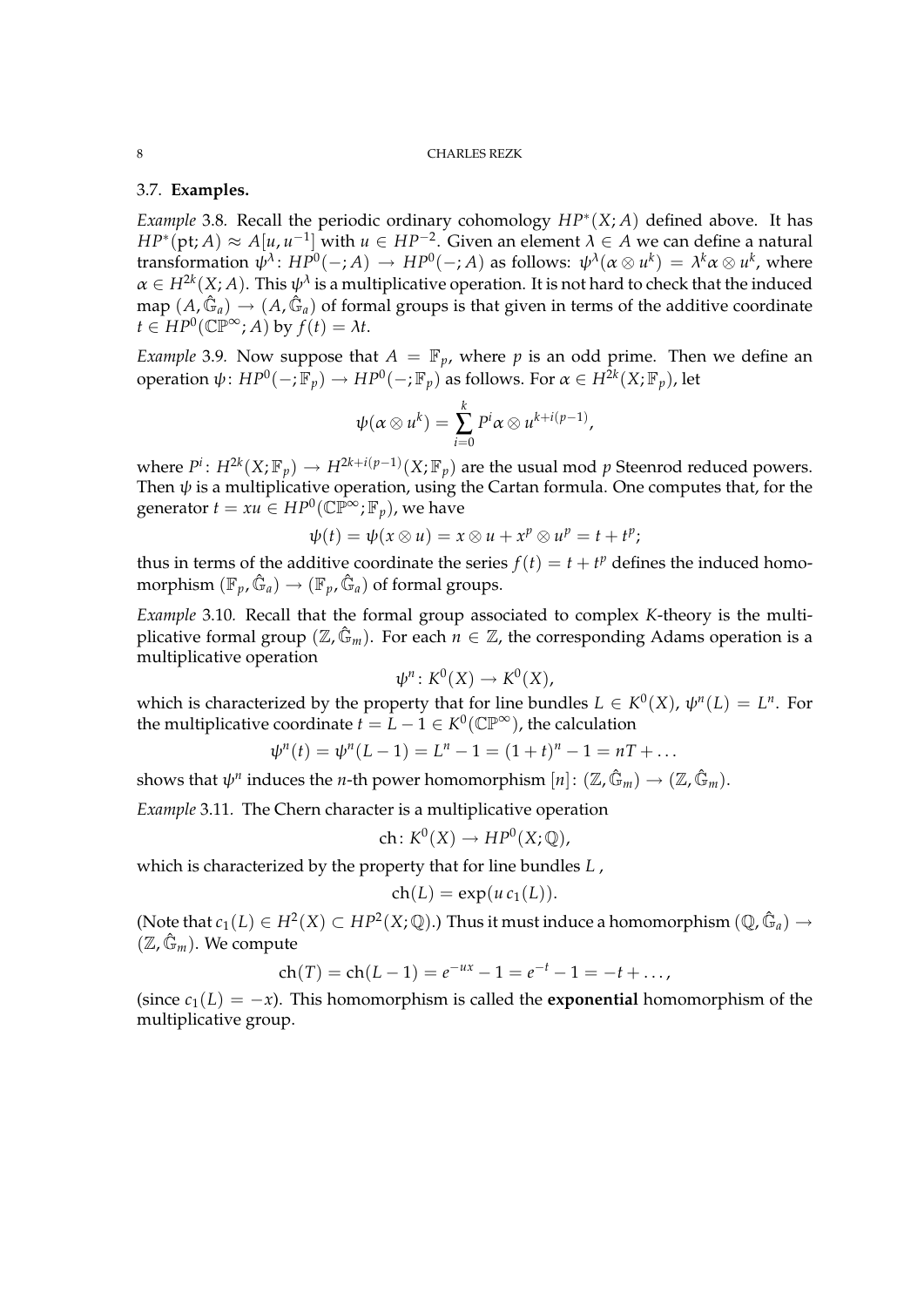#### 4. GEOMETRY OF FORMAL GROUPS

4.1. **The ring of functions on a formal group.** Given a formal group *G* over *A*, we write  $\mathcal{O}_G$  for the *A*-algebra which pro-represents the functor *G*: adic(*A*)  $\rightarrow$  *Set.* Similarly, we write  $\mathcal{O}_{G\times G}$  for the *A*-algebra which pro-represents  $G\times G$ : adic(*A*)  $\rightarrow$  8et. As was noted above,  $\mathcal{O}_G$  is non-canonically isomorphic to  $A[\![x]\!]$ , and  $\mathcal{O}_{G\times G}$  is non-canonically isomorphic to  $A[[x_1, x_2]]$ . The group law corresponds to a map  $\mathcal{O}_G \to \mathcal{O}_{G \times G}$  of A-algebras.

Let  $\mathcal{O}_G(-e)$  denote the kernel of the augmentation  $\mathcal{O}_G$  → *A*, and let  $\mathcal{O}_G(-ne)$  =  $\mathcal{O}_G(-e)^n$  ⊂  $\mathcal{O}_G$  for  $n \ge 0$ . Identifying  $\mathcal{O}_G \simeq A[\![x]\!]$ , we see that  $\mathcal{O}_G(-ne) = x^n \mathcal{O}_G$  is the ideal of "functions on *G* which vanish to order *n* at *e*", and we have a chain of ideals

$$
\mathcal{O}_G \supset \mathcal{O}_G(-e) \supset \mathcal{O}_G(-2e) \supset \dots.
$$

The objects in this chain are natural with respect to the formal group. That is, if we have a map  $(A, G) \to (A', G')$  of formal groups, then we get natural maps  $\mathcal{O}_{G'}(ne) \to \mathcal{O}_G(ne)$  of  $\mathcal{O}_{G}$ -modules for each  $n \geq 0$ .

4.2. **Invariant differentials.** Recall that if  $A \rightarrow B$  is a map of commutative rings, the **relative Kähler differentials** is a *B*-module  $\Omega_{B/A}$  defined by

$$
\Omega_{B/A} \stackrel{\text{def}}{=} \bigoplus_{x \in B} B\{dx\} / \left\{ \begin{array}{l} d(xy) = y \, dx + x \, dy, \quad x, y \in B \\ d(a) = 0, \quad a \in A. \end{array} \right\}.
$$

The map  $d: B \to \Omega_{B/A}$  is a derivation. A map  $f: B \to B'$  of *A*-algebras induces  $\Omega_{B/A} \to$  $\Omega_{B'/A}$  by  $dx \mapsto d(f(x)).$ 

Let  $\Omega_G$ , the (formal) module of Kähler differentials of  $\mathcal{O}_G$  relative to A. By this, we mean the inverse limit

$$
\Omega_G \stackrel{\text{def}}{=} \lim_n \Omega_{(\mathcal{O}_G/\mathcal{O}_G(-ne))/A}.
$$

Thus  $\Omega_G$  is a free  $\mathcal{O}_G$ -module on one generator  $dx$ , where  $x \in \mathcal{O}_G$  is any coordinate.

A differential  $\eta \in \Omega_G$  is said to be **invariant** if  $\mu^*\eta = \pi_1^*\eta + \pi_2^*\eta$ , where  $\mu^*, \pi_1^*, \pi_2^*: \mathcal{O}_G \to$  $\mathcal{O}_{G\times G}$  correspond to the addition and projection maps  $\mu$ ,  $\pi_1$ ,  $\pi_2$ :  $G\times G\rightarrow G$ . In terms of a coordinate *x* for *G*, this means that if  $\eta = f(x)dx$  is invariant, then

$$
f(F(x_1,x_2))d(F(x_1,x_2)) = f(x_1)dx_1 + f(x_2)dx_2.
$$

Expanding the left-hand side and evaluating at  $x_2 = 0$  gives

$$
f(x_1)[dx_1 + F_2(x_1, 0)dx_2] = f(x_1)dx_1 + f(0)dx_2.
$$

From the coefficients of the *dx*<sub>2</sub>-terms, we see that  $f(x_1)F_2(x_1, 0) = f(0)$ .

**Proposition 4.3.** Let x be a coordinate on G, with formal group law  $F(x_1, x_2)$ . A differential η ∈ Ω*<sup>G</sup> is invariant if and only if it is of the form*

$$
\eta = \frac{a \, dx}{F_2(x,0)} = \frac{a \, dx}{F_1(0,x)},
$$

*where*  $a \in A$ .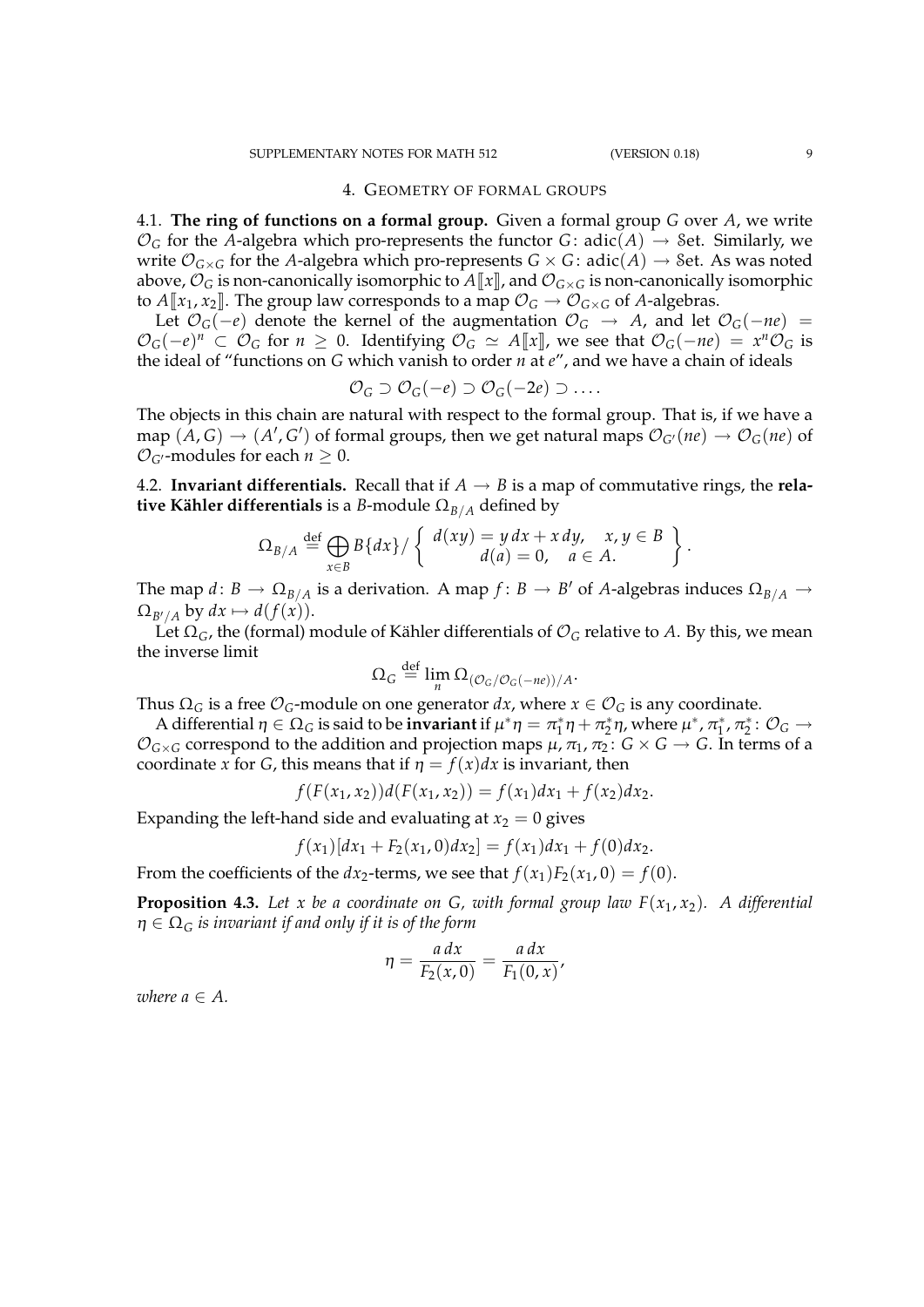*Proof.* We have already shown the only if part. (Note that  $F_2(x, 0) = F_1(0, x)$  since *F* is a *commutative* formal group law.) Conversely, suppose  $\eta = dx/F_2(x, 0)$ ; we need to show that  $η$  is invariant. We must verify the equation  $\mu^*η = π_1^*η + π_2^*η$ , which becomes

$$
\frac{F_1(x_1,x_2) dx_1}{F_2(F(x_1,x_2),0)} + \frac{F_2(x_1,x_2) dx_2}{F_2(F(x_1,x_2),0)} = \frac{dx_1}{F_2(x_1,0)} + \frac{dx_2}{F_2(x_2,0)}.
$$

To see this, consider the associativity relation  $F(F(x_1, x_2), x_3) = F(x_1, F(x_2, x_3))$ . Applying the operator  $\partial/\partial x_3|_{x_3=0}$  to this gives

$$
F_2(F(x_1,x_2),0)=F_2(x_1,x_2)F_2(x_2,0).
$$

Similarly, applying  $\partial/\partial x_1|_{x_1=0}$ , and applying the commutativity relation  $F_1(0, x) = F_2(x, 0)$ gives

$$
F_1(x_2, x_3)F_1(0, x_2) = F_1(0, F(x_2, x_3)).
$$

We let  $\omega_G \subset \Omega_G$  denote the set of invariant differentials of G. It is naturally a module over *A*, and, as we have proved, it is free on one generator. In fact,

**Proposition 4.4.** *The function*

$$
\omega_G\to \Omega_G\otimes_{\mathcal{O}_G}A
$$

*induced by the inclusion*  $\omega_G \subset \Omega_G$  *is a natural isomorphism of A-modules.* 

*Proof.* The preceding proposition shows that there exists a unique  $\eta \in \omega_G$  of the form  $\eta = a(1 + O(x))dx$  for each  $a \in A$ , and the function given here is just the one that isolates the constant coefficient.

A morphism  $\psi: G \to G'$  of formal groups over A induces a map  $\Omega_{G'} \to \Omega_G$  of modules of differentials, and carries  $\omega_{G'}$  to  $\omega_G$ . More generally, a map of formal groups  $(\phi, \psi) : (A, G) \to (A', G')$  induces natural maps  $\Omega_{G'} \to \Omega_G$  of  $\mathcal{O}_{G'}$ -modules and  $\omega_{G'} \to \omega_G$ of A'-modules.

For example, suppose  $(A, G) \rightarrow (A', G')$  is an isogeny, and let *x* and *x'* be coordinates for *G* and *G*<sup></sup> with associated formal group laws  $F(x_1, x_2)$  and  $F'(x'_1, x'_2)$ . Let  $\eta = dx/F_2(x, 0)$ and  $\eta' = dx'/F'_2(x',0)$ , and let  $f(x') \in A[\![x']\!]$  denote the isogeny. Then  $f^*\eta' = f'(0)\eta$ .

We say that  $(\phi, \psi)$ :  $(A, G) \to (A', G')$  is **separable** if the induced map  $\omega_{G'} \otimes_{A'} A \to \omega_G$ is an isomorphism of *A*-modules. In terms of coordinates as above, this amounts to saying that  $f'(0)$  is invertible in A.

We define a natural map  $d$  :  $\mathcal{O}_G(-e)/\mathcal{O}(-2e) \to \omega_G$  as follows. Start with the derivation *d* :  $\mathcal{O}_G(-e)$  → Ω. If we tensor this map over  $\mathcal{O}_G$  with *A*, we get a map

$$
d\colon \mathcal{O}_G(-e)/\mathcal{O}_G(-2e) \approx \mathcal{O}_G(-e) \otimes_{\mathcal{O}_G} A \to \Omega \otimes_{\mathcal{O}_G} A \approx \omega_G.
$$

In terms of a coordinate *x* on *G*, this map sends

$$
d: f(x) = ax + O(x^2) \mapsto a \eta
$$

where  $\eta$  is the unique invariant differential with  $\eta = (1 + O(x))dx$ .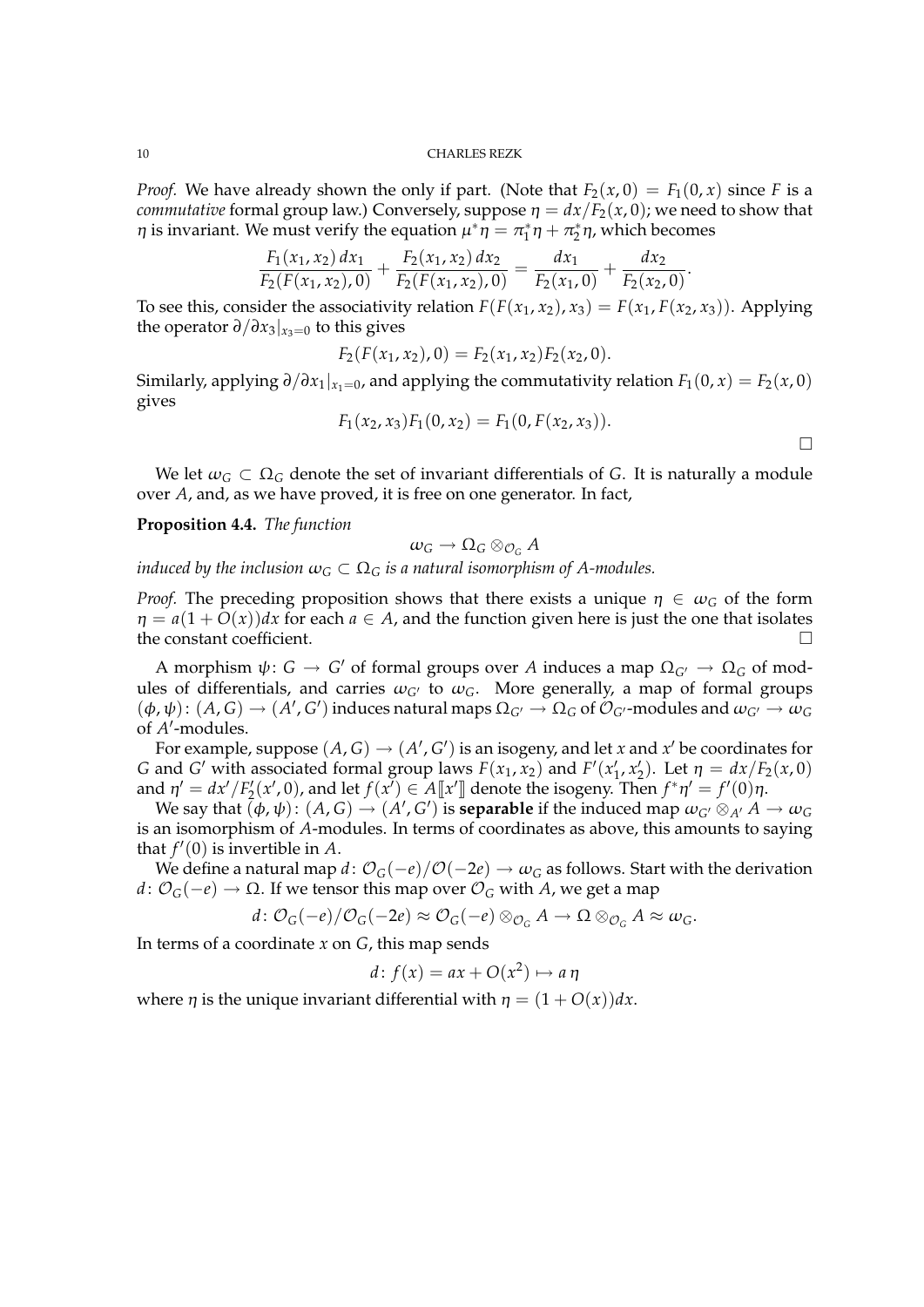**Proposition 4.5.** *The map d*:  $\mathcal{O}_G(-e)/\mathcal{O}_G(-2e) \rightarrow \omega_G$  *defined above is a natural isomorphism of A-modules. Furthermore, d gives rise to a natural identification*

$$
\mathcal{O}_G(-ne)/\mathcal{O}_G(-(n+1)e) \xrightarrow{\sim} \omega_G^{\otimes n}
$$

*for all*  $n \in \mathbb{Z}$ *.* 

*Proof.* If *x* is a coordinate on *G*, then  $dx \equiv dx/F_2(x, 0)$  (mod  $x dx$ ), proving the first statement. The second statement follows from the fact that the natural map  $\mathcal{O}_G(-e)^{\otimes n} \to$ O*G*(−*ne*) induces an identification

$$
(\mathcal{O}_G(-e)/\mathcal{O}_G(-2e))^{\otimes n} \approx \mathcal{O}_G(-ne)/\mathcal{O}_G(-(n+1)e)
$$

for all  $n \in \mathbb{Z}$ .

4.6. **Cohomology of projective spaces and spheres.** Recall that an even periodic ring theory *E* gives rise to a formal group (*E* 0 , *GE*). Essentially by definition, the ring of functions on  $G_E$  is  $\mathcal{O}_{G_E} = E^0 \mathbb{CP}^{\infty}$ . The inclusion  $\mathbb{CP}^{n-1} \to \mathbb{CP}^{\infty}$  induces a cofiber sequence

 $\mathbb{CP}^{n-1} \to \mathbb{CP}^{\infty} \to \mathbb{CP}^{\infty}_n$ 

where  $\mathbb{CP}_n^{\infty} \stackrel{{\rm def}}{=} \mathbb{CP}^{\infty}/\mathbb{CP}^{n-1}$ , and hence short exact sequence

$$
0 \to \widetilde{E}^0 \mathbb{CP}_n^{\infty} \to E^0 \mathbb{CP}^{\infty} \to E^0 \mathbb{CP}^{n-1} \to 0,
$$

(since these spaces have no odd degree cohomology). Recalling that in terms of a coordinate *x* we have  $\widetilde{E}^0 \mathbb{CP}^{n-1} \approx E^0[x]/x^n$ , we see that there is a natural identification  $E^0 \mathbb{CP}_n^{\infty}$  =  $\mathcal{O}_{G_E}(-ne)$ .

Similarly, the cofiber sequences

$$
\mathbb{CP}^m_n \to \mathbb{CP}^\infty_n \to \mathbb{CP}^\infty_{m+1}
$$

(where  $\mathbb{CP}_{n}^{m}=\mathbb{CP}^{m}/\mathbb{CP}^{n-1}$  is the stunted projective space) and

$$
S^{2n} \to \mathbb{CP}_n^{\infty} \to \mathbb{CP}_{n+1}^{\infty}
$$

give rise to a short exact sequence and cohomology, and we conclude

**Proposition 4.7.** *There are isomorphisms*

$$
\widetilde{E}^0(\mathbb{CP}_n^{\infty}) \approx \mathcal{O}_G(-ne), \qquad n \ge 0,
$$
  
\n
$$
\widetilde{E}^0(\mathbb{CP}_n^m) \approx \mathcal{O}_G(-ne)/\mathcal{O}_G(-(m+1)e), \qquad m \ge n \ge 0,
$$

*and*

$$
\widetilde{E}^0(S^{2n}) \approx \mathcal{O}_G(-ne)/\mathcal{O}_G(-(n+1)e) \approx \omega_G^{\otimes n}, \qquad n \ge 0.
$$

*Furthermore, these isomorphisms are all* natural *with respect to multiplicative operations between cohomology theories.*

By the periodicity of *E*, the isomorphism  $\pi_{2n}E = \widetilde{E}^0(S^{2n}) \approx \omega_G^n$  extends to *all*  $n \in \mathbb{Z}$ .

Recall that we defined a multiplicative operation to be a natural transformation  $\phi: E^0(-) \to F^0(-)$  of rings.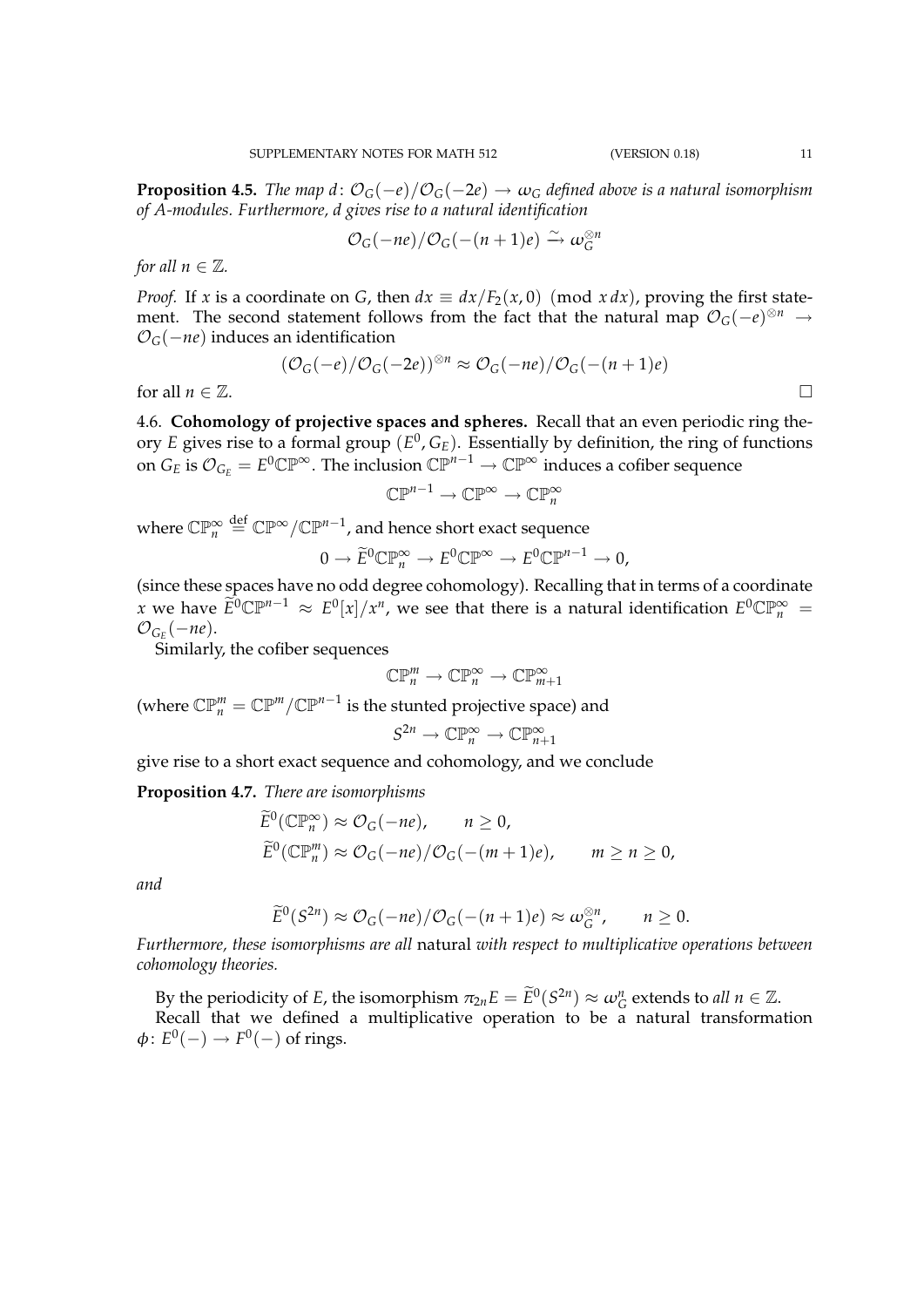**Proposition 4.8.** A multiplicative operation  $\phi$ :  $E^0(-) \rightarrow F^0(-)$  extends uniquely to natural *transformations E*−*<sup>n</sup>* (−) → *F* −*n* (−) *for n* ≥ 0 *which are multiplicative and which commute with suspension.*

*Proof.* If such an extension exists, we see that the  $\phi$ :  $E^{-n}X \to F^{-n}X$  must factor as

$$
E^{-n}X \approx \widetilde{E}^{-n}X_+ \xrightarrow{\sim} \widetilde{E}^0\Sigma^n(X_+) \xrightarrow{\phi} \widetilde{F}^0\Sigma^n(X_+) \xrightarrow{\sim} \widetilde{F}^{-n}X_+ \approx F^{-n}X.
$$

We can use this isomorphism as the definition of  $\phi: E^{-n}X \to F^{-n}X$ .

The above proposition is related to the fact that  $E^{-2n}(\text{pt}) \approx \omega_{G}^{n}$ , and that the homomorphism of the formal group law induces maps between the  $\omega_G^n$  for  $n \geq 0$ . A homomorphism does *not* in general induce a map for *n* < 0, and this is an obstruction to extending the operation to positive degrees.

Say that a multiplicative operation  $\phi\colon E^0(-) \to F^0(-)$  is **stable** if it extends to a multiplicative natural transformation  $E^n(-) \to F^n(-)$  for all  $n \in \mathbb{Z}$  and which commutes with suspension. It is not hard to see that if such an extension exists, it must be unique (at least for *X* a finite complex).

**Proposition 4.9.** A multiplicative operation  $\phi\colon E^{0}(-) \to F^{0}(-)$  is stable if and only if the asso- $\mathcal{C}$ *ciated homomorphism*  $(F^0, G_F) \to (E^0, G_E)$  *is separable.* 

*Proof.* (See [Ati89].) If  $(F^0, G_F) \to (E^0, G_E)$  is separable, then in terms of coordinates *x*, *y*, it is given by a series  $y = f(x) \in F^0[\![x]\!]$  with  $f(x) = ax + \cdots$  where *a* is invertible. Thus  $\omega_{G_E}\otimes_{E^0} F^0\to \omega_{G_F}$  is an isomorphism, and hence extends to an isomorphism  $\omega_{G_E}^n\otimes_{E^0} F^0\to$  $\omega_{G_F}^n$  for all  $n \in \mathbb{Z}$ . Using the argument of the previous proposition, show that you get an operation in all degrees.

Conversely, if the multiplicative operation is stable, then there are maps  $\omega_{G_E} \to \omega_{G_F}$  and  $\omega_{G_E}^{-1} \to \omega_{G_F}^{-1}$ , which by multiplicativity must tensor together to a map

$$
E^0\approx \omega_{G_E}\otimes_{E^0} \omega_{G_E}^{-1} \rightarrow \omega_{G_F}\otimes_{F^0} \omega_{G_F}^{-1} \approx F^0
$$

which must be the standard map induced by the operation. This implies that  $\omega_{G_E} \otimes_{E^0} F^0 \to$  $\omega_{G_F}$  is an isomorphism, and thus the homomorphism is separable.

# 5. HEIGHTS OF FORMAL GROUPS

5.1. **A useful lemma.** We consider formal group laws *F*, *F* <sup>0</sup> over a ring *A*.

**Lemma 5.2.** Let  $f \in A[\![x]\!]$  be a homomorphism of formal group laws  $f \colon F \to F'$  over a ring A. If  $f'(0) = 0$ , then  $f'(x) = 0$ .

*Proof.* Apply 
$$
(\partial/\partial x_1)_{x_1=0}
$$
 to  $f(F(x_1, x_2)) = F'(f(x_1), f(x_2))$ ; this gives  

$$
f'(x)F_1(0, x) = F'_1(0, f(x))f'(0).
$$

Since  $F(x_1, x_2) = x_1 + x_2 + \sum_{i,j \ge 1} c_{ij} x_1^i x_2^j$  $Z_2^J$ , we have that  $F_1(0, x) \in 1 + (x)$ , and in particular has a multiplicative inverse. Therefore, if  $f'(0) = 0$  then  $f'(x)F_1(0, x) = 0$  and hence *f* 0  $(x) = 0.$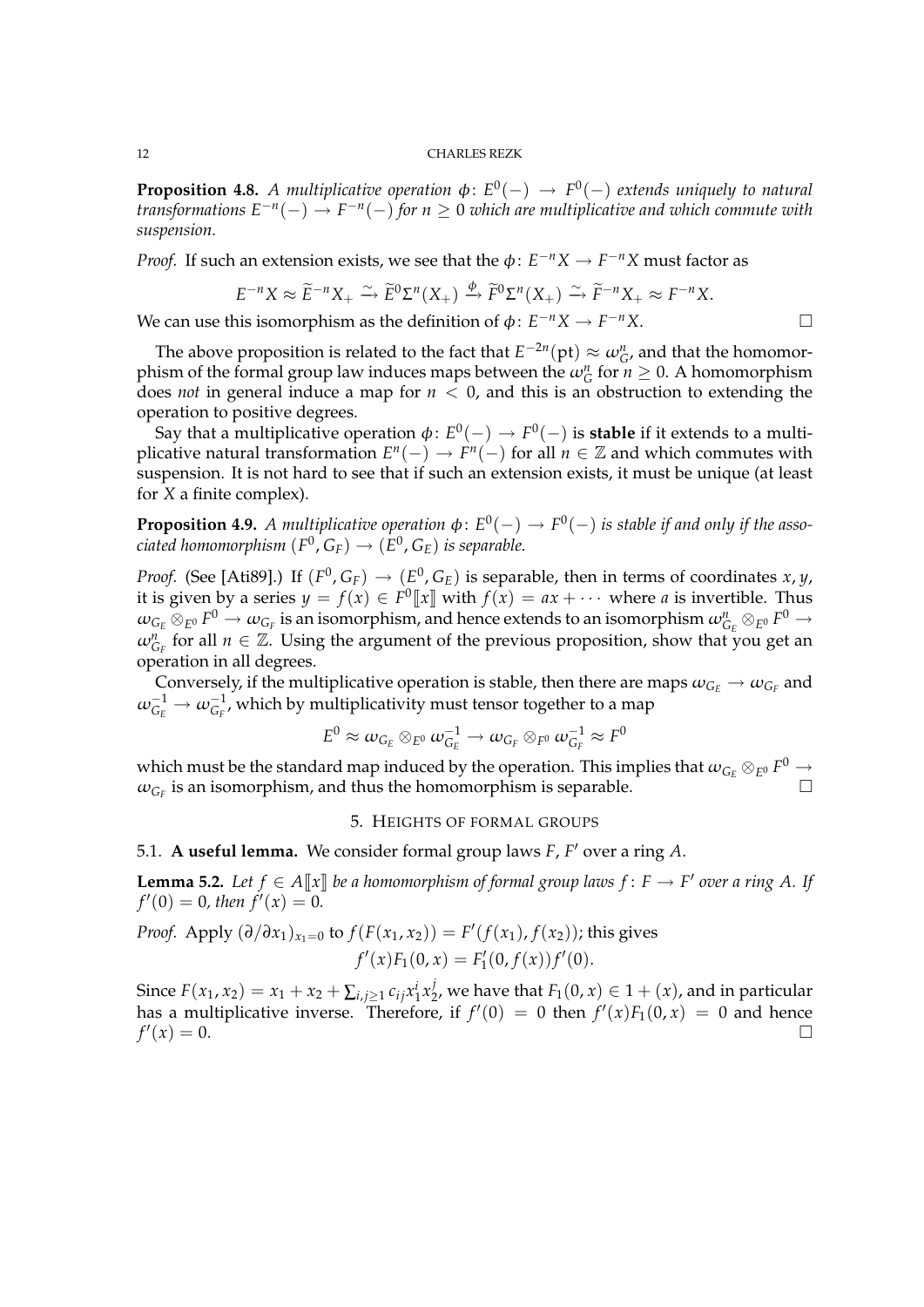5.3. **Formal group laws over** Q**-algebras.** Here is a characterization of formal group laws up to isomorphism, when  $\mathbb{Q} \subset A$ .

**Proposition 5.4.** *Let*  $\mathbb{Q} \subset A$ *, and let* F *be a formal group law over A. There exists a unique series*  $\log_F(x) = x + \cdots \in A[\![x]\!]$  *inducing an isomorphism.* 

$$
\log_F\colon F\to \hat{\mathbb{G}}_a.
$$

*Proof.* Let  $log_F(x)$  be the anti-derivative of  $1/F_1(0, x)$ ; this exists because  $\mathbb{Q} \subset A$ . (The explanation for this choice is that  $\log_F^*(dx) = d(\log_F(x)) = \log_F'(x) dx = \eta_F$ , where  $\eta_F = dx/F_1(0, x)$  is an invariant differential for *F*, and *dx* is an invariant differential for the additive group.)

To show that  $\log_\text{F}$  gives a homomorphism, we check that

$$
\log_F(F(x_1, x_2)) = \log_F(x_1) + \log_F(x_2).
$$

To check this, it suffices to show equality after applying ∂/∂*x<sup>i</sup>* , *i* = 1, 2. We carry out the proof for  $i = 1$ , in which case we must show that

$$
F_1(x_1,x_2)/F_1(0,F(x_1,x_2))=1/F_1(0,x_1),
$$

that is,

 $F_1(x_1, x_2)F_1(0, x_1) = F_1(0, F(x_1, x_2)).$ 

But this is exactly what you get if you apply  $(\partial/\partial y)_{y=0}$  to the associative law

 $F(F(y, x_1), x_2) = F(y, F(x_1, x_2)).$ 

To show uniqueness, suppose that  $f: F \to \hat{\mathbb{G}}_a$  is another homomorphism with  $f(x) =$ *x* +  $\cdots$  . Take the difference in hom(*F*,  $\hat{\mathbb{G}}_a$ ), namely  $g(x) = \log_F(x) - f(x)$ . This is a homomorphism  $g: F \to \hat{\mathbb{G}}_a$  with  $g'(0) = 0$ , and by the lemma we see that  $g'(x) = 0$ , and hence  $g(x) = 0$  since  $\mathbb{Q} \subset A$ .

The moral is that over a Q-algebra, every formal group law is isomorphic to the additive formal group law. Therefore, over Q-algebras every formal group is isomorphic to the additive formal group.

*Exercise* 5.5. Let *F* and *F*<sup>'</sup> be formal group laws over a ring  $A \supset \mathbb{Q}$ . Show that

 $hom(F, F') \to A: f(x) \mapsto f'(0)$ 

is an isomorphism of abelian groups.

5.6. **Formal group laws over**  $\mathbb{F}_p$ **-algebras.** For formal group laws over an  $\mathbb{F}_p$ -algebra, we do not have quite as much control. The lemma gives us the following.

**Proposition 5.7.** Let  $\mathbb{F}_p \subset A$ , and let  $f \colon F \to F'$  be a homomorphism of formal group laws over *A. Then either*

 $f(x) = 0$ 

*or*

 $f(x) = g(x^{p^n})$ *for some n*  $\geq 0$  *and*  $g(x) \in A[\![x]\!]$  *with*  $g(0) = 0$  *and*  $g'(0) \neq 0$ *.*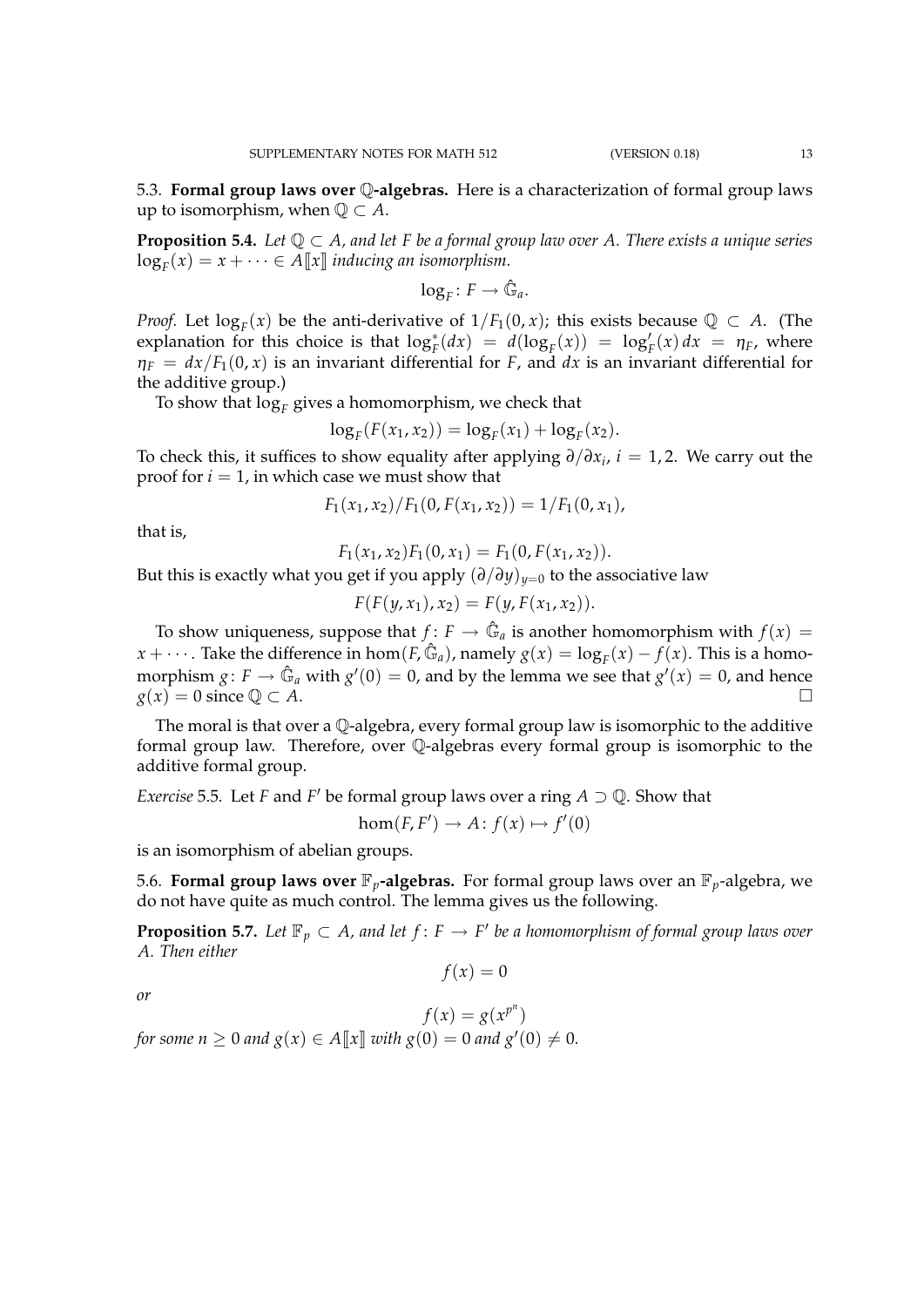To prove this, we need some ideas. Let  $\sigma: A \to A$  denote the **Frobenius map** on A, defined by  $\sigma(x) = x^p$ . Recall that  $\sigma^* F$  denotes the formal group law obtain by pulling back along  $\sigma$ ; explicitly,

$$
(\sigma^*F)(x_1, x_2) = x_1 + x_2 + \sum_{i \ge 1} c_{ij}^p x_1^i x_2^j \quad \text{if} \quad F(x_1, x_2) = x_1 + x_2 + \sum_{i \ge 1} c_{ij} x_1^i x_2^j.
$$

Let  $h(x) = x^p$ ; it is immediate to check that  $h: F \to \sigma^* F$  defines a homomorphism.

*Proof.* If  $f'(0) \neq 0$ , then take  $g(x) = f(x)$ . Similarly if  $f(x) = 0$ , we are done.

To prove the proposition, we will first prove the following: if  $f: F \to F'$  is a homomorphism with  $f'(0) = 0$ , then there exists a factorization



where all maps are homomorphisms. That is,  $f(x) = g(x^p)$  for some homomorphism *g*:  $\sigma^* F \to F'$ , and by induction we conclude that  $f(x) = \tilde{g}(x^{p^n})$  for some *n*.

By the lemma, we know that if  $f'(0) = 0$ , then  $f'(x) = 0$ , and since we are over characteristic *p*, this implies that  $f(x) = \sum_{i \ge 1} c_i x^{pi}$ . That is,  $f(x) = g(x^p)$  for some series  $g(x)$ , and it suffices to check that  $g: \sigma^* F \to F'$  is a homomorphism. In fact,

$$
g(\sigma^*F(x_1^p, x_2^p)) = g(F(x_1, x_2)^p) = fF(x_1, x_2) = F'(f(x_1), f(x_2)) = F'(g(x_1^p), g(x_2^p)),
$$

which on substituting  $y_i = x_i^p$ *f*<sub>i</sub> shows that  $g(\sigma^*F(y_1, y_2)) = F'(g(y_1), g(y_2)).$  □

Suppose that  $A = k$  is a field of characteristic p. Then the proposition implies that, since  $[p]_F: F \to F$  is a homomorphism,

$$
[p]_F(x) = v_n x^{p^n} + \cdots
$$

for some  $v_n \in k^\times$  and some  $n = 1, 2, 3, \ldots$ , *or*  $[p]_F(x) = 0$ . If *G* is a formal group, then the series  $[p](x)$  depends on a choice of coordinate *x*, but the number *n* is an invariant of the coordinate. Thus, we make the following definition:

If *G* is a formal group over a field of characteristic  $p$ , we say it has **height**  $n$ ,  $n =$ 1, 2, 3, . . . , ∞ if for any (and hence every) coordinate *x* we have  $[p](x) = v_n x^{p^n} + \cdots$  with  $v_n \neq 0$ . If *G* is a formal group over a field of characteristic 0, we say it has **height** 0, since  $[p](x) = px + \cdots$  with  $p \neq 0$ . The height is an isomorphism invariant of the formal group. In fact,

**Proposition 5.8.** *Over a separably closed field k, formal groups are isomorphic if and only if they have the same height.*

*Proof.* See, e.g., [Fro68].  $\Box$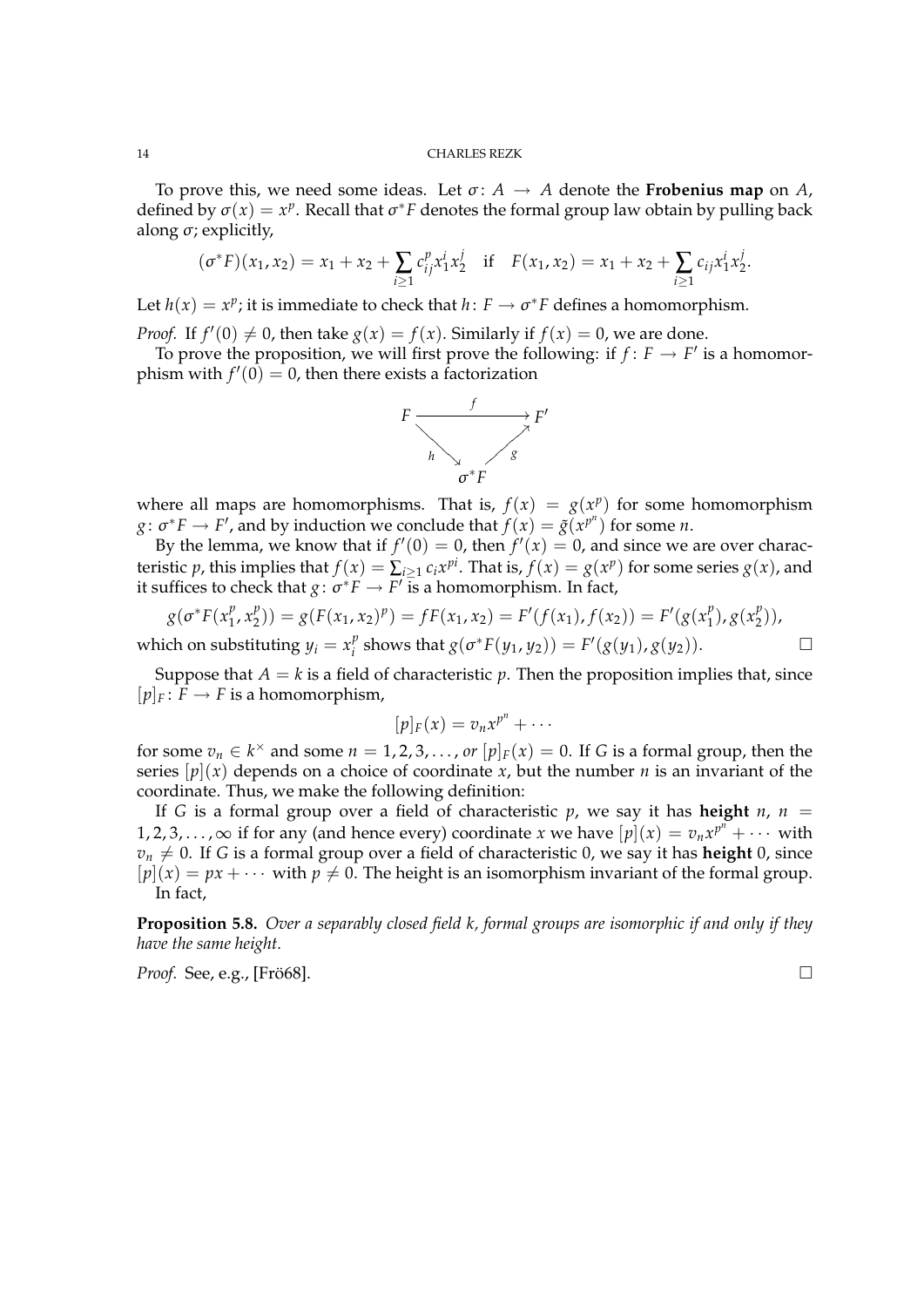5.9. **The elements**  $v_n$ . For a formal group law F over a general ring A, we have the following.

**Proposition 5.10.** Let F be a formal group law over A. We may inductively define elements  $v_0 =$ *p* ∈ *A*, *v*<sub>1</sub> ∈ *A*/(*p*)*, v*<sub>2</sub> ∈ *A*/(*p*, *v*<sub>1</sub>)*, ...*, *v*<sub>*n*</sub> ∈ *A*/(*p*, *v*<sub>1</sub>, *...*, *v*<sub>*n*−1</sub>), ..., *such that* 

$$
[p]_F(x) = px + \cdots,
$$
  
\n
$$
[p]_F(x) \equiv v_1 x^p + \cdots \mod (p),
$$
  
\n
$$
[p]_F(x) \equiv v_2 x^{p^2} + \cdots \mod (p, v_1),
$$
  
\n
$$
\vdots
$$
  
\n
$$
[p]_F(x) \equiv v_n x^{p^n} + \cdots \mod (p, v_1, \ldots, v_{n-1}).
$$

We want to investigate to what extent these elements are invariants of a formal group *G* (rather than a formal group law). Thus, given a formal group *G* over *A* and a coordinate *x*, let  $v_n^{G,x} \in A/(p, v_1^{G,x})$  $\{G, x, \ldots, v_{n-1}^{G,x}\}$  be defined by the above process for the formal group law associated to *x*.

Similarly, let  $\eta_{G,x} \in \omega_G$  denote the invariant 1-form defined by  $\eta_{G,x} = dx/F_1(0,x)$ , where  $F(x_1, x_2)$  is the formal group law associated to *x*.

**Lemma 5.11.** Let  $\phi$ :  $G \rightarrow G'$  be an isomorphism of formal groups over A, and let x and y be  $\alpha$  *coordinates on G and G' respectively, so that*  $\phi^*y = f(x) = c x + \cdots$  *for a series f . Then* 

$$
\phi^*(\eta_{G',y}) = c\eta_{G,x},
$$
  
\n
$$
\sigma_n^{G',y} \equiv c^{1-p^n} \sigma_n^{G,x} \mod (p, \sigma_1^{G,x}, \dots, \sigma_{n-1}^{G,x}).
$$

The last line also implies an isomorphism of ideals  $(p, v_1^{G,x})$  $(v_1^{G,x}, \ldots, v_{n-1}^{G,x}) = (p, v_1^{G',y})$  $v_1^{G',y}, \ldots, v_{n-1}^{G',y}$  $\binom{G}{n-1}$ .

*Proof.* Let *F* and *F*<sup>'</sup> denote the formal group laws associated to  $G$ , *x* and  $G'$ , *y*. For the first part, we have  $\phi^* \eta_{G',y} = d(f(x))/F_1(0,\tilde{f}(x)) = f'(0)dx/F_1'(0,x) = c \eta_{G,x}$ , as we have shown before. For the second part, we have by definition  $[p]_F(x) = v_n^{G,x}x^{p^n} + \cdots$  and  $[p]_{F'}(y) = v_n^{G',y} y^{p^n} + \cdots$ . Since  $\phi$  is a homomorphism, we have  $f([p]_F(x)) = [p]_{F'}(f(x))$ . A little algebra gives

$$
c v_n^{G,x} = v_n^{G',y} c^{p^n}
$$

and thus the result.

It is convenient to let

$$
A_* \stackrel{\text{def}}{=} \bigoplus_{n \in \mathbb{Z}} \omega_G^{\otimes n},
$$

a graded ring, commutative (not up to sign). (Therefore  $\pi_{2*}E \approx A_*$  when *G* is the formal group of a cohomology theory *E*.)

**Corollary 5.12.** *For each formal group G over A, prime p, and n*  $\geq$  0*, there is an element*  $V_n \in$  $\omega_c^{p^n-1}$  $G^{p^n-1} / (p, V_1, \ldots, V_{n-1})$  *with the property that for each isomorphism*  $\phi \colon (A',G') \to (A,G)$ *, the element*  $V_n$  *pulls back to*  $V_n$ *.*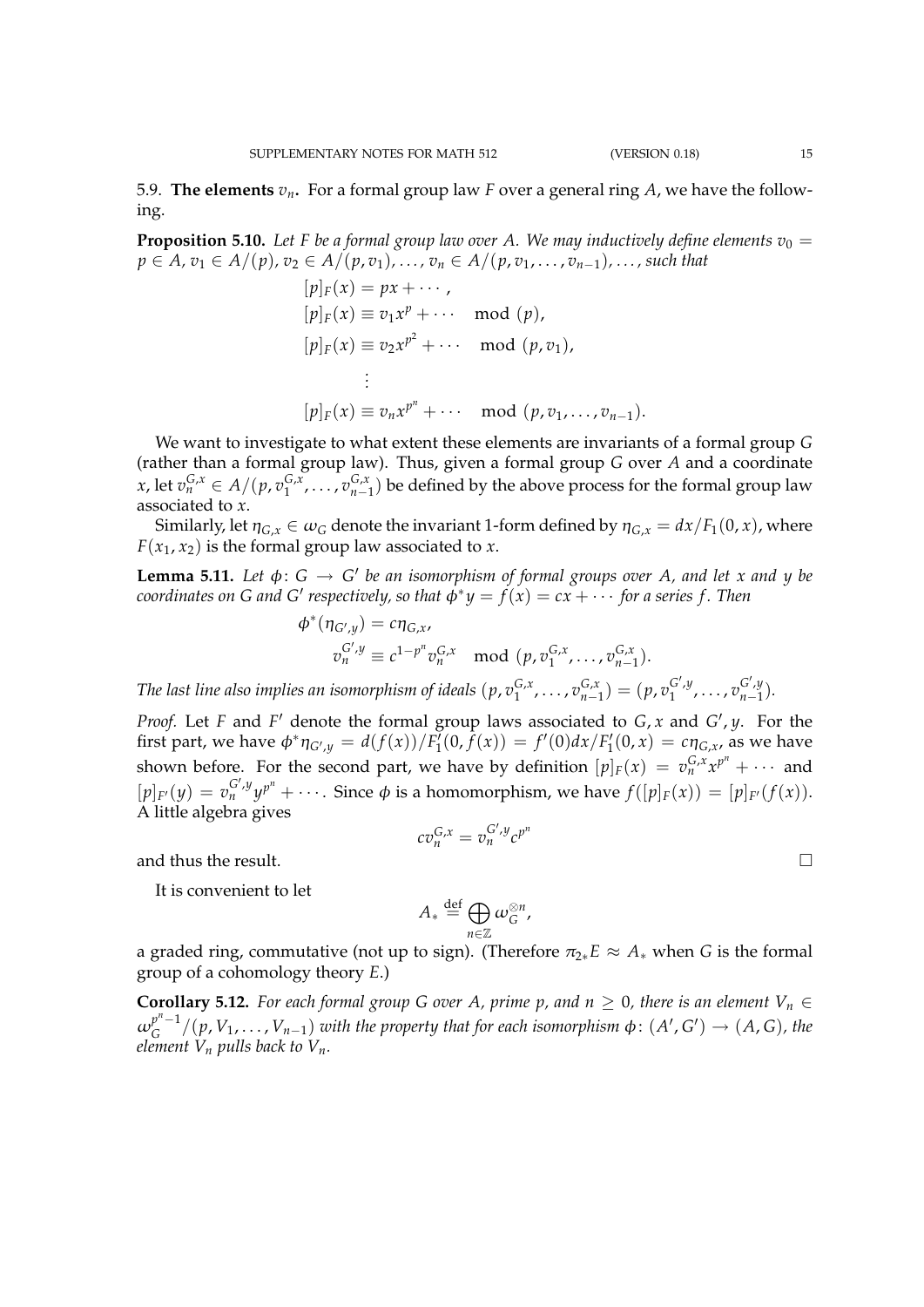*Proof.* Define  $V_n \stackrel{\text{def}}{=} v_n^{G,x} \eta_{G,x}^{p^n-1}$  $C_{G,x}^{p-1}$ , where *x* is a coordinate. The above remarks show that  $V_n$ does not depend on the choice of coordinate.

Thus in any even periodic ring theory *E*, there is a canonically defined element  $V_n \in$  $\pi_{2(p^n-1)}E/(p, V_1, \ldots, V_{n-1}).$ 

# 6. HOMOLOGY OF Z × *BU* AND RELATED SPACES

We want to give an invariant description of  $E^0(\mathbb{Z} \times \mathcal{B}U)$ .

6.1. **Some representable functors.** Let alg(*A*) denote the category of *A*-algebras. Given a formal group *G*, we define a functor

$$
\mathrm{alg}(A) \longrightarrow \mathrm{Set} \colon B \mapsto \mathcal{O}_G \otimes_A B.
$$

It will be convenient to write  $G \otimes B$  for the pullback of *G* along the map  $A \rightarrow B$ , and thus  $\mathcal{O}_G \otimes_A B = \mathcal{O}_{G \otimes B}$ . Of course, if we choose a coordinate *x* for *G*, we can give an identification  $\mathcal{O}_{G\otimes B}\approx B[\![x]\!]$ .

**Proposition 6.2.** *The functor*  $B \mapsto \mathcal{O}_{G \otimes B}$  *is representable. That is, there exists an A-algebra* OFunc*<sup>G</sup> and an isomorphism*

$$
\hom_{\mathrm{alg}(A)}(\mathcal{O}_{\mathrm{Func}_G}, B) \approx \mathcal{O}_{G \otimes B}
$$

*natural in B.*

*Proof.* Choose a coordinate *x* for *G*. Then we have isomorphisms of sets

$$
\mathcal{O}_{G\otimes B}\approx B[\![x]\!]\approx \prod_{n\geq 0}B,
$$

where a series  $f(x) = \sum b_i x^i$  corresponds to the sequence  $(b_i)$ . Set  $\mathcal{O}_{\text{Func}_G} = A[\beta_n, n \ge 0] =$  $A[\beta_0,\beta_1,\ldots]$ , and define

$$
\text{hom}_{\text{alg}(A)}(\mathcal{O}_{\text{Func}_G}, B) \to \mathcal{O}_{G \otimes B} \approx B[\![x]\!]
$$

by  $\phi \mapsto \sum \phi(\beta_n) x^n$ . It is clear that this is a bijection.

The identification  $\mathcal{O}_{\text{Func}_G} \approx A[\beta_n, n \ge 0]$ , and hence the elements  $\beta_n$ ,  $n \ge 1$ , depend on the choice of coordinate. The element  $\beta_0 \in \mathcal{O}_{\text{Func}_G}$  does *not* depend on the choice of coordinate. Let  $\mathcal{O}_{\text{Units}_G} = \mathcal{O}_{\text{Func}_G}[\beta_0^{-1}] = A[\beta_0, \beta_0^{-1}, \beta_1, \dots].$ 

**Proposition 6.3.** *The functor*  $B \mapsto \mathcal{O}_{G \otimes B}^{\times}$ *, which is a subfunctor of*  $\mathcal{O}_{G \otimes B}$ *, is representable by* OUnits*<sup>G</sup> . That is, there is an isomorphism*

$$
\text{hom}_{\text{alg}(A)}(\mathcal{O}_{\text{Units}_G},B) \approx \mathcal{O}_{G \otimes B}^{\times}
$$

*natural in B.*

There is a further subfunctor of  $B \mapsto \mathcal{O}_{G \otimes B}^{\times}$ , namely  $1 + \mathcal{O}_{G \otimes B}(-e)$ . There is also a quotient functor of  $\mathcal{O}_{G\otimes B}^{\times}$ , namely  $\mathcal{O}_{G\otimes B}^{\times}/B^{\times}$ . The natural maps

$$
1+\mathcal{O}_{G\otimes B}(-e)\to \mathcal{O}_{G\otimes B}^{\times}\to \mathcal{O}_{G\otimes B}^{\times}/B^{\times}
$$

induce a bijection  $1 + \mathcal{O}_{G \otimes B}(-e) \approx \mathcal{O}_{G \otimes B}^{\times}/B^{\times}$ , so these are really the same functor.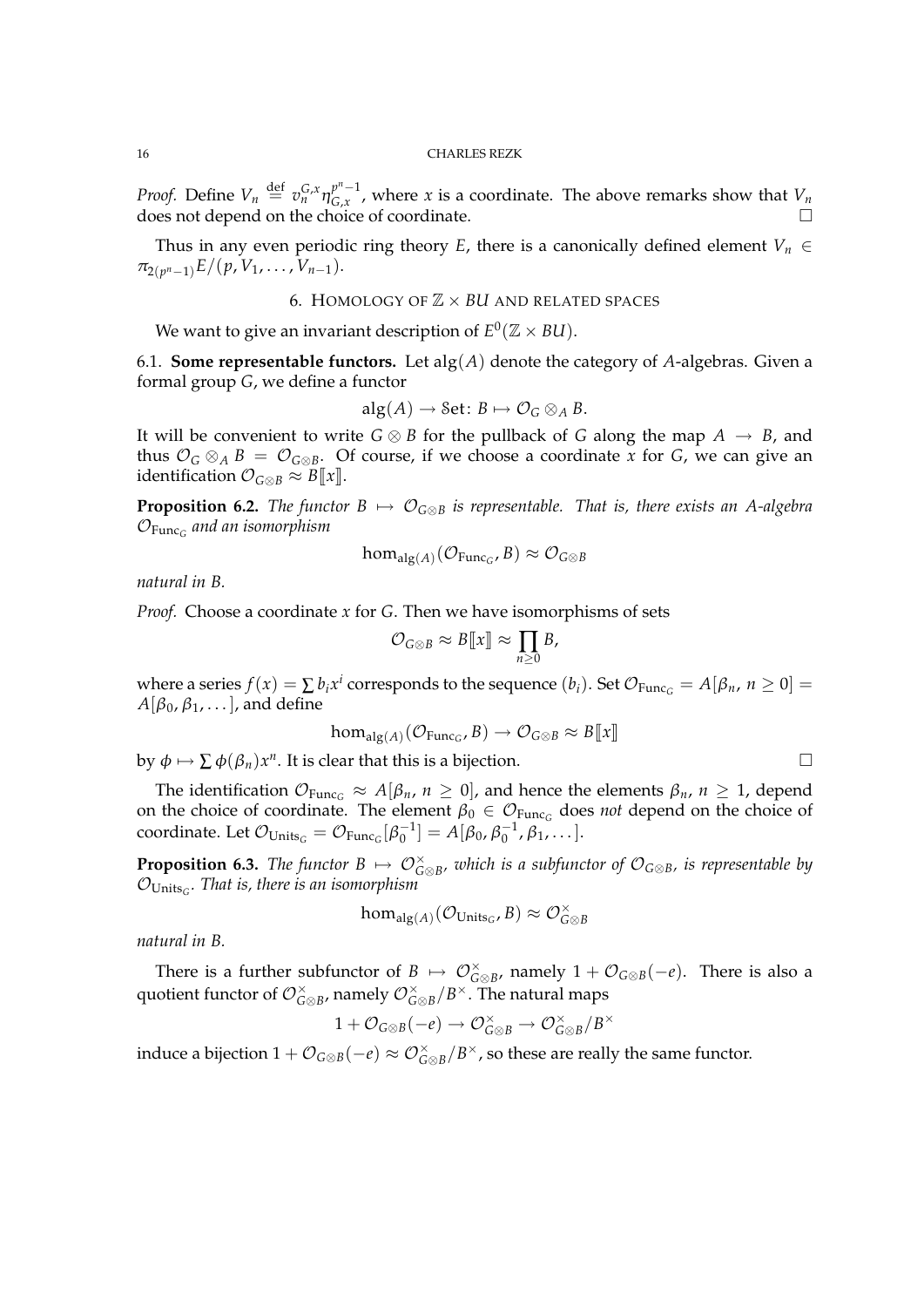Let  $R_1 = \mathcal{O}_{{\sf Units}_G}/(\beta_0-1) \approx A[\beta_1, \beta_2, \dots]$ , and let  $R_2 = A[\beta_1/\beta_0, \beta_2/\beta_0, \dots] \subset \mathcal{O}_{{\sf Units}_G}$ . It is easy to see that the composite  $R_2 \rightarrow O_{Units_G} \rightarrow R_1$  is an isomorphism.

**Proposition 6.4.** *The functors*  $B \mapsto 1 + \mathcal{O}_{G \otimes B}(-e)$  *and*  $B \mapsto \mathcal{O}_{G \otimes B}^{\times}/B^{\times}$  *are represented by*  $R_1$ *and R*<sup>2</sup> *respectively.*

*Proof.* The key observation to make here is that every element in  $\mathcal{O}_{G\otimes B}^{\times}$  can be written uniquely as a product *b* ⋅ *f* with *b* ∈ *B*<sup>×</sup> and *f* ∈ 1 +  $\mathcal{O}_{G \otimes B}(-e)$ .

We are going to identify all these representing rings as the homology of spaces.

6.5. **Homology of**  $BU(n)$ . Let *E* be an even periodic ring theory, with formal group  $G =$ *G*<sup>*E*</sup>, and choose a coordinate  $x \in \widetilde{E}^0 \mathbb{CP}^\infty$ .

**Proposition 6.6.** *The "Kronecker pairing" induces a natural isomorphism*

 $E^0 \mathbb{CP}^n \xrightarrow{\sim} \text{hom}_{\text{mod}(E_0)}(E_0 \mathbb{CP}^n, E_0).$ 

*Using the coordinate x, we can write*

$$
E_0\mathbb{CP}^n\approx E_0\{\beta_0,\beta_1,\ldots,\beta_{n-1}\},\,
$$

where these elements are defined by  $x^j\mapsto (\beta_i\mapsto \delta_{ij}).$ *Taking the limit, we get a natural isomorphism*

$$
E^0\mathbb{CP}^{\infty} \xrightarrow{\sim} \text{hom}_{\text{mod}(E_0)}(E_0\mathbb{CP}^{\infty}, E_0),
$$

*and*  $E_0 \mathbb{CP}^\infty \approx E_0 \{ \beta_n, n \geq 0 \}.$ 

*Proof.* This follows from the Atiyah-Hirzebruch spectral sequence, together with the fact that it holds for ordinary cohomology.

Consider the maximal torus  $(S^1)^n \to U(n)$ . This induces  $(BS^1)^n \to BU(n)$ , and hence a map

$$
E_0(\mathbb{CP}^{\infty})^{\otimes n} \to E_0BU(n).
$$

Since all maximal tori are conjugate, this map factors through the symmetric coinvariants, and we get

# **Proposition 6.7.**

$$
(E_0\mathbb{CP}^{\infty})_{\Sigma_n}^{\otimes n} \xrightarrow{\sim} E_0BU(n).
$$

6.8. **Homology of**  $\mathbb{Z} \times \textit{BU}$ . Let  $V \stackrel{\text{def}}{=} \amalg_{n \geq 0} \textit{BU}(n)$ . This space is a commutative *H*-space, with map  $\mu: V \times V \to V$  induced by the maps  $B\mathcal{U}(m) \times B\mathcal{U}(n) \to B\mathcal{U}(m+n)$  corresponding to Whitney sum of bundles. Therefore,  $E_0V$  is a commutative ring.

**Proposition 6.9.** *There is an isomorphism of rings*

$$
E_0 V \approx \bigoplus_{n \geq 0} (E_0 \mathbb{CP}^{\infty})_{\Sigma_n}^{\otimes n}.
$$

*Furthermore, there is a isomorphism*

$$
\text{hom}_{\text{alg}(E_0)}(E_0V, B) \xrightarrow{\sim} \mathcal{O}_{G_E \otimes B}
$$

*natural in the E*<sub>0</sub>-algebra B.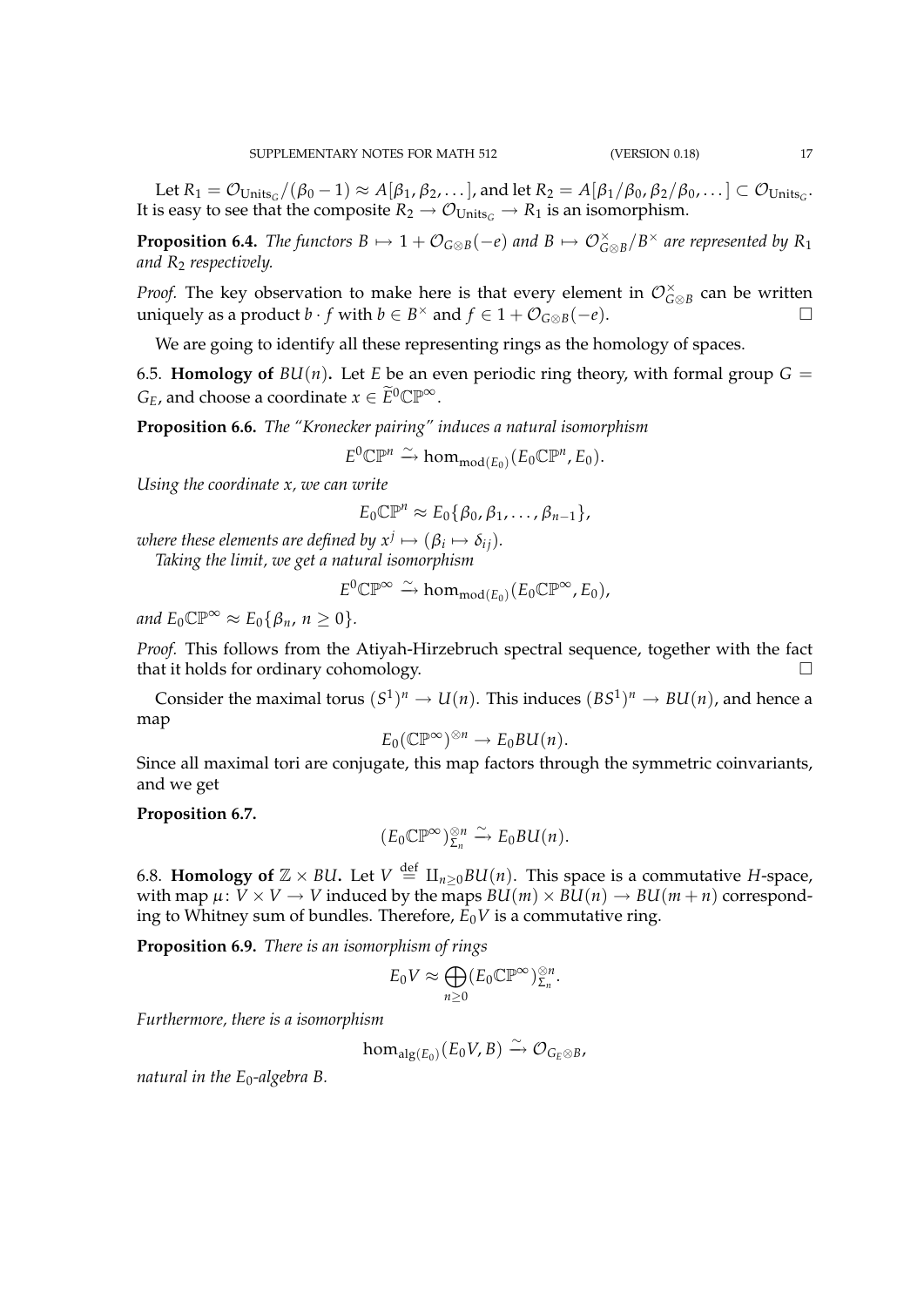Thus this proposition identifies  $E_0V$  as the algebra  $\mathcal{O}_{\text{Func}_G}$  representing  $B\mapsto \mathcal{O}_{G\otimes B}$  which we described above. It means that, after choosing a coordinate, we can identify

$$
E_0V \approx E_0[\beta_n, n \geq 0].
$$

*Proof.* The first isomorphism is immediate, except perhaps for the fact that it is a ring homomorphism. But this follows by considering the square

$$
(BS1)p \times (BS1)q \longrightarrow BU(p) \times BU(q)
$$
  
\n
$$
\sim \downarrow \qquad \qquad \downarrow
$$
  
\n
$$
(BS1)p+q \longrightarrow BU(p+q),
$$

which commutes up to homotopy; this implies that the product on  $E_0V$  is that induced by  $(E_0BS^1)^{\otimes p} \otimes (E_0BS^1)^{\otimes q} \approx (E_0BS^1)^{\otimes p+q}$  after passing to symmetric quotients.

The second isomorphism is defined as follows. Given  $\phi$ :  $E_0V \rightarrow B$  a map of  $E_0$ -algebras, consider the composition

$$
E_0\mathbb{CP}^\infty\to E_0V\to B\in \textup{hom}_{\textup{mod}(E_0)}(E_0\mathbb{CP}^\infty,B)
$$

induced by the inclusion  $\mathbb{CP}^{\infty} = BU(1) \rightarrow V$ . Now use the identification

 $\hom_{\mathrm{mod}(E_0)}(E_0\mathbb{CP}^{\infty}, B) \approx \hom_{\mathrm{mod}(E_0)}(E_0\mathbb{CP}^{\infty}, E_0) \otimes_{E_0} B \approx E^0\mathbb{CP}^{\infty} \otimes_{E_0} B \approx \mathcal{O}_{G_E \otimes B},$ (using the fact that  $E_0 \mathbb{CP}^\infty$  is a *free*  $E_0$ -module) to define the map hom $(E_0 V, B) \to \mathcal{O}_{G_F \otimes B}$ .

That this is an isomorphism is just the fact that  $E_0V$  is the symmetric algebra on  $E_0\mathbb{CP}^\infty$ .  $\Box$ 

The space  $\mathbb{Z} \times \mathbb{R}$  is the classifying space for complex *K*-theory. It can be identified as the limit of the sequence  $V \stackrel{\oplus 1}{\longrightarrow} V \stackrel{\oplus 1}{\longrightarrow} \cdots$  . It inherits the *H*-space structure corresponding to Whitney sum.

**Proposition 6.10.** *There is an isomorphism of rings*

$$
E_0(\mathbb{Z} \times BU) \approx E_0 V[\beta_0^{-1}].
$$

*Furthermore, there is a isomorphism*

$$
\hom_{\mathrm{alg}(E_0)}(E_0(\mathbb{Z}\times BU),B)\stackrel{\sim}{\to}\mathcal{O}_{G_E\otimes B}^{\times},
$$

*natural in the E*<sub>0</sub>-algebra B.

Thus this proposition identifies  $E_0(\mathbb{Z} \times \mathbb{Z} \times \mathbb{Z})$  as the algebra  $\mathcal{O}_{\text{Units}_C}$  described above. It means that, after choosing a coordinate, we can identify

$$
E_0(\mathbb{Z} \times \mathcal{B}U) \approx E_0[\beta_0, \beta_0^{-1}, \beta_n, n \geq 1].
$$

There are *H*-space maps

$$
\{0\} \times BU \to \mathbb{Z} \times BU \to BU.
$$

These give rise to

**Proposition 6.11.** *There are isomorphisms*

$$
\text{hom}_{\text{alg}(E_0)}(E_0BU, B) \xrightarrow{\sim} 1 + \mathcal{O}_{G_E \otimes B}(-e) \approx \mathcal{O}_{G_E \otimes B}^{\times}/B^{\times}.
$$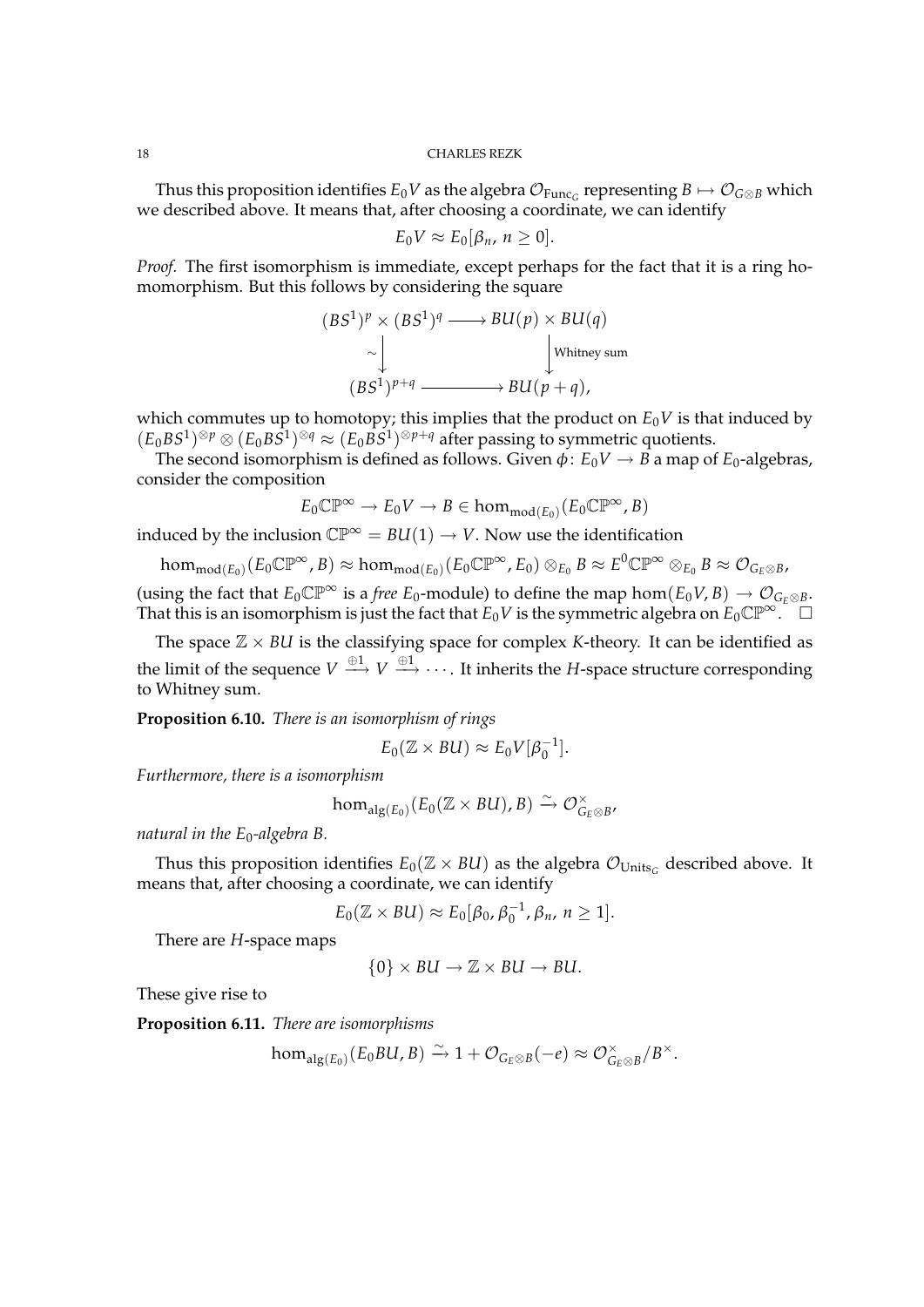This proposition identifies  $E_0BU$  with the algebras  $R_1$  and  $R_2$ , so that, using a coordinate,

$$
E_0BU \approx E_0[(\beta_n/\beta_0), n \ge 0] \approx E_0[\beta_0, \beta_0^{-1}, \beta_n, n \ge 1]/(\beta_0 - 1).
$$

The first isomorphism is "better" (because it corresponds to the inclusion  $BU \rightarrow \mathbb{Z} \times BU$ which is an infinite loop map, not just an *H*-space map), but the second one seems more popular.

6.12. **Homology of** Ω*U*(*n*)**.** Let *G* be a formal group over *A*, and consider, for each *n* ≥ 0, the functors  $alg(A) \rightarrow Set$  given by

$$
B \mapsto (\mathcal{O}_{G \otimes B}/\mathcal{O}_{G \otimes B}(-ne))^{\times}.
$$

It is easy to see that, using a coordinate for *G*, this functor is represented by the ring  $R(n) =$  $A[\beta_0^{\pm 1},\beta_1,\ldots,\beta_{n-1}]$ . It turns out that this ring is the cohomology of a subspace of  $\mathbb{Z}\times$  *BU*.

The Bott periodicity theorem gives a weak equivalence

$$
\mathbb{Z}\times \text{BU}\xrightarrow{\sim} \Omega U
$$

where *U* is the infinite unitary group. This equivalence is given by an *H*-space map, with the property that the composite

$$
f\colon \mathbb{CP}^{\infty} \approx \{1\} \times BU(1) \to \mathbb{Z} \times BU \to \Omega U
$$

is the colimit of maps  $f_n$ :  $\mathbb{CP}^{n-1} \to \Omega U(n)$  defined by

$$
f_n\colon (L\subset\mathbb{C}^n)\mapsto \left(z\in S^1\subset\mathbb{C}^\times\mapsto \rho_L(z)\right),
$$

where  $\rho_L(z)$ :  $\mathbb{C}^n \to \mathbb{C}^n$  is defined by  $\rho_L(z)(v) = zv_L + v_L^{\perp}$ , where  $v_L$  and  $v_L^{\perp}$  denote the projections of  $v$  to each of the factors of  $\mathbb C^n\approx L\oplus L^\perp.$  Note that  $f_1\colon\mathbb{CP}^0\approx \mathrm{pt}\to \Omega U(1)\approx$  $\mathbb Z$  has image  $1 \in \mathbb Z$ . The significance for us is that there is a commutative square

$$
\mathbb{CP}^{n-1} \longrightarrow \Omega U(n)
$$
  
\n
$$
\downarrow \qquad \qquad \downarrow
$$
  
\n
$$
\mathbb{CP}^{\infty} \longrightarrow \Omega U.
$$

We may define maps

$$
\Omega U(n) \to \Omega U \approx \mathbb{Z} \times BU.
$$

This is an *H*-space map.

**Proposition 6.13.** *There is an isomorphism of rings*

$$
E_0\Omega U(n)\approx \left(\bigoplus_{m\geq 0}(E_0\mathbb{CP}^{n-1})_{\Sigma_m}^{\otimes m}\right)[\beta_0^{-1}].
$$

*Furthermore, there is a isomorphism*

$$
\text{hom}_{\text{alg}(E_0)}(E_0\Omega U(n),B)\xrightarrow{\sim}(\mathcal{O}_{G_E\otimes B}/\mathcal{O}_{G_E\otimes B}(-ne))^{\times},
$$

*natural in the E*<sub>0</sub>-algebra B.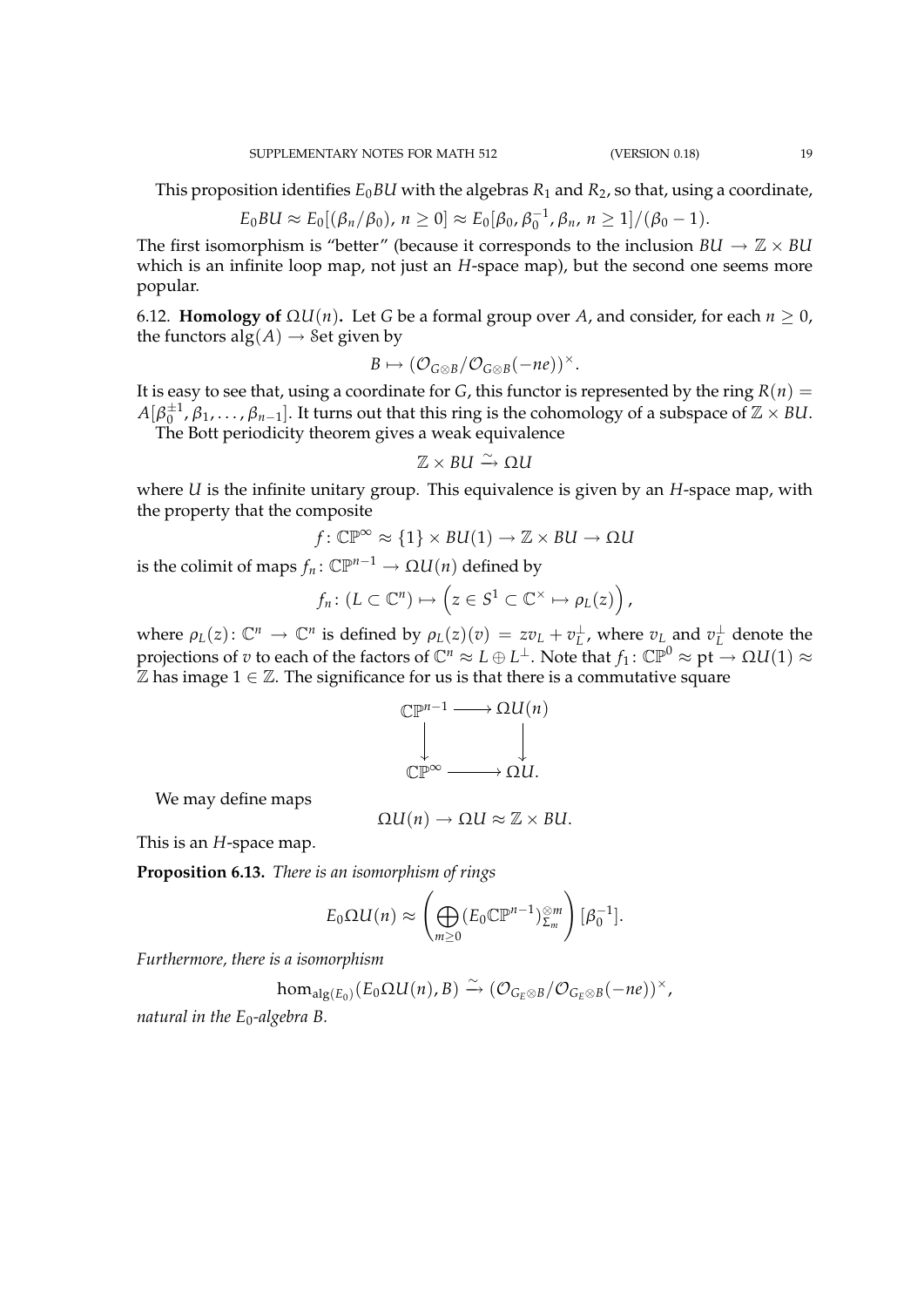### 7. THE THOM ISOMORPHISM

Let *X* be a space, and *V* be a (real or complex) vector bundle over *X*. (We will later specialize to the case of complex vector bundles; for the time being, we should remember that an *n*-dimensional complex vector bundle has an underlying 2*n*-dimensional real vector bundle.) We write *E*(*V*) for the total space of the bundle *V*.

7.1. **Thom spaces.** If X is a finite CW-complex, then the **Thom space**  $X^V$  is the 1-point compactification of  $E(V)$ . If X is an infinite CW-complex, we let  $X^V \stackrel{\text{def}}{=} \text{colim } X^V_\alpha$ , where  $X_\alpha \subset X$  are the finite subcomplexes and *V* is the restriction of *V* to  $X_\alpha$ . We recall the following facts about the Thom space:

- (1) If we choose a metric on *V*, we get a homeomorphism  $X^V \approx D(V)/S(V)$ , where *S*(*V*) ⊂ *D*(*V*) ⊂ *E*(*V*) are the unit sphere and disk bundles, respectively.
- (2) If *X* is a single point, then  $X^V \approx S^n$ , where *n* is the real dimension of *V*.
- (3) We have  $X^0 \approx X_+ \stackrel{\text{def}}{=} X \amalg \{\text{pt}\}.$
- (4) If  $f: Y \to X$  is a map, and  $f^*V$  is the pullback bundle over  $Y$ , then there is an induced map  $Y^{f^*V} \to X^V$ , which is coherent with respect to composition; i.e., if  $g: Z \to Y$  is another map, then  $Z^{(fg)^*V} \to X^V$  is equal to the composite  $Z^{(fg)^*V} \to Y^V$  $\tilde{Y}^{f^*V} \to X^V$ .
- (5) There is a natural isomorphism  $(X \times Y)^{V \times W} \approx X^V \wedge Y^W$ , where *V* and *W* are bundles over *X* and *Y* respectively.
- (6) For a ring theory  $E^*(-)$ , the graded group  $\widetilde{E}^*(X^V)$  is in a natural way a module over *E*<sup>∗</sup>*X*. The module structure map  $E$ <sup>∗</sup>*X*</sub> ⊗ $E$ <sup>∗</sup> $\widetilde{E}$ <sup>∗</sup> $X$ <sup>*V*</sup> →  $\widetilde{E}$ <sup>∗</sup> $X$ <sup>*V*</sup> is induced by the map

$$
X^V \to (X \times X)^{V \times 0} \approx X^V \wedge X^0 \approx X^V \wedge X_+,
$$

obtained using  $(4)$ ,  $(5)$ , and  $(3)$ .

7.2. **Orientations and Thom classes.** We say that a bundle *V* is *E***-orientable** if  $\widetilde{E}^*X^V$  is free of rank 1 as a module over *E* <sup>∗</sup>*X*. An *E***-orientation** for *V* is a choice of isomorphism  $\widetilde{E}^* X^V \approx E^* X$ , or what is the same thing, a choice of generator  $x \in \widetilde{E}^* X^V$ .

The classical example is when  $E^*(-) = H^*(-; \mathbb{Z})$ , in which case a bundle is *E*-orientable if and only if it is orientable in the geometric sense.

It is useful to have a different characterization of orientability. Given a bundle *V* over *X*, a **Thom class** is an element  $U \in \widetilde{E}^* X^V$  with the property that for each inclusion  $x: \text{ pt } \rightarrow X$ the pullback  $x^*(U) \in \widetilde{E}^*(\text{pt}^V) \approx \widetilde{E}^*S^n$  is a generator as a module over  $E^*$  pt.

Note that Thom classes pull back: if  $U \in \widetilde{E}^* X^V$  is a Thom class and  $f: Y \to X$  is a map, then  $f^*(U) \in \widetilde{E}^*Y^{f^*V}$  is a Thom class.

**Proposition 7.3.** *A bundle V over X is E-orientable if it has a Thom class, in which case the Thom classes correspond to the orientations.*

*Proof.* There is a spectral sequence

$$
E_2^{pq}(X^V) = H^p(X, \underline{E^q(D(V_x), S(V_x))}) \Longrightarrow E^{p+q}(D(V), S(V)).
$$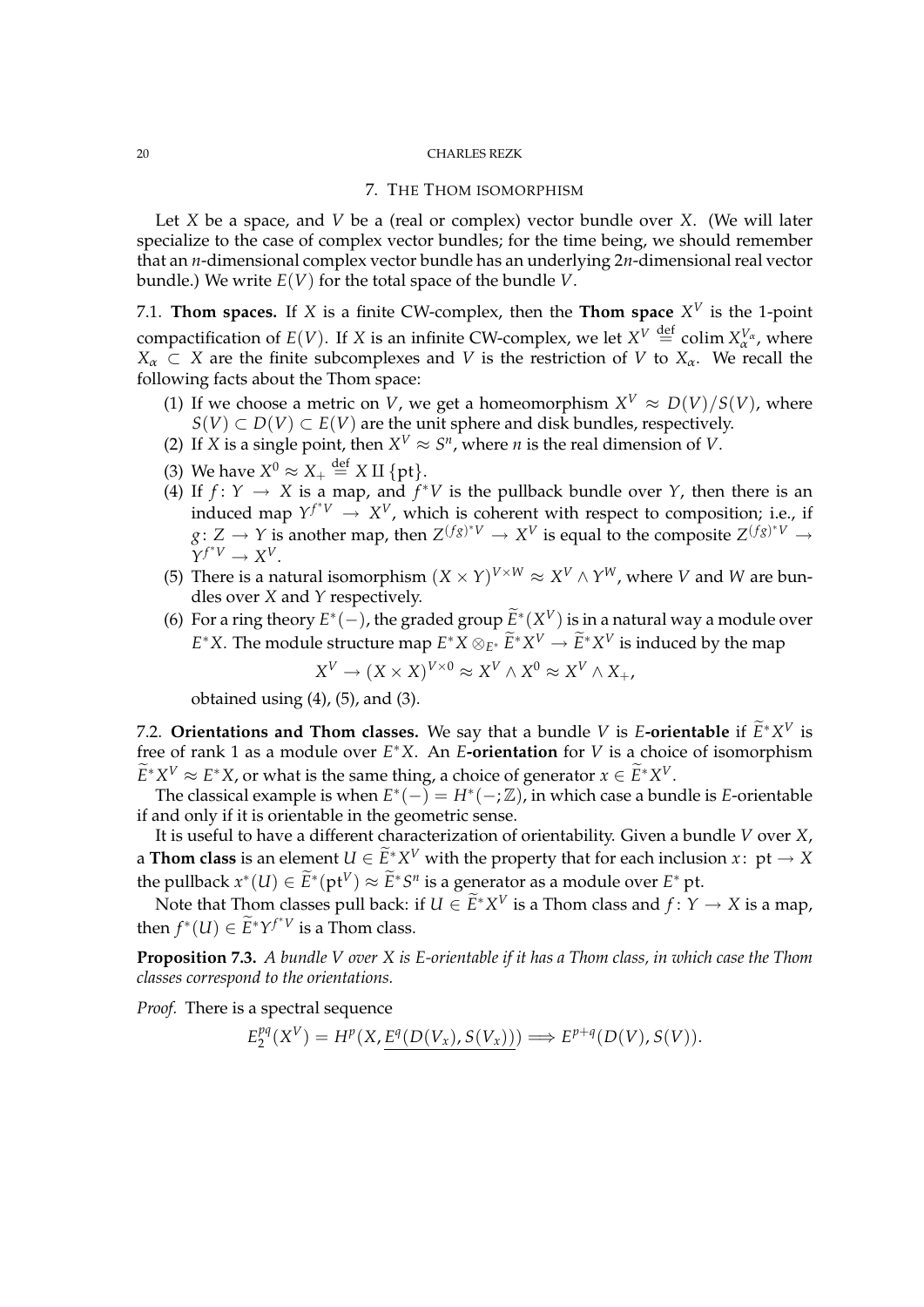The coefficients are a local system over *X*. This is naturally a spectral sequence of modules over

$$
E_2^{pq}(X) = H^p(X, E^q) \Longrightarrow E^{p+q}(X),
$$

(the Atiyah-Hirzebruch spectral sequence for *X*). To show that  $E^*(D(V), S(V))$  is free of rank 1 over *E* <sup>∗</sup>*X*, it suffices to show this for the *E*2-terms. In fact, the existence of a Thom class  $U \in E^*(D(V), S(V))$  gives rise to a generator in each  $E^*(D(V_x), S(V_x))$ , and the local system is trivial since the generator comes from a globally defined class. This gives the proposition.  $\Box$ 

*Remark* 7.4*.* The converse of the above proposition is also true: an orientation is always a Thom class.

**Corollary 7.5.** *If V is an E-orientable bundle over X, and*  $f: Y \rightarrow X$  *a map, then the natural map*  $Y^{f^*V} \to X^V$  *induces an isomorphism* 

$$
\widetilde{E}^* X^V \otimes_{E^* X} E^* Y \xrightarrow{\sim} \widetilde{E}^* Y^{f^* V}.
$$

*Proof.* Use the proposition, and the fact that Thom classes pull back to Thom classes.  $\Box$ 

*Example* 7.6. Let  $X = \mathbb{CP}^{n-1}$ , and let  $L^*$  denote the dual of the tautological line bundle over *X*. (This  $L^*$  is the bundle that algebraic geometers like to call  $\mathcal{O}(1)$ .) A point in  $L^*$  conists of a pair

$$
(L \subset \mathbb{C}^n, f: L \to \mathbb{C}),
$$
 *L* a line in  $\mathbb{C}^n, f$  a C-linear map.

Therefore there is a homeomorphism (in fact, a holomorphic map)

$$
L^* \to (\mathbb{CP}^n - \{\infty\}), \quad (L, f) \mapsto \Gamma_F = \{ (v, f(v)) \mid v \in L \} \subset \mathbb{C}^n \times \mathbb{C}.
$$

Therefore,  $(\mathbb{CP}^{n-1})^{L^*} \approx \mathbb{CP}^n$ . Hence

$$
\widetilde{E}^0(\mathbb{C}\mathbb{P}^{n-1})^{L^*} \approx \widetilde{E}^0\mathbb{C}\mathbb{P}^n \subset E^0\mathbb{C}\mathbb{P}^n.
$$

If  $x \in \widetilde{E}^0 \mathbb{CP}^n$  is a coordinate, we can take  $x$  to be an *E*-orientation for  $L^*$  over  $\mathbb{CP}^{n-1}$ .

Passing to the limit as  $n \to \infty$ , we see that  $(\mathbb{CP}^{\infty})^{L^*} \approx \mathbb{CP}^{\infty}$ , and the *E*-orientations are precisely the coordinates.

The bundles *L* and *L* <sup>∗</sup> are equivalent as *real* bundles. Since the Thom space really only depends on the real bundle, the above remarks continue to hold when *L* ∗ is replaced by *L*. It will turn out to be more convenient to take  $[-1](x)$  to be the orientation for *L* over  $\mathbb{CP}^{\infty}$ ; this is because *L* is the pullback of *L*<sup>\*</sup> along the map  $[-1] \colon \mathbb{CP}^{\infty} \to \mathbb{CP}^{\infty}$ .

**Proposition 7.7.** *Let E be an even periodic ring theory, and x a coordinate for its formal group. Then every complex bundle V is E-orientable, and there exist a unique collection of choices*  $U_V \in \widetilde{E}^0(X^V)$ *of Thom classes which are*

(1) *natural, so that*  $U_{f^*V} = f^*(U_V)$ ,

- (2) *multiplicative, so that*  $U_{V \times W} = U_V \times U_W$ *, and*
- (3) *normalized, so that*  $U_{L^*} = x$  *for the bundle*  $L^*$  *over*  $\mathbb{CP}^\infty$ *.*

*Proof.* See [Ada73].

In other words, all even periodic ring theories are "complex orientable".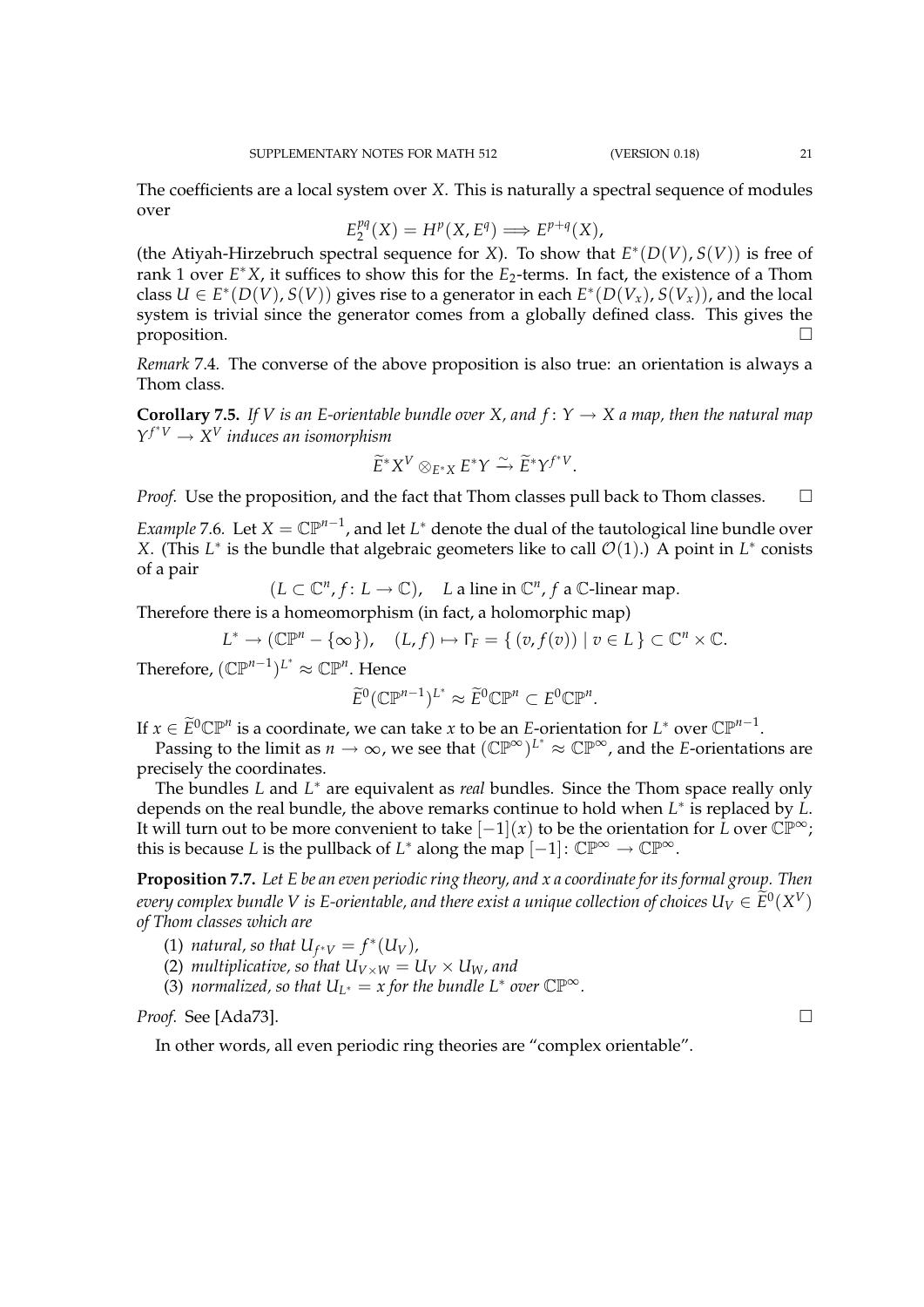7.8. **Stable bundles and Thom spectra.** Let *n* denote the trivial complex *n*-plane bundle. Then we have

$$
X^{V \oplus \underline{n}} \approx (X \times \mathrm{pt})^{V \times \underline{n}} \approx X^V \wedge (\mathrm{pt})^{\underline{n}} \approx X^V \wedge S^{2n}.
$$

This suggests that we should extend the formalism to virtual vector bundles as follows. For a virtual vector bundle  $\xi = V - \underline{n}$  over a finite complex define its **Thom spectrum** by

$$
X^{\xi} \stackrel{\text{def}}{=} \Sigma^{\infty}(X^V) \wedge S^{-2n}.
$$

Thom spectra for bundles over infinite complexes are defined by passing to a limit as before. Thom spectra have the "same" properties  $(1)$ – $(6)$  shared by Thom spaces.

To each map  $X \to \mathbb{Z} \times \mathbb{Z}$  is associated a virtual complex vector bundle *V*, and hence a Thom spectrum  $X^V$ . Associated to the identity map of  $\mathbb{Z} \times \mathbb{B}U$  is a spectrum called MUP. Associated to the inclusion  $\{0\} \times BU \to \mathbb{Z} \times BU$  is a spectrum called *MU*. Similarly, associated to  $\amalg_{n\geq 0}{n}\times$   $BU(n)\to \mathbb{Z}\times$  *BU* is a spectrum  $\vec{M}\approx \bigvee_{n\geq 0} MU(n).$  The spectrum  $MU$ is what is called the **complex cobordism spectrum**. We have  $MUP \approx \bigvee_{n \in \mathbb{Z}} \Sigma^{2n} MU.$ 

Each of these spectra are ring spectra. For instance, consider the map  $\mu$ : ( $\mathbb{Z} \times \mathcal{B}U$ )  $\times$  $(\mathbb{Z} \times \mathcal{B}U) \rightarrow \mathbb{Z} \times \mathcal{B}U$  classifying Whitney sum of virtual vector bundles. By the multiplicativity property of Thom spectra, the Thom spectrum associated to  $\mu$  is *MUP*  $\land$  *MUP*, and the naturality property gives a map  $MUP \wedge MUP \rightarrow MUP$ . The unit map  $S^0 \rightarrow MUP$ corresponds to pt  $\rightarrow \mathbb{Z} \times \mathbb{R}$ *U* classifying the trivial 0-dimensional bundle.

7.9. **Functorial description of**  $E_0MUP$ . Let *G* be a formal group. Let Coord<sub>*G*</sub> ⊂  $\mathcal{O}_G(-e)$ denote the set of coordinates for *G*. This set has a natural action by the multiplicative group of units  $\mathcal{O}_G^{\times}$ , and in fact is a torsor for this group; that is, if we choose a coordinate *x*, we get a bijection

$$
\mathcal{O}_G^{\times} \xrightarrow{\sim} \text{Coord}_G: f \mapsto x \cdot f.
$$

Define a functor  $Coord_G$ :  $alg(A) \rightarrow Set$  by  $B \mapsto Coord_{G \otimes B}$ . Recall the functor Units<sub>*G*</sub>:  $alg(A) \rightarrow Ab$  sending  $B \mapsto \mathcal{O}_{G \otimes B}^{\times}$ , which is represented by a ring  $\mathcal{O}_{\text{Units}_G}$ .

 ${\bf Proposition~7.10.}$   $The functor$   $\bf{Coord}_G$  *is represented by a ring*  ${\cal{O}}_{\bf{Coord}_G}.$  *On choosing a coordinate x* for G, we may give an isomorphism  $\mathcal{O}_{\text{Coord}_G} \approx A[b_0, b_0^{-1}, b_1, b_2, \dots]$  , such that

$$
\text{hom}_{\text{alg}(A)}(\mathcal{O}_{\text{Coord}_G}, B) \xrightarrow{\sim} \text{Coord}_{G \otimes B}
$$

*is defined by*  $\phi \mapsto \sum_{n\geq 1} \phi(b_{i-1})x^i$ .

*Proof.* Choose a coordinate *x* for *G*. This defines bijections  $Coord_{G\otimes B} \approx \mathcal{O}_{G\otimes B}^{\times}$  for all *A*algebras *B*, and hence an isomorphism of functors  $\text{Coord}_G \approx \text{Units}_G$ . Thus the representing ring for Coord*<sup>G</sup>* exists and is (non-canonically!) isomorphic to the representing ring for Units<sub>G</sub>.

There is a "canonical" map  $\iota: \mathbb{CP}^{\infty} \to MUP$ , defined as follows:

 $\mathbb{CP}^{\infty} \approx (\mathbb{CP}^{\infty})^{L^*} \approx MU(1) \rightarrow MUP.$ 

**Proposition 7.11.** *There is a natural isomorphism*

 $\hom_{\mathop{\mathrm{alg}}\nolimits(E_0)}(E_0MUP,B)\xrightarrow{\sim}\mathsf{Coord}_{G_E\otimes B}$ 

and thus a natural isomorphism  $E_0 M U P \approx \mathcal{O}_{\text{Coord}_{G_E}}$ .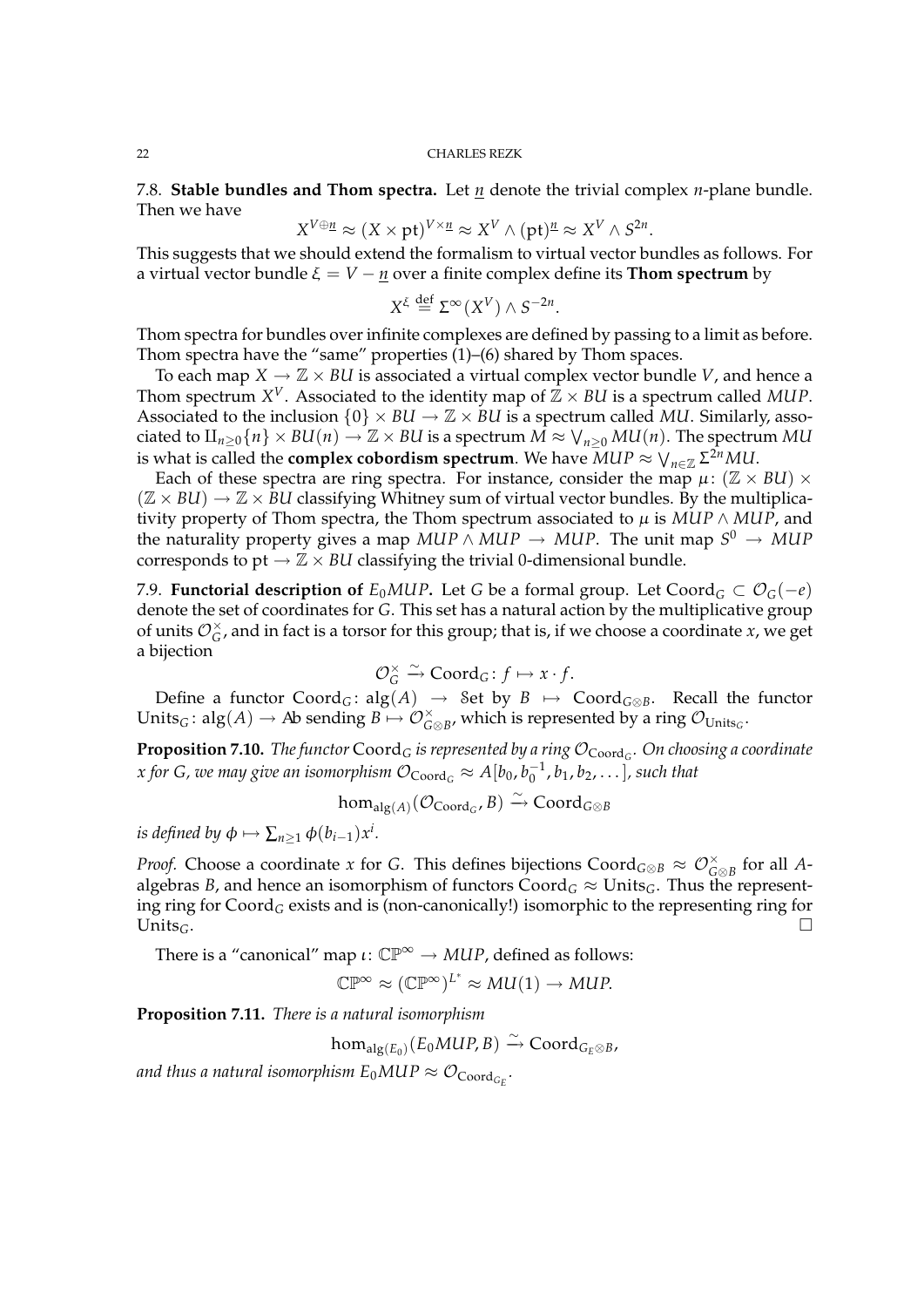*Proof.* Given  $\phi$ :  $E_0MUP \rightarrow B$ , consider the composite

$$
E_0\mathbb{CP}^{\infty} \xrightarrow{E_0L} E_0MUP \to B \in \text{hom}_{\text{mod}(E_0)}(E_0\mathbb{CP}^{\infty},B).
$$

Now use the identification

 $\hom_{\mathrm{mod}(E_0)}(E_0\mathbb{CP}^{\infty}, B) \approx \hom_{\mathrm{mod}(E_0)}(E_0\mathbb{CP}^{\infty}, E_0) \otimes_{E_0} B \approx E^0\mathbb{CP}^{\infty} \otimes_{E_0} B \approx \mathcal{O}_{G_E \otimes B}$ 

to define the natural map. That this is an isomorphism follows from the fact by the Thom isomorphism and the analogous fact for  $E_0(\mathbb{Z} \times \mathbb{Z})$ , which we already proved.

7.12. **Quillen's theorem.** There are isomorphisms

 $E^0 MUP \xrightarrow{\sim} \text{hom}_{\text{mod}(E_0)}(E_0 MUP, E_0)$ 

and

 $E^0(\textit{MUP} \wedge \textit{MUP}) \xrightarrow{\sim} \text{hom}_{\text{mod}(E_0)}(E_0\textit{MUP} \otimes_{E_0} E_0\textit{MUP}, E_0).$ 

This implies that for an even periodic ring spectrum *E*, we have

 $\text{hom}_{\text{RingSpectra}}(MUP, E) \approx \text{hom}_{\text{alg}(E_0)}(E_0 MUP, E_0) \approx \text{Coord}_G.$ 

That is, coordinates  $x$  on the formal group  $G_E$  are in natural one-to-one correspondence with maps of ring spectra  $MUP \to E$ . Similarly, the set  $\text{Coord}_{G_E}/(E_0)^{\times}$  is in natural oneto-one correspondence with maps of ring spectra  $MU \rightarrow E$ . The spectrum  $MUP$  admits a canonical coordinate  $x: \mathbb{CP}^{\infty} \to MUP$ .

**Theorem 7.13** (Lazard)**.** *There exists a commutative ring L*<sup>0</sup> *such that*

 $\hom_{\text{alg}(Z)}(L_0,A) \approx \{\text{formal group laws over }A\}.$ 

*Furthermore,*  $L_0 \approx \mathbb{Z}[x_n, n \geq 1]$ *.* 

Let *E* be an even periodic ring theory. Then for any choice of coordinate *x* for *E* (or, what is the same thing, a choice of ring spectrum map  $MUP \rightarrow E$ ), there is a map  $L_0 \rightarrow E_0$ corresponding to the formal group law associated to *x*.

# **Theorem 7.14** (Milnor; Quillen)**.**

(1) *The spectrum MUP is an even periodic ring theory, and*  $\pi_0 MUP \approx \mathbb{Z}[x_n, n \geq 1]$ *.* 

(2) *The map*  $L_0 \rightarrow \pi_0 MUP$  associated to the canonical coordinate is an isomorphism.

7.15. **A word from our sponsor.** Some remarks on what all this says about homotopy theory.

For each ring spectrum *E* and each spectrum *X*, there is a Hurewicz map

$$
\pi_n X \to E_n X,
$$

where π<sup>∗</sup> denotes stable homotopy groups. This map is induced by the unit map *S* <sup>0</sup> → *E* of the ring spectrum *E*.

If *E* and *F* are even periodic ring spectra, then a stable multiplicative operation  $\phi$  arises from a map  $\phi$ :  $E \rightarrow F$  of ring spectra. Therefore, all diagrams

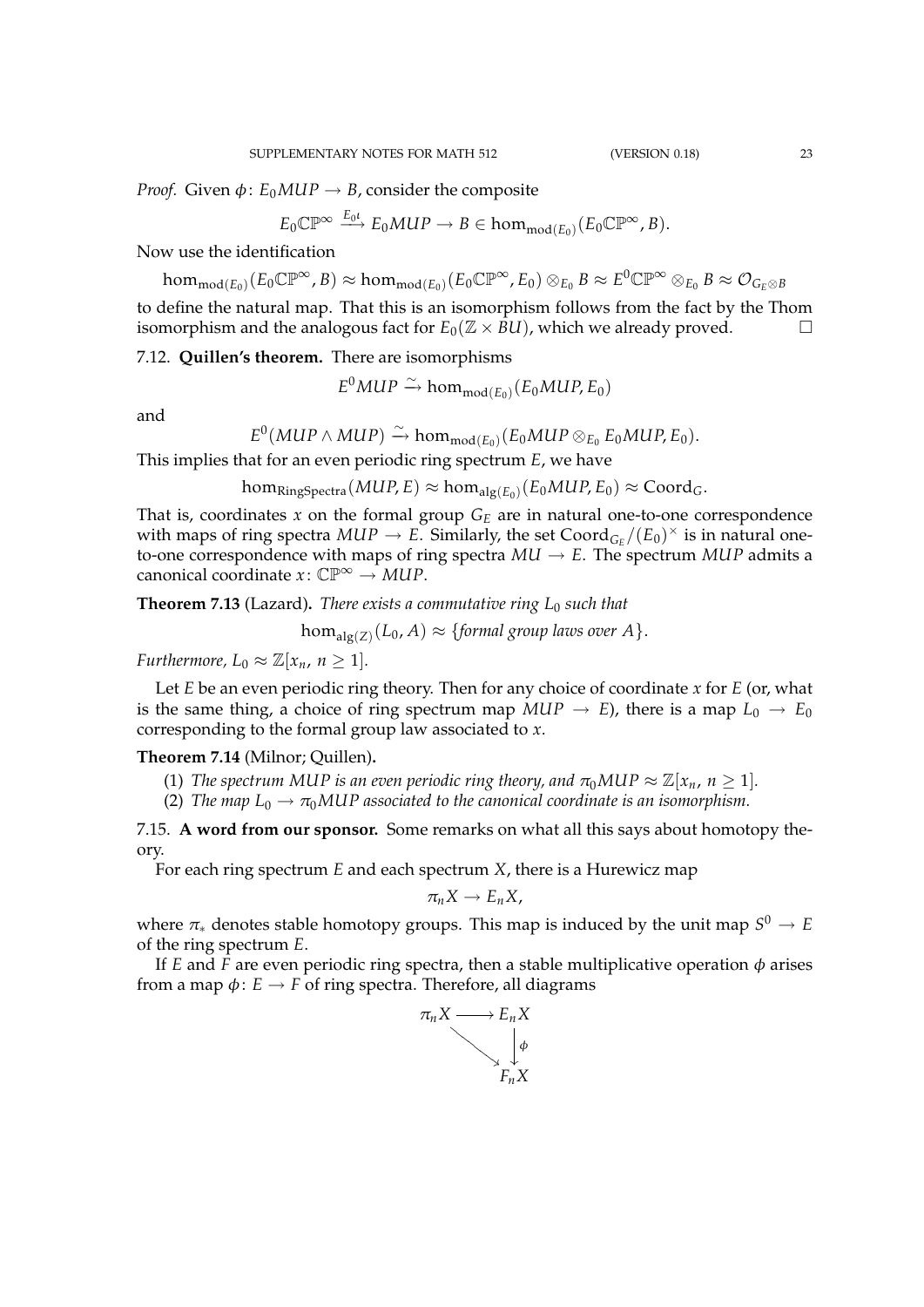commute.

*Example* 7.16. If  $X = S^0$ , then we have maps  $\pi_{2n}S^0 \to E_{2n}S^0 \approx \omega_{G_E}^n$ . Thus, an even dimensional stable homotopy class gives rise to an element in  $\omega_{G_E}^n$  for each  $E$ , and this class is invariant under *all* transformations  $E \rightarrow F$ .

*Example* 7.17. Let  $X = M(p) \approx S^0 \cup_p S^1$ , the mod-*p* Moore spectrum. Then, for  $E_0$  torsion free, we have  $E_*M(p) \approx E_*/(p)$ , and thus Hurewicz maps  $\pi_{2n}M(p) \to E_{2n}/(p)$ . Recall that earlier we constructed for each formal group *G* an element  $V_1 \in \omega_G^{p-1}$  $\int_{G}^{p-1}$ / $(p)$ , and this element was invariant under all isomorphisms between formal groups. In particular, there are such elements  $V_1 \in E_{2(p-1)}/(p)$  for all even periodic *E*. Thus, these elements are candidates for being in the Hurewicz image, and we might guess that there is an element  $V_1 \in \pi_{2(p-1)}M(p)$ . This turns out to be the case.

Example 7.18. Consider the spectrum  $\mathbb{CP}^2$ . It sits in a cofiber sequence

 $\cdots \rightarrow S^3 \stackrel{\eta}{\rightarrow} S^2 \rightarrow \mathbb{CP}^2 \rightarrow S^4 \rightarrow \cdots$ 

For each even periodic theory it gives rise to a short exact sequence

$$
0 \leftarrow \widetilde{E}^0 S^2 \stackrel{j}{\leftarrow} \widetilde{E}^0 \mathbb{CP}^2 \leftarrow \widetilde{E}^0 S^4 \leftarrow 0
$$

of *E* 0 -modules, which is canonically isomorphic to

$$
0 \leftarrow \mathcal{O}(-e)/\mathcal{O}(-2e) \xleftarrow{j} \mathcal{O}(-e)/\mathcal{O}(-3e) \leftarrow \mathcal{O}(-2e)/\mathcal{O}(-3e) \leftarrow 0.
$$

One may ask the question: does the map  $S^2 \to \mathbb{CP}^2$  admit a stable retraction  $\mathbb{CP}^2 \to S^2$ ? (Equivalently: is  $\eta$  stably essential?) If this were the case, then the short exact sequence above would admit a splitting, and this splitting would be *natural* with respect to all stable multiplicative operations between such cohomology theories. We can disprove the existence of the retraction by showing that there is no such natural splitting.

In fact, we only need to consider the case when *E* is complex *K*-theory (with formal group  $(\Z,\hat{\mathbb{G}}_m)$ ), and the operation  $\psi^{-1}$  (corresponding to  $[-1] \colon \hat{\mathbb{G}}_m \to \hat{\mathbb{G}}_m$ ). In terms of the multiplicative coordinate  $t \in K^0 \mathbb{CP}^\infty$ , we have a natural identification of the above sequence with

$$
0 \leftarrow (t)/(t^2) \leftarrow (t)/(t^3) \leftarrow (t^2)/(t^3) \leftarrow 0,
$$

where these are all ideals in  $\mathbb{Z}[[t]]$ . The operation  $\psi^{-1}(t) = [-1](t) = (1+t)^{-1} - 1 =$  $-t + t^2 - \cdots$ . A splitting would give a map  $s: (t)/(t^2) \rightarrow (t)/(t^3)$  with  $s(t) = t \mod (t^2)$ , which is determined by  $s(t \mod (t^2)) = t + at^2 \mod (t^3)$  for some  $a \in \mathbb{Z}$ . We compute

$$
s(\psi^{-1}(t) \mod (t^2)) = s(-t \mod (t^2)) = -t - at^2 \mod (t^3)
$$

while

$$
\psi^{-1}(s(t)) = \psi^{-1}(t + at^2 \mod (t^3)) = (-t + t^2 + \cdots) + a(-t + \cdots)^2 \mod (t^3)
$$
  
= -t + (1 + a)t<sup>2</sup> mod (t<sup>3</sup>).

In other words, we must have  $1 + a = -a$ , or  $2a = -1$ . This equation does not have solutions in  $\mathbb{Z}$ , so there is no such section. We have just proved that  $\eta$  is stably non-trivial. (There are easier proofs, of course.)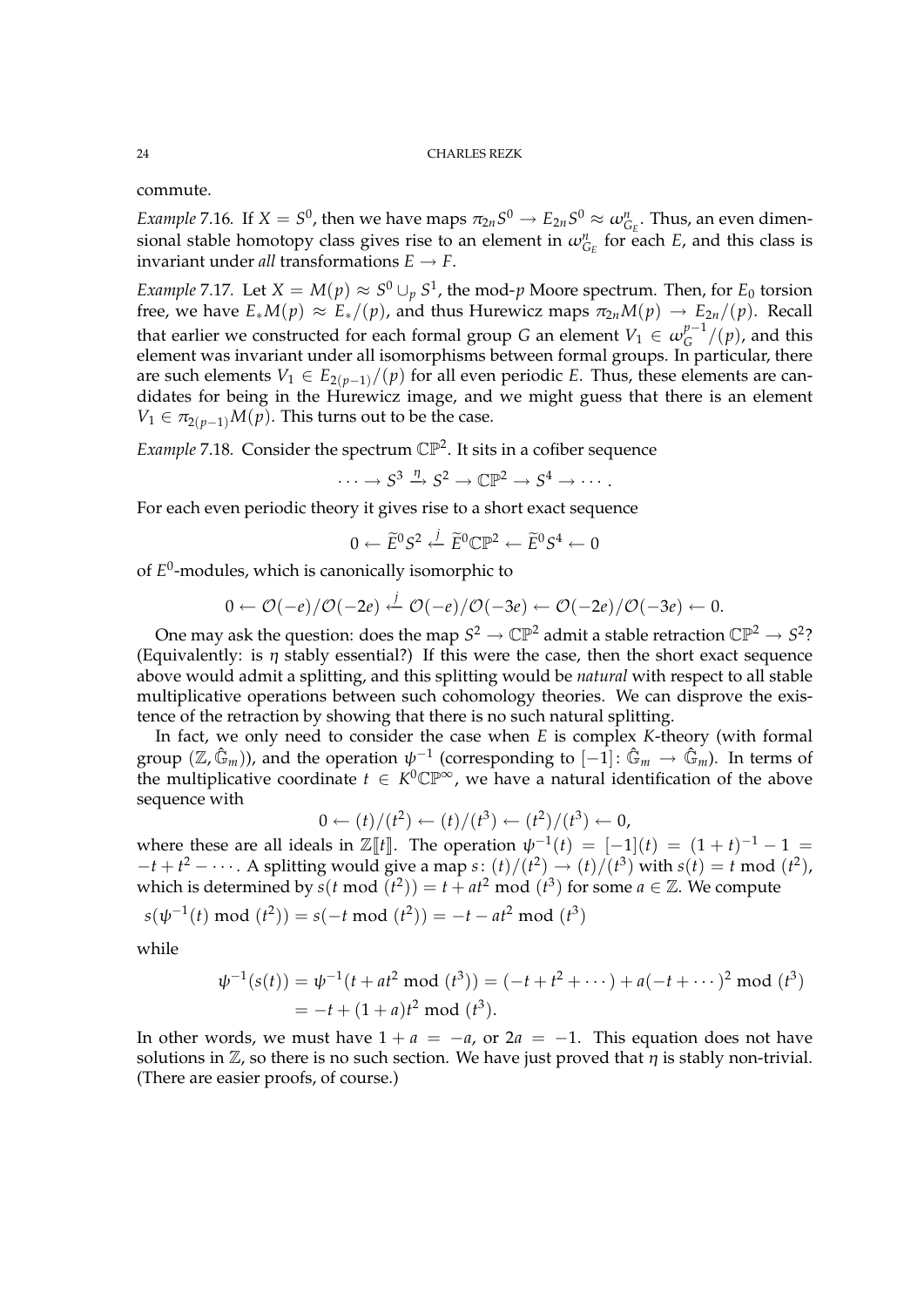Note that it *is* possible to give a map *s* with  $s(t) \equiv 2t \mod (t^2)$ , by setting  $s(t) = 2t$  $t^2$  mod  $(t^3)$ . This means we do not get an obstruction to the identity  $2\eta = 0$ , (which is good, since the identity is true).

# 8. ELLIPTIC SPECTRA

8.1. **Formal completion of schemes.** Let *X* be a **pointed** scheme over Spec(*A*). That is, *X* comes with maps

 $Spec(A) \xrightarrow{e} X \rightarrow Spec(A)$ 

whose composite is the identity. Such objects form a category  $Spec(A)\$ Schemes/Spec $(A)$ , where the morphisms are maps of schemes commuting with the maps to and from Spec(*A*). We define a functor

$$
\hat{X}_e \colon \text{adic}(A) \to \text{Set}
$$

by

 $B \mapsto \hom_{\mathrm{Spec}(A) \backslash \mathrm{Schemes}/\mathrm{Spec}(A)}(\mathrm{Spec}(B), X).$ 

**Proposition 8.2.** *Suppose that e*:  $Spec(A) \rightarrow X$  *factors through*  $Spec(A) \rightarrow U \subset X$ *, where*  $U = \text{Spec}(R)$  *is an open affine subset. Then*  $\hat{X}_e$  *is described by* 

$$
\hat{X}_e(B) \approx \hom_{A \setminus \text{alg}(A)}(R, B) \approx \text{colim}_n \hom_{\text{adic}A}(R/I^n, B),
$$

*where I* = Ker(*R*  $\rightarrow$  *A*). In other words,  $\hat{X}^e$  is pro-represented by the system {R/I<sup>n</sup>}.

We will call  $\hat{X}_e$  the **formal completion of**  $X$  **along**  $e$ .

We will be particularly interested in the case when *X* is an abelian group scheme over *A*; i.e., a scheme *X* over  $Spec(A)$  with identity element  $e: Spec(A) \rightarrow X$  and group law  $\mu$ :  $X \times_{\text{Spec}(A)} X \to X$ . Then  $\hat{X}_e$  is actually a functor  $\text{adic}(A) \to A\!b$ .

*Example* 8.3*.* Let  $C = \mathbb{A}^1$  over *A*, and let *e*:  $Spec(A) \rightarrow C$  be inclusion of the origin. Then *C* is an abelian group scheme with group law given by  $\mu(x, y) = x + y$ , which we call  $\mathbb{G}_a$ , the **additive group**. The formal completion  $\hat{C}_e \approx \hat{\mathbb{G}}_a$ , the additive formal group.

*Example* 8.4*.* Let  $C = \mathbb{A}^1 \setminus \{0\}$ , and let *e*: Spec(*A*)  $\rightarrow C$  be inclusion of 1. Then *C* is an abelian group scheme with group law given by  $\mu(x, y) = xy$ , which we call  $\mathbb{G}_m$ , the  ${\bf multiplicative\ group}.$  The formal completion  $\hat {\cal C}_e \approx \hat {\Bbb G}_m$ , the multiplicative formal group.

*Example* 8.5*.* Let *C* be a smooth curve of genus 1, with base point *e*. This is an **elliptic curve**. Such a *C* is canonically an abelian group scheme.

Note: when discussing the formal completion of a group scheme *C* at the identity, we will usually write  $\hat{C}$  for  $\hat{C}_{e}$ .

8.6. **Elliptic spectra.** An **elliptic spectrum** is a tuple  $(E, C, \phi)$  consisting of

- (1) an even periodic commutative ring spectrum *E*,
- (2) an abelian group scheme *C* over  $Spec(E_0)$ , and
- (3) an isomorphism  $\phi$ :  $G_E \xrightarrow{\sim} \hat{C}$  of formal groups.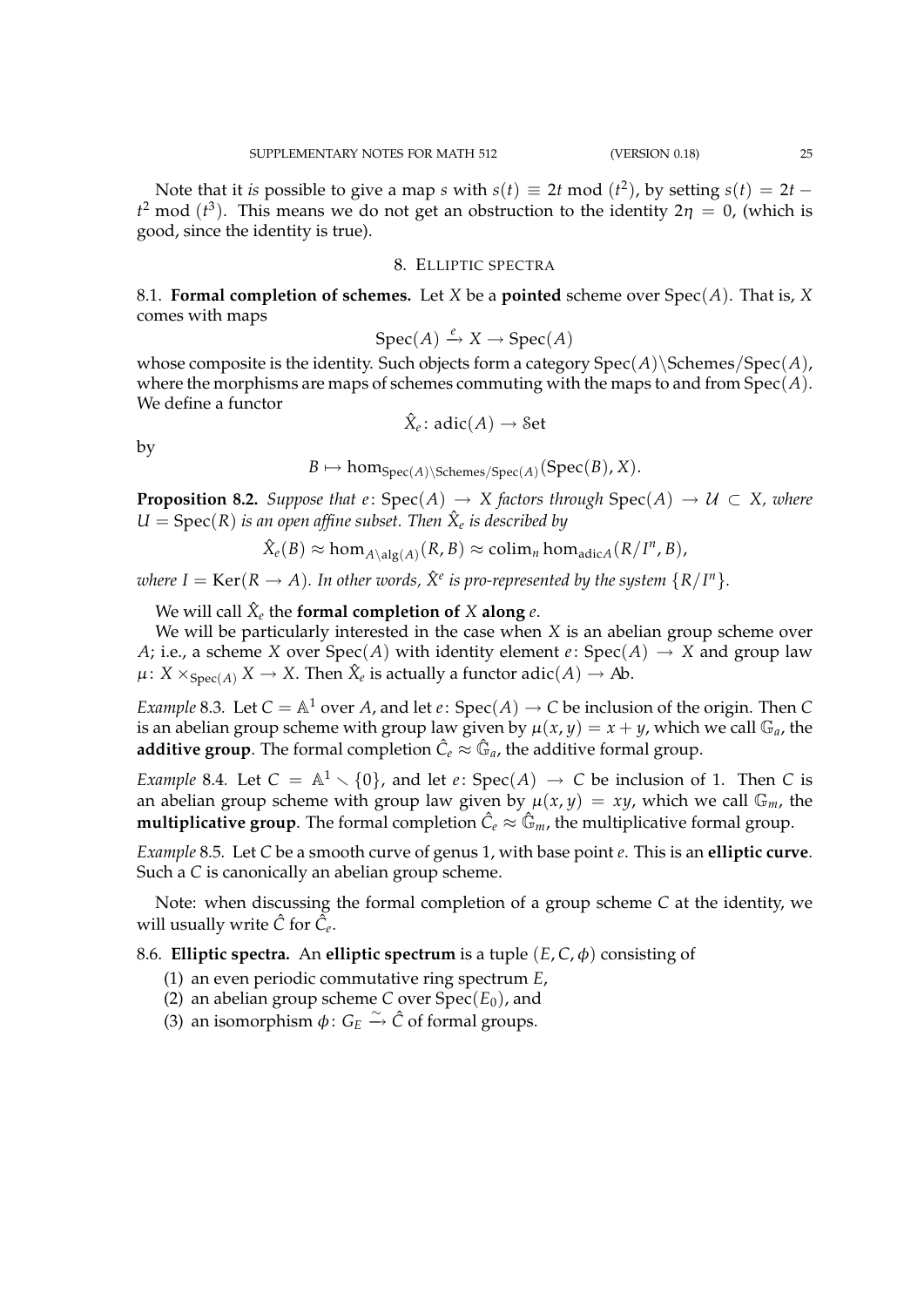Such objects form a category, in which a morphism

$$
(\alpha,\beta)\colon (E,C,\phi)\to (E',C',\phi')
$$

consists of

- (1) a map  $\alpha: E \to E'$  of ring spectra (which gives rise to a stable multiplicative operation on the cohomology theories represented by these spectra),
- (2) a homomorphism  $\beta: \mathbb{C}' \to \alpha^* \mathbb{C}$  of group schemes over  $\operatorname{Spec}(E'_0)$ , such that
- (3) the square



commutes.

# 9. THE GENERALIZED WEIERSTRASS EQUATION

Fix an affine base scheme  $S = \text{Spec}A$ . A **generalized Weierstrass equation** over A is a homogeneous equation in *X*, *Y*, *Z* of the form

$$
Y^2Z + a_1XYZ + a_3YZ^2 = X^3 + a_2X^2Z + a_4XZ^2 + a_6Z^3
$$

with  $a_1, a_2, a_3, a_4, a_6 \in A$ . We write

$$
C = C_{\underline{a}} \subset \mathbb{P}_{A}^{2} = \{ [X : Y : Z] \}
$$

for the curve in the plane associated to this equation, where  $a = (a_1, \ldots, a_6)$ .

We usually prefer to write this in terms of the affine coordinates  $x = X/Z$ ,  $y = Y/Z$ , in which case the equation becomes

$$
y^2 + a_1xy + a_3y = x^3 + a_2x^2 + a_4x + a_6.
$$

Let  $L = \mathbb{P}^2 \setminus \mathbb{A}^2_{x,y} = (Z = 0).$  Then it is easy to check that  $C_{\underline{a}} \cap L = \{[0:1:0]\}$ ; we will write *e* for this unique point on the line at infinity.

# *Example* 9.1*.*

- (1)  $y^2 = x^3$  defines a curve with a cusp singularity at  $(0,0)$ .
- (2)  $y^2 = x^3 + x^2$  defines a curve with a nodal singularity at  $(0,0)$  (assuming  $2 \neq 0$ ).
- (3)  $y^2 = x^3 x$  defines a smooth curve (at least over a field in which 6  $\neq$  0).

The curve *C* is smooth (relative to the base *S*) exactly when a certain polynomial expression  $\Delta(a_1, \ldots, a_6)$  in the  $a_i$ 's, called the **discriminant**, is invertible in *A*. For example, if we can write our curve in the form

$$
y^{2} = (x - e_{1})(x - e_{2})(x - e_{3}) = x^{3} - (e_{1} + e_{2} + e_{3})x^{2} + (e_{1}e_{2} + e_{2}e_{3} + e_{3}e_{1})x - e_{1}e_{2}e_{3}
$$

for some  $e_i \in A$ , then it is easy to check that the only possible singularities occur on the *x*-axis, and that these happen only when  $e_i = e_j$  for some  $i \neq j$ . In this case  $\Delta = \pm [(\mathit{e}_1 - \mathit{e}_2)(\mathit{e}_2 - \mathit{e}_3)(\mathit{e}_3 - \mathit{e}_1)]^2.$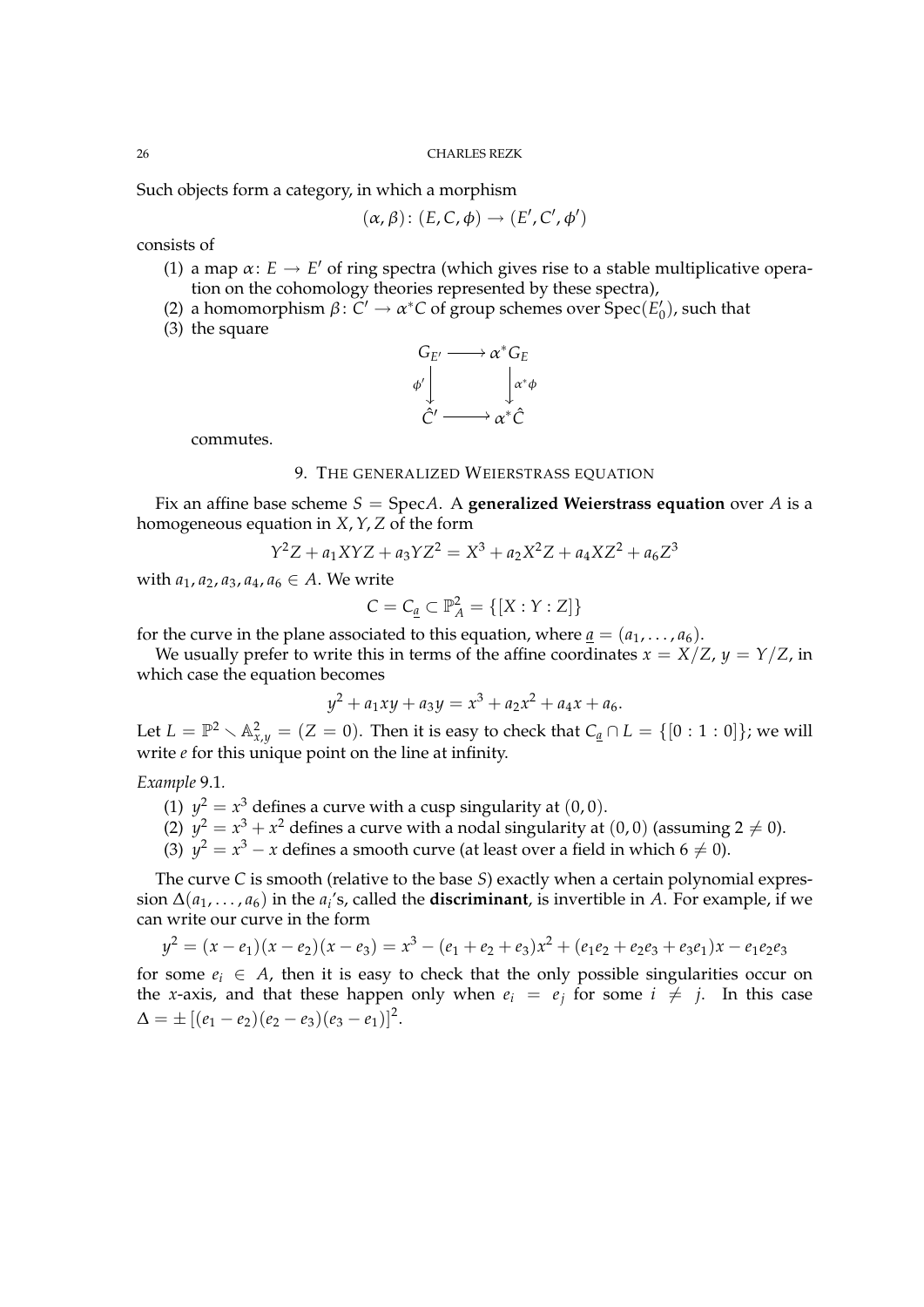9.2. **Change of coordinates.** Let us consider all isomorphisms  $\phi \colon \mathbb{P}^2 \to \mathbb{P}^2$  which carry  $C_{\underline{a}'}$ into *Ca*, and which fix the point *e*. It is not hard to check that such a map must have the form

$$
[X:Y:Z] \mapsto [\lambda^{-2}X + rZ : \lambda^{-3}Y + \lambda^{-2}sX + tZ : Z]
$$

for some  $r, s, t, \lambda \in A$  with  $\lambda^{-1} \in A$ . We write  $\phi_{r,s,t,\lambda}$  for this map; in terms of affine  $\text{coordinates}, \phi_{r,s,t,\lambda}(x', y') = (x, y)$ , with

$$
x = \lambda^{-2}x' + r
$$
  

$$
y = \lambda^{-3}y' + \lambda^{-2}sx' + t.
$$

Suppose  $\phi$  induces a map  $C_{\underline{a}'} \to C_{\underline{a}}$ ; assuming we know <u>a</u>, we will derive the <u>a</u>'. If we write  $F_{\underline{a}}(x,y) = y^2 + a_1xy + a_3y - x^3 - a_2x^2 - a_4x - a_6$  we see that

$$
\lambda^6 F_{\underline{a}}(x,y) = F_{\underline{a}'}(x',y')
$$

for some values  $a'_1, \ldots, a'_6$ . If we expand this out, we see that

$$
\lambda^{6}F_{\underline{a}}(x,y) = y'^{2} + \lambda(a_{1} + 2s)x'y' + \lambda^{3}(a_{3} + a_{1}r + 2t)y'
$$
  
 
$$
- [x'^{3} + \lambda^{2}(a_{2} - a_{1}s - s^{2} + 3r)x'^{2} + \lambda^{4}(a_{4} - a_{3}s + 2a_{2}r - a_{1}t - a_{1}rs - 2st + 3r^{2})x' + \lambda^{6}(a_{6} + a_{4}r - a_{3}t + a_{2}r^{2} - a_{1}rt + r^{3} - t^{2})].
$$

Thus,

$$
a'_1 = \lambda(a_1 + 2s)
$$
  
\n
$$
a'_2 = \lambda^2(a_2 - a_1s - s^2 + 3r)
$$
  
\n
$$
a'_3 = \lambda^3(a_3 + a_1r + 2t)
$$
  
\n
$$
a'_4 = \lambda^4(a_4 - a_3s + 2a_2r - a_1t - a_1rs - 2st + 3r^2)
$$
  
\n
$$
a'_6 = \lambda^6(a_6 + a_4r - a_3t + a_2r^2 - a_1rt + r^3 - t^2).
$$

If we have a pair of morphisms

$$
C_{\underline{a}} \xleftarrow{\phi = \phi_{r,s,t,\lambda}} C_{\underline{a}'} \xleftarrow{\phi' = \phi_{r',s',t',\lambda'}} C_{\underline{a}''}
$$

then the composite morphism is given by  $\phi \circ \phi'(x'', y'') = (x, y)$  with

$$
x = \lambda^{-2}(\lambda'^{-2}x'' + r') + r
$$
  
=  $(\lambda\lambda')^{-2}x'' + (r + \lambda^{-2}r')$   

$$
y = \lambda^{-3}(\lambda'^{-3}y'' + \lambda'^{-2}s'x'' + t') + \lambda^{-2}s(\lambda'^{-2}x'' + r') + t
$$
  
=  $(\lambda\lambda')^{-3}y'' + (\lambda\lambda')^{-2}(s + \lambda^{-1}s') + (t + \lambda^{-3}t' + \lambda^{-2}sr').$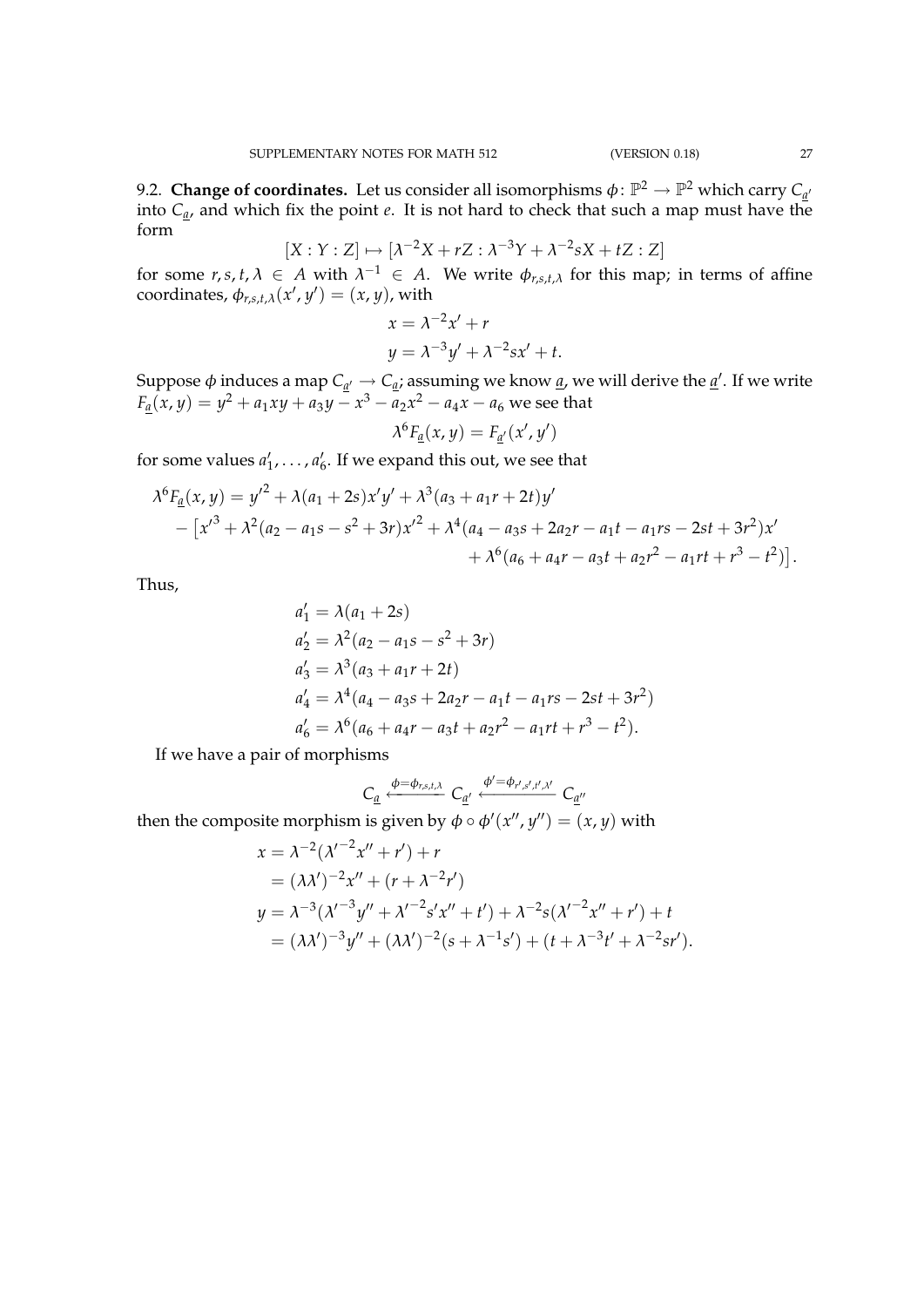In other words,  $\phi_{r,s,t,\lambda} \circ \phi_{r',s',t',\lambda'} = \phi_{\nabla(r),\nabla(s),\nabla(t),\nabla(\lambda)}$  where

$$
\nabla(r) = r + \lambda^{-2}r'
$$
  
\n
$$
\nabla(s) = s + \lambda^{-1}s'
$$
  
\n
$$
\nabla(t) = t + \lambda^{-3}t' + \lambda^{-2}sr'
$$
  
\n
$$
\nabla(\lambda) = \lambda\lambda'.
$$

9.3. **Invariant** 1-form. Attached to  $C_{\underline{a}}$  is a (possibly meromorphic) 1-form

$$
\eta_{\underline{a}} = \frac{dx}{2y + a_1x + a_3} = \frac{dy}{3x^2 + 2a_2x + a_4 - a_1y};
$$

the equality is obtained from  $d(F_a(x, y)) = 0$ .

**Proposition 9.4.** *Under*  $\phi = \phi_{r,s,t,\lambda}$ :  $C_{\underline{a}'} \rightarrow C_{\underline{a}}$ , we have

$$
\phi^*\eta_{\underline{a}}=\lambda\eta_{\underline{a}'}.
$$

*Proof.* Calculate:

$$
\phi^* \eta_{\underline{a}} = \frac{d(\lambda^{-2}x' + r)}{2(\lambda^{-3}y' + \lambda^{-2}sx' + t) + a_1(\lambda^{-2}x' + r) + a_3}
$$
  
= 
$$
\frac{\lambda dx'}{2y' + \lambda(a_1 + 2s)x' + \lambda^3(a_3 + a_1r + 2t)}
$$
  
= 
$$
\frac{\lambda dx'}{2y' + a'_1x' + a'_3} = \lambda \eta_{\underline{a'}}.
$$

Let  $\omega_C \subset \Omega_C$  denote the free A-submodule generated by  $\eta_a$ . It is called the set of **invariant** 1**-forms**. (If *C* is smooth, then  $\omega_C = \Omega_C$ .)

 $\Box$ 

9.5. **Canonical form.** Let us try to find a "canonical form" for the Weierstrass equation for  $C_a$  over *A*. First note that the left-hand side

$$
y^{2} + a_{1}xy + a_{3}y = y^{2} + (a_{1}x + a_{3})y = (y + \frac{1}{2}(a_{1}x + a_{3}))^{2} - \frac{1}{4}(a_{1}x + a_{3})^{2}
$$

is nearly a perfect square. Thus if we make the substitution

$$
y = Y - \frac{1}{2}(a_1x + a_3)
$$

then the equation can be rewritten

$$
Y^{2} = x^{3} + (a_{2} + \frac{1}{4}a_{1}^{2})x^{2} + (a_{4} + \frac{1}{2}a_{1}a_{3})x + (a_{6} + \frac{1}{4}a_{3}^{2}).
$$

Of course, we had to assume that  $1/2 \in A$  in order to do this.

It is convenient to set

$$
b_2 = 4a_2 + a_1^2
$$
  
\n
$$
b_4 = 2a_4 + a_1a_3
$$
  
\n
$$
b_6 = 4a_6 + a_3^2
$$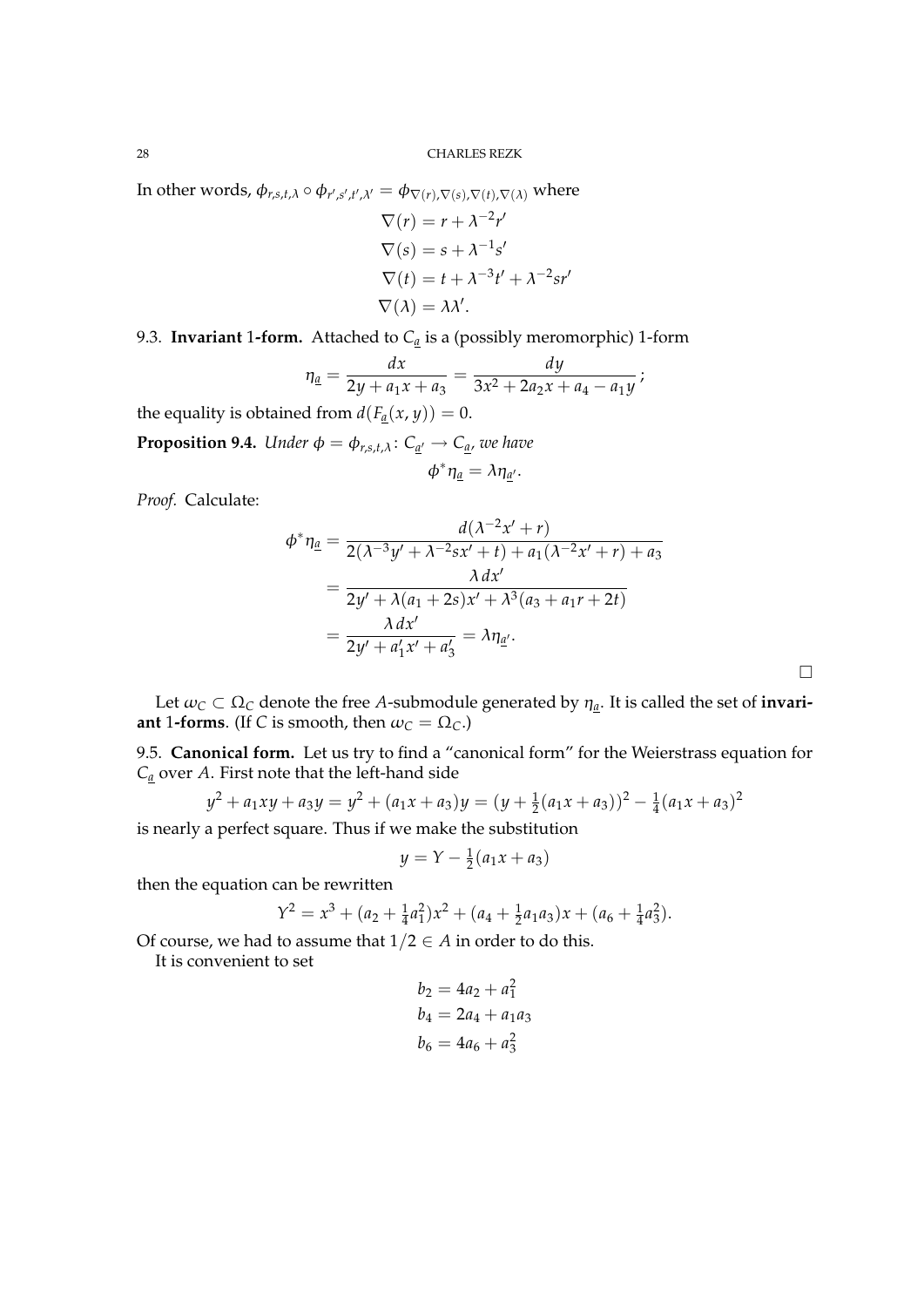so that we can write

$$
Y^2 = x^3 + \frac{1}{4}b_2x^2 + \frac{1}{2}b_4x + \frac{1}{4}b_6
$$

where the  $b_i \in A$  (and are at least well-defined even if  $1/2 \notin A$ ). Now set

$$
x = X - \frac{1}{12}b_2
$$

in order to get rid of the  $x^2$ -term (at least if  $1/6 \in A$ ):

$$
Y^2 = X^3 + \left(-\frac{1}{48}b_2^2 + \frac{1}{2}b_4\right)X + \left(\frac{1}{864}b_2^3 - \frac{1}{24}b_2b_4 + \frac{1}{4}b_6\right).
$$

Set

$$
c_4 = b_2^2 - 24b_4
$$
  

$$
c_6 = -b_2^3 + 36b_2b_4 - 216b_6
$$

so that  $c_4$ ,  $c_6 \in A$ . Thus we have a canonical form

$$
Y^2 = X^3 - \frac{1}{48}c_4X - \frac{1}{864}c_6.
$$

**Proposition 9.6.** *If*  $1/6 \in A$  *then there is an isomorphism* 

$$
\phi\colon C_{(0,0,0,-c_4/48,-c_6/864)}\to C_{(a_1,...,a_6)}
$$

*with*  $\phi(X, Y) = (x, y)$  *where* 

$$
x = X - \frac{1}{3}a_2 - \frac{1}{12}a_1^2
$$
  

$$
y = Y - \frac{1}{2}a_1X + \frac{1}{24}a_1^3 + \frac{1}{6}a_1a_2 - \frac{1}{2}a_3.
$$

*Furthermore, this is the unique such isomorphism with*  $\phi^* \eta_a = dX/2Y$ .

*Proof.* It is straightforward to check that  $\phi^* \eta_a = dX/2Y$ . The only thing left is uniqueness. In fact, it is enough to show that the only map  $\phi_{r,s,t,\lambda}$  which takes  $Y^2 = X^3 - (c_4/48)X (c_6/864)$  to itself and which preserves  $dX/2Y$  is the identity map  $\phi_{0,0,0,1}$ , which is a straightforward exercize.  $\Box$ 

*Remark* 9.7*.* It is nicer to write down the inverse map

$$
\phi^{-1}\colon C_{(a_1,\ldots,a_6)}\to C_{0,0,0,-c_4/48,-c_6/864}
$$

which is given by  $\phi^{-1}(x, y) = (X, Y)$  with

$$
X = x + \frac{1}{3}a_2 + \frac{1}{12}a_1^2
$$
  

$$
Y = y + \frac{1}{2}a_1x + \frac{1}{2}a_3.
$$

9.8. **The discriminant.** The above discussion provides well-defined elements in  $c_4$ ,  $c_6 \in$  $\mathbb{Z}[a_1,\ldots,a_6]$ . Let  $\Delta = (c_4^3 - c_6^2)/(12)^3$ . A straightforward computation shows that  $\Delta \in$  $\mathbb{Z}[a_1, \ldots, a_6].$ 

**Proposition 9.9.** *A Weierstrass curve C<sup>a</sup> over A is smooth if and only if* ∆ *is invertible.*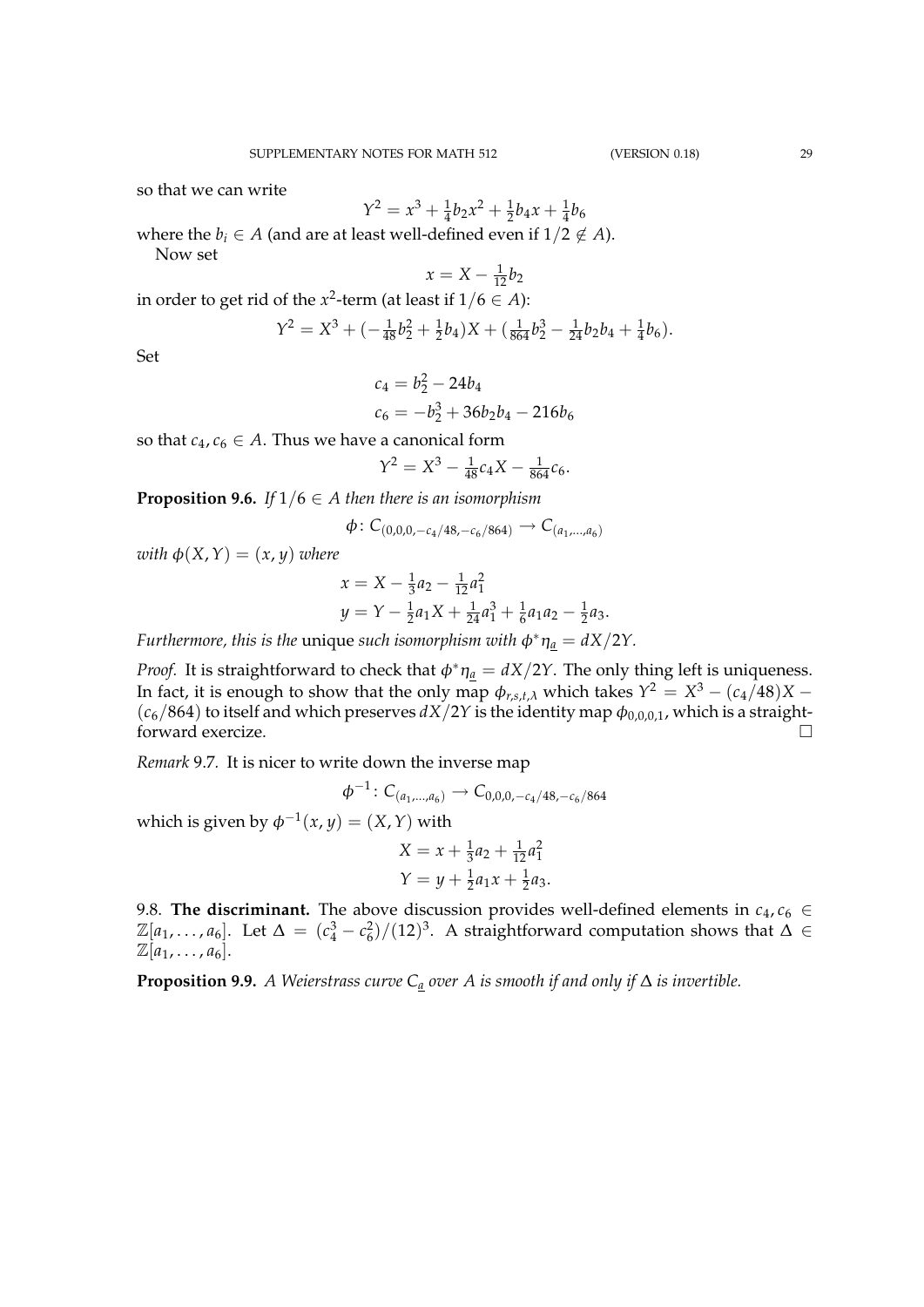### 10. MODULAR FORMS

10.1. **Generalized elliptic curves.** Let us define a **generalized elliptic curve** to be a morphism of schemes  $C \rightarrow S$ , equipped with a section  $e: S \rightarrow C$ , such that there exists a cover  $U_i \rightarrow S$  by open subsets such that each  $C|_{U_i} \rightarrow U_i$  is isomorphic to a Weierstrass curve (with base-point *e*).

Similarly, a morphism of generalized elliptic curves is a pullback square



such that locally in *S* and *S'* the map looks like one of those between Weierstrass curves describe above.

If  $C \rightarrow S$  is a generalized elliptic curve, then there is a sheaf  $\omega_C$  of  $\mathcal{O}_S$ -modules over *S*, defined locally by  $\omega_{C|_{U_i}} \stackrel{\text{def}}{=} O_{U_i} \cdot \eta_{\underline{a}}$  when  $U_i \subset S$  is a sufficiently small open affine over which  $C|_{U_i} \approx C_{\underline{a}}$ . This sheaf is invertible, i.e., a line bundle over *S*, and a morphism  $\phi: C'/S' \to C/S$  induces an isomorphism  $\omega_{C'} \xrightarrow{\sim} \phi^* \omega_C$  of sheaves over *S*.

10.2. **Modular forms.** A **modular form of weight** *n* is a function *f* which associates to each generalized elliptic curve  $C/S$  an element  $f(C/S) \in H^0(S; \omega_C^n)$ , and such that for each pullback square



we have  $f(C'/S') = \phi^*(f(C/S)) \in H^0(S'; \omega_{C'}^n)$ . The set of modular forms of weight *n* is denoted  $\mathcal{M}_n$ ; these fit together to form a graded, commutative ring  $\mathcal{M}_*$ .

In particular, modular forms are isomorphism invariants: if *C*/*S* and *C* <sup>0</sup>/*S* are two curves which are isomorphic over *S*, then  $f(C/S) = f(C'/S)$ .

Let  $A = \mathbb{Z}[a_1, a_2, a_3, a_4, a_6]$  and let  $A_* = A[\eta, \eta^{-1}]$ . The latter is a graded commutative ring, with  $wt(A) = 0$  and  $wt(\eta) = 1$ . Let  $\Gamma = A[r, s, t, \lambda, \lambda^{-1}]$  and let  $\Gamma_* = \Gamma[\eta, \eta^{-1}]$ , again with  $wt(\Gamma) = 0$  and  $wt(\eta) = 1$ . Define maps

$$
A_* \xrightarrow[d^1]{d^0} \Gamma_*
$$

by letting  $d^0$  be the "obvious" inclusion, and letting  $d^1(a_i) = a'_i$  and  $d^1(\eta) = \lambda^{-1}\eta$ , where the  $a_i'$  are given by the formulas from before.

**Proposition 10.3.** *We have that*

$$
\mathcal{M}_{*} = \text{Ker}[A_{*} \xrightarrow{d^{1}-d^{0}} \Gamma_{*}]
$$
  
=  $\mathbb{Z}[\overline{c}_{4}, \overline{c}_{6}, \overline{\Delta}]/(\overline{c}_{4}^{3} - \overline{c}_{6}^{2} - (12)^{3} \overline{\Delta}),$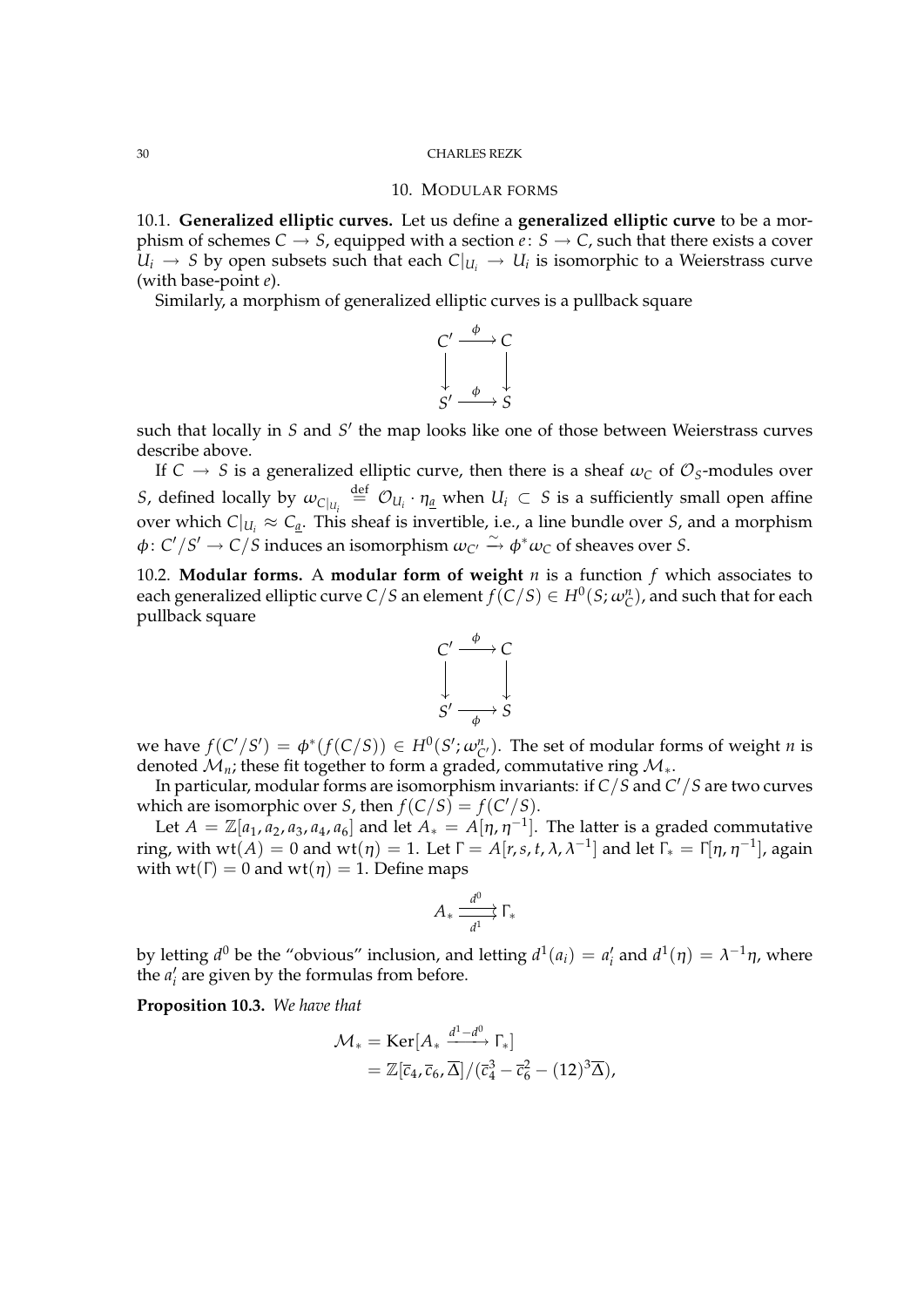where 
$$
\bar{c}_i = c_i \eta^i
$$
 and  $\bar{\Delta} = \Delta \eta^{12}$  in  $A_*$ .

*Proof.* For the first equality, note that the "universal" Weierstrass curve  $C = C_{(a_1,...,a_6)}$  over *A* determines a map  $\iota \colon \mathcal{M}_* \to A_*$ , and that since  $(d^0)^*C$  and  $(d^1)^*C$  are isomorphic as curves over SpecΓ we see that  $d^0\iota = d^1\iota.$  Thus  $\mathcal{M}_*$  maps to the kernel.

We must produce a map  $K_{*} = \text{Ker}(d^{0} - d^{1}) \rightarrow \mathcal{M}_{*}$ , that is, we must show that elements in the kernel give rise to modular forms. Consider a curve *C*/*S*. For the elements of a cover {*U*} of *S* we can identify  $C|_U \approx C_{\alpha}$  for some elements  $\alpha_i \in \Gamma(\mathcal{O}_U)$  (hence determining a map  $\alpha: A \to \Gamma(\mathcal{O}_U)$ ). If  $C|_U \approx C_{\alpha'}$  is another such identification (corresponding to  $\alpha' : A \to \Gamma(\mathcal{O}_U)$ , we know that the  $\alpha_i$  and the  $\alpha'_i$  are related by means of some values  $r, s, t, \lambda \in \Gamma(\mathcal{O}_U)$ , and hence by a map  $\beta \colon \Gamma \to \Gamma(\mathcal{O}_U)$ . Thus we have a diagram



 $\alpha$  with  $\beta d^0 = \alpha$  and  $\beta d^1 = \alpha'$ , and hence a canonical map  $K_* \to \Gamma(\omega_{C|_U}^*)$ , which in particular only depends on  $C|_U$  up to isomorphism. These maps thus fit together to give  $K_*\to H^0(S,\omega_{\mathcal{C}}^*)$ , and it is easy to check that that they are natural, i.e., that  $K_*\to \mathcal{M}_*$ . The proof of the second line is a calculation, which we will do later.  $\Box$ 

# 11. ELLIPTIC CURVES AND THE GROUP STRUCTURE

11.1. **Riemann-Roch for curves of genus** 1**.** Let *C* be a smooth projective curve over an algebraically closed field *k*. A **divisor** is a finite formal sum  $D = \sum n_P P$  where  $P \in C(k)$ and  $n_P \in \mathbb{Z}$ , and the degree deg *D* of a divisor is  $\sum n_P$ . A meromorphic function *f* on *C*, or more generally a meromorphic section of a line bundle over *C*, has a divisor (*f*) attached to it, defined by  $(f) = \sum n_p P$  where *f* vanishes to order  $n_p$  (or has a pole of order −*n*<sub>*P*</sub>) at *P*.

If  $D = \sum n_P P$  is a divisor on *C*, then

$$
\mathcal{O}(D) \stackrel{\text{def}}{=} \left\{ \begin{array}{c} \text{meromorphic functions } f \text{ which} \\ \text{have a pole of order at worst } n_p \text{ at } P \end{array} \right\}.
$$

We write  $\ell(D) = \dim_k \Gamma(C, \mathcal{O}(D))$ . Then the Riemann-Roch theorem states that if K is the divisor associated to *any* global meromorphic 1-form on *C*, then

$$
\ell(D) - \ell(K - D) = \deg D - g + 1,
$$

where *g* is the genus of *C*.

In particular:

- (1) We know that  $\ell(0) = \dim \Gamma(C, \mathcal{O}) = 1$ , by the maximum principle. Thus taking *D* = 0 in the Riemann-Roch formula gives  $1 - \ell(K) = 1 - g$ , that is  $\ell(K) = g$ .
- (2) Similarly, taking  $D = K$  gives  $g 1 = \deg(K) g + 1$ , that is  $\deg(K) = 2g 2$ .

Therefore, if  $g = 1$ , there exists a globally holomorphic 1-form, unique up to scalar: if  $\eta$ is a meromorhic 1-form with divisor *K*, then Riemann-Roch tells us that there exists a nonzero section of  $\mathcal{O}(K)$ , i.e. a function with the same zeroes and poles as  $\eta$ ; therefore  $\eta/f$  is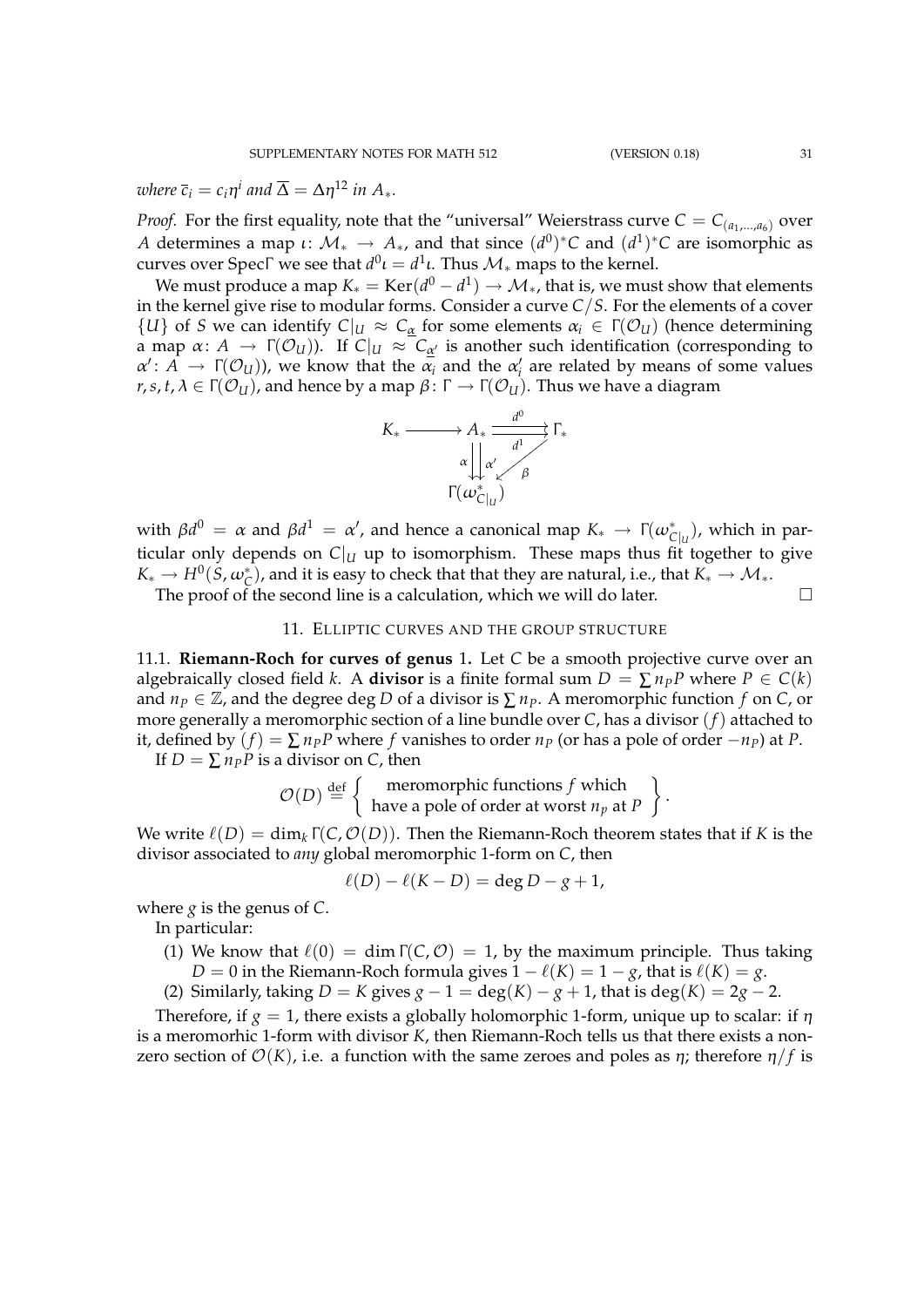a holomorphic form. So we might as well choose  $\eta$  to be this holomorphic form, so  $K = 0$ , and hence

$$
\ell(D) - \ell(-D) = \deg D.
$$

We apply this to *D* = *ne*, where *e* is a chosen basepoint and  $n \ge 0$ . Then  $\ell(-n\epsilon) = 0$  for  $n > 1$ , and we get

|              |   | element of $\Gamma(\mathcal{O}(D))$ |
|--------------|---|-------------------------------------|
| $\mathbf{0}$ |   |                                     |
| $\ell$       |   |                                     |
| 2e           | 2 | $\mathcal{X}$                       |
| 3e           | З | Y                                   |
| 4e           |   | $r^2$                               |
| 5e           | 5 | xy                                  |
| 6e           |   | $x^3$ .                             |

Therefore, there must be a relation among  $1, x, y, x^2, xy, x^3, y^2$ . In fact, by rescaling  $x$  and  $y$ we may choose them so that  $x^3 - y^2 \in \Gamma({\cal O}(5e)).$  This shows that every smooth curve of genus 1 actually arises as a Weierstrass equation.

11.2. The group structure. Suppose  $C \subset \mathbb{P}^2$  is a smooth Weierstrass curve, over a field *k*. Recall that any line  $L \subset \mathbb{P}^2$  intersects *C* at exactly 3 points, counted with multiplicity. One defines a group law  $[+]$ :  $C(k) \times C(k) \rightarrow C(k)$  on the points of C by  $P[+]Q = R$ , where  $(P, Q, R')$  and  $(\overline{e}, R, R')$  are colinear sets of points on *C*. An inverse  $[-1](P) = Q$  is defined when (*e*, *P*, *Q*) are colinear. The identity is *e*.

This group law can be described in terms of algebraic equations. It thus turns out that for any Weierstrass curve *C* over any ring *A*, the open subscheme  $C^{\text{smooth}} \subset C$  of smooth points admits the structure of a commutative group scheme, with identity given by the section *e*:  $Spec(A) \rightarrow C$ .

11.3. **Singular Weierstrass curves.** It is easy to check that a Weierstrass curve  $C = C_a$  is smooth at the point  $e = [0 : 1 : 0]$ . Suppose  $P \in C$  is a singular point. By a coordinate change  $(x, y) \mapsto (x + r, y + t)$  we may without loss of generality assume that  $P = (0, 0)$ . Hence up to isomorphism a singular curve must be given by an equation of the form

$$
y^2 + a_1xy - a_2x^2 = x^3.
$$

By examining the quadratic part, we see there are two cases:

- (i)  $y^2 + a_1xy a_2x^2 = (y a_1x)(y a_2x)$  for  $a_1 \neq a_2$ , in which case  $(x, y) \mapsto (y a_1x)$  $\alpha_1 x$ / $(y - \alpha_2 x)$  defines an isomorphism  $C^{smooth} \to \mathbb{A}^1 \setminus \{0\} \approx \mathbb{G}_m$ .
- (ii)  $y^2 + a_1xy a_2x^2 = (y \alpha x)^2$ , in which case  $(x, y) \mapsto x/(y \alpha x)$  defines an isomorphism  $C^{\text{smooth}} \to \mathbb{A}^1 \approx \mathbb{G}_a$ .

Note that in either of these two cases, the discriminant of the polynomial  $y^2 + a_1xy - a_2x^2$ is  $2(\alpha_1 - \alpha_2)^2 = a_1^2 + 4a_2 = b_2$ , and that  $c_4 = b_2^2$  and  $c_6 = -b_2^3$ .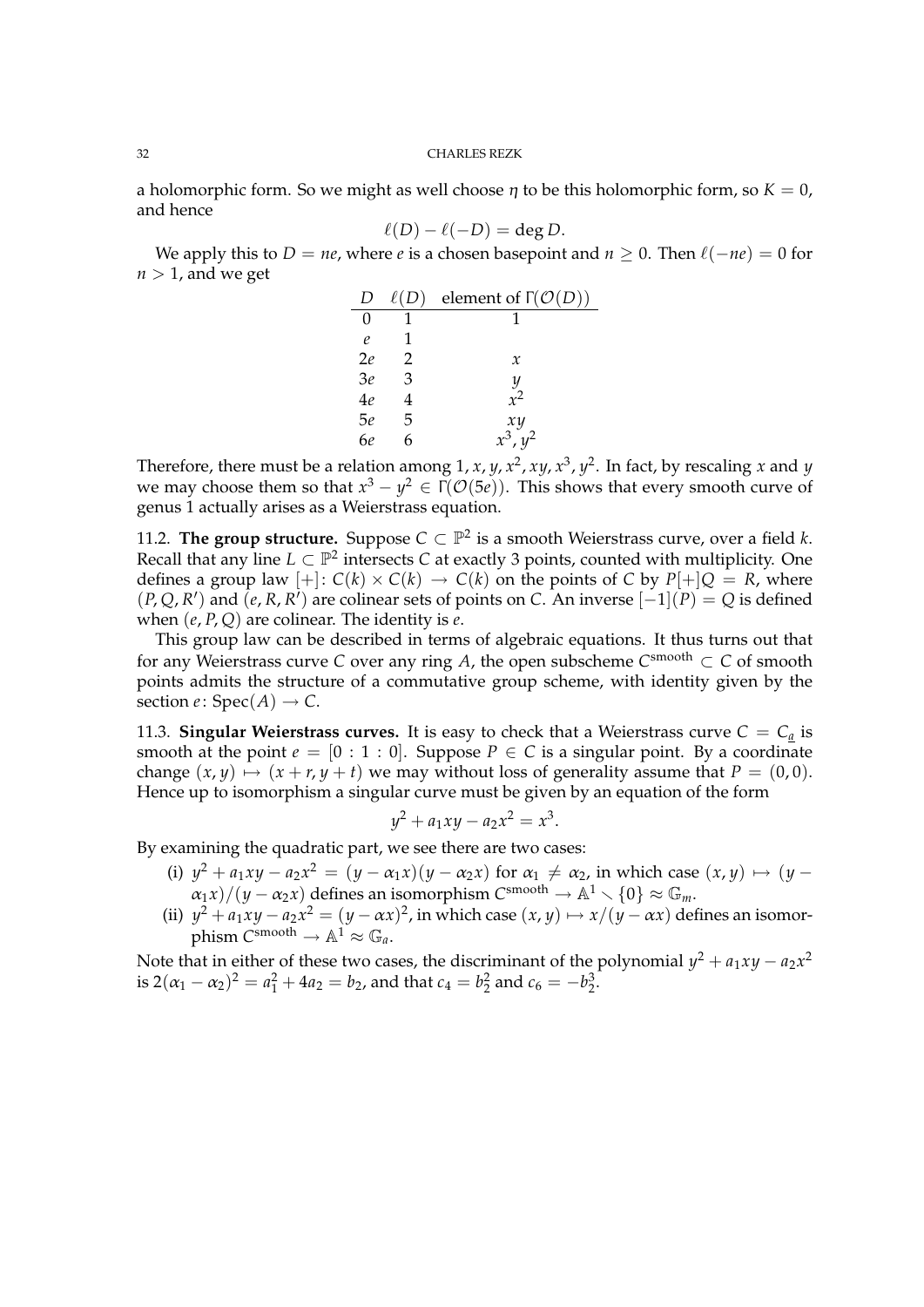11.4. **The formal group associated to Weierstrass curves.** By completing a Weierstrass curve  $C/Spec(A)$  at the section  $e: S \to C$ , we obtain a formal group  $\hat{C}$  over *A*. If *C* is given by an explicit Weierstrass equation  $y^2 + \cdots = x^3 + \cdots$  , then we can choose an explicit coordinate on  $\hat{C}$ , by taking  $T = -x/y$ . The 1-form  $\eta = dx/(2y + a_1x + a_3)$  on C gives an invariant 1-form on the formal group.

**Proposition 11.5.** Let  $C/k$  be a Weierstrass curve over a field, with chark  $= p > 0$ . Then  $\hat{C}$  has *height* <sup>1</sup>*,* <sup>2</sup>*, or* <sup>∞</sup>*.*

*Proof.* When *C* is a singular curve, one checks explicitly that  $\widehat{C} \approx \widehat{\mathbb{G}}_a$  or  $\widehat{\mathbb{G}}_m$ , so that height is either 1 or  $\infty$ .

If *C* is smooth, it suffices to show that the *p*-th power map  $[p]: C \rightarrow C$  has degree  $p^2$ . This means that  $[p]^{-1}\{e\}$  contains  $p^2$  points, counted with multiplicities, and in particular *e* can appear in this preimage at most *p* 2 times. Thus, in terms of a coordinate *T* at *e* we have  $[p](T) = aT^n + \dots$  for some  $n \leq p^2$ ,  $a \neq 0$ , and thus  $n = p$  or  $n = p^2$  by our previous discussion of the *p*-series of a formal group law.

To see that the *p*-th power map has degree  $p^2$ , see [Sil86, III.6.2].

$$
\Box
$$

We say that a generalized elliptic curve  $C/k$  is **supersingular** if height  $\hat{C} = 2$ . It turns out that at each characteristic  $p$  there are (up to isomorphism) only a finite number of supersingular curves; in fact, in each isomorphism class of supersingular curves there is one defined over the field  $\mathbb{F}_{p^2}$ . (See [Sil86, V.4].) To determine whether a curve is supersingular, compute its *p*-series mod *p*. For example:

$$
[2](T) = a_1 T^2 + (a_3 + a_1 a_2) T^4 + \cdots \mod 2,
$$
  
\n
$$
[3](T) = b_2 T^3 + (b_2 b_6 + 2b_4^2 + 2b_4 b_2^2) T^9 + \cdots \mod 3,
$$
  
\n
$$
[5](T) = c_4 T^5 + (3c_4^3 c_6^2 + 3c_4^6 + 4c_6^4) T^{25} + \cdots \mod 5,
$$
  
\n
$$
[7](T) = 6c_6 T^7 + c_4 c_6 (6c_6^4 + c_4^6) T^{35} + (3c_4^3 c_6^6 + 6c_6^8 + 5c_6^4 c_4^6 + c_6^2 c_4^9 + 6c_4^{12}) T^{49} + \cdots \mod 7,
$$
  
\nand so forth. When  $p > 3$  it is always possible to write  $v_1$  as a modular form of weight  $p - 1$ , but not when  $p = 2$  or 3. However, note that

$$
v_1^4 \equiv a_1^4 \equiv c_4 \mod 2,
$$
  

$$
v_1^3 \equiv b_2^3 \equiv -c_6 \mod 3.
$$

11.6. **The** *j***-invariant.** It is useful to know about the *j*-invariant, which classifies isomorphism classes of generalized elliptic curves.

**Proposition 11.7** ([Sil86, III.1.4])**.** *Let C*/*k be a Weierstrass curve over an algebraically closed field. Define*  $j(C/k) \in k \cup ∞$  *by*  $j = c_4^3/\Delta$ *. We have the following cases:* 

- (1) If  $c_4 = \Delta = 0$ , then C/k is isomorphic to the curve given by  $y^2 = x^3$ , and  $C^{\text{smooth}} \approx \mathbb{G}_a$ .
- (2) If  $c_4 \neq 0$  and  $\Delta = 0$ , then C/k is isomorphic to the curve given by  $y^2 + xy = x^3$ , and  $\overline{C}$ <sup>smooth</sup>  $\approx \mathbb{G}_m$ .
- (3) If  $\Delta \neq 0$ , then C/k is smooth, and two such curves C and C' are isomorphic if and only if  $j(C) = j(C').$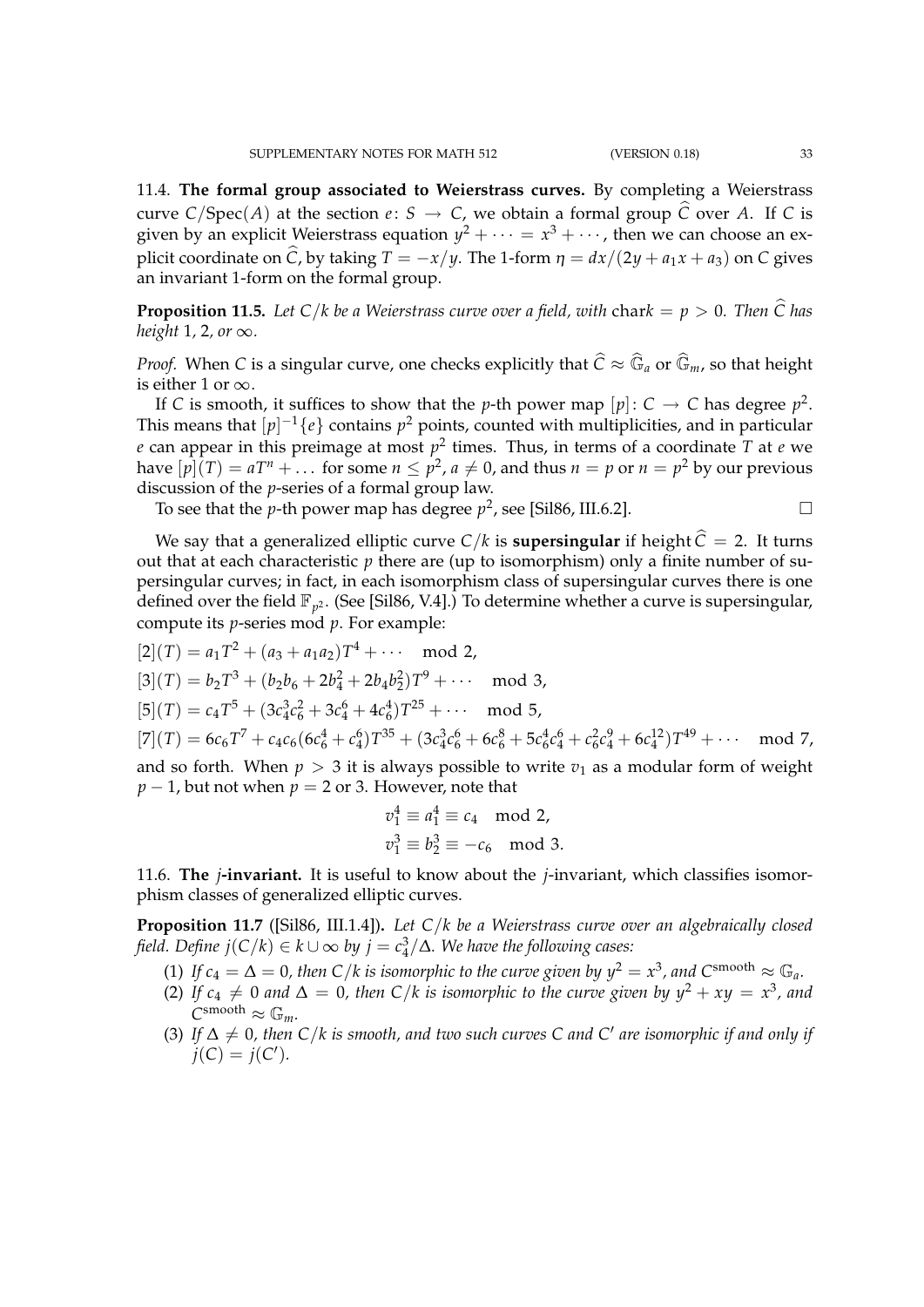### 11.8. **Examples of elliptic spectra.**

*Example* 11.9. Let *A* be a ring, and consider (*HPA*, *C*<sup>smooth</sup>, φ) where *HPA* denotes periodic ordinary cohomology with coefficients in *A*, *C* is the Weierstrass curve given by  $y^2 = x^3$ , and  $\phi \colon \widehat{\mathbb{G}}_a \to \widehat{\mathbb{C}}$ .

*Example* 11.10. Consider (*K, C*<sup>smooth</sup>, φ) where *K* denotes complex *K*-theory, *C* is the Weierstrass curve given by  $y^2 + xy = x^3$ , and  $\phi: \mathbb{\widehat{G}}_m \to \widehat{\mathcal{C}}$ .

Another class of examples comes from the Landweber exact functor theorem; several are described in [LRS95]. For instance, let  $R = \mathbb{Z}[\frac{1}{6}]$ 6 , *c*4, *c*6, ∆ −1 ]; let *C* be the Weierstrass curve over this ring. Define a functor from spaces to graded rings by

$$
E_*(X) \stackrel{\text{def}}{=} MUP_*(X) \otimes_{MUP_0} R,
$$

where  $MUP_0 \rightarrow R$  is the map classifying a formal group law associated to a coordinate on *C*. This functor is a generalized cohomology theory.

To see this, we use the Landweber exact functor theorem, which states that a functor such as  $E_*$  above is a cohomology theory if for each prime *p* the sequence  $p, v_1, v_2, \dots \in E_*(pt)$ is a regular sequence. In our case,  $E_*(\text{pt}) \approx R[\eta, \eta^{-1}]$ . It is immediate that the sequence is regular when  $p = 2$  or 3. For  $p > 3$ , we first observe that  $E_0/(p) \approx \mathbb{F}_p[c_4, c_6, \Delta^{-1}]$  is an integral domain, and so  $p, v_1$  is a regular sequence. The result then follows from

**Lemma 11.11.** *For p* > 3*,*

$$
v_2 \equiv (-1)^{\frac{p-1}{2}} \Delta^{\frac{p^2-1}{12}} \mod (p, v_1).
$$

For a proof, see [Lan88, Thm.2].

# 12. WEIERSTRASS PARAMETERS AND THOM SPECTRUM OF Ω*U*(4)

12.1. **Weierstrass parameterizations.** Let *C*/*S* be a generalized elliptic curve over a base scheme *S*. By a **Weierstrass parameterization** of C, we mean an embedding  $C \to \mathbb{P}^2 \times$ *S* over *S* which identifies *C* with a curve in  $\mathbb{P}^2$  given by a Weierstrass equation. (Recall that a generalized elliptic curve was defined to be something which *locally* in *S* admits a Weierstrass parameterization.)

A Weierstrass parameterization on *C*/*S* effectively amounts to a choice (*x*, *y*) of sections  $x ∈ Γ(C, O<sub>C</sub>(2e))$  and  $y ∈ Γ(C, O<sub>C</sub>(3e))$  such that  $x<sup>3</sup> − y<sup>2</sup> ∈ Γ(C, O<sub>C</sub>(5e)).$ 

We write *W*(*C*/*S*) for the set of Weierstrass coordinates on *C*/*S*.

If *S* = Spec*A* and *C* =  $C_a$  is a curve given by a Weierstrass equation over *A*, then there is a particular choice of  $(x, y) \in W(C/S)$  associated to this equation. In this case, there is an isomorphism

$$
A^3 \times A^{\times} \approx \{(r, s, t, \lambda)\} \xrightarrow{\sim} W(C_{\underline{a}}/\operatorname{Spec}(A))
$$

given by  $(r, s, t, \lambda) \mapsto (\lambda^{-2}x + r, \lambda^{-3}y + \lambda^{-2}sx + t).$ 

Recall that if *G* is a formal group, we write  $Coord_G \subset \mathcal{O}_G$  for the set of coordinates on *G*, and we write  $\text{Coord}_G^n \subset \mathcal{O}_G^{\sim}/\mathcal{O}_G^{\sim}(-(n+1)e)$  for the quotient set. We define a map

$$
W(C/S) \to \text{Coord}_{\widehat{C}} \colon (x, y) \mapsto T = -\frac{x}{y}.
$$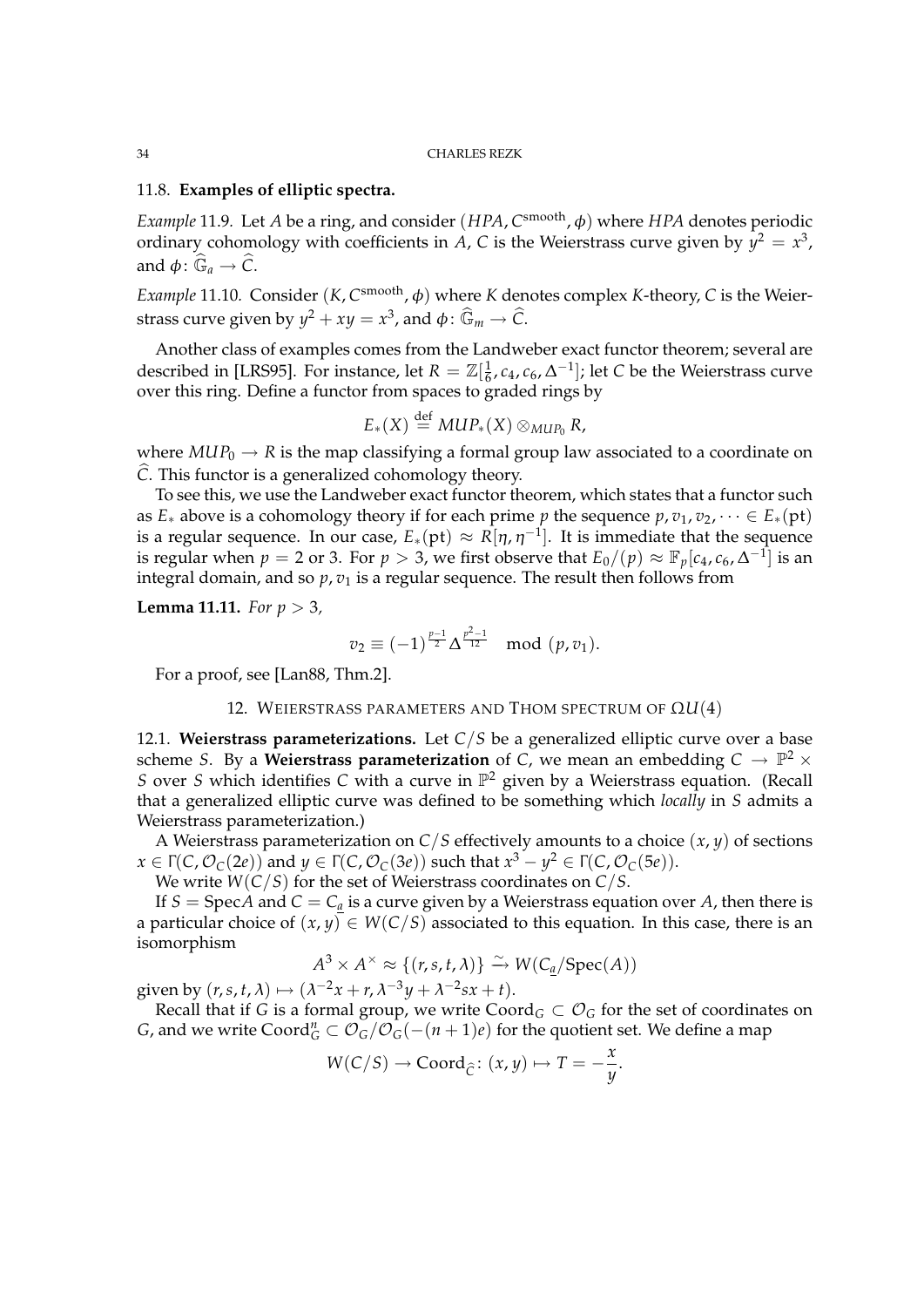This passes to a map  $W(C/S) \to \text{Coord}_{\widehat{C}}^n$  for all *n*.

**Proposition 12.2.** *If*  $C/Spec(A)$  *is given by a Weierstrass equation, then the map*  $W(C/S) \rightarrow$ Coord<sup>4</sup> *C*b *is an isomorphism.*

*Proof.* Choose Weierstrass coordinates  $(x, y)$  for  $C/S$  and hence an identification  $C \approx C_a$ for some  $a_i \in A$ . Given a coordinate  $T \in \text{Coord}_{\hat{C}}$ , we want to show that there there exists a unique pair  $(x', y')$  of Weierstrass coordinates for *C* such that  $-x'/y' \equiv T \mod T^5$ . To demonstrate this, we expand *x* and *y* in terms of *T*:

$$
x = T^{-2}(u_0 + u_1T + u_2T^2 + u_3T^3 + \cdots)
$$
  
\n
$$
y = -T^{-3}(v_0 + v_1T + v_2T^2 + v_3T^3 + \cdots)
$$

with  $u_i, v_i \in A$  and  $u_0, v_0 \in A^\times$ , and  $u_0^3 = v_0^2$  (since  $x^3 - y^2 \in \Gamma(\mathcal{O}(5e))$ ). We wish to solve for  $(x', y') = (\lambda^{-2}x + r, \lambda^{-3}y + \lambda^{-2}sx + t)$  so that  $-x'/y' \equiv T \mod T^5$ . A little bit of algebra shows that

$$
\lambda = v_0/u_0
$$
  
\n
$$
s = v_1/v_0 - u_1/u_0
$$
  
\n
$$
r = \frac{(-u_2 u_0 v_0 + v_2 u_0^2 - u_1 v_1 u_0 + u_1^2 v_0) u_0}{v_0^3}
$$
  
\n
$$
t = \frac{(-u_3 u_0 v_0 + v_3 u_0^2 - u_2 v_1 u_0 + u_2 u_1 v_0) u_0}{v_0^3}
$$

is the unique solution which does this. (The trick is to solve for  $\lambda$ , *s*, *r*, *t* in that order.)  $\square$ 

12.3. **The Thom spectrum on** Ω*U*(4). Let  $\gamma$ : Ω*U*(4) → Ω*U* ≈  $\mathbb{Z} \times$  *BU*, and let *Y* =  $(\Omega U(4))^{\gamma}$  denote the corresponding Thom spectrum. Recall that if *E* is an even periodic ring theory, then  $E_0 Y$  represents  $\text{Coord}_G^4$ ; more precisely,

$$
\text{hom}_{\text{alg}(E_0)}(E_0Y,R)\xrightarrow{\sim} \text{Coord}_{G_E\otimes R}^4.
$$

Putting together the above remarks gives

**Proposition 12.4.** Let  $(E, C, \phi)$  be an elliptic spectrum. Then  $(E \wedge Y, C', \phi')$  is an elliptic spec*trum, where*  $C'\stackrel{\rm def}{=}C\otimes_{E_0}E_0Y$  *and*  $\phi'\stackrel{\rm def}{=}\phi\otimes_{E_0}E_0Y.$  *The map*  $E\approx E\wedge S^0\to E\wedge Y$  *extends in a natural way to a map of elliptic spectra.*

*Furthermore, there is an isomorphism*

$$
\textup{hom}_{\textup{alg}(E_0)}(\pi_0(E \wedge Y), R) \xrightarrow{\sim} W(C \otimes_{E_0} R)
$$

*which is natural in the elliptic spectrum* (*E*, *C*,φ)*. If* (*x*, *y*) *is a choice of Weierstrass parameters then we obtain an identification*

$$
\pi_0(E \wedge Y) \approx \pi_0 E[r, s, t, \lambda, \lambda^{-1}]
$$

which is determined by associating to a map  $\pi_0E[r,s,t,\lambda^{\pm}] \,\to\, R$  the Weierstrass parameters  $(x', y') = (\lambda^{-2}x + r, \lambda^{-3}y + \lambda^{-2}sx + t)$  for the curve  $C \otimes_{E_0} R$ .

Note that the above proposition implies that the curve  $C'$  over  $\pi_0 E \wedge Y$  admits a *canonical* choice of Weierstrass parameters, associated to the identity map  $\pi_0 E \wedge Y \to \pi_0 E \wedge Y$ .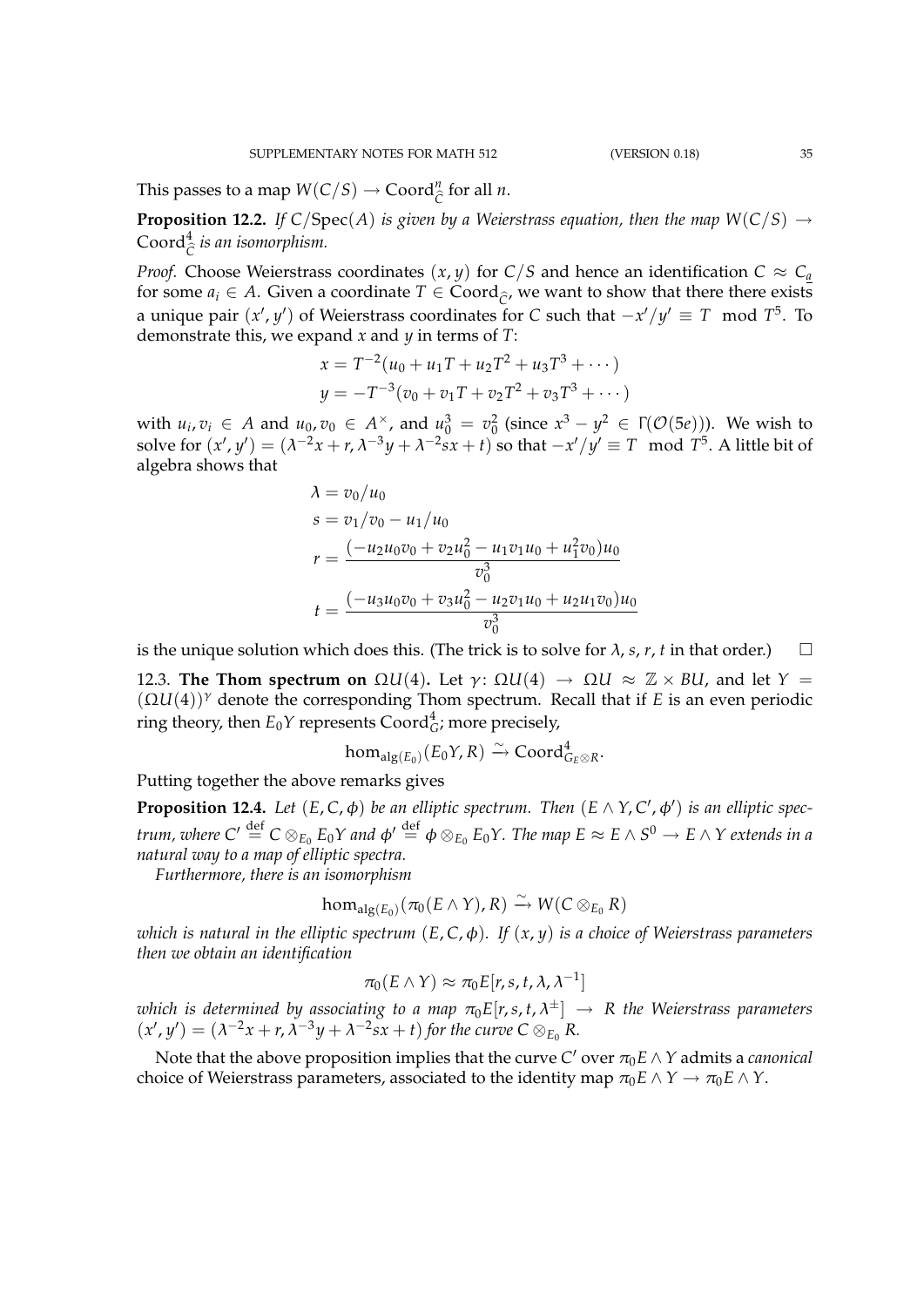### 13. HOPF ALGEBROIDS

13.1. **Groupoids.** A **groupoid** is a category in which all maps are isomorphisms. Thus, a (small) groupoid  $G = (G_0, G_1)$  consists of a set of objects  $G_0$  and a set of morphism  $G_1$ , together with appropriate structure.

More generally, we may consider a **groupoid object** in a category with pullbacks. This consists of a pair  $G_0$ ,  $G_1$  of objects, together with maps:

$$
G_0 \xrightarrow{\epsilon} G_1 \xrightarrow[t]{s} G_0 \qquad G_1 \xrightarrow{\chi} G_1
$$

$$
G_2 \xrightarrow{\text{def}} G_1 \underset{G_0}{\times} G_1 \xrightarrow{\nabla} G_1,
$$

which satisfy the axioms appropriate for a groupoid, with  $s$ ,  $t$ ,  $\epsilon$ ,  $\nabla$ , and  $\chi$  corresponding to source, target, identity, composition, and inverse. (The notation *X f* ,*g* ×  $\frac{X}{B}$  *Y* means lim(*X*  $\stackrel{f}{\rightarrow}$  $B \stackrel{g}{\leftarrow} Y).$ 

For  $n \geq 0$  define object

$$
G_n \stackrel{\text{def}}{=} \underbrace{G_1 \times G_1 \times \cdots \times G_0}_{G_0 \text{C}_0 \cdots G_0} \cdot G_1 \cdot \cdots \cdot G_1}_{n \text{ copies of } G_1}.
$$

Thus *G<sub>n</sub>* is the set of functors from the category  $[n] = (0 \rightarrow 1 \rightarrow \dots \rightarrow n)$  to *G*. This definition is consistent with the previous use of  $G_0$ ,  $G_1$ ,  $G_2$ . The  $G_{\bullet}$  fit together into a simplicial object, namely the nerve (or bar complex). We will make the convention that  $d_0 = t$  and  $d_1 = s$ .

13.2. **Hopf algebroids.** A **Hopf algebroid** is a groupoid object in the opposite category of commutative rings. Unwinding this, we see that this consists of a pair  $\Gamma = (\Gamma^0, \Gamma^1)$  of commutative rings, together with maps:

$$
\Gamma^{0} \xleftarrow{\epsilon} \Gamma^{1} \overleftarrow{\sum_{t}^{s}} \Gamma^{0} \qquad \Gamma^{1} \xleftarrow{\chi} \Gamma^{1}
$$

$$
\Gamma^{2} \stackrel{\text{def}}{=} \Gamma^{1} \underset{\Gamma^{0}}{\otimes} \Gamma^{1} \xleftarrow{\nabla} \Gamma^{1},
$$

where *s, t,*  $\epsilon$ *,*  $\nabla$ *,*  $\chi$  *satisfy the appropriate axioms. (The notation*  $A\stackrel{f,g}{\otimes}$ *R*<sup>B</sup> means colim(*A* ← *f*  $\frac{f}{R}$  $R \stackrel{g}{\rightarrow} B$ ).) As in the case of groupoids, we set

$$
\Gamma^n \stackrel{\text{def}}{=} \underbrace{\Gamma^1 \stackrel{s,t}{\underset{\Gamma^0}{\otimes}} \Gamma^1 \stackrel{s,t}{\underset{\Gamma^0}{\otimes}} \cdots \stackrel{s,t}{\underset{\Gamma^0}{\otimes}} \Gamma^1}_{n \text{ copies of } \Gamma^1},
$$

and we write *C* ∗ (Γ) for the corresponding cosimplicial ring, which is called the **cobar complex**. Again, we choose the convention that  $d^1 = s$  and  $d^0 = t$ .

More generally, given a commutative ring *R* we can consider Hopf algebroids *over R*, which are groupoids in  $\text{alg}(R)^{\text{op}}$ .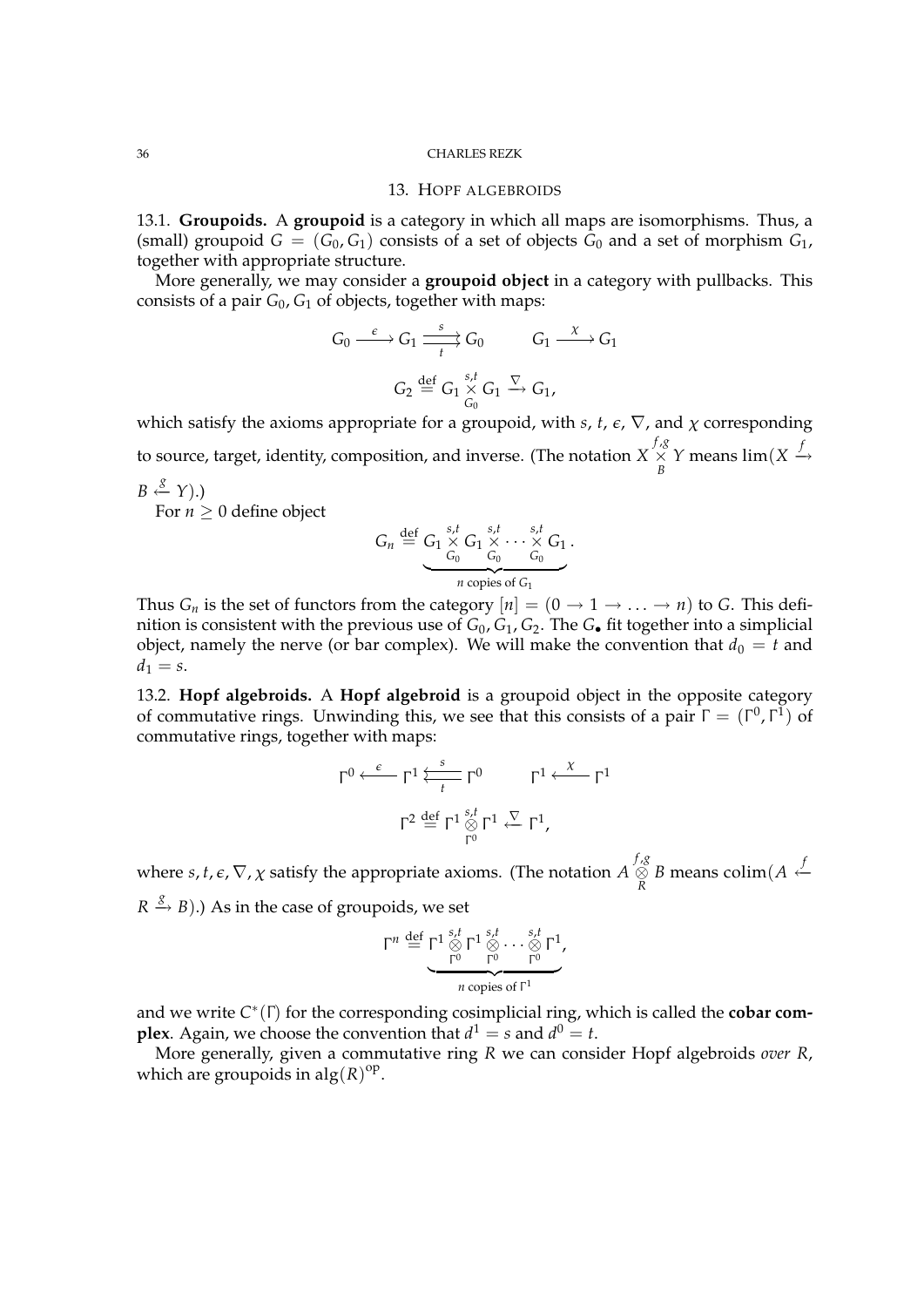13.3. **The Hopf algebroid of Weierstrass equations.** Consider the functor  $G$ : Rings  $\rightarrow$ Groupoids defined by  $R \mapsto G(R) = (G_0(R), G_1(R))$ , with object set

 $G_0(R) = \{$ Weierstrass equations  $F_a = 0$  over  $R\}$ 

and with morphism set

$$
G_1(R) = \left\{ \text{pairs } F_{\underline{a}'}, F_{\underline{a}} \text{ of equations and transformation } \phi \text{ such that } F_{\underline{a}} \circ \phi = \lambda^{-6} F_{\underline{a}'} \right\}.
$$

Explicitly as sets,  $G_0(R) = \{(a_1, \ldots, a_6)\} = R^5$  and  $G_1(R) = \{(a_1, \ldots, a_6, r, s, t, \lambda)\} =$  $R^5 \times R^3 \times R^{\times}$ . Some of the structure maps are given by

source(
$$
a_1, ..., a_6, r, s, t, \lambda
$$
) = ( $a'_1, ..., a'_6$ )  
target( $a_1, ..., a_6, r, s, t, \lambda$ ) = ( $a_1, ..., a_6$ )  
identity( $a_1, ..., a_6$ ) = ( $a_1, ..., a_6, 0, 0, 0, 1$ ).

compos( $(a_1, ..., a_6, r, s, t, \lambda)$ ,  $(a'_1, ..., a'_6, r', s', t', \lambda')) = (a_1, ..., a_6, \nabla(r), \nabla(s), \nabla(t), \nabla(\lambda)).$ Here the symbols  $a'_i$  and  $\nabla(r)$ ,  $\nabla(s)$ ,  $\nabla(t)$ ,  $\nabla(\lambda)$  refer to the expressions given in (9.2).

This groupoid *G* is clearly represented by a Hopf algebroid (*A*, Γ), with

$$
A = \mathbb{Z}[a_1, a_2, a_3, a_4, a_6]
$$

$$
\Gamma = A[r, s, t, \lambda^{\pm 1}]
$$

and with structure maps  $d^0(a_i) = a_i$ ,  $d^1(a_i) = a'_i$ , and so forth.

13.4. **Graded Hopf algebroids.** More generally, we may consider a graded Hopf algebroid, which is a groupoid object in the opposite category of commutative graded rings. In our case, we want to consider (*A*∗, Γ∗) defined by

$$
A_{2n} \stackrel{\text{def}}{=} \Gamma(\text{Spec}(A), \omega_{\mathbb{C}}^n), \qquad \Gamma_{2n} \stackrel{\text{def}}{=} \Gamma(\text{Spec}(\Gamma), \omega_{\mathbb{C}}^n),
$$

with  $A_t = \Gamma_t = 0$  if *t* is odd. Thus we get

$$
A_* = A[\eta, \eta^{-1}], \quad \Gamma_* = \Gamma[\eta, \eta^{-1}], \quad |\eta| = 2, \quad |A| = |\Gamma| = 0,
$$

where  $\eta = dx/(2y + a_1x + a_3)$ , and we have the additional formulas

$$
d^0(\eta) = \eta, \quad d^1(\eta) = \eta' = \lambda^{-1}\eta.
$$

13.5. **Comodules.** Let Γ = (Γ 0 , Γ 1 ) be a Hopf algebroid. A **comodule** over Γ is a pair  $(M, \psi_M)$  consisting of a left  $\Gamma^0$ -module *M* and a morphism  $\psi_M \colon M \to \Gamma^1 \overset{d^1}{\underset{\Gamma^0}{\otimes}} M$  of left Γ Γ 0 -modules making appropriate unit and coassociativity diagrams commute. (Note that  $Γ<sup>1</sup> ⊗<sub>Γ</sub>₀ *M* is regarded as a left Γ<sup>0</sup>-module by means of the algebra map  $d<sup>0</sup> : Γ<sup>0</sup> → Γ<sup>1</sup>.)$  We$ write  $Comod(\Gamma)$  for the category of  $\Gamma$ -comodules.

The category Comod(Γ) is symmetric monoidal: the tensor product of  $(M, \psi_M)$  and  $(N, \psi_N)$  is defined by  $(M \otimes_{\Gamma^0} N, \psi_{M \otimes N})$ , with  $\psi_{M \otimes N}$  defined by

$$
M \otimes_{\Gamma^0} N \xrightarrow{\psi_M \otimes \psi_N} (\Gamma^1 \overset{d^1}{\underset{\Gamma^0}{\otimes}} M) \overset{d^0, d^0}{\underset{\Gamma^0}{\otimes}} (\Gamma^1 \overset{d^1}{\underset{\Gamma^0}{\otimes}} N) \to \Gamma^1 \overset{d^1}{\underset{\Gamma^0}{\otimes}} (M \otimes_{\Gamma^0} N),
$$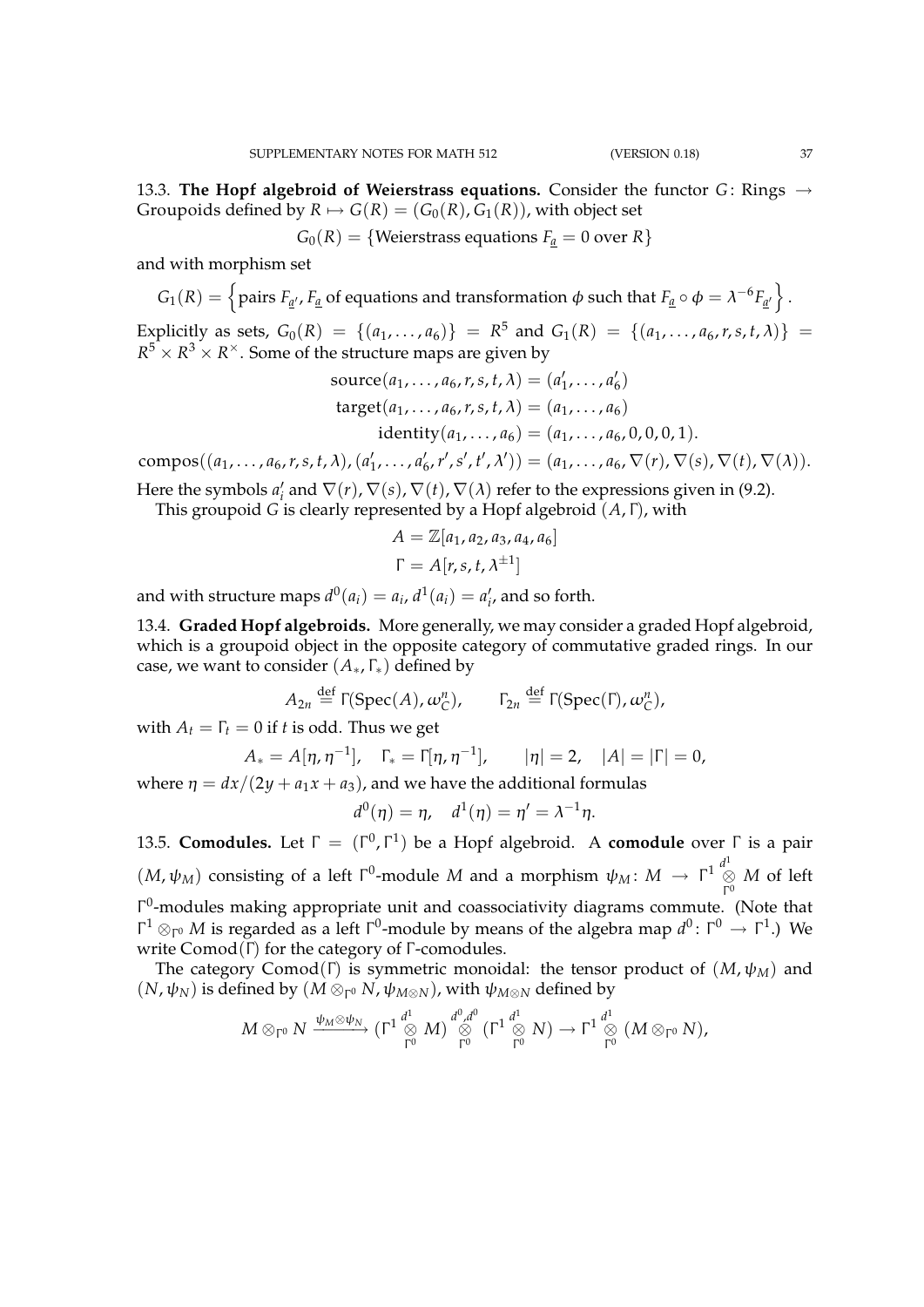the second map being defined by the multiplication on  $\Gamma^1$ . The unit of the monoidal structure is (Γ 0 , *d* 1 ).

13.6. **Homotopy spectral sequence.** Let *X* • be a cosimplicial spectrum. Then there is a spectral sequence (the Bousfield-Kan spectral sequence [BK72]), with

$$
E_1^{s,t} = \pi_t X^s, \qquad E_2^{s,t} = H^s(\pi_t X^{\bullet}),
$$

and abutting to  $\pi_{t-s}$  holim $(X^{\bullet})$ .

When  $X^{\bullet}$  is built from a ring spectrum in a nice way, then the  $E_1$ -term can often be described in terms of a Hopf algebroid, and hence the *E*2-term in terms of the cohomology of this Hopf algebroid. For instance, the Adams-Novikov spectral sequence is a spectral sequence

$$
E_2^{s,t} = H^{s,t}(A,\Gamma) \Longrightarrow \pi_{t-s}S^0
$$

where (*A*, Γ) is a graded Hopf algebroid representing the category of formal group laws and isomorphisms between them. It is constructed from the cosimplicial spectrum  $X^s$  =  $MU^{(s+1)}$  (or from  $X^s = MUP^{(s+1)}$  if we prefer).

# 14. TOPOLOGICAL MODULAR FORMS

# 14.1. **Spectral sequence for an elliptic spectrum.** Let  $(E, C, \phi)$  be an elliptic spectrum. Let

$$
\Delta^s_* = \Delta^s_*(E, C, \phi) \stackrel{\text{def}}{=} \pi_*(E \wedge Y^{\wedge (s+1)})
$$

where  $Y = (\Omega U(4))^{\gamma}$  is the Thom spectrum described above. These rings form the  $E_1$ -term of the homotopy spectral sequence of the cosimplicial spectrum  $X^s = E \wedge Y^{\wedge (s+1)}$ , with  $d_1: \Delta_*^s \rightarrow \Delta_*^{s+1}$  a differential.

**Proposition 14.2.** *Under the above hypotheses,*

- (1)  $\Delta$ <sub>\*</sub> =  $(\Delta$ <sup>0</sup><sub>\*</sub>,  $\Delta$ <sup>1</sup><sub>\*</sub>) is a graded Hopf algebroid over E<sub>0</sub>,
- (2)  $(\Delta^*, d_1)$  *is precisely the cobar complex*  $C^*(\Delta_*)$  *of the Hopf algebroid*,
- (3)  $H^{s,*}(\Delta_*) = 0$  for  $s > 0$ , and  $H^{0,t}(\Delta_*) \approx \pi_t E$ .
- (4) *There is a canonical map*  $\iota_{(E,C,\phi)}\colon \Gamma_* \to \Delta_*(E,C,\phi)$  *of Hopf algebroids which is natural in the elliptic spectrum*  $(E, \dot{C}, \phi)$ *, in the sense that for each map*  $\rho\colon (E, C, \phi) \to (E', C', \phi')$ *of elliptic spectra we have*  $\rho \circ \iota_{(E,C,\phi)} = \iota_{(E',C',\phi')}$ .

*Proof.* Let  $(E, C, \phi)$  denote a fixed elliptic spectrum. Define a functor  $G: alg(E_0) \rightarrow$ Groupoids by

$$
G_0(R) = W(C \otimes_{E_0} R)
$$
  

$$
G_1(R) = W(C \otimes_{E_0} R)^{\times 2}.
$$

In particular, between any two objects in  $G(R)$  there is precisely one map. To show (1) and (2), it is effectively enough to show that  $\Delta_0^s$  naturally represents the functor *G*<sub>*s*</sub>, which is given by  $\mathit{G}_{s}(R)=\mathit{W}(C\otimes_{E_{0}} R)^{\times (s+1)}.$  (Actually, this ought to be part of the statement of the proposition.) For  $s=0$  this is just (12.4). In general, the  $s+1$  maps  $Y\to Y^{(s+1)}$  induce  $s+1$  $\pi_0(E\wedge Y)\to \pi_0(E\wedge Y^{(s+1)})$ , and hence a map  $\hom(\Delta^s_* , R)\to W(C\otimes R)^{s+1}$ ; that this map is an isomorphism follows by repeated applications of (12.4).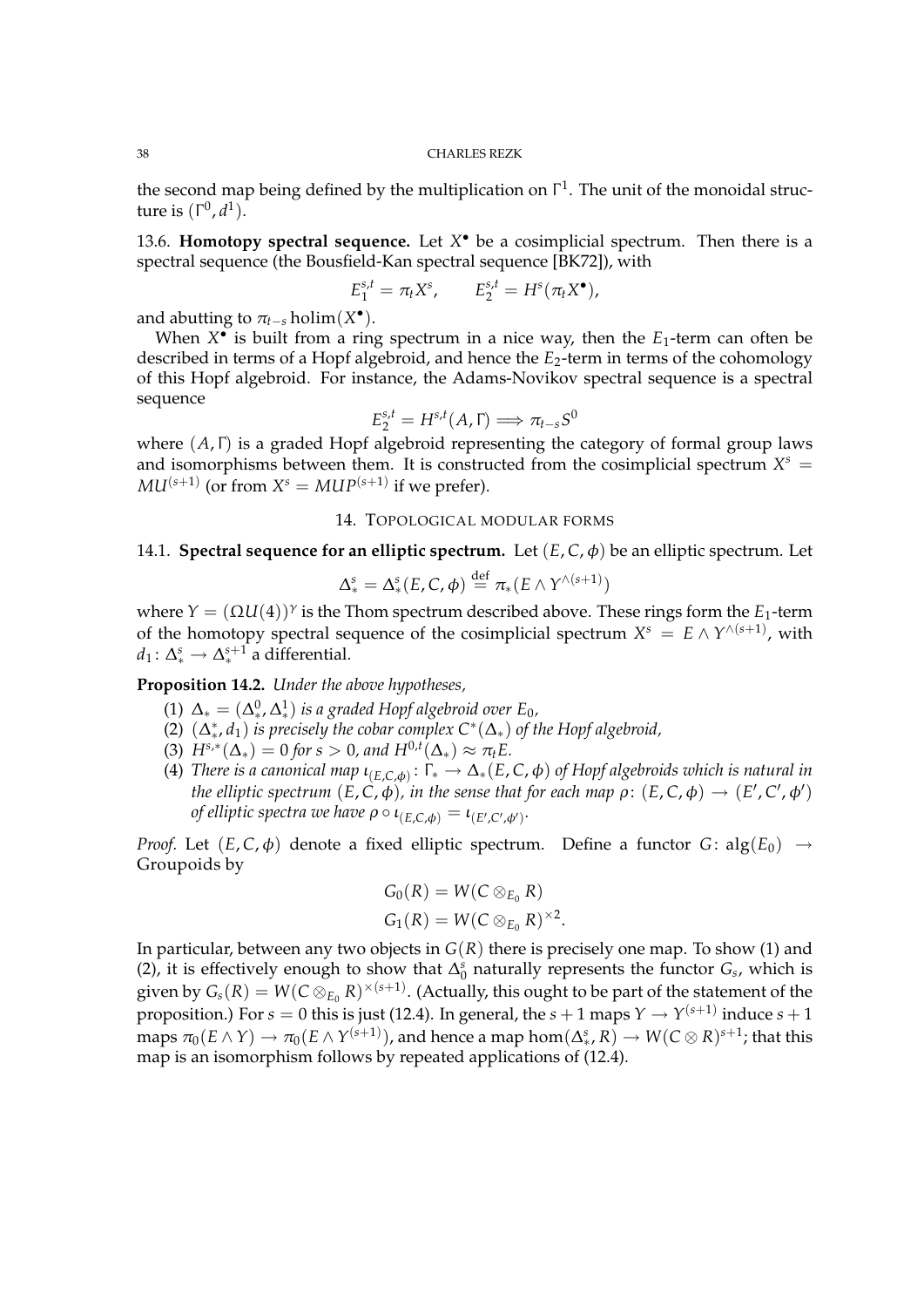To show (3), make a choice  $(x, y)$  of Weierstrass parameters for *C* over  $E_0$ . This gives a map  $\Delta^0_*$  →  $E_*$ , and more generally a contracting homotopy for the coaugmented complex  $E_* \to \Delta_*^{\bullet}$ .

The map  $\Gamma^s \to \Delta^s$  is the one classifying the Weierstrass equations associated to (tautological) choices of Weierstrass parameters for  $C$  over  $\pi_0(E\wedge Y^{\wedge (s+1)}).$  This is clearly natural in the generalized elliptic curve *C*.

*Remark* 14.3*.* In the above, we could have replaced the role of *Y* with *MUP*. Then instead of a Hopf algebroid representing Weierstrass parameterizations of the curve, we would get a Hopf algebroid representing formal coordinates for its formal group.

14.4. **What is** tmf**?** The idea is that there should exist a "universal elliptic spectrum", which maps canonically to all others. Such a spectrum should be associated to a particular family of generalized elliptic curves, namely the "universal family".

Such a spectrum as described above cannot really exist: an elliptic spectrum *E* is in particular an even periodic ring theory, and thus admits a coordinate  $x \in \mathring{E^0} \mathbb{CP}^\infty$ . If there were a universal such elliptic spectrum (call it  $E_{\text{univ}}$ ), then a choice of coordinate  $x \in E_{\text{univ}}^0 \mathbb{CP}^\infty$ would have a *canonical* image in each elliptic spectrum *E*. But there is no such canonical choice of coordinate on an elliptic curve, since any such choice *T* maps to another  $\lambda T$ , by a map  $(x, y) \rightarrow (\lambda^{-2}x, \lambda^{-3}y)$  of elliptic curves over the ring  $E_0[\lambda, \lambda^{-1}]$ .

If we remove the requirement that *E*univ be even periodic, then we can do something. For instance, any elliptic curve over a ring *A* containing 1/6 admits a choice of coordinate *T* which is canonical *up to scalar* (this follows from the argument made in (9.5)). Thus it turns out that there exists a spectrum  $tmf[1/6]$  which is complex orientable (but *not* even periodic), with the kind of universal property we would like. In particular,  $\pi_* \text{tmf}[1/6] = \mathbb{Z}[1/6, c_4, c_6]$  with  $c_i \in \pi_{2i} \text{tmf}[1/6]$ ; i.e.,  $\text{tmf}[1/6]$  is a connective version of the elliptic cohomology described in [LRS95].

If 6 is not invertible, then it is not necessarily the case that there is a coordinate unique up to scalar. Therefore, we do not expect tmf to be a complex orientable theory.

On the other hand, we do know that if  $(E, C, \phi)$  is an elliptic spectrum, then  $E \wedge Y$  has a natural coordinate associated to the canonical Weierstrass parameterization on  $C \otimes_{E_0} E_0 Y$ . Thus, we may suppose that tmf  $\wedge$  *Y*, and more generally tmf  $\wedge$   $Y^{\wedge (s)}$ , are even periodic. Furthermore, since tmf should be universal for elliptic spectra, there are are natural maps  $\pi_*(\text{tmf} \wedge Y^{\wedge (s+1)}) \rightarrow \pi_*(E \wedge Y^{\wedge (s+1)})$  for each elliptic spectrum *E*. The proposition we proved above thus motivates the following

**Theorem 14.5** (Hopkins, Miller, Mahowald, Goerss, et. al)**.** *There exists a connective, commutative ring spectrum* tmf *such that there is an isomorphism of complexes*

$$
\pi_*(\operatorname{tmf}\wedge\Upsilon^{\wedge(\bullet+1)})\approx C^*(\Gamma_*).
$$

*Proof.* Deferred. □

Actually, things are better; it can be shown that tmf is an  $E_{\infty}$ -ring spectrum.

We will put off the problem of constructing tmf for later. For now, we will use the characterization implicit in the above theorem to compute the homotopy groups of tmf.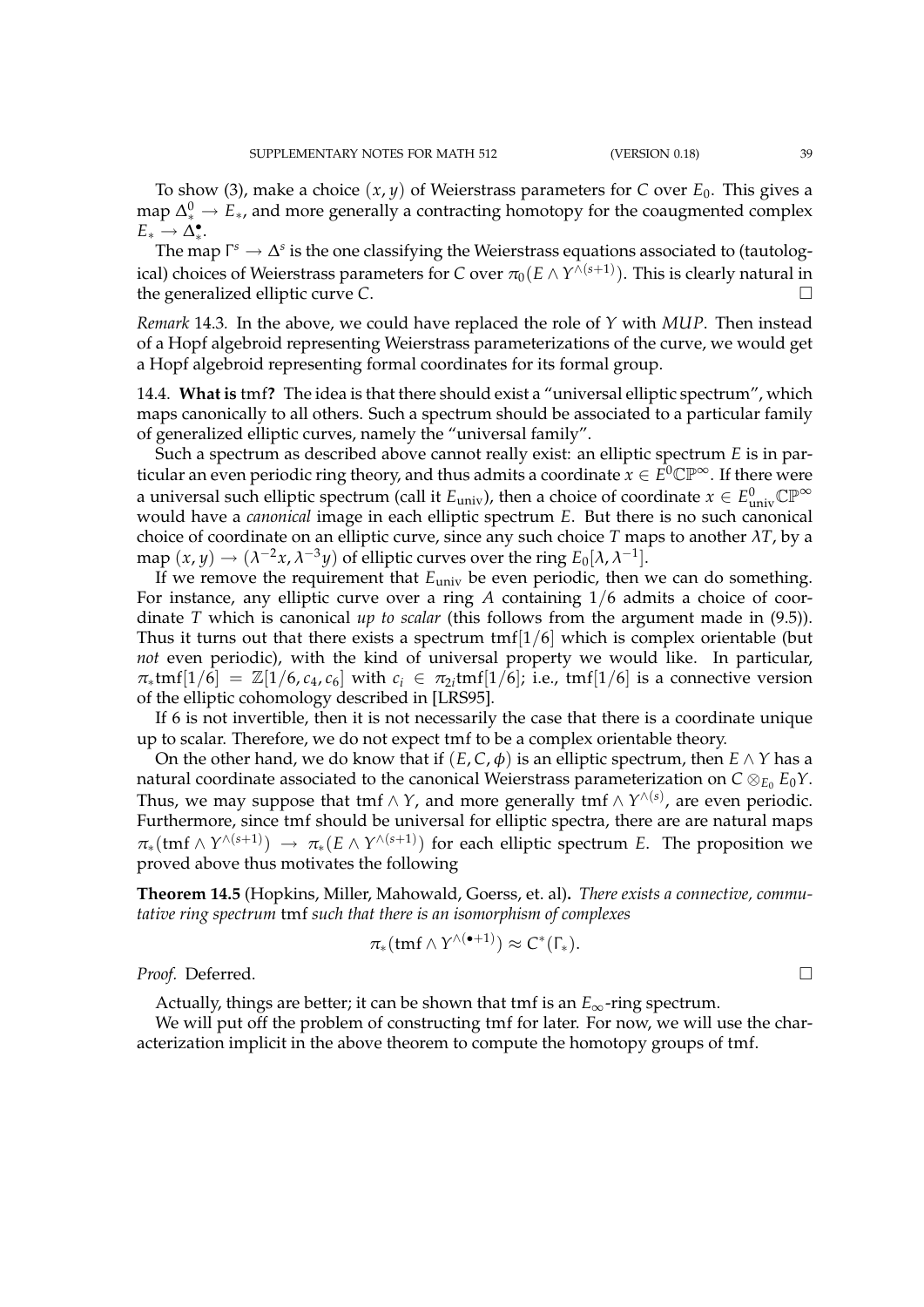14.6. **Derived functors of modular forms.** To compute the spectral sequence

$$
E_2^{s,t} = H^{s,t}(A_*, \Gamma_*) \Longrightarrow \pi_{t-s} \mathsf{tmf}
$$

we must first compute the *E*<sub>2</sub>-term. We have already noticed (10.3) that

$$
H^{0,t}(A_*,\Gamma_*) \approx \begin{cases} \mathcal{M}_{t/2} & \text{if } t \text{ even,} \\ 0 & \text{if } t \text{ odd,} \end{cases}
$$

where  $M_*$  is the ring of modular forms. Therefore there will be an edge homomorphism

$$
\pi_n \text{tmf} \to \mathcal{M}_{n/2},
$$

(where we make the convention that  $\mathcal{M}_m = 0$  if *m* is a half-integer). This homomorphism will not be an isomorphism, although it becomes an isomorphism after inverting 6.

We may say that the higher cohomology groups are the **derived functors of modular forms**. This terminology can be justified; these groups are the cohomology groups of sections of certain line bundles over the "stack of generalized elliptic curves".

15. CALCULATIONS IN HOPF ALGEBROIDS, AND THE CALCULATION WITH 6 INVERTED

15.1. **Induced Hopf algebroids.** Let (*A*, Γ) be a Hopf algebroid, and suppose that *f* : *A* → *B* is a ring homomorphism. Let

$$
\Gamma_B \stackrel{\text{def}}{=} B \stackrel{f,d^0}{\underset{A}{\otimes}} \Gamma \stackrel{d^1,f}{\underset{A}{\otimes}} B.
$$

Then  $(B, \Gamma_B)$  is again a Hopf algebroid, and there is a map  $(A, \Gamma) \rightarrow (B, \Gamma_B)$ , which induces a functor  $f^*$ : Comod $(A, \Gamma)$   $\rightarrow$  Comod $(B, \Gamma_B)$ .

In terms of groupoids, this amounts to the following. Let  $G(R) = (G_0(R), G_1(R))$  denote the functor from rings to groupoids represented by  $(A, \Gamma)$ . Let  $H_0(R) = \text{hom}_{\text{Rings}}(B, R)$ ; there is an evident natural transformation  $\phi: H_0(R) \to G_0(R)$  induced by *f*. Then  $\Gamma_B$ represents the functor

$$
H_1(R) \stackrel{\text{def}}{=} H_0(R) \underset{G_0(R)}{\times} G_1(R) \underset{G_0(R)}{\times} H_0(R).
$$

Thus, if  $x, y \in H_0(R)$ , then  $H(R) = (H_0(R), H_1(R))$  is a groupoid with

 $hom_{H(R)}(x, y) = hom_{G(R)}(\phi x, \phi y).$ 

So  $\phi$ :  $H(R) \rightarrow G(R)$  is a full functor.

15.2. **A change of rings theorem.** Recall that a map  $f: A \rightarrow R$  of commutative rings is **faithfully flat** if it is flat, and if  $R \otimes_A M = 0$  implies  $M = 0$  for any *A*-module *M*.

**Theorem 15.3.** *Let* (*A*, Γ) *be a Hopf algebroid, and* (*B*, Γ*B*) *be the Hopf algebroid induced by a map*  $f\colon A\to B.$  Assume that the morphisms  $d^0\colon A\to\Gamma$  and  $d^0\colon B\to\Gamma_B$  are flat. If there exists a ring *R and a morphism g of rings in*

$$
A \xrightarrow{1 \otimes d^1} B \overset{f,d^0}{\underset{A}{\otimes}} \Gamma \overset{g}{\longrightarrow} R
$$

*such that the composite*  $A \rightarrow R$  *is faithfully flat, then* 

 $f^*$ : Comod(*A*, Γ) → Comod(*B*, Γ<sub>*B*</sub>)</sub>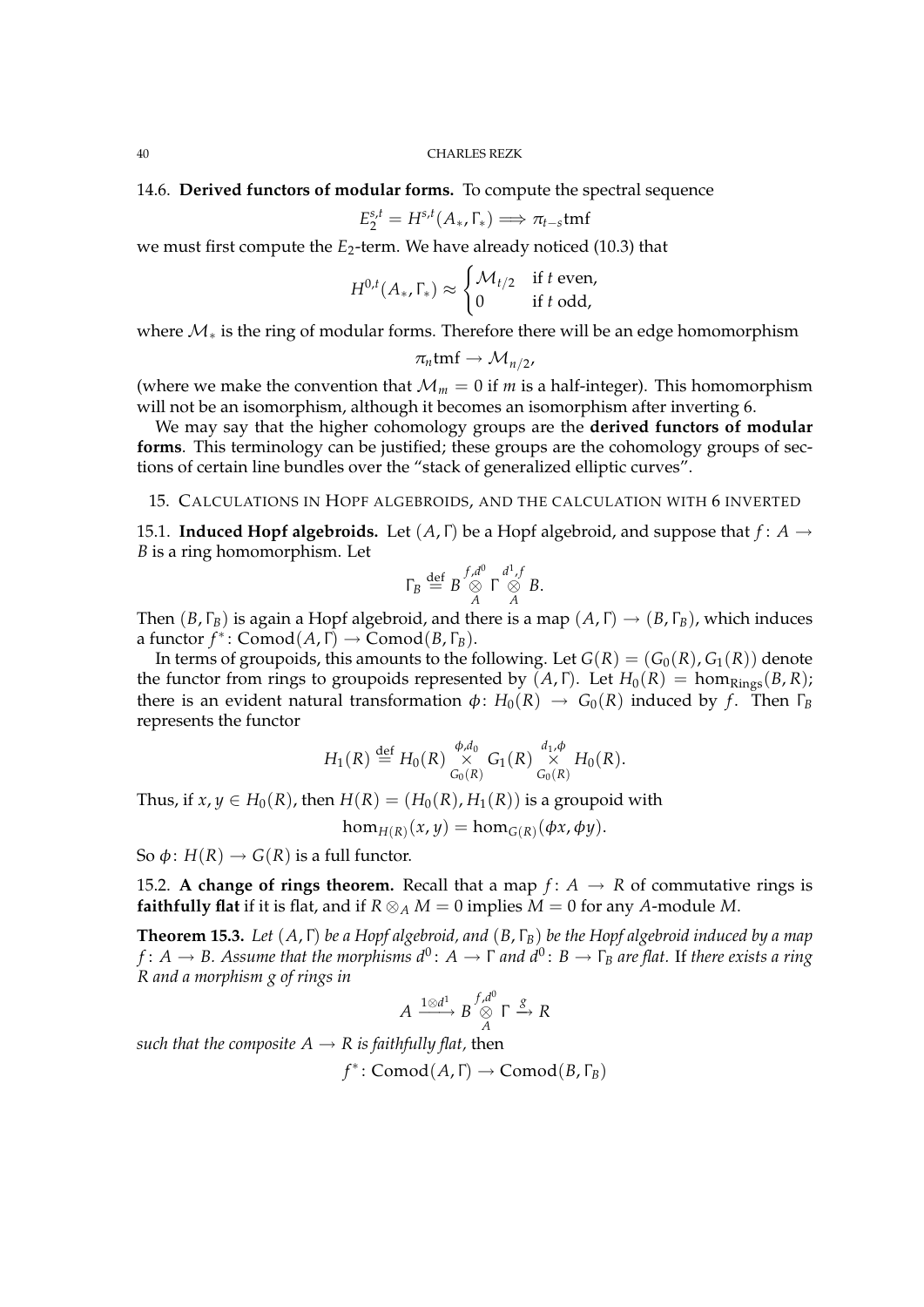*is an equivalence of categories, and for any M* ∈ Comod(*A*, Γ) *the induced map*

$$
H^*(A,\Gamma;M)\to H^*(B,\Gamma_B;f^*M)
$$

*is an isomorphism. In particular, H*\* $(A, \Gamma) \approx H^*(B, \Gamma_B)$ .

Here are two important special cases.

*Example* 15.4*.* Suppose that  $f: A \rightarrow B$  is itself faithfully flat. Then we can let  $R = B$  and  $g = \mathrm{id} \otimes \! s^0$ , so that the composite

$$
A \xrightarrow{1 \otimes d^1} B \overset{f,d^0}{\underset{A}{\otimes}} \Gamma \xrightarrow{\mathrm{id} \otimes s^0} B \otimes_A A = B
$$

is just *f*. This is an example of "flat descent".

*Example* 15.5*.* Suppose that  $R = A$ , and that the composite

$$
A \xrightarrow{1 \otimes d^1} B \overset{f,d^0}{\underset{A}{\otimes}} \Gamma \xrightarrow{g} A
$$

is the identity on *A* (which is certainly faithfully flat). Then giving a map  $g$  is equivalent to giving a section of

$$
H_0(R) \underset{G_0(R)}{\overset{\phi,d_0}{\times}} G_1(R) \xrightarrow{d_1 \circ \pi_2} G_0(R)
$$

which is natural in *R*. In particular, for each object  $x \in G_0(R)$  we must produce an object  $\gamma(x) \in H_0(R)$  and an isomorphism  $\alpha_x \colon x \to \phi \gamma(x)$  in  $G(R)$ . Since  $\phi$  is a full functor, this is effectively the same as giving a functor  $\gamma: G \to H$  and natural isomorphisms  $\phi \circ \gamma \approx id$ and  $\gamma \circ \phi \approx id$ ; i.e., an equivalence of categories.

A proof of a variant of this special case (in which the Hopf algebroids are assumed to be complete with respect to the powers of some ideal) is given in [Dev95].

15.6. **Application.** We apply the change of rings theorem to the graded Hopf algebroid  $(A_*, \Gamma_*)$ . Define graded subrings  $\overline{A}_* \subset A_*$  and  $\overline{\Gamma}_* \subset \Gamma_*$  by

$$
\overline{A}_* = \mathbb{Z}[\overline{a}_1,\ldots,\overline{a}_6], \qquad \overline{\Gamma}_* = \overline{A}_*[\overline{r},\overline{s},\overline{t}],
$$

with

$$
\overline{a}_i = a_i \eta^i, \quad \overline{r} = r \eta^2, \overline{s} = s \eta, \overline{t} = t \eta^3.
$$

(Recall that  $\eta \in A_2$ .) It is straightforward to check that  $(\overline{A}_*, \overline{\Gamma}_*)$  is a sub-Hopf algebroid.

**Proposition 15.7.** *The conclusion of the change of rings theorem applies to the map*  $(\overline{A}_*, \overline{\Gamma}_*) \rightarrow$ (*A*∗, Γ∗) *of graded Hopf algebroids. In particular, they have the same cohomology.*

*Proof.* It is clear that  $A_* \approx \overline{A}_* [\eta, \eta^{-1}]$ , and that  $f \colon \overline{A}_* \to A_*$  is faithfully flat. By the first special case of the change of rings theorem, it suffices to show that  $(A_*, \Gamma_*)$  is the Hopf algebroid induced from  $(\overline{A}_*, \overline{\Gamma}_*)$  along *f*; i.e., that the natural map

$$
(\overline{\Gamma}_*)_{A_*} = A_* \overset{f,d^0}{\underset{A_*}{\otimes}} \overline{\Gamma}_* \overset{d^1,f}{\underset{A_*}{\otimes}} A_* \overset{d^0 \otimes \iota \otimes d^1}{\longrightarrow} \Gamma_*
$$

is an isomorphism. This is clear: note that  $\eta\otimes 1\otimes 1\mapsto \eta$  while  $1\otimes 1\otimes \eta\mapsto \lambda^{-1}\eta.$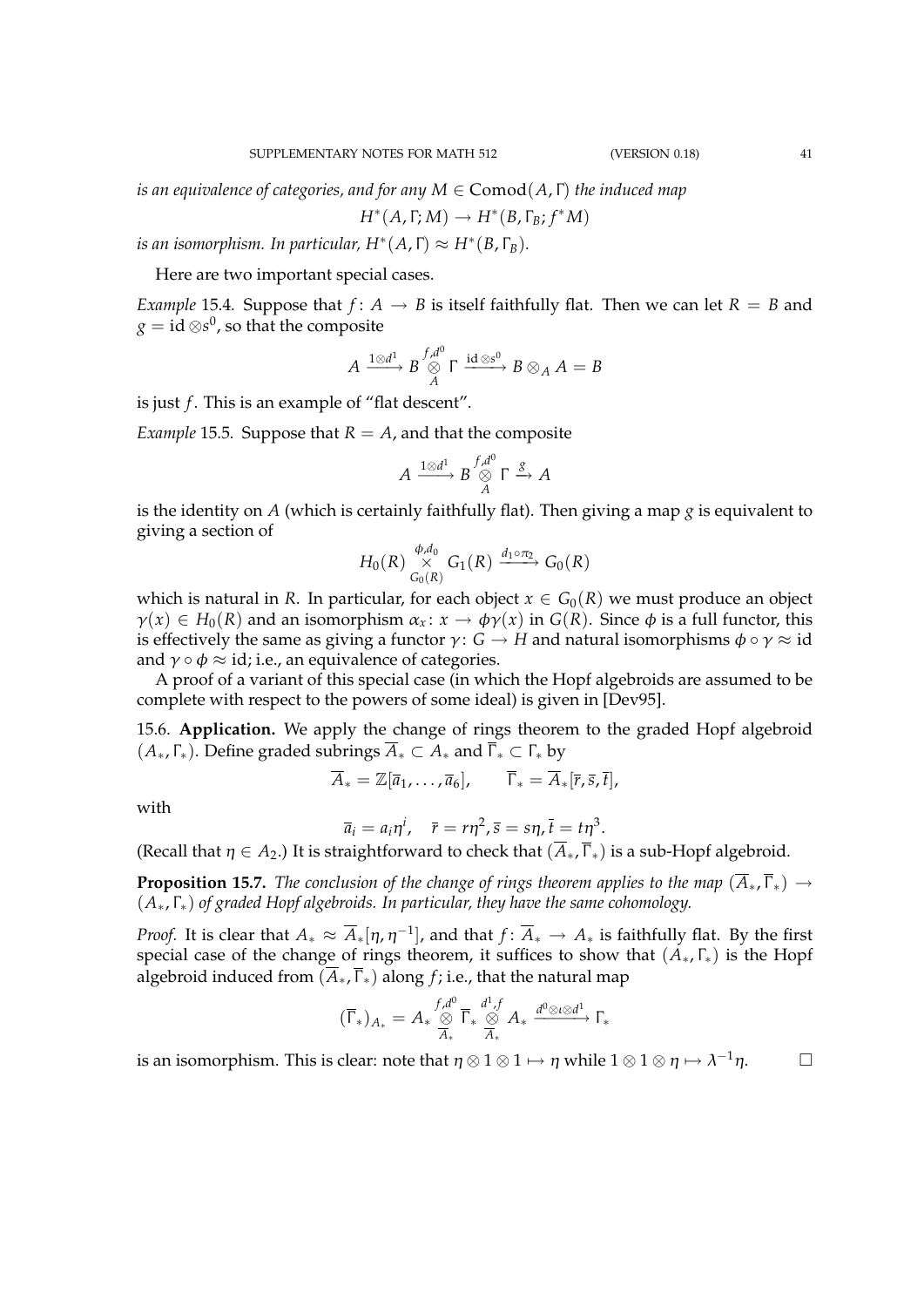*Remark* 15.8. If we forget about the grading on  $(\overline{A}_{*}, \overline{\Gamma}_{*})$ , then we can identify it with the Hopf algebroid which represents the groupoid  $\overline{G}(R)$ , whose objects are generalized Weierstrass equations over *R*, and whose morphisms are variable transformations which preserve the standard invariant 1-form  $\eta$ . In particular, we may regard the groupoid  $\overline{G}(R)$  as that having objects the Weierstrass equations  $y^2+\cdots=x^3+\cdots$  , and as having morphisms corresponding to variable transformations

$$
= x' + r, \qquad y = y' + sx' + t,
$$

in other words, the usual formulas with  $\lambda = 1$ .

*x* = *x*

*Remark* 15.9. The Hopf algebroid  $(\overline{A}_*, \overline{\Gamma}_*)$  has a topological interpretation: if we let  $\overline{Y}$  =  $(\Omega SU(4))^{\gamma}$ , then  $\pi_*(\text{tmf} \wedge \overline{Y}) \approx \overline{A}_*$  and  $\pi_*(\text{tmf} \wedge \overline{Y}^{\wedge (2)}) \approx \overline{\Gamma}_*.$ 

Henceforward, we will work only with the sub-Hopf algebroid  $(\overline{A}_*, \overline{\Gamma}_*)$ . In honor of this, we will call it simply (*A*, Γ), and we will drop the overbar notation, so that henceforth  $a_i$ ,  $r$ ,  $s$ ,  $t$  will stand for the elements formerly known as  $\overline{a}_i$ ,  $\overline{r}$ ,  $\overline{s}$ ,  $t$ , which are in gradings 2*i*, 4, 2, 6.

The Hopf algebroid  $(A, \Gamma)$  is **connected**, in the sense that  $A_t = \Gamma_t = 0$  if  $t < 0$  and  $A_0 = \Gamma_0 = \mathbb{Z}$ . It is also concentrated in even degrees. Therefore,

**Proposition 15.10.** *We have that*

$$
H^{s,t}(A,\Gamma) = 0 \qquad \text{if } 2s > t \text{ (or equivalently } s > t - s).
$$

*Furthermore, each of the groups Hs*,*<sup>t</sup>* (*A*, Γ) *is finitely generated.*

To compute these cohomology groups, we will proceed by computing the cohomology of  $(A \otimes R, \Gamma \otimes R)$ , where  $R = \widetilde{\mathbb{Z}[1/6]}$ ,  $\mathbb{Z}_{(3)}$ ,  $\mathbb{Z}_{(2)}$ .

15.11. **Calculation after inverting** 6. We compute the cohomology of  $(A|\frac{1}{6})$  $\frac{1}{6}$ ], Γ $\left[\frac{1}{6}\right]$  $\frac{1}{6}]$ ) by means of the change of rings theorem. Thus, define

$$
B \stackrel{\text{def}}{=} \mathbb{Z}[\frac{1}{6}, c_4, c_6], \quad |c_i| = 2i
$$

and

$$
f: A[\frac{1}{6}] \to B
$$
,  $a_1, a_2, a_3 \mapsto 0$ ,  $a_4 \mapsto -c_4/48$ ,  $a_6 \mapsto -c_6/864$ .

Thus we can form an induced Hopf algebroid (*B*, Γ*B*).

 ${\bf Lemma~15.12.}$  The map  $d^0\colon B\to \Gamma_B$  is an isomorphism. In particular,

$$
H^{s,t}(B,\Gamma_B) = \begin{cases} B_t & \text{if } s = 0, \\ 0 & \text{if } s > 0. \end{cases}
$$

*Proof.* Let *G* and *H* denote the groupoids represented by (*A*, Γ) and (*B*, Γ*B*) respectively, and  $\phi: H \to G$  the functor associated to f. It is enough to show that for every *R* containing 1/6, the map  $d_0$ :  $H_1(R) \to H_0(R)$  is an isomorphism, or in other words that in  $H(R)$  the only morphisms are identity maps. Let  $(c_4, c_6)$  and  $(c'_4, c'_6)$  denote objects in  $H(R)$ , corresponding to pairs of elements in *R*. By definition,

$$
\hom_{H(R)}((c'_4,c'_6),(c_4,c_6)) = \hom_{G(R)}(\phi(c'_4,c'_6),\phi(c_4,c_6)),
$$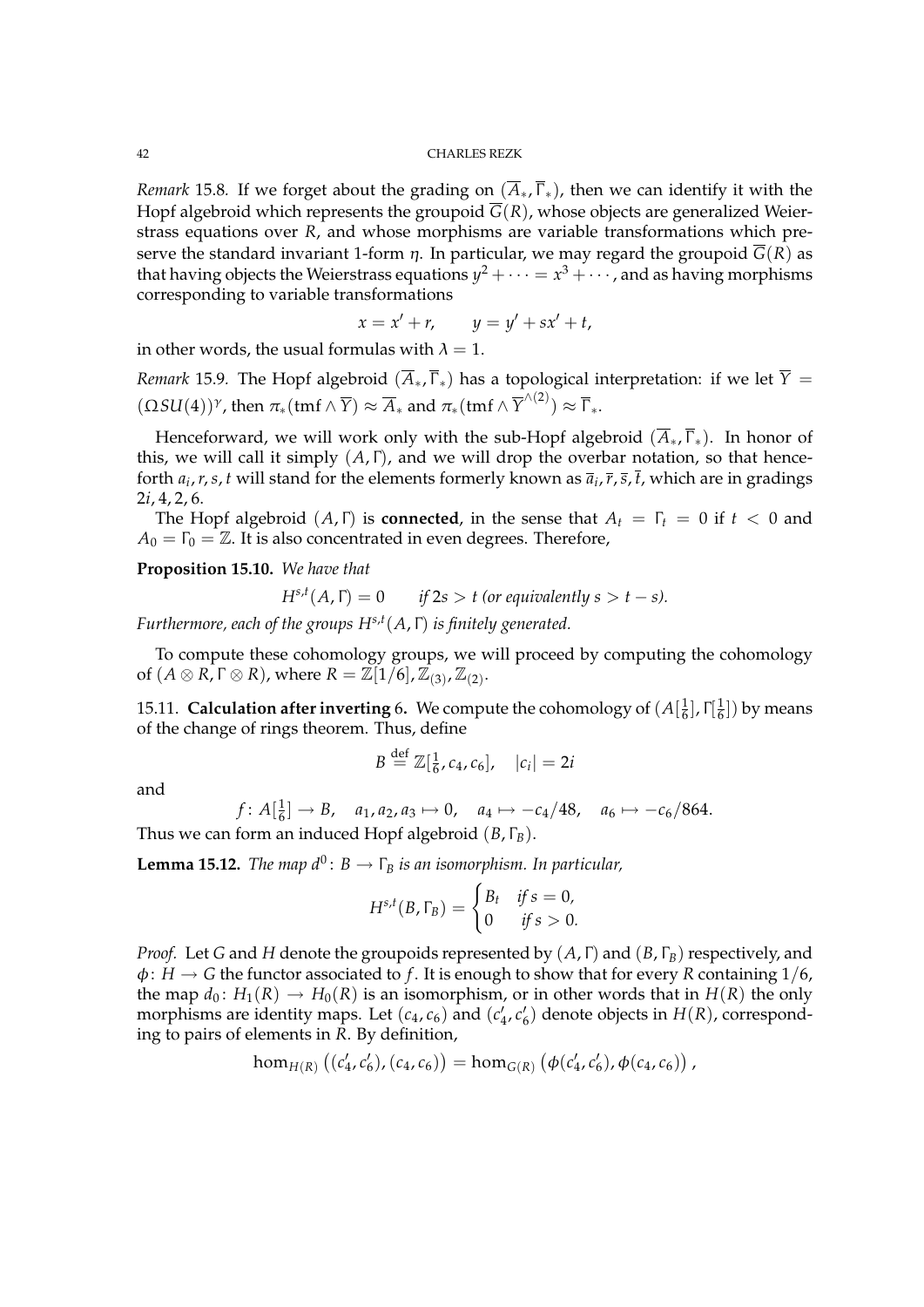and  $\phi(c_4, c_6) \in G_0(R)$  corresponds to the Weierstrass equation  $y^2 = x^3 - \frac{c_4}{48}x - \frac{c_6}{864}$ . It is straightforward to check that the only transformation of the form  $(x, y) \mapsto (x + r, y + sx + t)$ which preserves the shape of the equation is that with  $r = s = t = 0$ ; that is to say, the only maps are identity maps.  $\Box$ 

**Proposition 15.13.** *We have*

$$
H^{s,*}(A[\frac{1}{6}], \Gamma[\frac{1}{6}]) \approx \begin{cases} \mathbb{Z}[\frac{1}{6}, c_4, c_6] & \text{if } s = 0, \\ 0 & \text{if } s > 0. \end{cases}
$$

*Therefore*

$$
\pi_*tmf[\tfrac{1}{6}] = \mathbb{Z}[\tfrac{1}{6}, c_4, c_6].
$$

*Proof.* We show that the change of rings theorem applies, and then use the above lemma. We will produce a map *g* making the composite

$$
A \xrightarrow{1 \otimes d^1} B \overset{f,d^0}{\underset{A}{\otimes}} \Gamma \overset{g}{\longrightarrow} A
$$

the identity, as in the second special case of the change of rings theorem. Let *G* and *H* be as in the proof of the previous lemma. For each  $a = (a_1, \ldots, a_6) \in G_0(R)$  we want to find  $\gamma(\underline{a}) \in H_0(R)$  and  $\alpha_a: \underline{a} \to \phi \gamma(\underline{a}) \in G_1(R)$ , naturally in *R*. We define these by

$$
\gamma(\underline{a}) = (c_4(\underline{a}), c_6(\underline{a})), \qquad \alpha_{\underline{a}} \colon (x, y) \mapsto (x + \tfrac{1}{3}a_2 + \tfrac{1}{12}a_1^2, y + \tfrac{1}{2}a_1x + \tfrac{1}{2}a_3),
$$

where  $c_i(\underline{a}) \in \mathbb{Z}[a_1,\ldots,a_6] \subset A$  as defined in (9.5). We have already carried out the calculations to check this in (9.5), see especially (9.7).  $\Box$ 

# 16. DERIVED FUNCTORS OF MODULAR FORMS AT 3

16.1. **A reduction.** To compute the cohomology of  $(A_{(3)}, \Gamma_{(3)})$ , we first reduce to a small Hopf algebroid. Let  $B = \mathbb{Z}_{(3)}[b_2, b_4, b_6]$  and define  $f: A_{(3)} \to B$  by

$$
a_1, a_3 \mapsto 0
$$
,  $a_2 \mapsto b_2/4$ ,  $a_4 \mapsto b_4/2$ ,  $a_6 \mapsto b_6/4$ .

We obtain an induced Hopf algebroid (*B*, Γ*B*) with

$$
\Gamma_B = B \bigotimes_{A_{(3)}}^{f,d^0} \Gamma_{(3)} \bigotimes_{A_{(3)}}^{d^1,f} B \approx \Gamma_{(3)}/(a_1,a_3,a'_1,a'_3) = B[r,s,t]/(2s,2t) = B[r].
$$

The Hopf algebroid structure is thus captured by

$$
d^1(b_i) = b'_i, \qquad \nabla(r) = r + r',
$$

where

$$
b'_2 = b_2 + 12r
$$
  
\n
$$
b'_4 = b_4 + b_2r + 6r^2
$$
  
\n
$$
b'_6 = b_6 + 2b_4r + b_2r^2 + 4r^3.
$$

These are just the transformation formulas for equations of the shape  $y^2 = x^3 + \frac{1}{4}b_2x^2 +$ 1  $\frac{1}{2}b_4x + \frac{1}{4}b_6$  under  $x \mapsto x + r$ .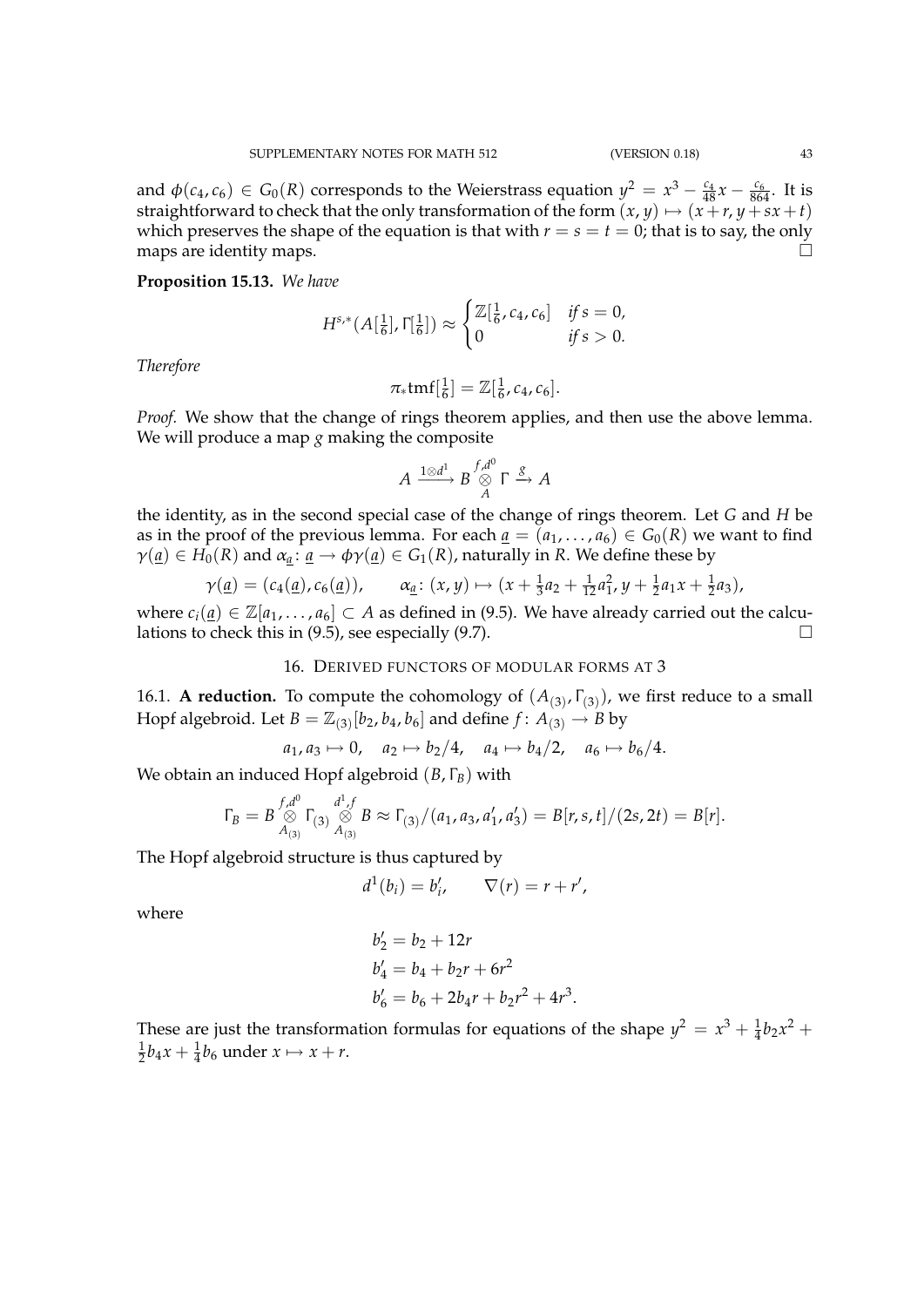(Note: here and subsequently I write

$$
t \mapsto t'
$$
 instead of  $t \mapsto d^n(t)$  where  $d^n : \Gamma^{n-1} \to \Gamma^n$ 

and

$$
t \mapsto t
$$
 instead of  $t \mapsto d^0(t)$  where  $d^0 \colon \Gamma^{n-1} \to \Gamma^n$ .

In other words, use a ' to indicate an application of the *last* face operator, and use nothing to indicate an application of the *first* face operator. In particular, for *d* 0 , *d* 1 : *A* → Γ this reduces to the convention which I have already been using consistently. For  $d^1=\nabla\colon\Gamma\to$  $\Gamma^2 = \Gamma \otimes_A \Gamma$ , a formula like  $\nabla(t) = t + t' + sr'$  with *r*, *s*, *t* ∈  $\Gamma$  transates to  $\nabla(t) = t \otimes 1 + s$  $1 \otimes t + s \otimes r$ .)

# **Proposition 16.2.**  $H^*(A_{(3)}, \Gamma_{(3)}) \approx H^*(B, \Gamma_B)$ .

*Proof.* We apply the change of rings theorem as in the second special case. Thus if  $(A_{(3)}, \Gamma_{(3)})$  and  $(B, \Gamma_B)$  represent groupoids *G* and *H* respectively, then we must find for each  $\underline{a} \in G_0$  a  $\gamma(\underline{a}) \in H_0$  and  $\alpha_a : \underline{a} \to \phi \gamma(\underline{a}) \in G_1$ . Take

$$
\gamma(\underline{a}) = (b_2(\underline{a}), b_4(\underline{a}), b_6(\underline{a})), \qquad \alpha_{\underline{a}} \colon (x, y) \mapsto (x, y + \tfrac{1}{2}a_1x + \tfrac{1}{2}a_3)
$$

where the  $b_i(\underline{a})$  are the polynomials defined in (9.5). Again, this is basically a calculation we did in (9.5).

16.3. **Some elements in**  $H^*(B, \Gamma_B)$ . Let us construct some classes in  $H^{s,t} = H^{s,t}(B, \Gamma_B)$ . We already know about

 $c_4 = b_2^2 - 24b_4 \in H^{0,8}, \quad c_6 = -b_2^3 + 36b_2b_4 - 216b_6 \in H^{0,12}, \quad \Delta = (c_4^3 - c_6^2)/(12)^3 \in H^{0,24}.$ Write  $\delta^s = \sum \pm d^i\colon C^s(\Gamma^\bullet) \to C^{s+1}(\Gamma^\bullet)$  for the differential in the cobar complex. Since  $r \in \Gamma$ is primitive,  $\delta^1(r)=0.$  Define

$$
\alpha=[r]\in H^{1,4}
$$

.

Clearly 3 $\alpha = 0$  since  $\delta^0(\frac{1}{4})$  $\frac{1}{4}b_2$ ) = 3*r*.

There is a cup product in  $C^*$ , defined as follows: for  $x \in C^p$  and  $y \in C^q$ , let

$$
x \cup y \stackrel{\text{def}}{=} xy^{[p]} \in C^{p+q}
$$

using the shorthand

$$
x \in C^{p+q} \text{ for } (d^0)^q(x), \qquad y^{[p]} = y^{p \cdot \ldots p} \in C^{p+q} \text{ for } (d^{\text{last}})^p(y).
$$

Since  $\delta^{p+q}(x \cup y) = \delta^p x \cup y + (-1)^p x \cup \delta^q y$ , this defines a product on cohomology, which turns out to be associative and commutative (see [Rav86, App. A]). Under this product,

$$
\alpha \cup \alpha =0.
$$

We have Massey products: if  $\alpha \in H^p$ ,  $\beta \in H^q$ ,  $\gamma \in H^r$ , then

$$
\langle \alpha, \beta, \gamma \rangle \stackrel{\text{def}}{=} \{ [u \cup c + (-1)^p a \cup v] \} \subset H^{p+q+r-1}
$$

where the set is taken over all *a*, *b*, *c*, *u*, *v* such that  $\alpha = [a]$ ,  $\beta = [b]$ ,  $\gamma = [c]$ ,  $\delta(u) = a \cup b$ ,  $\delta(v) = b \cup c$ . It is a coset of  $\alpha H^{q+r+1} + H^{p+q+1}\gamma$ . Since  $\delta^1(-\frac{1}{2}r^2) = rr' = r \cup r$ , we compute

$$
\beta = \langle \alpha, \alpha, \alpha \rangle = [-\frac{1}{2}(r^2r' - rr'^2)] \in H^{2,12},
$$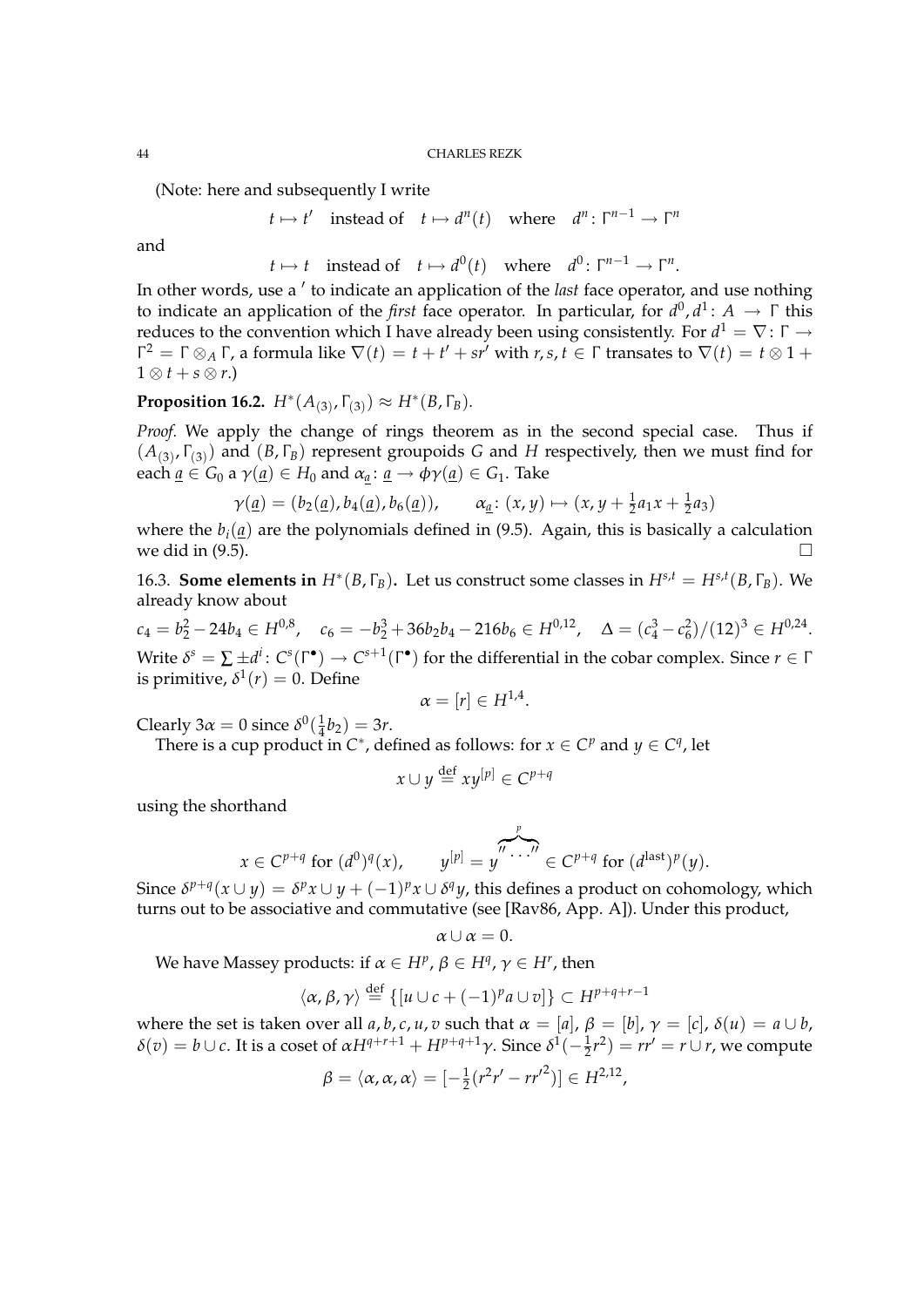and  $3\beta = 0$ .

It is relatively easy to check the relations

 $\alpha c_4 = \alpha c_6 = 0, \qquad \beta c_4 = \beta c_6 = 0.$ 

For example, consider  $c_4 \cup \alpha = [c_4 r]$ . We have

$$
\delta^0 \colon c_4b_2 = b_2^3 - 24b_2b_4 \mapsto 12c_4r.
$$

But also

$$
\delta^0 \colon c_6 = -b_2^3 + 36b_2b_4 - 216b_6 \mapsto 0,
$$

so adding them gives

$$
\delta^0\colon 12(b_2b_4-18b_6)\mapsto 12c_4r,
$$

so that  $b_2b_4 - 18b_6 = \frac{1}{12}(c_4b_2 + c_6) \rightarrow c_4r$ . (In any case, we will have another way to prove these relations later.)

We can now state

**Proposition 16.4.** *The evident map*

$$
\frac{\mathbb{Z}_{(3)}[c_4, c_6, \Delta, \alpha, \beta]}{\begin{pmatrix} c_4^3 - c_6^2 - (12)^3 \Delta, \\ \alpha^2 = 0, 3\alpha = 3\beta = 0, \\ c_4\alpha = c_4\beta = 0, \\ c_6\alpha = c_6\beta = 0 \end{pmatrix}} \rightarrow H^{*,*}(B, \Gamma_B) \approx H^{*,*}(A_{(3)}, \Gamma_{(3)})
$$

*is an isomorphism.*

This will be proved below.



This is a diagram of  $H^{s,t}(A_{(3)}, \Gamma_{(3)})$ . The horizontal axis is *t* − *s* and the vertical axis is *s*; here  $\square = \mathbb{Z}_{(3)}$  and  $\bullet = \mathbb{Z}/3$ . Lines represent multiplication by  $\alpha$ .

16.5. **An algebraic spectral sequence.** If  $T = -x/y$  is the usual coordinate at *e* for a generalized Weierstrass equation, then we have that

 $[3](T) = 3T + \cdots$ ,  $3 + \cdots \mod (3)$ ,  $[3](T) \equiv 2b_4^2 T^9 + \cdots \mod (3, b_2).$ This suggests that we should consider the ideal  $I = (3, b_2, b_4) \subset B$ . This is an **invariant ideal**, in the sense that  $d^0(I)\Gamma_B = d^1(I)\Gamma_B$ , and therefore

$$
(\overline{B}, \overline{\Gamma}) \stackrel{\text{def}}{=} (B/I, \Gamma_B/I\Gamma_B) = (\mathbb{F}_3[b_6], \mathbb{F}_3[b_6, r])
$$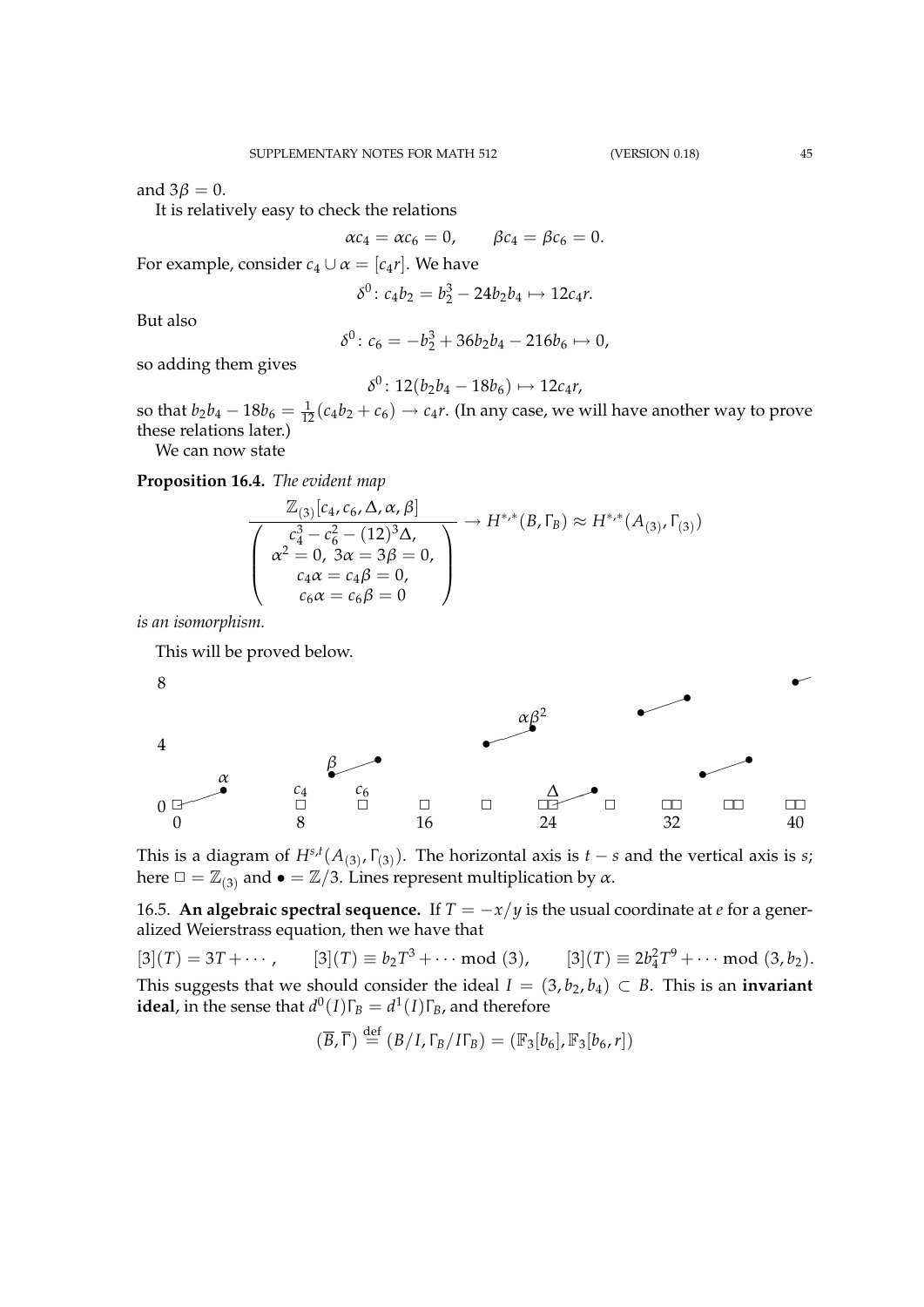is a Hopf algebroid, with

$$
b'_6 = b_6 + r^3
$$
,  $\nabla(r) = r + r'$ .

Define a descending filtration  $\mathcal{F}^q \Gamma^s_B \subset \Gamma^s_B$  by  $\mathcal{F}^q \Gamma^s_B = I^q \Gamma^s_B$ . This is a filtration of the complex C\*(Γ\*), and the associated graded is  $I^q\Gamma_B^s/I^{q+1}\Gamma_B^s$ . This is isomorphic to  $(I^q/I^{q+1})\otimes_{\overline{B}} \overline{\Gamma}$ , since  $(d^0)^s \colon B \to \Gamma_B^s$  is flat.

The quotient  $I/I^2$  is naturally a comodule over  $(\overline{B},\overline{\Gamma})$ , via the restriction of  $d^1\colon B\to \Gamma_B$  to  $I/I^2\to I\Gamma_B/I^2\Gamma_B\approx (I/I^2)\otimes_{\overline{B}}\overline{\Gamma}.$  Filtering with respect to *I* gives rise to a spectral sequence (which is a variant of the "algebraic Adams-Novikov spectral sequence".)

**Proposition 16.6.** *There is a spectral sequence of algebras*

$$
E_1^{p,q;t} = H^p(\overline{B}, \overline{\Gamma}; \mathrm{Sym}^q_{\overline{B}}(I/I^2)) \Longrightarrow H^{p,t}(B, \Gamma_B).
$$

*Proof.* This is the spectral sequence of a filtered chain complex  $C^*(\Gamma_B^{\bullet})$ , using the evident identification  $I^q/I^{q+1}$  ≈ Sym $\frac{q}{B}(I/I^2)$  as comodules over  $(\overline{B}, \overline{\Gamma})$ .  $\Box$ 

Write

$$
I/I^2 = \mathbb{F}_3[b_6] \otimes V, \qquad V \stackrel{\text{def}}{=} \mathbb{F}_3\{B_0, B_2, B_4\},
$$

where  $B_0$ ,  $B_2$ ,  $B_4$  are representatives of 3,  $b_2$ ,  $b_4 \in I$ . Then the coaction  $\psi \colon I/I^2 \to I/I^2 \otimes_{\overline{B}} \overline{I}$ is deduced from the formulas  $d^1(b_i) = b'_i$  in  $(B, \Gamma)$ ; we get that  $\psi(B_i) = B'_i$  with

$$
B'_0 = B_0
$$
  
\n
$$
B'_2 = B_2 + B_0 r
$$
  
\n
$$
B'_4 = B_4 + B_2 r + 2B_0 r^2.
$$

We make one final reduction. Consider the map  $\overline{B} = \mathbb{F}_3[b_6] \rightarrow \mathbb{F}_3$  sending  $b_6 \mapsto 0$ . This gives rise to an induced Hopf algebroid (F3, *C*) with

$$
C = \mathbb{F}_3[b_6, r]/(b_6, b'_6) = \mathbb{F}_3[r]/(r^3), \qquad |r| = 4, \quad \nabla(r) = r + r'.
$$

In particular, this Hopf algebroid is a *Hopf algebra*.

**Proposition 16.7.** *The change of rings formula applies to the map*  $(\overline{B}, \overline{\Gamma}) \rightarrow (\mathbb{F}_3, C)$ *. In particular, there is an isomorphism*

$$
H^{p,t}(\overline{B}, \overline{\Gamma}; \mathrm{Sym}^q_{\overline{B}}(I/I^2)) \approx H^{p,t}(C; \mathrm{Sym}^q_{\mathbb{F}_3}V).
$$

*Proof.* The map  $1 \otimes d^1$ :  $\overline{B} = \mathbb{F}_3[b_6] \to \mathbb{F}_3 \otimes_{\overline{B}} \overline{\Gamma} \approx \mathbb{F}_3[r]$  sends  $b_6 \mapsto r^3$ , and thus is flat.  $\hfill \Box$ 

*Remark* 16.8. The group scheme  $Spec(C)$  is actually the group of automorphisms of the generalized elliptic curve given by  $y^2 = x^3$  over  $\mathbb{F}_3$  which fix the base point and which preserve the 1-form  $\eta = dx/2y$ .

As is well known,

$$
H^{*,*}(C;\mathbb{F}_3) \approx E(\alpha) \otimes P(\beta), \qquad \alpha \in H^{1,4}, \beta \in H^{2,12}.
$$

Also, *V* is a cofree *C*-comodule, so

$$
H^{*,*}(C;V) \approx H^{*,*}(C;\mathbb{F}_3)/(\alpha,\beta) \approx \mathbb{F}_3.
$$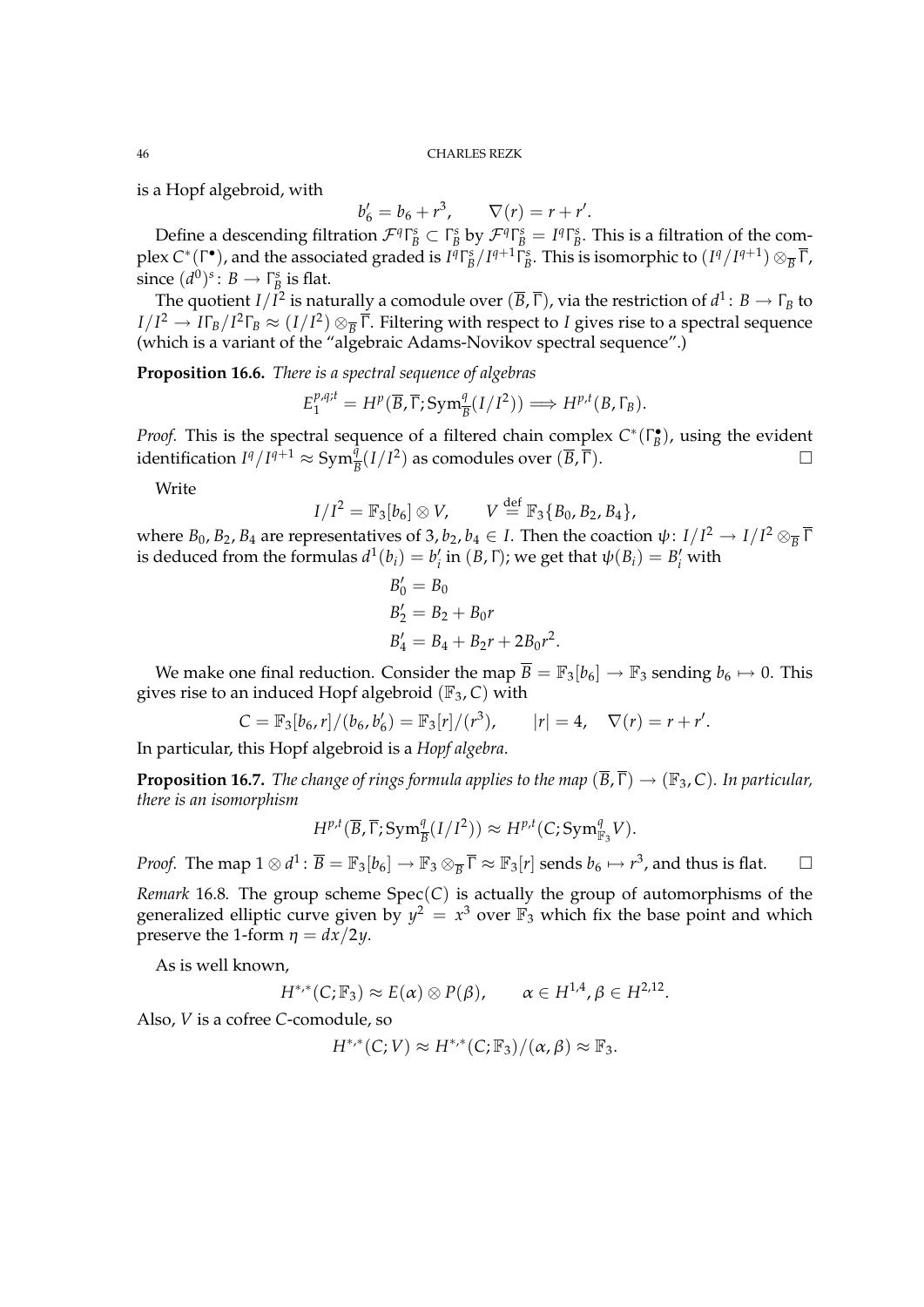We need to understand the structure of the *C*-comodule  $Sym^*V = \mathbb{F}_3[B_0, B_2, B_4]$ . It is sometimes convenient to consider the dual Hopf algebra  $C^* = \mathbb{F}_3[P]/P^3$ , which acts on a comodule *M* by operations which decrease degree, i.e., *P*:  $M_n \to M_{n-4}$  defined by

$$
\psi(x) = x + P(x)r + 2PP(x)r^2, \quad x \in M.
$$

There is a Cartan formula for the action on a tensor product *M* ⊗ *N* of comodules:

$$
P(x \otimes y) = P(x) \otimes y + x \otimes P(y), \quad x \in M, y \in N.
$$

In our case,  $P(B_0) = 0$ ,  $P(B_2) = B_0$ ,  $P(B_4) = B_2$ .

# **Proposition 16.9.**

$$
H^{0,*}(C; \text{Sym}^* V) \approx \mathbb{F}_3[B_0, C_4, C_6, \delta]/(C_4^3 - C_6^2 - B_0^3 \delta),
$$

 $\nu$ here  $C_4 = B_2^2 + B_0 B_4 \in H^{0,8}$ ,  $C_6 = -B_2^3 \in H^{0,12}$ , and  $\delta = B_4^3 \in H^{0,24}$ . Furthermore, *B*0, *C*4, *C*6, δ *are representatives of the modular forms* 3, *c*4, *c*6, ∆ *respectively, and thus are permanent cycles in the spectral sequence.*

*Proof.* The  $H^0$  is a straightforward computation, using the fact (say) that  $H^0(C;M)$  = Ker  $P: M \to M$ . That the generators represent modular forms is immediate by examining the formulae for these in terms of *b*<sub>2</sub>, *b*<sub>4</sub>, *b*<sub>6</sub>: for instance, *c*<sub>4</sub> = *b*<sub>2</sub><sup>2</sup> + (−8) · 3*b*<sub>4</sub> ∈ *I*<sup>2</sup>, and  $c_6 = -b_2^3 + 4 \cdot 3^2 b_2 b_4 + (-8) \cdot 3^3 b_6 \in I^3$ .

**Proposition 16.10.** *As a C-comodule,* Sym<sup>∗</sup>*V is a direct sum of suspensions of*  $\mathbb{F}_3$  *and V. In particular,*

$$
Sym^*V \approx \mathbb{F}_3[\delta] \otimes M,
$$

*where*

$$
M=\mathbb{F}_3\oplus\bigoplus_{m\in\mathcal{M}}V\cdot m,
$$

*where*

$$
\mathcal{M} \stackrel{\text{def}}{=} \left\{ B_0^i C_4^j, B_0^i C_4^j C_6 \mid i, j \ge 0 \right\} \setminus \{1\}
$$

 $i$ s a set of monomials in  $H^0(C;M)$ .

Putting all this together, we see that

$$
H^{*,*}(C; \text{Sym}^* V) \approx \frac{\mathbb{F}_3[B_0, C_4, C_6, \delta, \alpha, \beta]}{\begin{pmatrix} C_4^3 - C_6^2 - B_0^3 \delta, \\ \alpha^2 = 0, B_0 \alpha = B_0 \beta = 0, \\ C_4 \alpha = C_4 \beta = 0, \\ C_6 \alpha = C_6 \alpha = 0 \end{pmatrix}}.
$$

F3[*B*0, *C*4, *C*6, δ,α,β]

Since  $B_0$ ,  $C_4$ ,  $C_6$ ,  $\delta$ ,  $\alpha$ ,  $\beta$  are all permanent cycles, it is immediate that the spectral sequence computing *H*<sup>∗</sup> (*B*, Γ*B*) collapses at *E*1, and we get the answer we want.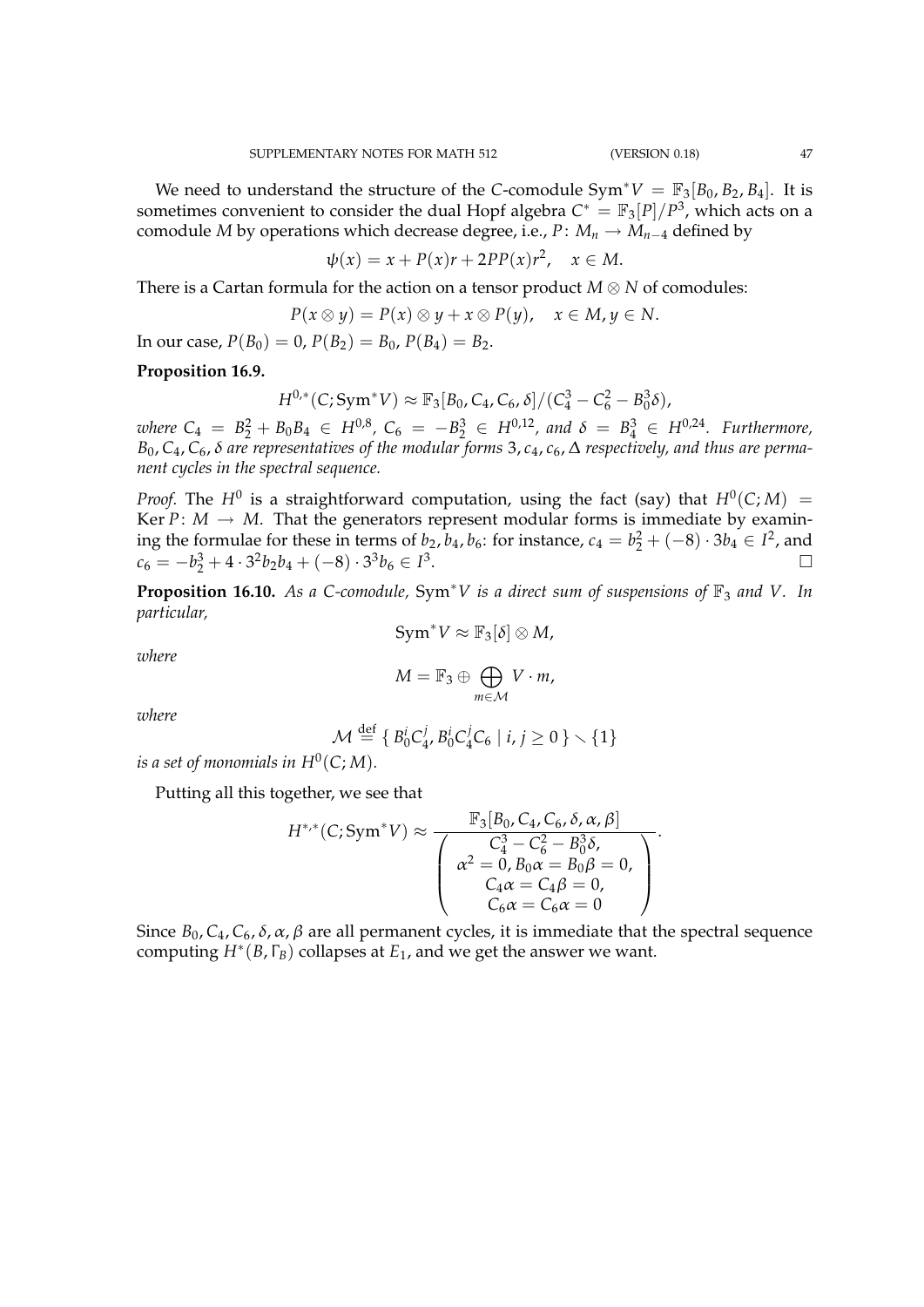# 17. HOMOTOPY GROUPS OF tmf AT 3

We are now ready to compute the homotopy spectral sequence  $E_2^{s,t} \Longrightarrow \pi_{t-s}\text{tmf}_{(3)}$ . This is a spectral sequence of rings; the differentials are derivations, and take the form  $d_r\colon E_r^{s,t}\to$  $E_r^{s+r,\bar{t}+r-1}$ .

First, it is clear that for degree reasons no differentials are possible until the 24-th stem. In particular,  $c_4$ ,  $c_6$ ,  $\alpha$ ,  $\beta$  are permanent cycles; and thus the first differential to consider is a possible  $d_5: \Delta \mapsto \pm \alpha \beta^2$ .

Both  $\alpha$  and  $\beta$  are in the image of the map  $\pi_*S^0\to\pi_*$ tmf, and the "Toda relation"  $\alpha\beta^3=0$ in the sphere implies the same relation in  $\pi_*$ tmf. Since the only candidate to hit  $\alpha\beta^3$  in the spectral sequence is  $\beta\Delta$ , we see that we must have

$$
d_5\colon \Delta \mapsto \pm \alpha \beta^2,
$$

and hence

$$
d_5 \colon \Delta^2 \mapsto \mp \alpha \beta^2 \Delta,
$$
  

$$
d_5 \colon \Delta^3 \mapsto 0.
$$

**Proposition 17.1.** Let  $[\alpha \Delta] \in \pi_{27}$ tmf denote the homotopy class represented by  $\alpha \Delta \in E_2^{1,28}$ 2 *. Then*  $\alpha[\alpha\Delta] = \pm \beta^3$ .

*Proof.* There is a Toda bracket  $\beta = \langle \alpha, \alpha, \alpha \rangle$  in homotopy, so

$$
\beta^3 = \beta^2 \langle \alpha, \alpha, \alpha \rangle \subset \langle \alpha \beta^2, \alpha, \alpha \rangle.
$$

But since  $\alpha \beta^2 = 0$  in homotopy, this bracket must be contained in its indeterminacy, which is  $\alpha \pi_{27}$ tmf =  $\mathbb{Z}/3\{[\alpha \Delta]\}.$ 

As a consequence,

$$
d_9(\alpha\Delta^2) = \alpha d_5(\Delta^2) = \alpha(\mp \alpha\beta^2\Delta) = \mp \beta^5.
$$

**Theorem 17.2.** *The spectral sequence for*  $\pi_*$ tmf<sub>(3)</sub> collapses at the  $E_{10}$ -term, and  $E_{10}^{s,*} = E_{\infty}^{s,*} = 0$ *for*  $s \geq 10$ *. The edge homomorphism fits in an exact sequence* 

$$
0 \to K \to \pi_t \text{tmf}_{(3)} \to \mathcal{M}_{t/2} \otimes \mathbb{Z}_{(3)} \to C \to 0
$$

*where*

$$
C=\mathbb{Z}/3[\Delta^3]\{\Delta,\Delta^2\}
$$

*and*

$$
K = \mathbb{Z}/3[\Delta^3]\{\alpha, \beta, \alpha\beta, \beta^2, [\alpha\Delta], \beta^3 = \alpha[\alpha\Delta], \beta[\alpha\Delta], \alpha\beta[\alpha\Delta] = \beta^4\}.
$$

*In particular, the torsion in* π<sub>∗</sub>tmf<sub>(3)</sub> *has order* 3*, lies in dimensions* 3, 10, 13, 20, 27, 30, 37, 40 mod 72*, and is periodic under multiplication by* ∆ 3 *. The map*

$$
\Delta^3\colon \pi_n\mathrm{tmf}_{(3)}\to \pi_{n+72}\mathrm{tmf}_{(3)}
$$

*is injective.*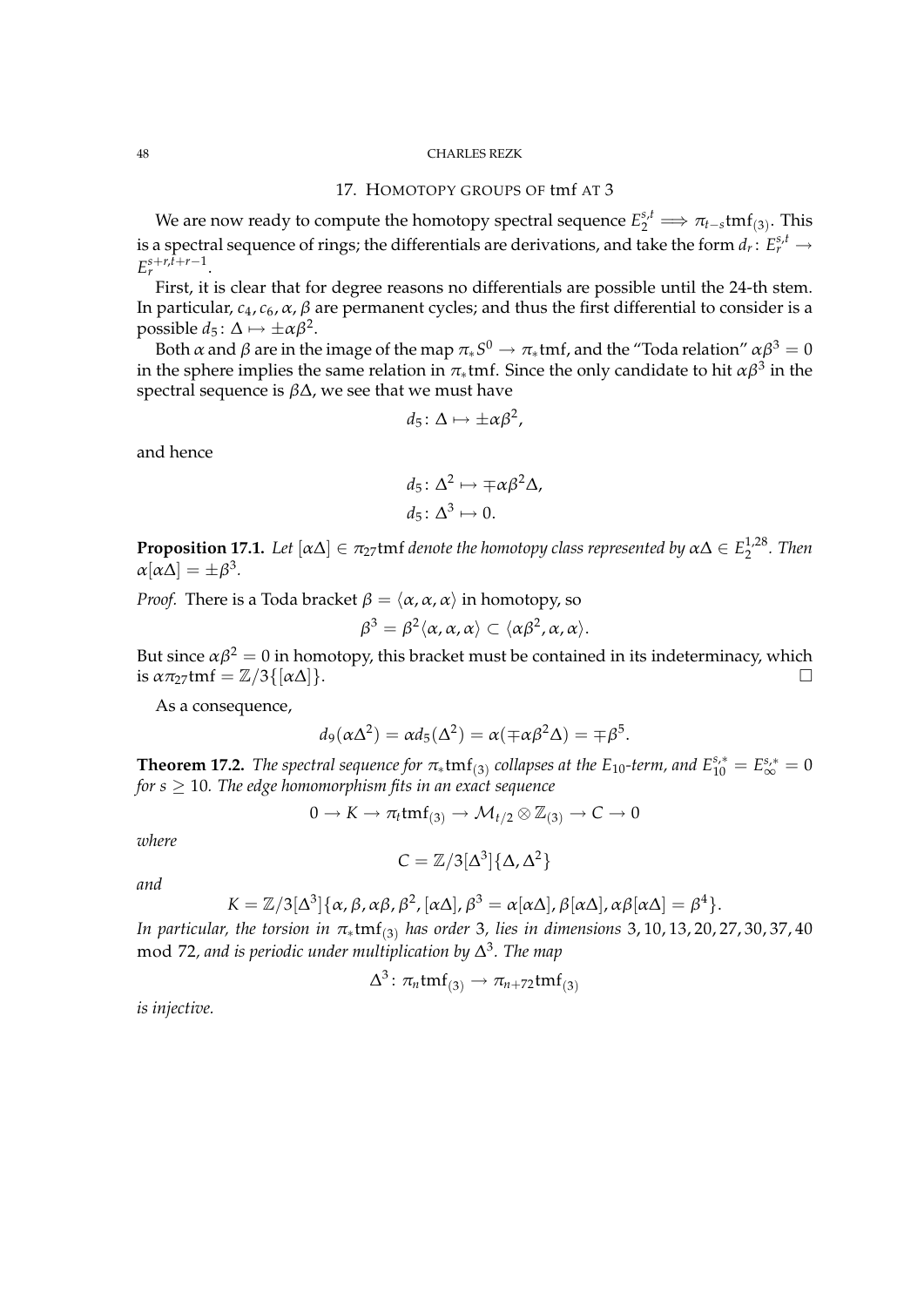#### 18. DERIVED FUNCTORS OF MODULAR FORMS AT 2

We would like to compute  $H^{*,*}(A_{(2)}, \Gamma_{(2)})$ . The same strategy as that used at the prime 3 works at the prime 2 as well, but with quite a bit more difficulty: the algebraic spectral sequence does not collapse at *E*<sup>1</sup> (though it does collapse at *E*2), and at any rate the *E*1-term is fairly complicated. We will only sketch the argument here.

18.1. **Some elements in**  $H^{*,*}(A_{(2)}, \Gamma_{(2)})$ . One can construct the following list of elements  $\text{in} \ H^{s,t} = H^{s,t}(A_{(2)},\Gamma_{(2)}).$ 

$$
c_4 \in H^{0,8}, \quad c_6 \in H^{0,12}, \quad \Delta \in H^{0,24},
$$
  
\n
$$
\eta \in H^{1,2}, \quad \nu \in H^{1,4}, \quad \mu \in H^{1,6},
$$
  
\n
$$
\epsilon \in H^{2,10}, \quad \kappa \in H^{2,16}, \quad \overline{\kappa} \in H^{4,24}.
$$

The first three are modular forms. The second three are easily constructed: they are represented by  $[s]$ ,  $[r]$ , and  $[3a_1^2s + 6a_1s^2 + 4s^3]$ . (Alternately, they are each represented by a scalar multiple of  $[a_1^{\prime k} - a_1^k]$ ,  $k = 1, 2, 3$ .)  $\epsilon$  can be constructed as a Massey product  $\langle \nu, 2\nu, \eta \rangle$ .

The elements  $\eta$ ,  $\nu$ ,  $\mu$ ,  $\epsilon$ ,  $\kappa$ ,  $2\overline{\kappa}$  are in the image of the *E*<sub>2</sub>-term of the Adams-Novikov spectral sequence for  $S^0.$  The elements  $η, ν, ε, κ, κ$  will be permanent cycles in  $π_*$ tmf, representing the images of the corresponding elements in  $\pi_*S^0$  (using Toda′s names).

These elements satisfy some relations in  $H^{*,*}$ . First, the modular relation

$$
c_4^3 - c_6^2 - (12)^3 \Delta = 0.
$$

The orders of these elements:

$$
2\eta = 2\mu = 2\epsilon = 2\kappa = 0, \qquad 4\nu = 0, \qquad 8\overline{\kappa} = 0.
$$

Some standard relations involving ν:

$$
\eta v = 0,
$$
  $2v^2 = 0,$   $v^4 = 0.$ 

Relations involving  $\epsilon$  and  $\kappa$ :

$$
\eta \varepsilon = \nu^3
$$
,  $\nu \varepsilon = 0$ ,  $\varepsilon^2 = 0$ ,  $\eta^2 \kappa = 0$ ,  $\nu^2 \kappa = 4\overline{\kappa}$ ,  $\varepsilon \kappa = 0$ ,  $\kappa^2 = 0$ .

The elements  $c_4$ ,  $c_6$ , and  $\mu$  kill a lot (but not all) of the torsion:

$$
\mu v = c_4 v = c_6 v = 0
$$
,  $\mu \epsilon = c_4 \epsilon = c_6 \epsilon = 0$ ,  $\mu \kappa = c_4 \kappa = c_6 \kappa = 0$ .

There are relations intertwining  $\eta$  and  $\mu$  with  $c_4$  and  $c_6$ :

$$
\mu^2 = \eta^2 c_4, \qquad \mu c_4 = \eta c_6, \qquad \mu c_6 = \eta c_4^2
$$

.

Finally, there are subtle relations involving  $\bar{\kappa}$  with  $\mu$ ,  $c_4$ ,  $c_6$ , and  $\Delta$ :

$$
c_4\overline{\kappa}=\eta^4\Delta,\qquad c_6\overline{\kappa}=\eta^3\mu\Delta.
$$

(Note: these are relations in the  $E_2$ -term, not in homotopy; several of them fail in homotopy, even when they make sense.)

If I'm lucky, I have not left out any relations, and the following is true.

**Theorem 18.2.** *There is an isomorphism*

$$
\mathbb{Z}_{(2)}[c_4,c_6,\Delta,\eta,\nu,\mu,\epsilon,\kappa,\overline{\kappa}]/(\sim) \to H^{*,*}(A_{(2)},\Gamma_{(2)}),
$$

*where "*∼*" denotes the above list of relations.*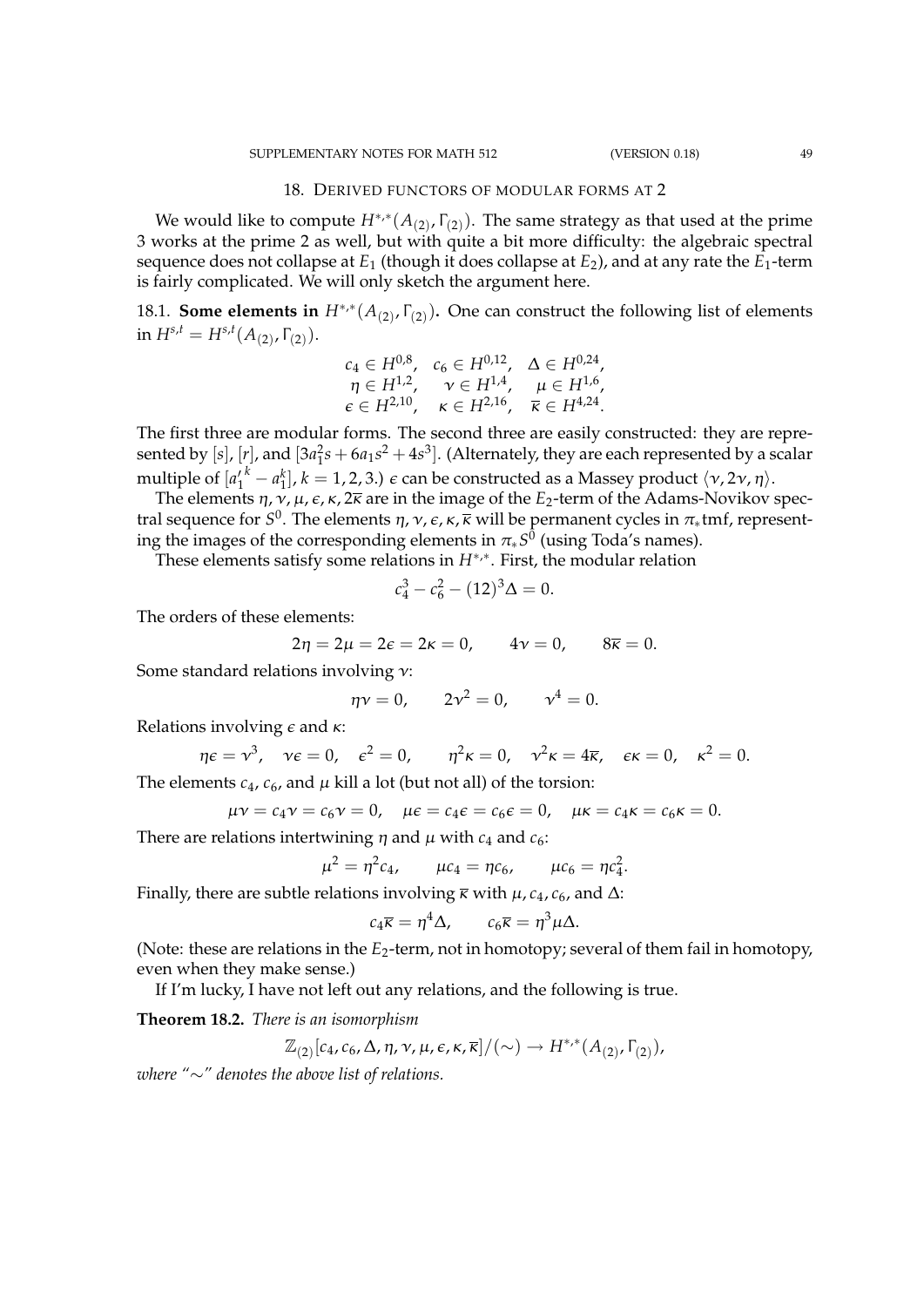Note that  $\Delta$  has no zero-divisors, so that  $\Delta$ :  $H^{s,t} \rightarrow H^{s,t+24}$  is injective.



This is a diagram of  $H^{s,t}(A_{(2)}, \Gamma_{(2)})$ . The horizontal axis is *t* − *s* and the vertical axis is *s*; here  $\Box = \mathbb{Z}_{(2)}$ ,  $\bullet = \mathbb{Z}/2$ ,  $\circ = \mathbb{Z}/4$ , and  $\circledcirc = \mathbb{Z}/8$ . Short lines represent multiplication by  $η$ , and long one represent multiplication by  $ν$ . Not all  $η$ -multiplications from the 0-line are shown.

18.3. An algebraic spectral sequence. If  $T = -x/y$  is the usual coordinate for a Weierstrass equation, then

 $[2](T) = 2T + \cdots$ ,  $[2](T) \equiv a_1 T^2 + \cdots \mod (2)$ ,  $[2](T) \equiv a_3 T^4 + \cdots \mod (2, a_1)$ . Thus we will filter  $(A_{(2)}, \Gamma_{(2)})$  by powers of the ideal  $I = (2, a_1, a_3) \subset A_{(2)}$ . We let

$$
(\overline{A}, \overline{\Gamma}) \stackrel{\text{def}}{=} (A_{(2)}/I, \Gamma_{(2)}/I)
$$

and, as at the prime 3, we obtain

**Proposition 18.4.** *There exists a spectral sequence of algebras*

$$
E_1^{p,q;t} = H^p(\overline{A}, \overline{\Gamma}; \operatorname{Sym}^q_{\overline{A}}(I/I^2)) \Longrightarrow H^{p,t}(A_{(2)}, \Gamma_{(2)}),
$$

*with differentials*

$$
d_r\colon E_r^{p,q;t}\to E_r^{p+1,q+ r;t}.
$$

We have

$$
\overline{A} = \mathbb{F}_2[a_2, a_4, a_6], \qquad \overline{\Gamma} = \overline{A}[r, s, t]
$$

with Hopf algebroid structure given by

$$
a'_2 = a_2 + s^2 + r,
$$
  
\n
$$
a'_4 = a_4 + r^2,
$$
  
\n
$$
a'_6 = a_6 + a_4r + a_2r^2 + r^3 + t^2,
$$
  
\n
$$
\nabla(r) = r + r',
$$
  
\n
$$
\nabla(r) = r + r',
$$
  
\n
$$
\nabla(s) = s + s',
$$
  
\n
$$
\nabla(t) = t + t' + s r'.
$$

We have that  $I/I^2 \approx \overline{A}\otimes_{\mathbb{F}_2} V$ , where  $V = \mathbb{F}_2\{A_0, A_1, A_3\}$  with  $A_0, A_1, A_3$  representing 2,  $a_1$ ,  $a_3$ . The comodule structure  $\psi: I/I^2 \to I/I^2 \otimes_{\overline{A}} \overline{\Gamma}$  is given by  $\psi(A_i) = A'_i$  with

$$
A'_0 = A_0,
$$
  
\n
$$
A'_1 = A_1 + A_0s,
$$
  
\n
$$
A'_3 = A_3 + A_1r + A_0t.
$$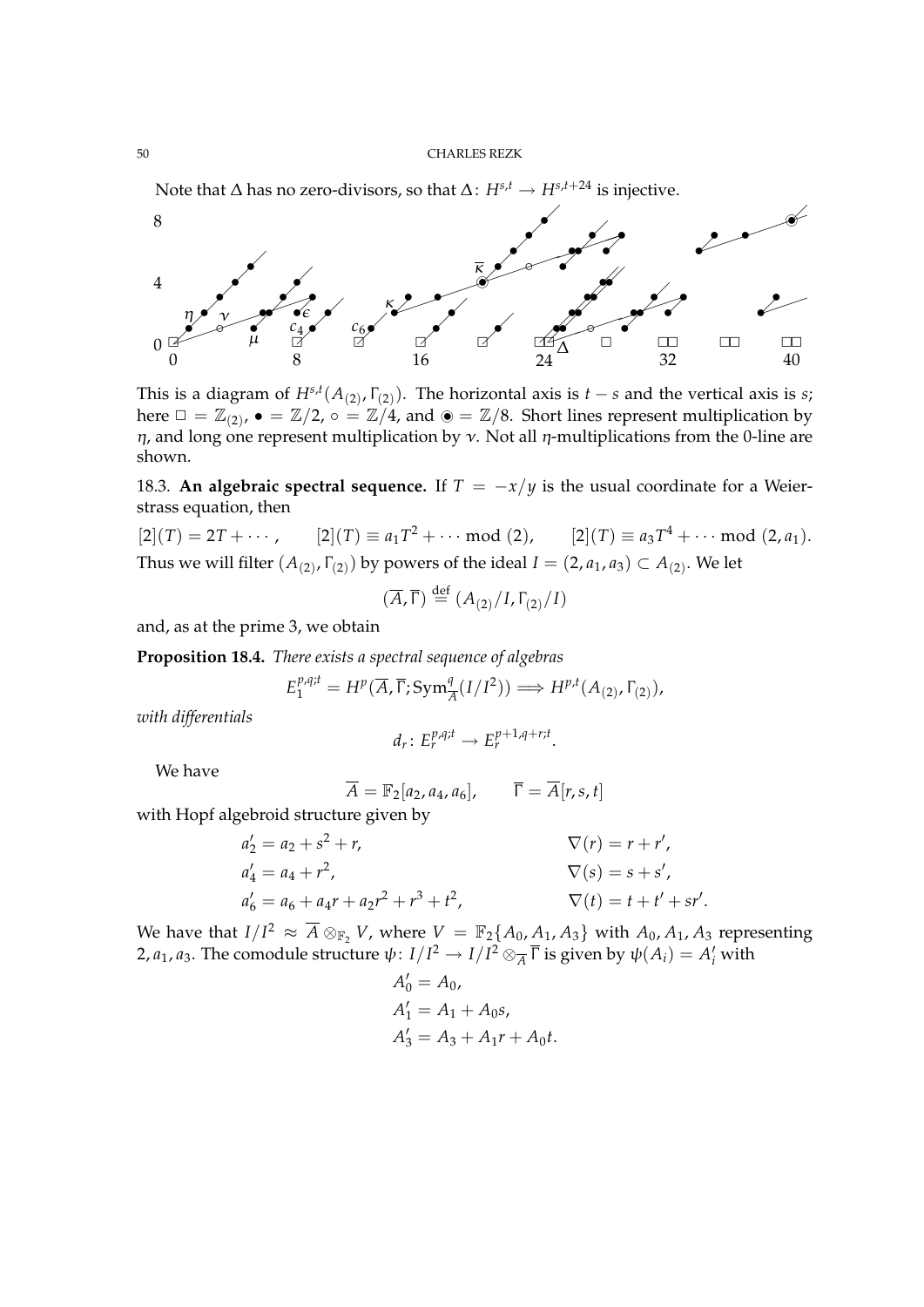As at the prime 3, we consider the Hopf algebroid ( $\mathbb{F}_2$ , *C*) induced by  $\overline{A} \to \mathbb{F}_2$  sending  $a_2$ ,  $a_4$ ,  $a_6 \mapsto 0$ . We see that

$$
C = \mathbb{F}_2 \otimes_{\overline{A}} \overline{\Gamma} \otimes_{\overline{A}} \mathbb{F}_2
$$
  
\n
$$
\approx \mathbb{F}_2[a_2, a_4, a_6, r, s, t]/(a_2, a_4, a_6, a'_2, a'_4, a'_6)
$$
  
\n
$$
\approx \mathbb{F}_2[r, s, t]/(s^2 + r, r^2, r^3 + t^2)
$$
  
\n
$$
\approx \mathbb{F}_2[s, t]/(s^4, t^2).
$$

The Hopf algebra structure is given by

$$
|s| = 2
$$
,  $|t| = 6$ ,  $\nabla(s) = s + s'$ ,  $\nabla(t) = t + t' + ss'^2$ .

**Proposition 18.5.** *The change of rings theorem applies to the map*  $(\overline{A}, \overline{\Gamma}) \rightarrow (\mathbb{F}_2, C)$ *. In particular, there is an isomorphism*

$$
H^{p,t}(\overline{A}, \overline{\Gamma}; \mathrm{Sym}^q_{\overline{A}}(I/I^2)) \approx H^{p,t}(C; \mathrm{Sym}^q_{\mathbb{F}_2}V).
$$

*Proof.* The map  $1 \otimes d^1$ :  $\overline{A} = \mathbb{F}_2[a_2, a_4, a_6] \rightarrow \mathbb{F}_2 \otimes_{\overline{A}} \overline{\Gamma} = \mathbb{F}_2[r, s, t]$  sends  $a_2 \mapsto s^2 + r, a_4 \mapsto r^2$ ,  $a_6 \mapsto r^3 + t^2$ , and is faithfully flat: the elements  $1, s, s^2, s^3, t, st, s^2t, s^3t$  serve as a basis for  $\mathbb{F}_2 \otimes_{\overline{A}} \overline{\Gamma}$  over  $\overline{A}$ .  $\overline{\Gamma}$  over  $\overline{A}$ .

*Remark* 18.6. The group scheme  $Spec(C)$  is actually the group of automorphisms of the generalized elliptic curve given by  $y^2 = x^3$  over  $\mathbb{F}_2$  which fix the base point and which preserve the 1-form  $\eta = dy/y^2$ .

The graded Hopf algebra *C* is isomorphic to the dual of  $A(1)$ , the subalgebra of the Steenrod algebra generated by Sq<sup>1</sup> and Sq<sup>2</sup>, except that the elements of *C* are in "double" the gradings of A(1). It is convenient to calculate with the dual Hopf algebra *C* ∗ (which is the double of  $\mathcal{A}(1)$ ), and allow it to act on *C*-comodules M by operations Sq<sup>1</sup> and Sq<sup>2</sup>,  ${\rm sending\,}$   ${\rm Sq}^i\colon M_n\to M_{n-2i}.$  With this convention, the comodule structure on  $V$  is described by  $\operatorname{\sf Sq}^1(A_1) = A_0$ ,  $\operatorname{\sf Sq}^2(A_3) = A_1$ , and all other  $\operatorname{\sf Sq}^i(A_j) = 0.$ 

In what follows, we assume the reader is familiar with calculations involving  $\mathcal{A}(1)$ .

# **Proposition 18.7.**

$$
H^{0,*}(C; \text{Sym}^*V) \approx \mathbb{F}_2[A_0, A_1^4, A_3^2].
$$

The elements  $A_0$ ,  $A_1^4$ ,  $A_0^3 A_3^2$ ,  $A_3^4$  are representatives of the modular forms 2,  $c_4$ ,  $c_6$ ,  $\Delta$  respectively, *and thus are permanent cycles in the spectral sequence.*

*Proof.* The calculation of  $H^0$  is straightforward. To see how modular forms are detected, we determine which power  $I<sup>q</sup> ⊂ A$  they lie in. Thus, for instance,

$$
c_4 = \underbrace{a_1^4 + 2^4 a_2^2 + (-3)2^4 a_4}_{I^4} + \underbrace{2^3 a_1^2 a_2 + (-3)2^3 a_1 a_3}_{I^5};
$$

the important term here is  $a_1^4$ , since we have reduced  $a_2$ ,  $a_4$ ,  $a_6$  to 0. Likewise,

$$
c_6 = \underbrace{(-27)2^3 a_3^2 + \cdots}_{I^5} + \underbrace{(-1) a_1^6 + 9 \cdot 2^2 a_1 a_3 + \cdots}_{I^6};
$$

the leading term (modulo  $a_2$ ,  $a_4$ ,  $a_6$ ) is  $2^3a_3^2$ 

.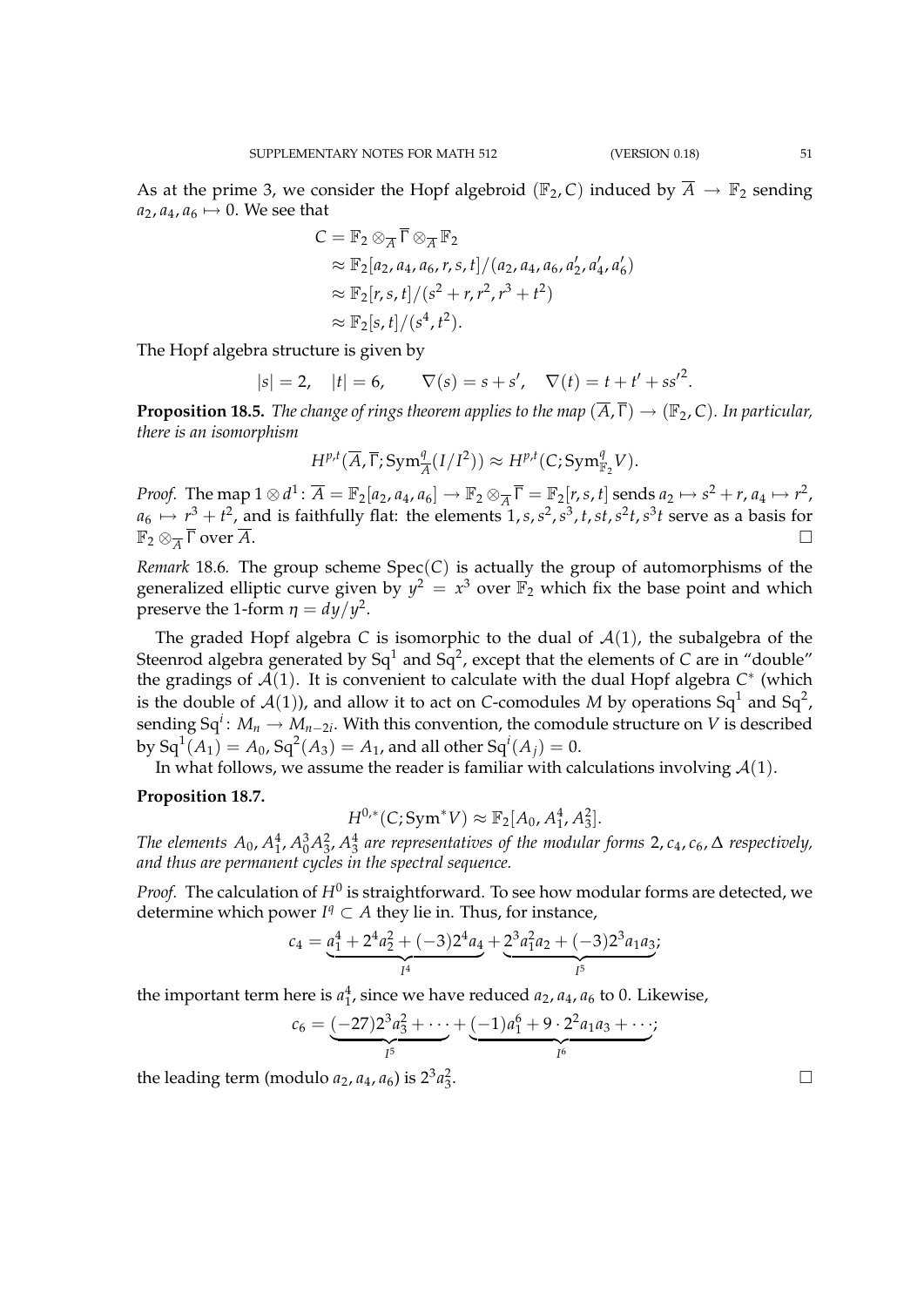The above calculation means that we should expect  $A_3^2$ ,  $A_0A_3^2$ ,  $A_0^2A_3^2$  to support differentials in the algebraic spectral sequence, since they do not correspond to modular forms.

**Proposition 18.8.** *As a C-comodule,* Sym∗*V is a direct sum of suspensions of comodules V<sup>k</sup> :*



(The  $\bullet$  represent  $\mathbb{Z}/2$ , and the lines represent  $\mathrm{Sq}^1$  and  $\mathrm{Sq}^2$ .) In particular,

$$
Sym^* V \approx \mathbb{F}_2[A_1^4, A_3^2] \otimes M,
$$

*where*

$$
M \approx \bigoplus_{k \geq 0} V_k \cdot A_0^k.
$$

We have that

$$
H^{*,*}(C;\mathbb{F}_2) \approx \mathbb{F}_2[\eta, \nu, e_{11,3}, e_{20,4}]/(\eta \nu, \nu^3, \nu e_{11,3}, e_{11,3}^2 + \eta^2 e_{20,4})
$$

with  $\eta \in H^{1,2}$ ,  $\nu \in H^{1,4}$ , and  $e_{t-s,s} \in H^{s,t}$ . (In general,  $e_{i,j}$  will be used as a name for an element in  $H^{j,i+j}(C;M)$ , so that  $(i,j)$  corresponds to  $(t-s,s)$ .) The groups  $H^{*,*}(C;V_k)$  are naturally modules over the above; we distinguish elements

$$
e_{11,3} \in H^{3,14}(C; V_0),
$$
  
\n
$$
e_{8,2} \in H^{2,10}(C; V_1),
$$
  
\n
$$
e_{5,1} \in H^{1,6}(C; V_2),
$$
  
\n
$$
e_{17,3} \in H^{3,20}(C; V_1),
$$
  
\n
$$
e_{17,3} \in H^{3,20}(C; V_1),
$$
  
\n
$$
e_{17,3} \in H^{3,20}(C; V_1),
$$
  
\n
$$
e_{14,2} \in H^{2,16}(C; V_2),
$$
  
\n
$$
e_{11,1} \in H^{1,12}(C; V_3).
$$

 $H^{*,*}(C;V_k) \approx \mathbb{F}_2$  if  $k \geq 4$ .

The multiplicative structure of *H*∗,<sup>∗</sup> (*C*; Sym∗*V*) is fairly complicated; it has *H*∗,<sup>∗</sup> (*C*; *M*) ⊗  $\mathbb{F}_2[A_1^4,A_3^2]$  as an associated graded. We first note some  $A_0$ -multiplications:

$$
A_0e_{20,4} = \nu e_{17,3}, \quad A_0e_{17,3} = \nu e_{14,2}, \quad A_0e_{14,2} = \nu e_{11,1}, \quad A_0e_{11,1} = \nu A_1^4.
$$

Note also that  $A_0^2 v = 0$ . There is more structure involving products of the  $e_{i,j}$ 's. First, the structure as a *H*∗,<sup>∗</sup> (*C*; F2)-module gives products with *e*11,3:

$$
e_{11,3}^2 = \eta^2 e_{20,4}, \quad e_{8,2} e_{11,3} = \eta^2 e_{17,3}, \quad e_{5,1} e_{11,3} = \eta^2 e_{14,2}.
$$

Some more products:

$$
e_{5,1}^2 = \eta^2 A_1^4
$$
,  $e_{5,1}e_{8,2} = \eta^2 e_{11,1}$ ,  $e_{8,2}^2 = \eta^2 e_{14,2} + \eta^4 A_3^2$ .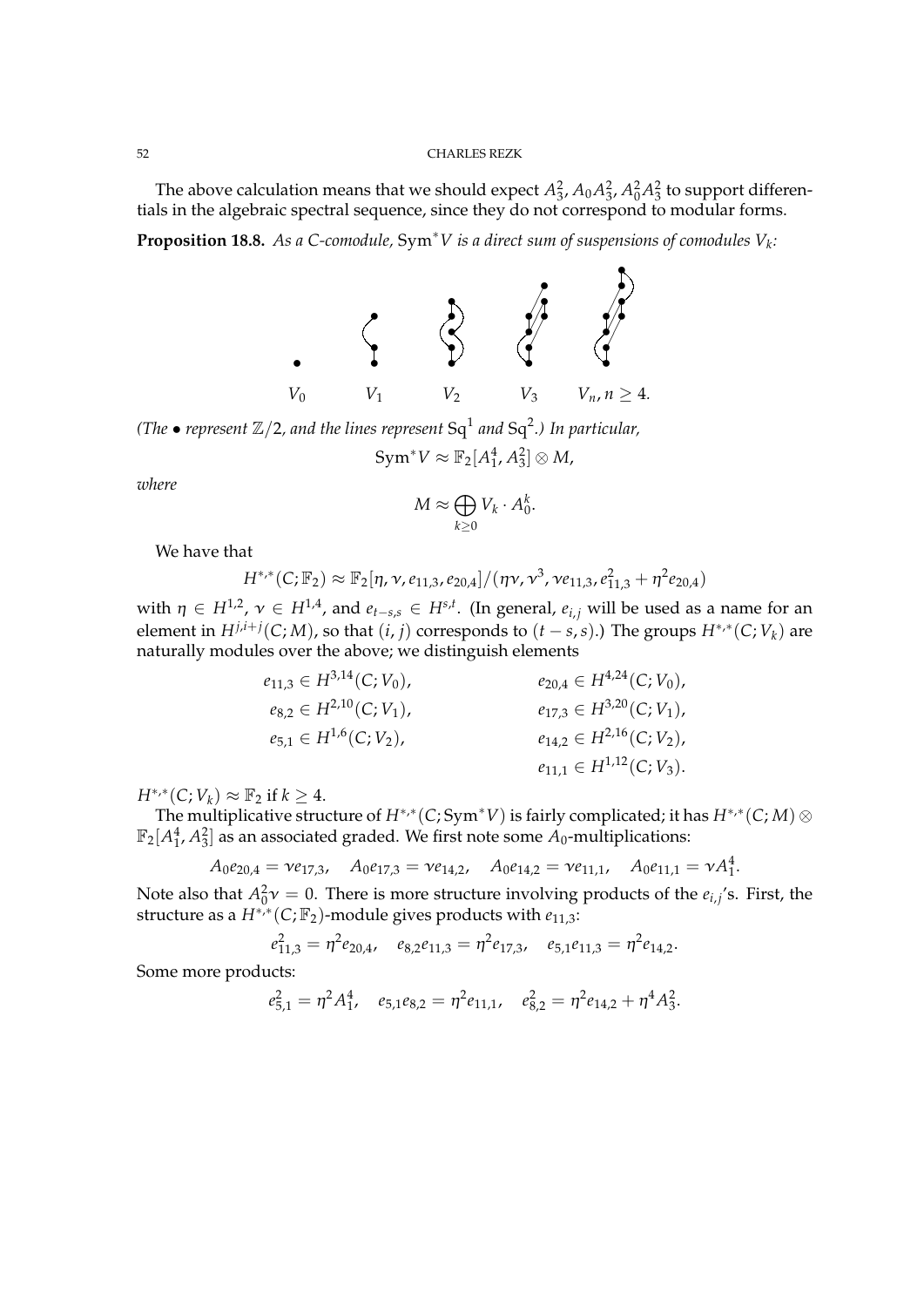The last one is the most delicate. It can be proved by considering the short exact sequence  $0 \to \Lambda \to V \otimes V \to Sym^2V \to 0$ , where  $\Lambda$  is an upside-down V: first find the exterior product of  $e_{8,2}$  with itself in  $H^{4,20}(C; V \otimes V)$  (there is only one non-trivial class in this grading), then compute its image in  $H^*(C; Sym^2V)$ .

To understand some of this structure, it useful to think about what happens when  $\eta$  is formally inverted. In fact,

$$
\eta^{-1}H^{*,*}(C; \text{Sym}^*V) \approx \mathbb{F}_2[\eta, \eta^{-1}][e_{5,1}, e_{8,2}, e_{11,3}].
$$

**Proposition 18.9.** The algebraic spectral sequence admits non-trivial differentials  $d^1$ :  $E_1^{p,q;t}$   $\rightarrow$  $E_1^{p+1,q+1;t}$ 1 *. It collapses at E*2*, although there are non-trivial multiplicative extensions.*

To prove this, we first note that  $A_0$ ,  $A_1^4$ ,  $A_0^3 A_3^2$ ,  $A_3^4$ ,  $\eta$ ,  $\nu$ ,  $e_{5,1}$ ,  $e_{8,2}$  are permanent cycles; we have already discussed the first four, and  $\eta$ ,  $\nu$ ,  $e_{5,1}$  clearly support no differentials. It is not too hard to construct a representative for  $e_{8,2}$  (or observe that it comes from the representative for  $\epsilon$  in the Adams-Novikov  $E_2$ -term for the sphere.)

We first establish the differential

$$
d_1: e_{11,3} \to \eta^2 e_{8,2}
$$

(for instance, this is the only way to force  $\eta^2 \epsilon = 0$  at the  $E_2$ -term). This implies

$$
d_1: e_{14,2} \rightarrow \eta^2 e_{11,1},
$$
  

$$
d_1: e_{17,3} \rightarrow e_{8,2}^2 = \eta^2 e_{14,2} + \eta^4 A_3^2;
$$

the first of these is because  $\eta^2e_{14,2}=e_{11,3}e_{5,1}\to \eta^2e_{8,1}e_{5,1}=\eta^4e_{11,1}$ , and the second because  $η<sup>2</sup>e<sub>17,3</sub> = e<sub>11,3</sub>e<sub>8,2</sub> \rightarrow η<sup>2</sup>e<sub>8,2</sub><sup>2</sup>. These imply$ 

$$
d_1\colon A_3^2\to e_{11,1},
$$

because  $e_{8,2}^2 \to 0$  since it is a target, and thus  $0=d_1(e_{8,2}^2)=d_1(\eta^2e_{14,2}+\eta^4 A_3^2)=\eta^4e_{11,1}+$  $\eta^4 d_1(A_3^2)$ . Thus

$$
d_1: A_0 A_3^2 \to A_0 e_{11,1} = \nu A_1^4,
$$
  

$$
d_1: A_0^2 A_3^2 \to A_0^2 e_{11,1} = \nu A_0 A_1^4.
$$

All other  $d_1$ 's are forced by these. We note in particular that the elements

$$
\eta^2 A_3^2 + e_{14,2} \in H^{2,16}, \qquad e_{20,4} \in H^{4,24}
$$

survive; these represent  $\kappa$  and  $\overline{\kappa}$ . One can check that  $\kappa^2=0$ :

$$
d_1: e_{17,3}A_3^2 \to \eta^4 A_3^4 + e_{20,4}A_1^4 = (\eta^2 A_3^2 + e_{14,2})^2 = \kappa^2.
$$

This also happens to show that  $\overline{\kappa}c_4 = \eta^4 \Delta.$ 

Several exotic multiplicative extensions can be found at *E*2, including

$$
\nu^3 = \eta e_{8,2}, \quad \eta(A_0^3 A_3^2) = e_{5,1} A_1^4.
$$

Once these are established, one checks that as an algebra *E*<sup>2</sup> is generated by permanent cycles, and so we are done (more or less).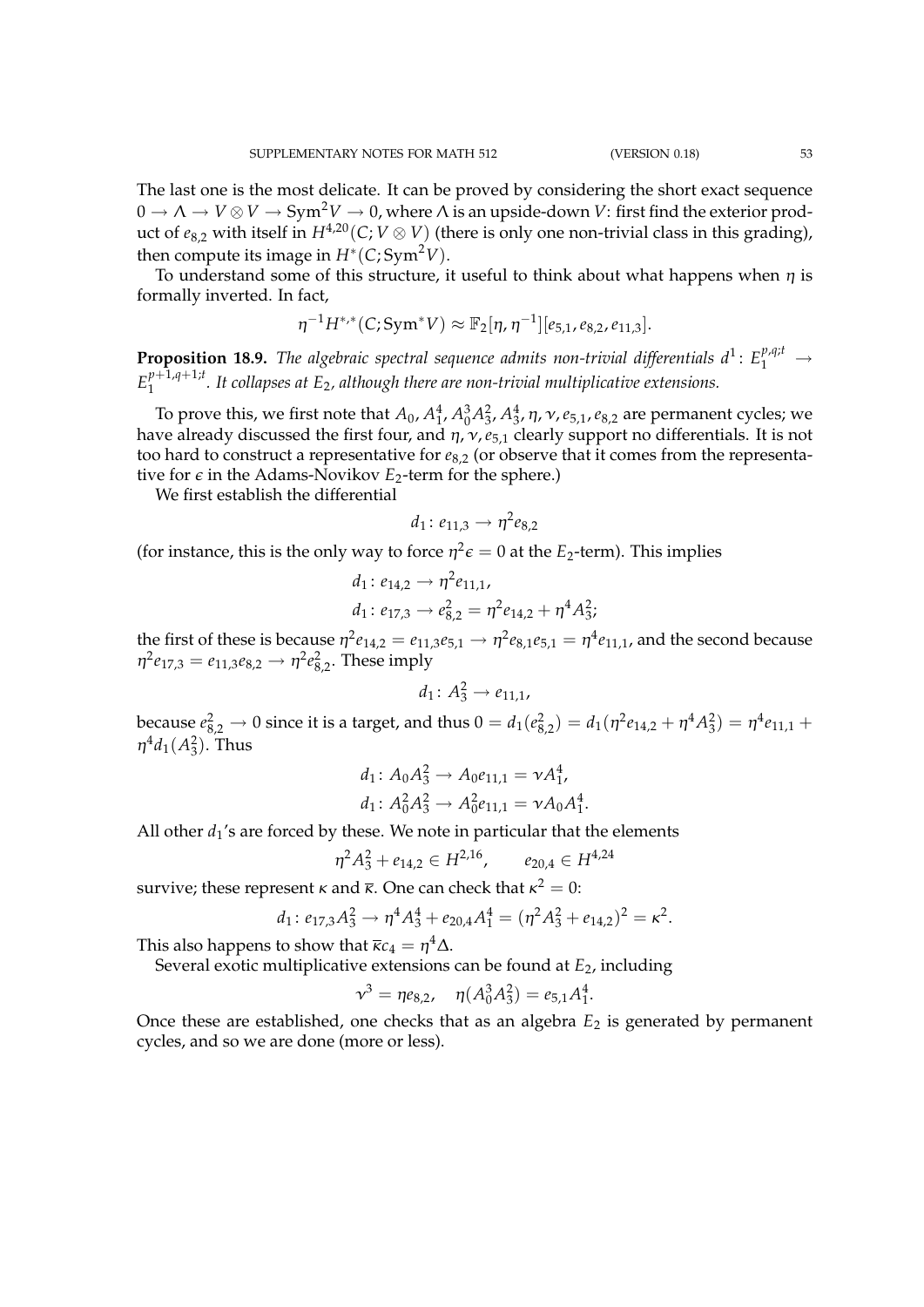# 19. HOMOTOPY GROUPS OF tmf AT 2

We now have to compute a spectral sequence

$$
E_2^{s,t} = H^{s,t}(A_{(2)}, \Gamma_{(2)}) \Longrightarrow \pi_{t-s} \text{tmf}_{(2)}.
$$

I will not give a complete exposition of this. The reader should take a look at [HM], especially the full page chart, which is a picture of the spectral sequence starting at the *E*4-term, with some of the material on lines  $s = 0, 1, 2$  omitted. A complete description and proof of the differentials is given in [Bau].

Observe first that the classes η, ν,  $\epsilon$ , κ,  $\bar{\kappa}$  come from homotopy classes in  $\pi_* S^0$ , and so are permanent cycles.

The first possible non-trivial differential is at *E*3, given by

$$
d_3\colon \mu\to \eta^4,
$$

which forces

$$
d_3: c_4 \to 0,
$$
  
\n
$$
d_3: c_6 \to \eta^3 c_4,
$$
  
\n
$$
d_3: \mu \overline{\kappa} \to \eta^4 \overline{\kappa},
$$
  
\n
$$
d_3: \Delta \to 0.
$$

At  $E_4$  one can start to make sense of multiplicative extensions of the type  $4\nu=\eta^3.$ The key differential is

This can be derived in several ways, for instance using

**Lemma 19.1.** *In*  $\pi_{26}S^0$  we have  $v^2\overline{\kappa} \in \langle \eta_4 \epsilon, \eta, 2\iota \rangle$ .

*Proof.* See [HM] (there, " $\sigma$ " is used where we write " $\epsilon$ ", but this appears to be a typo). Use **Tilman's proof here.**

 $d_5: \Delta \rightarrow \nu \overline{\kappa}$ .

Since  $\sigma \in \pi_7 S^0$  maps to 0 in tmf we have that  $\nu^2 \overline{\kappa}$  must lie in the indeterminacy of the bracket, which cannot possibly happen in this dimension unless  $v^2 \overline{\kappa} = 0$  in homotopy, which can only happen if  $d_5$  does as alleged.

This implies

$$
d_5: \Delta^2 \to 2\overline{\kappa}\Delta,
$$
  
\n
$$
d_7: \Delta^4 \to 4\overline{\kappa}\Delta,
$$
  
\n
$$
d_5, d_7: \Delta^8 \to 0.
$$

*Exercise* 19.2 (Mahowald)*.* Compute the remaining differentials in the spectral sequence using elementary Toda bracket considerations.

The last differential turns out to be  $d_{23} \colon \eta \Delta^5 \to \overline{\kappa}^6$ . Thus

**Theorem 19.3.** *The spectral sequence for*  $\pi_*$ tmf<sub>(2)</sub> collapses at the E<sub>24</sub>-term, and  $E_{24}^{s,*} = E_{\infty}^{s,*} = 0$ *for s*  $\geq$  24*. The edge homomorphism fits in an exact sequence* 

$$
0 \to K \to \pi_t \text{tmf}_{(2)} \to \mathcal{M}_{t/2} \otimes \mathbb{Z}_{(2)} \to C \to 0,
$$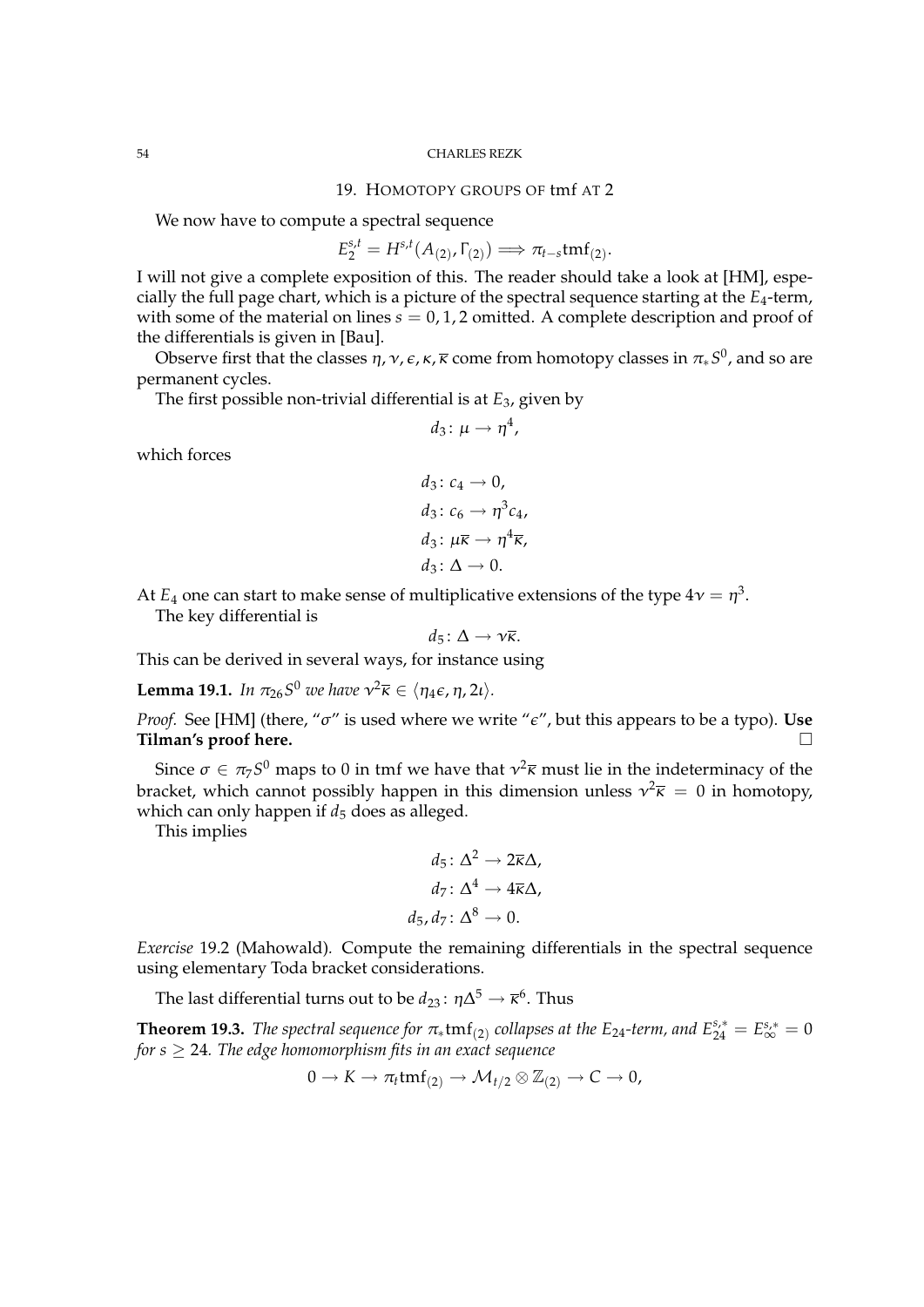*where*

$$
C\approx \mathbb{Z}/2[c_4,\Delta]\{c_6\}\oplus \left(\mathbb{Z}/2\{\Delta^4\}\oplus \mathbb{Z}/4\{\Delta^2,\Delta^6\}\oplus \mathbb{Z}/8\{\Delta,\Delta^3,\Delta^5,\Delta^7\}\right)\otimes \mathbb{Z}[\Delta^8].
$$

*The torsion in*  $\pi_* \text{tmf}_{(2)}$  *has order at most* 8*. The map* 

$$
\Delta^8\colon \pi_n\mathrm{tmf}_{(2)}\to \pi_{n+192}\mathrm{tmf}_{(2)}
$$

*is injective.*

# 20. CALCULATION OF *MU*∗tmf

Recall that  $Y = (\Omega U(4))^{\gamma}$  is a Thom spectrum, and thus has a natural map to MUP.

**Proposition 20.1.** *The spectrum MUP*  $\wedge$  tmf *admits the structure of an elliptic spectrum* (*MUP*  $\wedge$  $tmf, C, \phi$  *in such a way that the natural map*  $tmf \wedge Y \approx Y \wedge tmf \rightarrow MUP \wedge tmf$  *induces a morphism of elliptic spectra. In particular,*  $\pi_{odd} MUP \wedge tmf = 0$ *, and* 

$$
\pi_0MUP \wedge \text{tmf} = MUP_0\text{tmf} = \mathbb{Z}[a_1, a_2, a_3, a_4, a_6, e_n, n \geq 4].
$$

*The generalized elliptic curve*  $C = C_a$  *is the Weierstrass equation in x, y with coefficients*  $a_1, \ldots, a_6$ *. The natural map MUP*  $\rightarrow$  *MUP*  $\wedge$  tmf corresponds to the coordinate  $T_{MUP}$  on  $\widehat{C}$  with the property *that*

$$
-x/y = T + \sum_{n \geq 5} e_{n-1}T^n.
$$

To prove this, we will apply  $MUP_*$  to the cosimplicial spectrum  $[s] \ \mapsto \ \mathsf{tmf} \wedge \gamma^{(s+1)}.$ Recall that if *E* is an even periodic spectrum, then  $E_{odd} MUP = 0$ , and there is a natural isomorphism

$$
\text{hom}_{\text{alg}(E_0)}(E_0MUP, R) \approx \text{Coord}_{G_E \otimes R}.
$$

If *T<sup>E</sup>* is a choice of coordinate for *E*, and *TMUP* is the canonical coordinate for *MUP*, we have

$$
MUP_0E = E_0MUP \approx E_0[b_0^{\pm 1}, b_n, n \ge 1] \quad \text{where} \quad T_{MUP} = \sum_{n \ge 1} b_{n-1}T_E^n,
$$

and the classes  $b_n \in \pi_0 E \wedge MUP$  are in the image of the map  $E_0 T_{MUP}$ :  $E_0 \mathbb{CP}^{\infty} \to E_0 MUP$ . Alternately, we can write

$$
MUP_0E = E_0MUP \approx E_0[m_0^{\pm 1}, m_n, n \ge 1] \quad \text{where} \quad T_E = \sum_{n \ge 1} m_{n-1} T_{MUP}^n,
$$

and the classes  $m_n \in \pi_0 MUP \wedge E$  are in the image of the map  $MUP_0T_E$ :  $MUP_0\mathbb{CP}^{\infty} \rightarrow$  $MUP_0E$ .

Recall that

 $hom_{\text{Rings}}(\pi_0(\text{tmf}\wedge Y), R) = \{ \text{Weierstrass equations } F_a \text{ over } R \}.$ 

 $\text{hom}_{\text{Rings}}(\text{MUP}_0 \text{tmf} \wedge Y, R) = \{ (F_a, T_{\text{MUP}}) \},$ 

where  $F_a$  is a Weierstrass equation over *R*, and  $T_{MUP}$  is a coordinate for the curve associated to this equation.

The complex  $[s] \mapsto \Delta^s \stackrel{\text{def}}{=} MUP_0(\text{tmf} \wedge Y^{(s+1)})$  is the cobar complex of a Hopf algebroid, representing the groupoid whose objects are as above, and whose morphisms are coordinate transformations relating the two Weierstrass equations.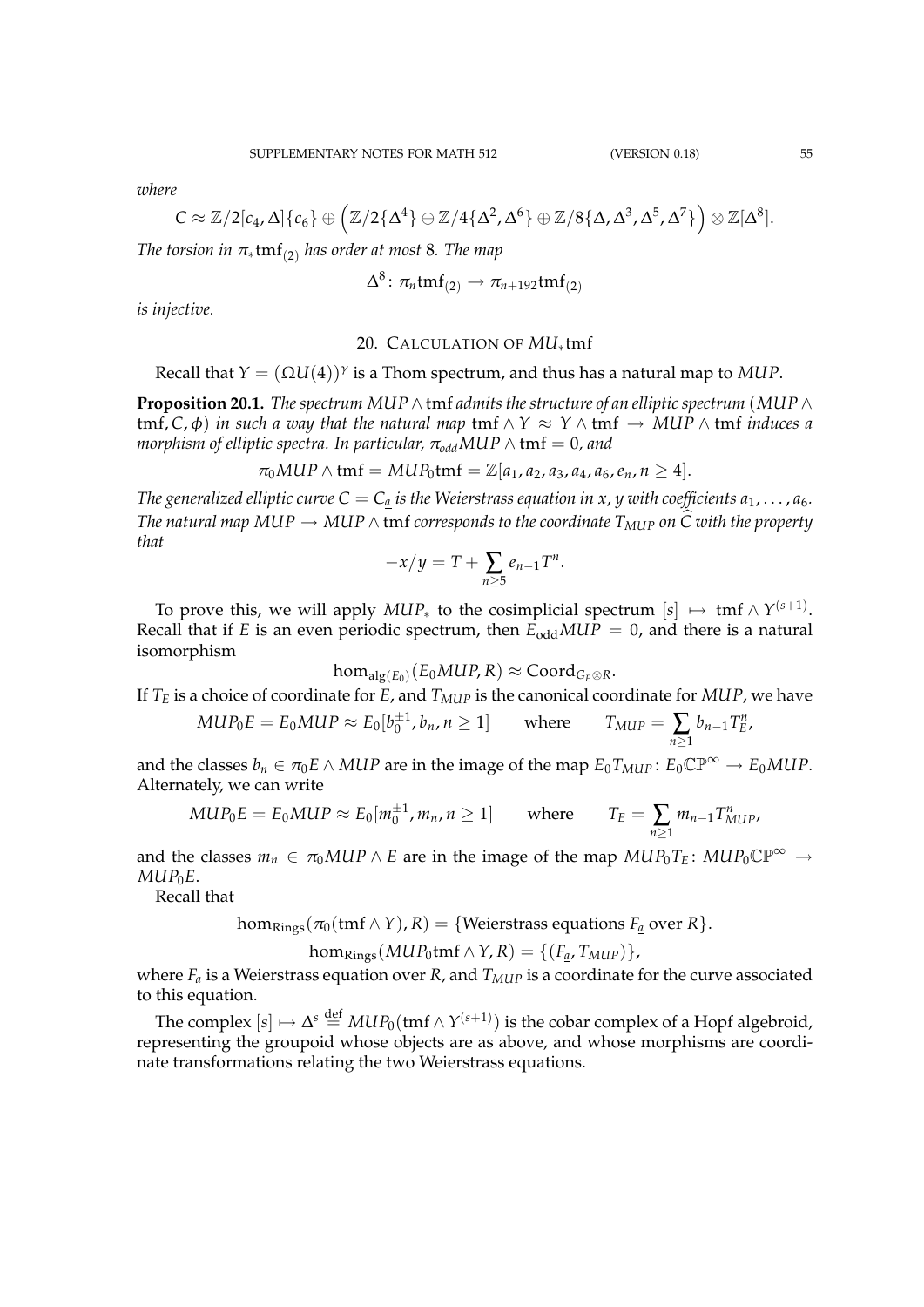We can write

$$
\Delta^{0} = MUP_{0}(\text{tmf}\wedge Y) \approx \mathbb{Z}[a_{1}, a_{2}, a_{3}, a_{4}, a_{6}, m_{0}^{\pm 1}, m_{n}, n \geq 1]
$$

where  $\pi_0$ (tmf  $\land$  *Y*)  $\rightarrow$  *MUP*<sub>0</sub>(tmf  $\land$  *Y*) is the evident map, and

$$
T_C = \sum_{n\geq 1} m_{n-1} T^n_{MUP}
$$

where  $T_C = -x/y$  is the standard coordinate on the generalized elliptic curve  $F_a = 0$ .

Let  $R = \mathbb{Z}[a_1,\ldots,a_6,e_n, n \geq 4]$  and define a map  $\Delta^0 \to R$  by sending  $a_i \mapsto \overline{a_i}$ ,  $m_0 \mapsto 1$ ,  $m_1$ ,  $m_2$ ,  $m_3 \mapsto 0$ , and  $m_n \mapsto e_n$  for  $n \ge 4$ .

**Proposition 20.2.** *The induced Hopf algebroid is* (*R*, *R*)*, and the change of rings theorem applies*  $to (\Delta^0, \Delta^1) \rightarrow (R, R).$ 

*Proof.* The first part is simply the statement that for any coordinate *T* on a generalized elliptic curve there is a unique pair of Weierstrass parameters  $(x, y)$  such that  $-x/y = T +$  $O(T^5)$ . The second part is also follows from this, since there is an equivalence of groupoids.  $\Box$ 

*Remark* 20.3*.* There are maps

$$
tmf \wedge Y \xrightarrow{f} MUP \wedge tmf \wedge Y \xrightarrow{g} tmf \wedge Y.
$$

The map  $f$  is induced by  $S^0 \rightarrow MUP$ , and the map  $g$  is induced by  $Y \rightarrow MUP$  and by multiplication in MUP. In homotopy,  $g$  corresponds to  $\Delta^0 \to R$  as described above. The map  $f$  corresponds to a map  $R \to \Delta^0$ , which is one of the maps involved in the equivalence of groupoids. We will need to be able to compute this map: it sends  $a_i \mapsto a'_i$  where we use

$$
\lambda = m_0,
$$
  
\n
$$
s = m_1/m_0^2,
$$
  
\n
$$
r = (m_0m_2 - m_1^2)/m_0^4,
$$
  
\n
$$
t = -(3m_0m_1m_2 + a_1m_0^3m_2 - a_1m_0^2m_1^2 - m_0^2m_3 - 2m_1^3)/m_0^6,
$$

and it sends  $e_n$  to  $m_n/m_0$  modulo elements decomposable in the  $a_i$  and the  $m_n$  for  $n \ge 1$ . (It would be better if I had calculated these in terms of the *bn*'s.)

We get a similar description for *MU*∗tmf, which we will need later.

**Proposition 20.4.** *There is an isomorphism*

$$
MU_*\mathrm{tmf} \approx \mathbb{Z}[a_1, a_2, a_3, a_4, a_6, e_n, n \ge 4], \qquad |a_i| = 2i, |e_n| = 2n.
$$

 $\tau$ he map  $MU_*$ t $\text{tmf} \rightarrow MUP_*$ t $\text{tmf}$  sends  $a_i \mapsto \eta^i a_i$  and  $e_i \mapsto \eta^i e_i.$ 

Finally, we calculate the map  $MU_*$ tmf  $\rightarrow MU_*$ *HZ* induced by tmf  $\rightarrow H\mathbb{Z}$ . Recall that

$$
MU_* H\mathbb{Z} \approx \mathbb{Z}[t_n, n \geq 1], \qquad |t_n| = 2n,
$$

where

$$
T_{MU} = \sum t_{n-1} T_{HZ}^n.
$$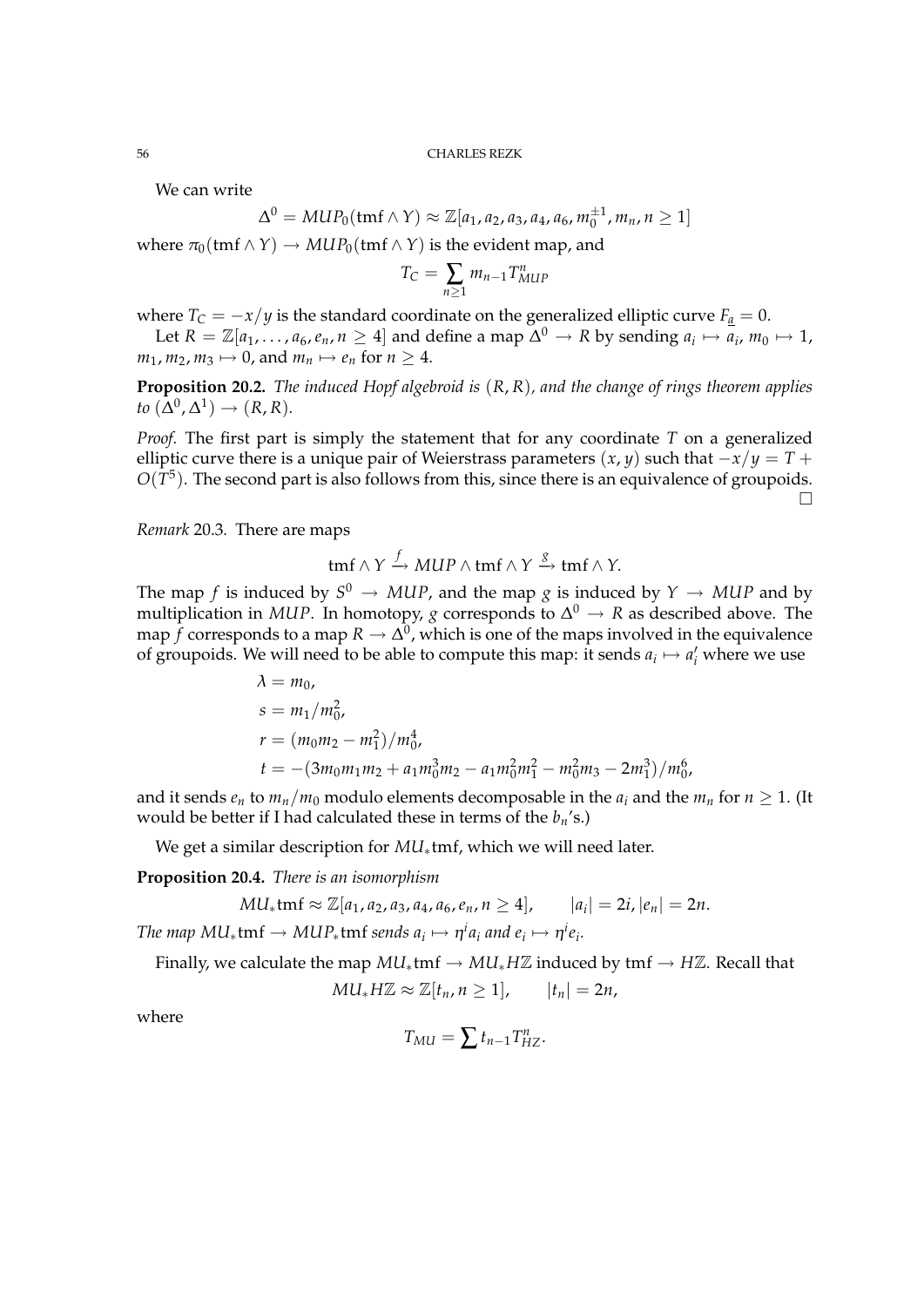$$
a_1 \mapsto -2t_1
$$
,  $a_2 \mapsto 2t_1^2 - 3t_2$ ,  $a_3 \mapsto -2t_1^3 + 4t_1t_2 - 2t_3$ ,

$$
a_4 \mapsto t_1^4 - 2t_1^2t_2 - 2t_1t_3 + 3t_2^2, \qquad a_6 \mapsto t_1^4t_2 - t_1^2t_2^2 - t_2^3 - t_3^2 - 2t_1^3t_3 + 4t_1t_2t_3,
$$

*and hence*

 $b_2 \mapsto 12t_1^2 - 12t_2$ ,  $b_4 \mapsto 6t_1^4 - 12t_1^2t_2 + 6t_2^2$ ,  $b_6 \mapsto 4t_1^6 - 12t_1^4t_2 + 12t_1^2t_2^2 - 4t_2^3$ , *and*  $c_4$ ,  $c_6 \mapsto 0$ . Furthermore,

$$
e_n \mapsto t_n \mod (t_1, t_2, t_3).
$$

*Proof.* This is computed by considering the composite *MU* ∧ tmf  $\rightarrow$  *MU* ∧ *MU* ∧ tmf  $\rightarrow$ *MU* ∧ *H*Z.

21. COMPUTATION OF  $H_*(\text{tmf};\mathbb{F}_p)$ 

To carry this out, we use the universal coefficient spectral sequence associated to  $H\mathbb{F}_p$ viewed as a module spectrum over *MU*; see [Ada73]. This has the form

$$
E_2^{s,t} = \text{Tor}_s^{M U_*}(M U_t X, \mathbb{F}_p) \Longrightarrow H_{s+t}(X; \mathbb{F}_p).
$$

Differentials take the form  $d_r\colon E_r^{s,t}\to E_r^{s-r,t+r-1}$ . Since  $(MU_*X)_{(p)}\approx BP_*X\otimes R_*$  with  $R_* \approx \mathbb{Z}[y_n, n \neq p^j - 1]$ , we have

$$
E_2^{s,t} \approx \text{Tor}_s^{BP_*}(BP_tX,\mathbb{F}_p).
$$

It is simpler to use *BP* rather than *MU*; however, I need the freedom to be able to do calculations using *MU*, so I will frame most statements in this form.

We will use the following proposition.

**Proposition 21.1.** Let X be a ring spectrum, and let  $\phi$ :  $MU_* \rightarrow MU_*X$  denote any complex *orientation of MU*∗*X. Suppose that there is an n* ≥ −1 *such that*

(1)  $\phi(v_k) \equiv 0 \text{ mod } (p, \phi(v_1), \ldots, \phi(v_n))$ , for all  $k \geq 0$ , and

(2)  $p, \phi(v_1), \ldots, \phi(v_n)$  *is a regular sequence in MU*<sup>\*</sup>*X*.

*Then*

$$
E_2^{*,*}(H_*X) \approx (MU_*X \otimes_{MU_*} \mathbb{F}_p) \otimes E(\overline{\tau}_j, j > n)
$$
  
\n
$$
\approx (BP_*X \otimes_{BP_*} \mathbb{F}_p) \otimes E(\overline{\tau}_j, j > n)
$$
  
\n
$$
\approx BP_*X/(p, v_1, \ldots, v_n) \otimes E(\overline{\tau}_j, j > n),
$$

 $\varpi$  *where*  $\overline{\tau}_j \in \text{Tor}_{1,2(p^j-1)}.$  *In particular, the universal coefficient spectral sequence collapses at E<sub>2</sub>.* 

*Proof.* Clearly, if the hypotheses hold for any one complex orientation  $\phi$ , they hold for all such, so we may as well assume that  $\phi$  is the map induced by the inclusion  $BP \to BP \land X$ . Let  $I = (p, \phi(v_1), \ldots, \phi(v_n))$ . Then

$$
\operatorname{Tor}^{BP_*}_*(BP_*X, \mathbb{F}_p) \approx \operatorname{Tor}^{BP_*/(p,\ldots,v_n)}_*(BP_*X/I, \mathbb{F}_p)
$$
  

$$
\approx BP_*X/I \otimes \operatorname{Tor}^{BP_*/(p,\ldots,v_n)}_*(\mathbb{F}_p, \mathbb{F}_p)
$$
  

$$
\approx (BP_*X/I) \otimes E(\overline{\tau}_j, j > n),
$$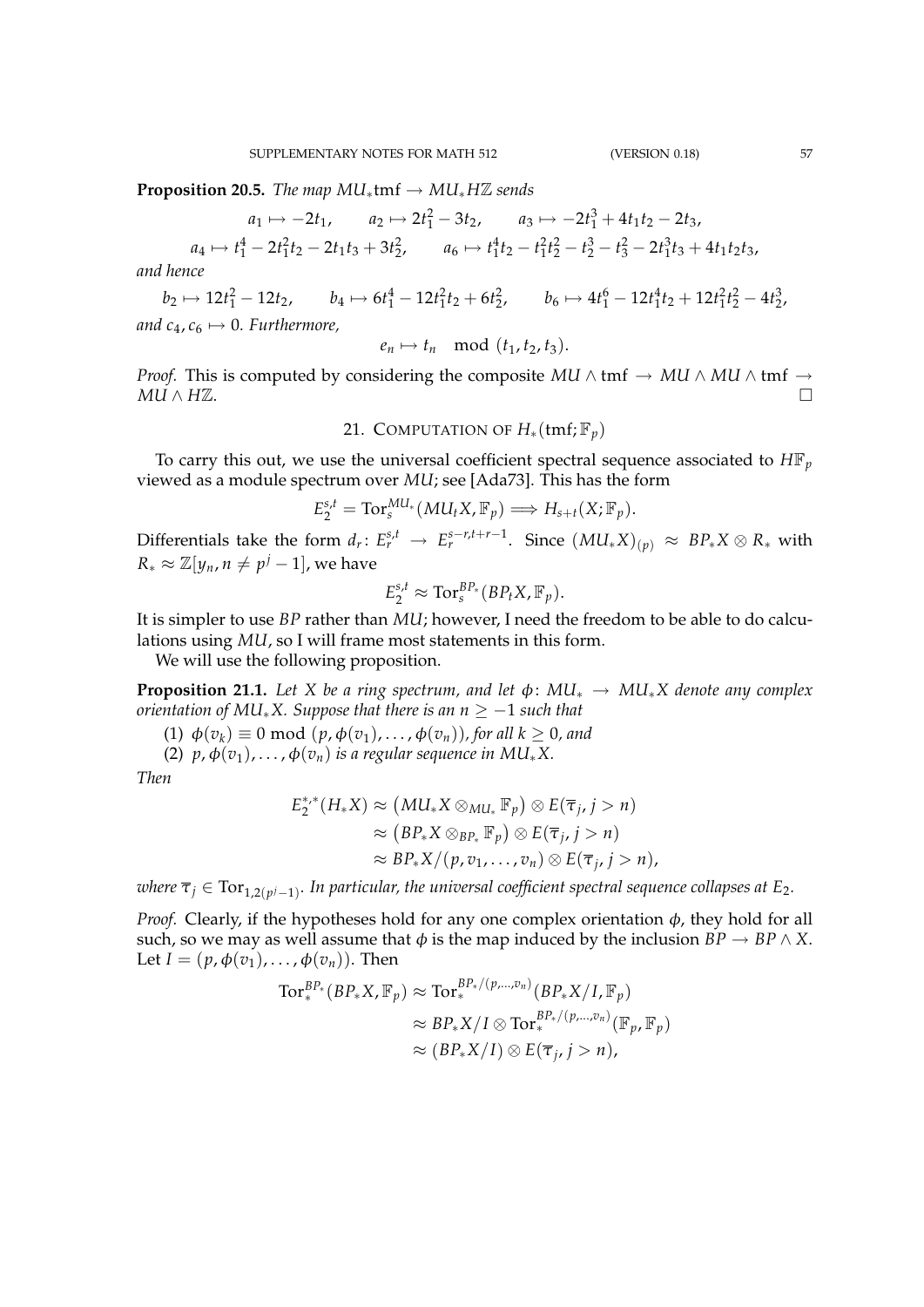using flat base change twice: first, because  $p, \ldots, \phi(v_n)$  is a regular sequence in  $BP_*X$ , so that  $BP_*X$  is flat as a module over  $\mathbb{Z}_{(p)}[v_1,\ldots,v_n]$ ; and second, because  $BP_*/(p,\ldots,v_n)\to$  $BP_*X/I$  factors through  $\mathbb{F}_p$ .

*Example* 21.2*.* Let's carry this out for  $X = H = H\mathbb{F}_p$ . We have

$$
H_*MU \approx MU_*H \approx MU_*[t_n, n \geq 1] \approx MU_*[m_n, n \geq 1], \qquad |t_n| = |m_n| = 2n.
$$

The *t<sub>n</sub>*'s are in the image of  $T_{MU} \wedge H$ :  $\Sigma^{-2} \mathbb{CP}^\infty \wedge H \to MU \wedge H$ , while the  $m_n$ 's are in the  $\operatorname{image~of}~MU \wedge T_H \colon MU \wedge \Sigma^{-2}\mathbb{CP}^\infty \to MU \wedge H.$ 

By the proposition, we have that

$$
E_2 \approx (M U_* H \otimes_{M U_*} \mathbb{F}_p) \otimes E(\overline{\tau}_n, n \geq 0).
$$

Since

$$
M U_* H \otimes_{M U_*} \mathbb{F}_p \approx BP_* H \otimes_{BP_*} \mathbb{F}_p \approx BP_* H \approx \mathbb{F}_p[t_j, j \geq 1], \quad |t_j| = 2(p^j - 1),
$$

we see that we get the correct answer (up to associated graded).

One can show, using the definition of the classes  $m_n \in MU_{2n}$ *H*, that the natural map *MU*<sub>∗</sub>*H* → *H*<sub>∗</sub>*H* actually sends  $m_{p^j-1}$   $\mapsto$  *ξ<sub>j</sub>* and  $m_n$   $\mapsto$  0 if  $n ≠ p^j - 1$ , where *ξ<sub>j</sub>* is the "usual" generator in  $H_{2(p^j-1)}H$  (for  $p$  odd); or  $\xi_j = \zeta_j^2$  for the "usual"  $\zeta_j \in H_{2^j-1}H$  (for  $p = 2$ ). Therefore  $t_{p^j-1} \mapsto \overline{\xi_j}$  and  $t_n \mapsto 0$  if  $n \neq p^j-1$ . Similarly, the classes  $\overline{\tau_j}$  correspond (up to filtration) to the antipode of the "usual" generator  $\tau_j \in H_{2(p^j-1)+1}H$  (for  $p$  odd); or  $\tau_j = \zeta_j$  (for  $p = 2$ ). (We will need this fact later on.)

We need to verify hypotheses (1) and (2) when  $X = \text{tmf.}$  First, we check (1) at each prime.

**Proposition 21.3.** *Let C<sup>a</sup> be the curve associated to a Weierstrass equation over a ring R, and let T* be any coordinate for  $\widehat{C}_{\underline{a}}$ . Let  $v_n \in R$  such that  $[p](T) = v_n T^{p^n} + \cdots \mod (p, v_1, \ldots, v_{n-1})$  as *usual. Then*

$$
v_n \equiv 0 \mod (p, v_1, v_2) \text{ for all } n,
$$

*or what is the same thing,*  $v_n \equiv 0 \mod (p, v_1, \ldots, v_{n-1})$  *for*  $n \geq 3$ *.* 

**Lemma 21.4.** *The proposition holds whenever*  $R/(p, v_1, v_2)$  *is an integral domain.* 

*Proof.* It is enough to embed  $R/(p, v_1, v_2) \subset k$  in an algebraically closed field and to prove the lemma there. In this case the lemma follows from the classification of generalized elliptic curves over such fields: such a curve must be isomorphic to  $y^2 = x^3$ , whose formal group law is G*a*.

*Proof of* (21.3)*.* Our proof breaks up into cases, depending on the prime. In each case we pass to a universal example of a generalized elliptic curve (at the given prime), and prove the statement of the proposition for it. There really ought to be a better proof than this, but I can't find one.

*Case p* = 2*:* Every Weierstrass equation arises from the universal one over  $R =$  $\mathbb{Z}[a_1, \ldots, a_6]$  by base change. Since  $v_1 = a_1$  and  $v_2 = a_3$ , we have  $R/(2, v_1, v_2) \approx$  $\mathbb{F}_2[a_2, a_4, a_6]$ , which is an integral domain, and so the proposition follows from the lemma.

*Case*  $p = 3$ *:* After localizing at 3 every Weierstrass equation is isomorphic to one induced by base change from  $\overline{R} = \mathbb{Z}_{(3)}[b_2, b_4, b_6]$ . Since  $v_1 = b_2$  and  $v_2 = b_4^2$  we have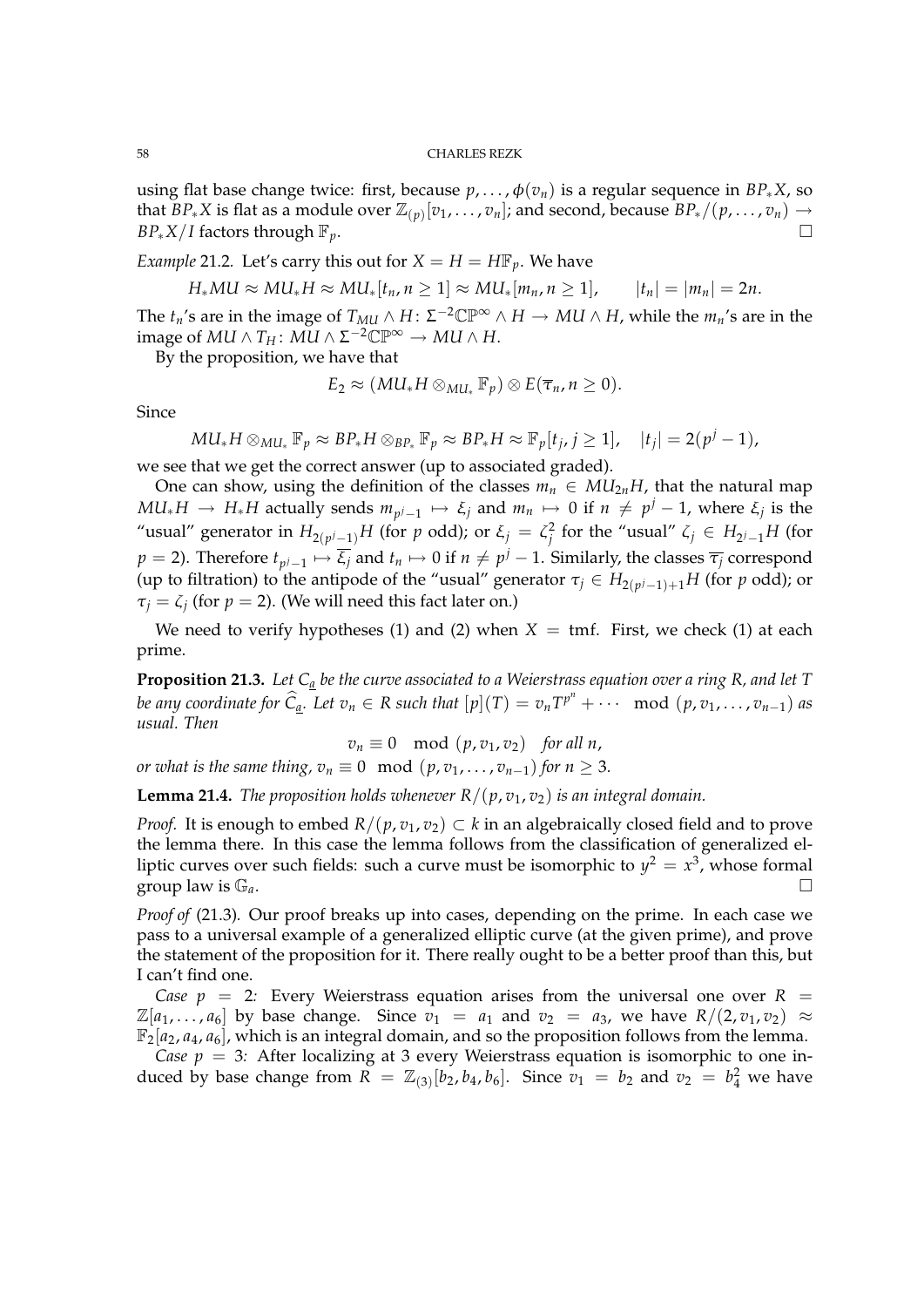$R/(3, v_1, v_2) \approx \mathbb{F}_3[b_4, b_6]/(b_4^2)$ . Now  $v_n$  is a homogeneous element in this ring: if we grade by  $|b_n| = 2n$  then  $|v_n| = 2(\bar{3}^n - 1)$ . A straightforward calculation shows that  $R/(3, v_1, v_2)$ is concentrated in degrees  $\equiv 0.8$  mod 12, while  $|v_n| = 2(3^n - 1) \equiv 4$  mod 12, and thus  $v_n = 0$  in  $R/(3, v_1, v_2)$ .

*Case*  $p \geq 5$ *:* After localizing at  $p \geq 5$  every Weierstrass equation is isomorphic to one induced by base change from  $R = \mathbb{Z}_{(p)}[c_4, c_6]$ . Again,  $v_n$  is a homogeneous element of degree  $2(p^n - 1)$ , assuming  $|c_n| = 2n$ . One uses the fact that the ideal  $(v_1, v_2) \subset \mathbb{F}_p[c_4, c_6]$ is generated by a regular sequence. Then some calculations with poincaré series show that  $\mathbb{F}_p[c_4, c_6]/(v_1, v_2)$  vanishes in degrees greater that  $2(p^2 + p - 12)$ , which is certainly less than  $2(p^n - 1)$  for  $n \ge 3$ .

Now we verify the hypothesis (2) of the lemma for each prime, using a choice of coordinate for the formal group of the elliptic curve.

*Case p* = 2*:* Since  $v_1 = a_1$  and  $v_2 = a_3$ , it is clear that 2,  $v_1$ ,  $v_2$  is a regular sequence in *MU*∗tmf.

*Case p* = 3: We have that  $v_1 = b_2$  and  $v_2 = 2b_4^2$ , so that  $(3, v_1, v_2)$  is a regular sequence in  $\mathbb{Z}_{(3)}[b_2, b_4, b_6]$ . Now  $b_i \equiv \pm a_i$  modulo 3 and decomposables for  $i = 2, 4, 6$ , and hence  $(3, v_1, v_2)$  is a regular sequence in *MU*<sub>\*</sub>tmf.

*Case p*  $\geq$  5: We need to use the fact that *p*, *v*<sub>1</sub>, *v*<sub>2</sub> is a regular sequence in  $\mathbb{Z}_{(p)}[c_4, c_6]$ . Now  $c_i \equiv a_i$  up to scalar and modulo *p* and decomposables for  $i = 4$ , 6, and hence  $(p, v_1, v_2)$  is a regular sequence in *MU*∗tmf.

**Theorem 21.5.** *The mod p ordinary homology of* tmf *is an commutive ring in the category of comodules over the dual steenrod algebra* A∗*. It is described by*

(1)  $H_*(\text{tmf};\mathbb{F}_2) \approx \mathcal{B}_*,$  where

$$
\mathcal{B}_* \approx \mathbb{F}_2[\bar{\zeta}_1^8, \bar{\zeta}_2^4, \bar{\zeta}_3^2, \bar{\zeta}_n, n \geq 4] \subset \mathcal{A}_*,
$$

 $\overline{\zeta}_n \in \mathcal{A}_{2^n-1}$  denotes the antipode of the usual generator  $\zeta_n.$ (2)  $H_*(\text{tmf}; \mathbb{F}_3) \approx \mathbb{F}_3[b_4]/(b_4^2) \otimes \mathcal{B}_*,$  where

$$
\mathcal{B}_* \approx \mathbb{F}_3[\overline{\xi}_1^3, \overline{\xi}_n, n \geq 2] \otimes E(\overline{\tau}_n, n \geq 3) \subset \mathcal{A}_*.
$$

*There is a non-trivial extension*

$$
0\to \Sigma^8{\mathcal B}_*\to H_*({\text{tmf}};\mathbb{F}_3)\to {\mathcal B}_*\to 0
$$

*of comodules.*

(3)  $H_*(\text{tmf};\mathbb{F}_p) \approx \mathbb{F}_p[c_4,c_6]/(v_1,v_2) \otimes \mathcal{B}_*$  *for*  $p \geq 5$ *, where* 

$$
\mathcal{B}_* \approx \mathbb{F}_p[\overline{\xi}_n, n \geq 1] \otimes E(\overline{\tau}_n, n \geq 3) \subset \mathcal{A}_*.
$$

*As a comodule H*∗(tmf; F*p*) *has an associated graded which is isomorphic to a sum of suspensions of* B∗*.*

*Proof.* We apply the lemma in each of the three cases, and we calculate the map induced by tmf  $\rightarrow$  *H*F<sub>*p*</sub> on the level of *E*<sub>2</sub>-terms. Thus we need to consider the sequence

$$
MU_* \xrightarrow{f} MU_* \text{tmf} \xrightarrow{g} MU_* H\mathbb{F}_p,
$$

or its *BP*-analogue. Note that the composite *g f* is exactly the map described in (21.2).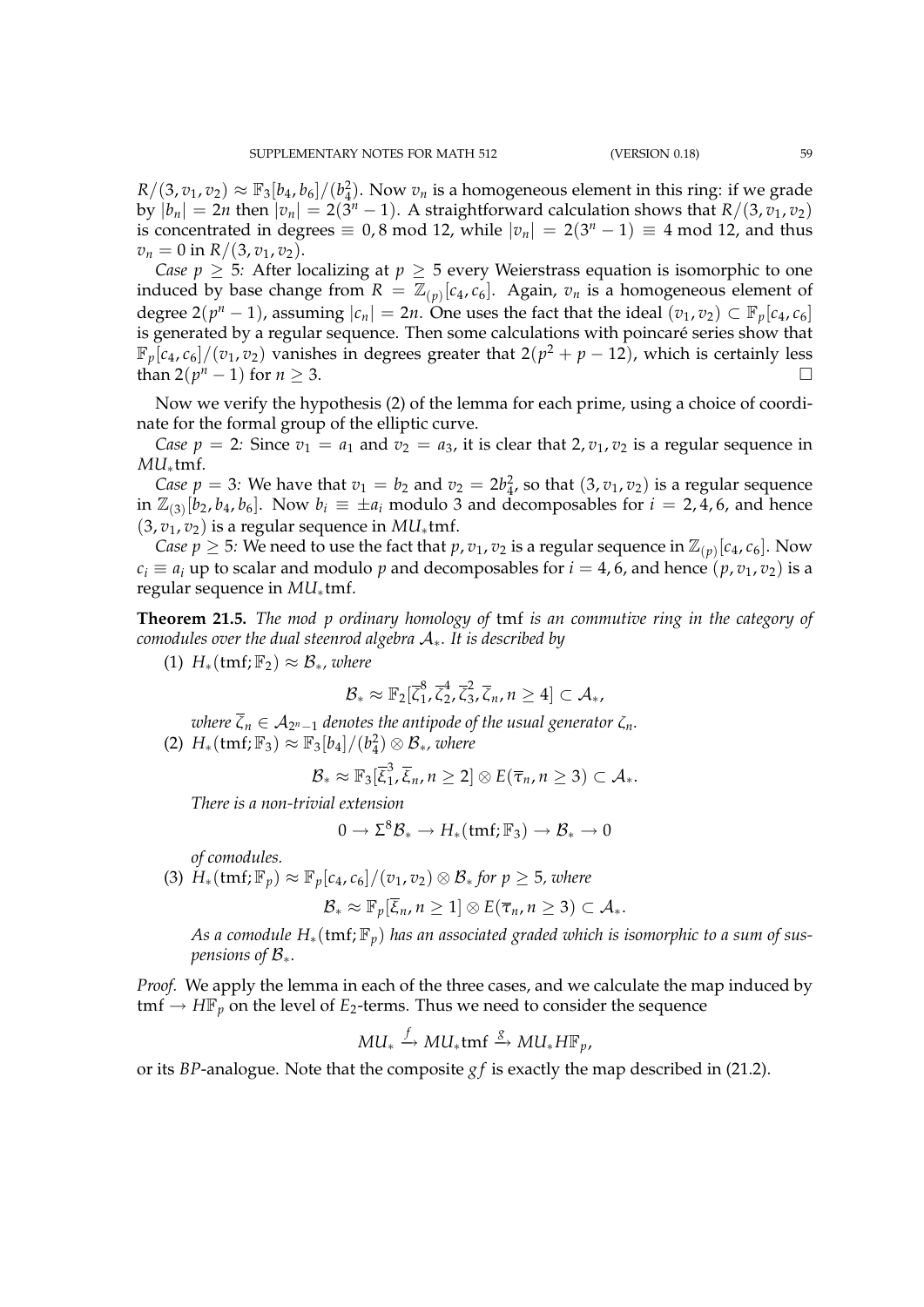*Case*  $p = 2$ *: First we compute <i>g* (modulo 2), using the calculations of the previous section:

$$
a_1, a_3 \mapsto 0
$$
,  $a_2 \mapsto t_2$ ,  $a_4 \mapsto t_1^4 + t_2^2$ ,  $a_6 \mapsto t_3^2 + t_1^4 t_2 + t_1^2 t_2^2 + t_2^3$ 

and

$$
e_n \mapsto t_n + (\text{decomposables}).
$$

In particular, the kernel of *g* is the ideal  $(2, a_1, a_3)$ . Therefore, if we pass to the quotient by  $(2, v_1, v_2)$ :

$$
MU_*/(2,v_1,v_2) \xrightarrow{f} MU_*\text{tmf}/(2,a_1,a_3) \xrightarrow{\overline{g}} MU_*H\mathbb{F}_2
$$

we see that  $\overline{g}$  is a monomorphism. Therefore  $BP_*tmf/(p, v_1, v_2) \rightarrow BP_*H\mathbb{F}_2$  is also a monomorphism, and hence using the lemma and comparison of spectral sequences we see that  $H_*(\text{tmf};\mathbb{F}_2) \to \mathcal{A}_*$  is a monomorpism.

The image of  $MU_*$ tmf  $\rightarrow MU_* H\mathbb{F}_2 \rightarrow H_* H\mathbb{F}_2$  is  $\mathbb{F}_2[\overline{\xi}_1^4]$  $\frac{4}{1}, \overline{\xi}_2^2$  $\{z_2, \overline{\xi}_j, j \geq 3\}$ , since  $t_{2j-1} \mapsto \overline{\xi}_j$ while  $t_n \mapsto 0$  if  $n \neq 2^j-1$ , and also  $a_4 \mapsto \overline{\xi}_1^4$  and  $a_6 \mapsto \overline{\xi}_2^2$  $\frac{2}{2}$ 

*Case*  $p = 3$ *: We compute <i>g* modulo 3:

$$
a_1 \mapsto t_1, \quad a_2 \mapsto 2t_1^2, \quad a_3 \mapsto t_1^3 + t_1t_2 + t_3,
$$
  

$$
a_4 \mapsto t_1^4 + t_1^2t_2 + t_1t_3, \quad a_6 \mapsto t_1^4t_2 + 2t_1^2t_2^2 + 2t_2^3 + 2t_3^2 + t_1^3t_3,
$$

while

 $e_n \mapsto t_n +$  (decomposables).

This implies that

 $b_2, b_4 \mapsto 0, \qquad b_6 \mapsto t_1^6 + 2t_2^3,$ 

where  $b_{2i} = b_{2i}(\mathbf{a})$ . In particular, the kernel of *g* is  $(3, b_2, b_4)$ . Passing to quotients

$$
MU_*/(3,v_1,v_2)\stackrel{f}{\rightarrow} MU_*\mathrm{tmf}/(3,b_2,b_4^2)\stackrel{\overline{g}}{\rightarrow} MU_*H\mathbb{F}_3.
$$

The map  $MU_*$ tmf/(3,  $b_2$ ,  $b_4$ )  $\rightarrow MU_*$  *H*F<sub>3</sub> is thus injective, and hence so is

$$
BP_*\text{tmf}/(3,b_2,b_4)\rightarrow BP_*H\mathbb{F}_3\approx \mathbb{F}_3[\xi_j,j\geq 1].
$$

Thus one computes that that the image is  $B_*$ .

*Case*  $p \geq 5$ *: One checks that <i>g* sends

$$
a_1 \mapsto -2t_1 + (\text{decomposables})
$$
,  $a_2 \mapsto -3t_2 + (\text{decomposables})$ ,

 $a_3 \mapsto -2t_3 + (\text{decomposables})$ ,  $e_n \mapsto t_n + (\text{decomposables})$ ,  $n \ge 4$ .

This implies that  $MU_*$ tmf  $\rightarrow MU_*$ *H*F<sub>p</sub> is surjective, and thus implies the image of *H*<sub>∗</sub>tmf → *H*<sub>∗</sub>*H* $\mathbb{F}_p$ . We have that  $\overline{g}$  sends  $c_4$ ,  $c_6 \mapsto 0$ , and so the kernel of  $\overline{g}$  is  $(p, c_4, c_6)$ .  $\Box$